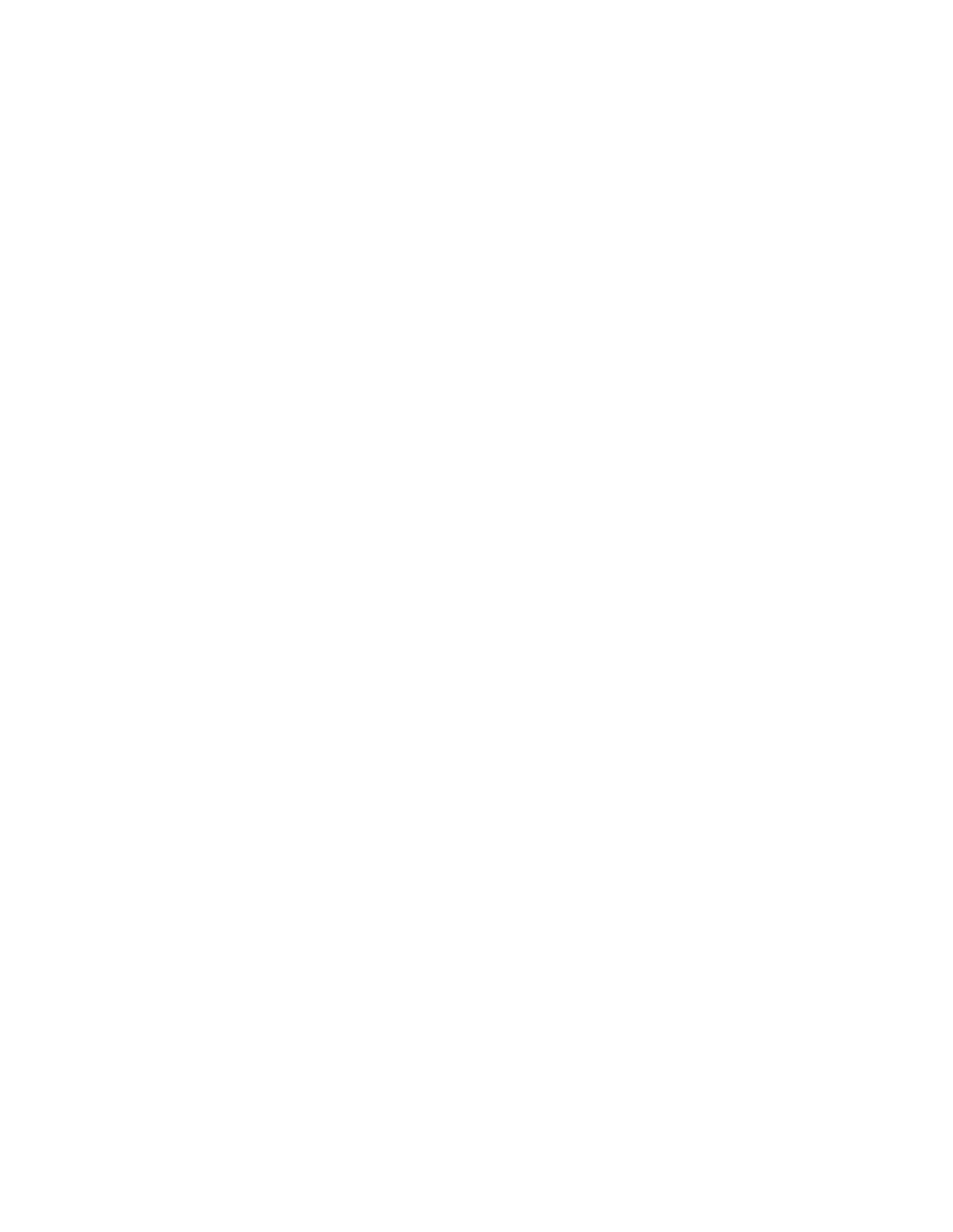# **TABLE OF CONTENTS**

| I. |                 |                                                                                                  |  |
|----|-----------------|--------------------------------------------------------------------------------------------------|--|
|    |                 |                                                                                                  |  |
|    |                 |                                                                                                  |  |
|    |                 | 2.                                                                                               |  |
|    |                 | 3.                                                                                               |  |
|    | В.              |                                                                                                  |  |
|    | C.              |                                                                                                  |  |
|    |                 | 1.                                                                                               |  |
|    |                 | 2.                                                                                               |  |
|    |                 | 3.                                                                                               |  |
|    |                 |                                                                                                  |  |
| П. |                 |                                                                                                  |  |
|    |                 |                                                                                                  |  |
|    |                 |                                                                                                  |  |
|    |                 | 2.                                                                                               |  |
|    | В.              |                                                                                                  |  |
|    | C.              | Minority Rule: No Implication of Co-Insured Status and No Waiver of Equitable Subrogation7       |  |
|    |                 | D. Covenant Requiring Tenant to Pay for Insurance and Name Landlord as an Insured Equivalent to  |  |
|    |                 |                                                                                                  |  |
|    | E.              |                                                                                                  |  |
|    | F.              |                                                                                                  |  |
|    |                 |                                                                                                  |  |
|    |                 |                                                                                                  |  |
|    |                 |                                                                                                  |  |
|    |                 |                                                                                                  |  |
|    |                 | 2.                                                                                               |  |
|    |                 | Contractual Waiver of Subrogation; But No Waiver of Subrogation by Insurer and<br>3.             |  |
|    |                 |                                                                                                  |  |
|    | <b>B.</b>       |                                                                                                  |  |
|    |                 | 1.                                                                                               |  |
|    |                 | 2.                                                                                               |  |
|    |                 | 3.                                                                                               |  |
|    |                 | 4.                                                                                               |  |
|    | $\mathcal{C}$ . |                                                                                                  |  |
|    |                 | $1_{-}$                                                                                          |  |
|    |                 | 2.                                                                                               |  |
|    |                 |                                                                                                  |  |
|    |                 | 3.                                                                                               |  |
|    |                 | Covenant to Obtain Waiver of Insurer's Right of Subrogation, But Policy Does Not Permit  12<br>4 |  |
|    |                 | 5.                                                                                               |  |
|    |                 | 6.                                                                                               |  |
|    |                 |                                                                                                  |  |
|    | A.              |                                                                                                  |  |
|    | В.              |                                                                                                  |  |
|    | C.              |                                                                                                  |  |
|    | D.              |                                                                                                  |  |
|    | Ε.              |                                                                                                  |  |
|    |                 |                                                                                                  |  |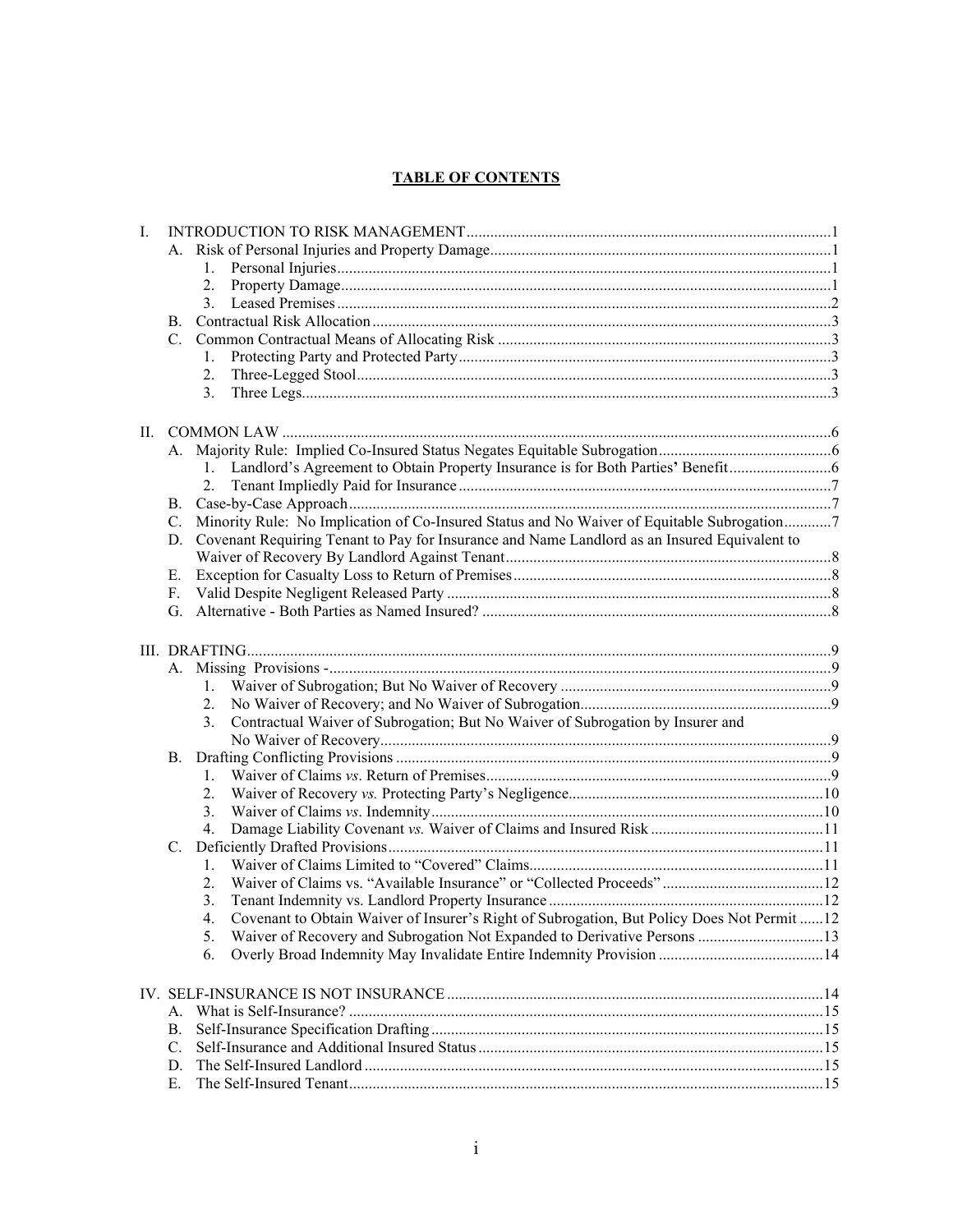| 2. |                                                                                  |  |
|----|----------------------------------------------------------------------------------|--|
|    | Requirement to Maintain Insurance Sufficient to Insure the Loss or Liability 16  |  |
|    |                                                                                  |  |
|    |                                                                                  |  |
|    |                                                                                  |  |
|    |                                                                                  |  |
|    |                                                                                  |  |
|    |                                                                                  |  |
|    |                                                                                  |  |
|    | Importance of Reviewing Insurance Policies Against Indemnification Obligations17 |  |
|    |                                                                                  |  |
|    |                                                                                  |  |

#### APPENDIX OF FORMS:

|  |  |  |  |  |  | 1. Texas Real Estate Forms Manual Retail Lease |  |  |
|--|--|--|--|--|--|------------------------------------------------|--|--|
|--|--|--|--|--|--|------------------------------------------------|--|--|

2. ISO CP 00 90 07 88 Commercial Property Conditions

# ENDNOTES  $(1 - 93)$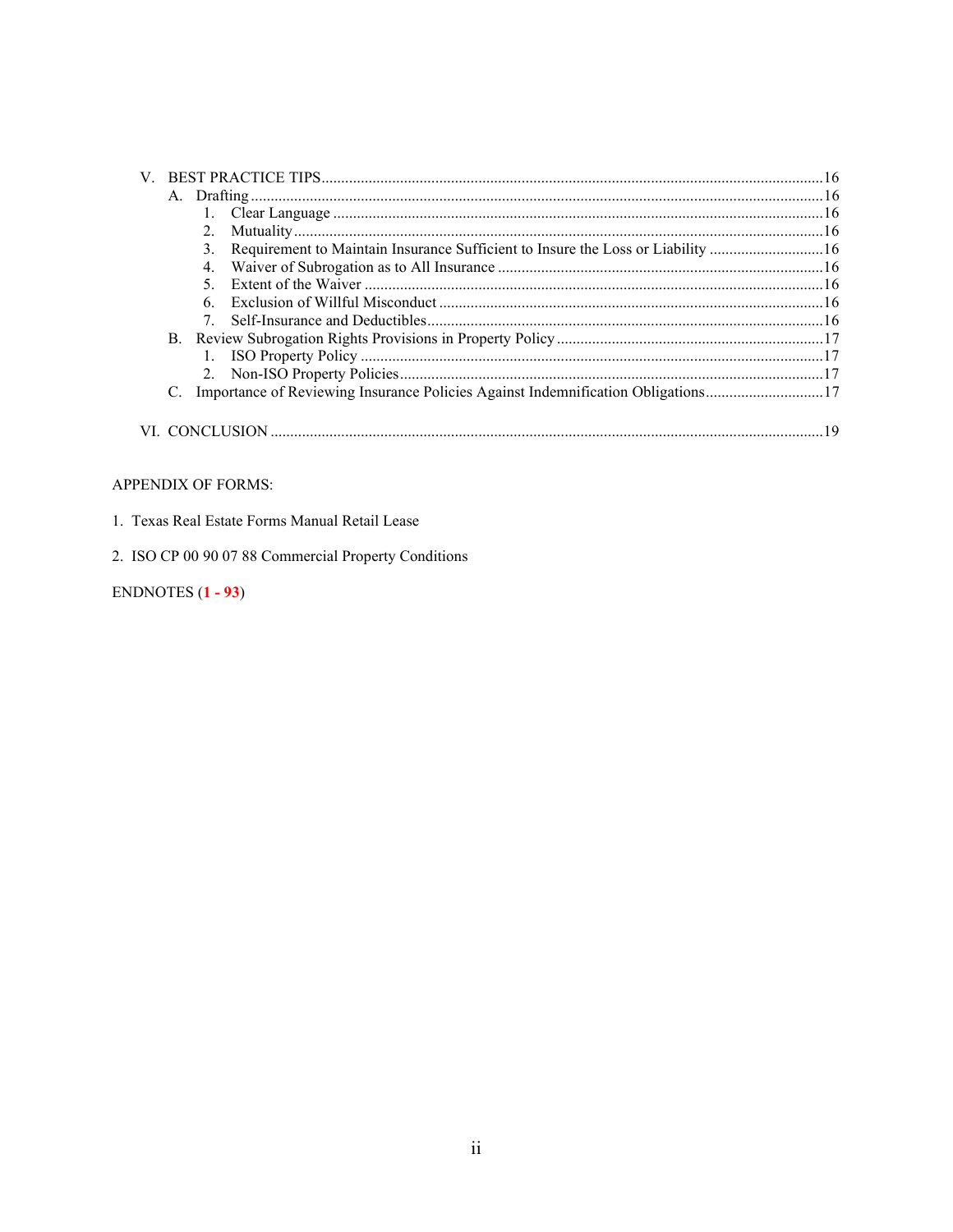#### **If the Shoe Fits Wear It - Shoehorning Waivers of Subrogation [1](#page-31-0) into Commercial Leases -**

#### **I. INTRODUCTION TO RISK MANAGEMENT**

#### **A. Risk of Personal Injuries and Property Damage**

#### **1. Personal Injuries**

A person injured on another's property has two potential common law causes of action against the owner of the property: a **premises liability claim** for an unreasonably dangerous condition on the premises (sometimes referred to as "slip and fall" claims, but a premises liability claim can include many different types of injuries than those that arise when someone simply trips over an unsafe stair, threshold or carpet), or a **negligence claim** for negligent activity on the premises. The common law doctrines of "premises liability"<sup>[2](#page-31-1)</sup> and negligence allocate the risks associated with such claims in the absence of a contractual risk allocation (*i.e.*, a lease provision) or statutory allocation (*e.g.*, workers compensation claims by employees injured on their employer's premises).

When the alleged injury is the result of a negligent activity, the injured party must have been injured by, or as a contemporaneous result of, the activity itself, not by a condition the activity created. The negligent activity theory of liability is applicable where the evidence shows that the injuries were directly related to the activity itself. The elements a claimant is required to prove include that there was a duty of care on the part of the party against whom the claim is made, that duty was breached, the breach caused the claimant's injuries, and the claimant suffered damages as a result.

If the injury was caused by a condition created by an activity (such as the failure to repair a loose stair railing that gives way and causes someone to fall, an unrepaired pothole in a parking lot someone steps into, or a frayed rug or broken tile on a floor someone trips over) rather than the activity itself, the plaintiff claiming negligent activity is limited to a premises liability theory of recovery.

The elements of a premises liability claim are the following: (1) the cause of the injury is a condition of the property; (2) the condition existed prior to the accident; and (3) the condition posed a general, unreasonable danger to all working on the premises, rather than a specific danger to a person performing a particular activity. *See Coastal Corp v. Torres*, 133 S.W.3d 776, 782 n. 6 (Tex. App. – Corpus Christi 2004, pet. denied). The Texas Supreme Court in *Wilson v. Tex. Parks & Wildlife Dep't*, 8 S.W.3d 634, 635 (Tex. 1999 *per curiam*) observed:

As a rule, to prevail on a premises liability claim, a plaintiff must prove that the defendant possessed – that is, **owned**, **occupied**, or **controlled** – the premises where injury occurred. (Emphasis added.)

Of these circumstances, control of the premises is the key element for premises liability, although possession can be sufficient to establish control. **[3](#page-31-2)**

#### **2. Property Damage**

Property damage can be caused by so-called "acts of God" (*e.g.*, tornados, windstorms, hail, lightening, wildfires, floods and other natural disasters) or by fires either deliberately set (arson), negligently occurring (*e.g.*, someone leaving flammable materials next to a heater, or a tenant proverbially "leaving the coffee pot on overnight in the office building"), or problems with building systems (*e.g.*, a short circuit in a building electrical system). Generally, but not always, the owner of the premises will insure the buildings and other improvements from damage naturally occurring, but may expect the occupant  $(i.e., the tenant)$  to be responsible for damage caused by its own negligence.

JJ 2

JJ 2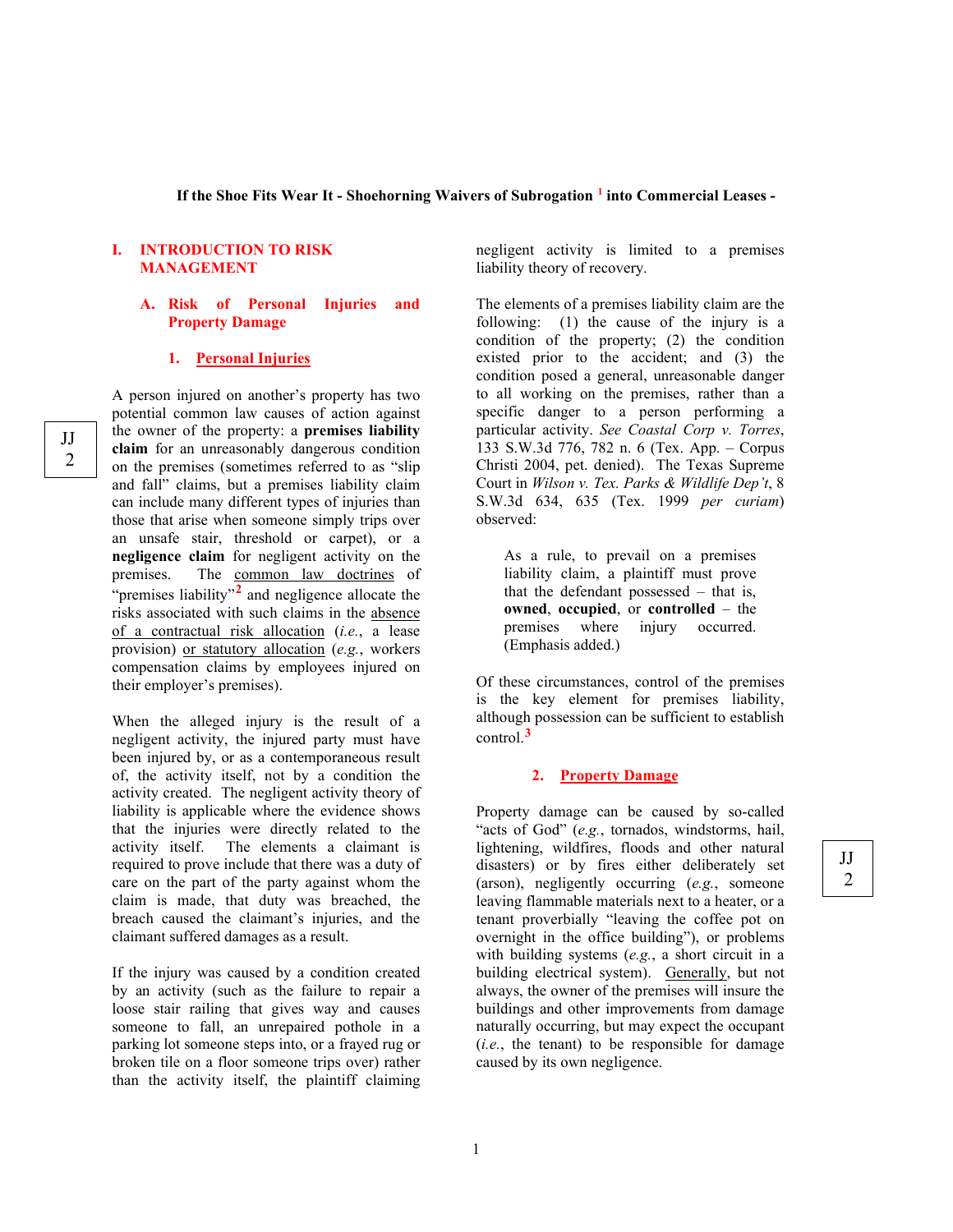This division of liability would be appropriate, if property insurance were available to a tenant that would cover negligently caused fires or other damage (*e.g.*, an employee hitting a wall with a forklift truck). However, first party **[4](#page-32-0)** property insurance policies, which cover property owned by the insured, historically have not distinguished between who or what caused the damage when determining whether the damage is covered. Instead, first party property policies cover damage caused by certain named perils in the policy, regardless of whether the peril was natural or caused by the owner, tenant or a third party.

Unfortunately, not all reasons why an owner's property might be damaged are included in the perils insured by a property insurance policy. In addition, while there is some property damage insurance coverage contained in a typical third party**[5](#page-32-1)** commercial general liability ("**CGL**") policy issued by ISO Properties, Inc. ("**ISO**"), such policies specifically exclude

"Property damage" to (1) **Property you own, rent, or occupy**, including any costs or expenses incurred by you (the insured) or any other person, organization or entity for repair, replacement, enhancement, restoration or maintenance of such property for any reason, including prevention of injury to a person or damage to another's property,…**[6](#page-32-2)** (emphasis added)

Often these CGL policies are issued with lesser sublimits for the property damage coverage that is provided. Those sublimits seldom will be as high as the typical limits of \$1,000,000 per occurrence or \$2,000,000 in the aggregate during the policy period, which means it will not be sufficient to repair or restore anything other than modest damage to a landlord's property.

#### **3. Leased Premises**

A landlord or a tenant might become liable to the other or to a third party for personal injury or property damage during the term of a lease for a myriad of reasons. Who should bear the risk of the loss, as between the landlord, the tenant and their respective insurance companies is a matter

of negotiation between the parties to a lease, but in the absence of a negotiated provision in a lease, who will bear that risk will vary from state to state.

**Questions:** The following list illustrates some of the many property loss and injury risk allocation questions to be addressed in leases:

● Upon a "casualty" loss, **[7](#page-32-3)** what happens to the lease, does it terminate, or does it continue?

● If a casualty loss causes the premises to become untenantable, what happens to the rent?

Who is responsible for the restoration of the premises?

● Are the premises located in special hazard areas, such as flood zones, hurricane or earthquake areas?

● Are there tenant improvements and betterments to the premises? Who is responsible to restore any damage to them?

• Do the tenant's operations at the premises result in invitees coming to the premises or the use of contractors, business autos, or high pressure boilers at the premises?

● Are there special environmental hazards or other extraordinary risks associated with the tenant's use of the premises?

● Who is responsible for injuries occurring on the premises?

● Is the party the landlord and tenant agree should be obligated to protect the other party from a loss or injury financially capable of funding the loss or injury without insurance?

● If rent and income by the parties is interrupted due to the occurrence of an insured event or an insured peril, will the financial stability of either or both of the lease parties be materially adversely affected?

● Is insurance available to fund protection against these risks at a commercially affordable rate? What minimum coverage limits are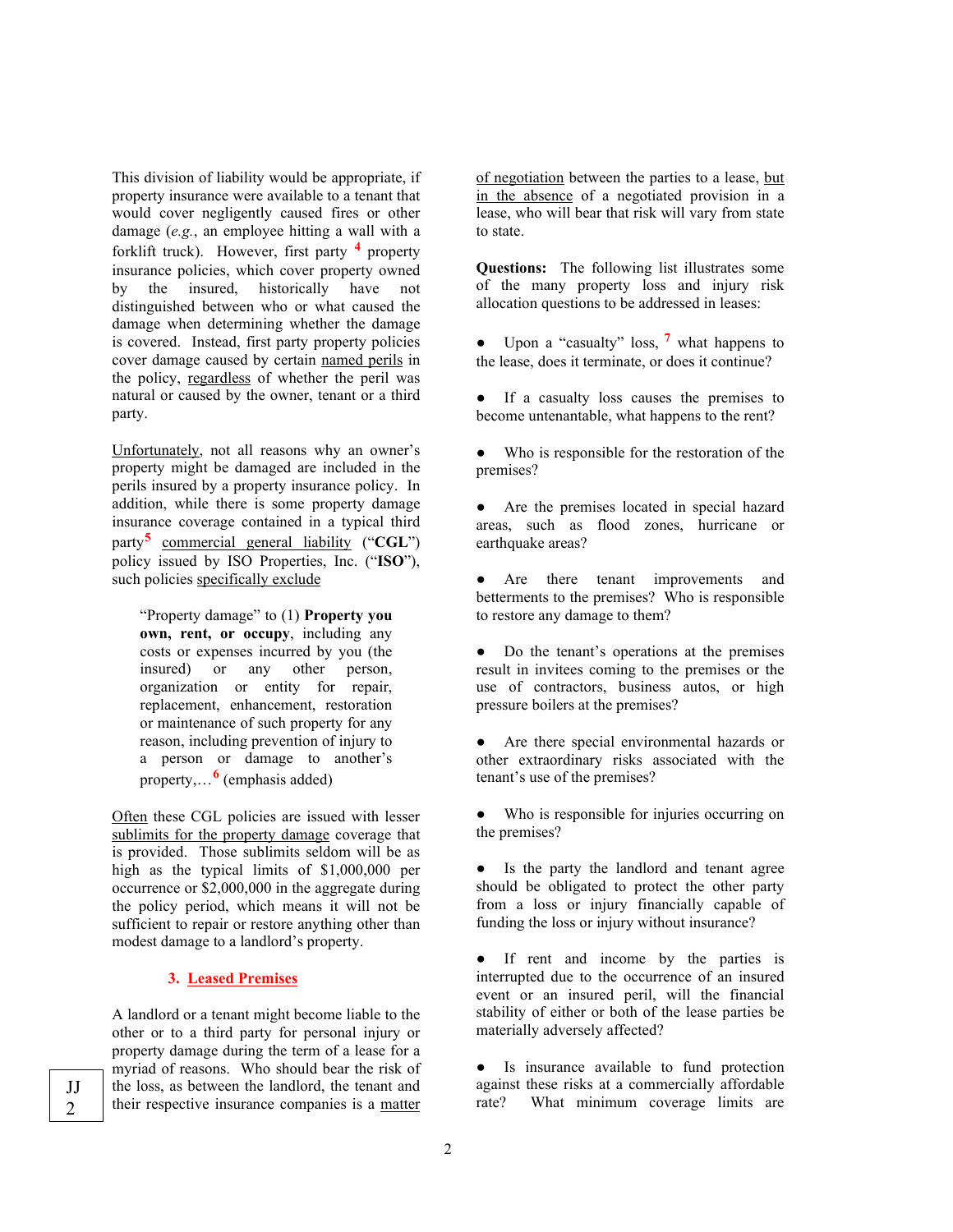reasonable? What deductibles are acceptable? What coverage exclusions and limitations are acceptable?

#### **B. Contractual Risk Allocation**

BL 3

Risk allocation provisions are contained in all contracts. They are used in an attempt to assure the intended economic objectives of the "deal." The success of an entity's approach to contractual risk transfer can be considered successful if it meets the following criteria:

● Risks retained are appropriate and affordable.

Risk as an element of the overall transaction and negotiation is accounted for and properly allocated in the lease at the onset of the parties agreement.

Indemnity, insurance, and other pertinent conditions are not so onerous that contact negotiations drag on unnecessarily delaying the transaction or necessitating the use of secondrate service providers to accomplish the contract's purpose.

● Contractual conditions allocating risk are not so onerous that a court disallows their operation at a future point in time.

Insurance requirements are clear, using recognized terms that can be interpreted both at the time the contract is negotiated and in possible future disputes.

Insurance and other support for the indemnity or loss is in place when a loss occurs.

A thorough insurance monitoring process keeps the party assuming the risk or to whom the risk is transferred in compliance with the insurance requirements.

The performance of the contract is monitored and regularly evaluated.

#### **C. Common Contractual Means of Allocating Risk**

#### **1. Protecting Party and Protected Party**

Every risk allocation provision of a lease or contract is either:

(a) restating the rule that would be supplied by the court in the absence of the provision (the "**common law**") or is supplied by statute, or

BL 3

(b) expressly shifting a risk from one party, *e.g.*, a tortfeasor or joint tortfeasor, the released party, the indemnified party (collectively, the "**Protected Party**") to another person, *e.g.*, the other party, a third party insurer, a releasing party, an indemnifying party (collectively, the "**Protecting Party**"),

to the extent not prohibited by common law and statute.

#### **2. Three-Legged Stool**

The most common methods of risk management are through three contractual provisions (aka the "**three-legged stool**"):

- **(a)** indemnity, **[8](#page-32-4)**
- **(b)** insurance, **[9](#page-32-5)** and

**(c)** releases of claims and waivers of subrogation. **[10](#page-32-6)**

Neglecting any one of these three risk management legs may result in a failed risk management program.

#### **3. Three Legs**

#### **a. Indemnity by Protecting Party**

The lease may contain contractual risk shifting provisions such as an indemnity.**[11](#page-32-7)** Indemnity is tantamount to taking on the liability of an insurer to the extent of the provisions of the indemnity. An insurer is paid a premium to indemnify and defend the Protected Party. An insurer is in the business of evaluating risk. An insurer is in the business of writing lengthy insurance policies, containing exclusions, conditions, definitions,

BL 6

BL 4

3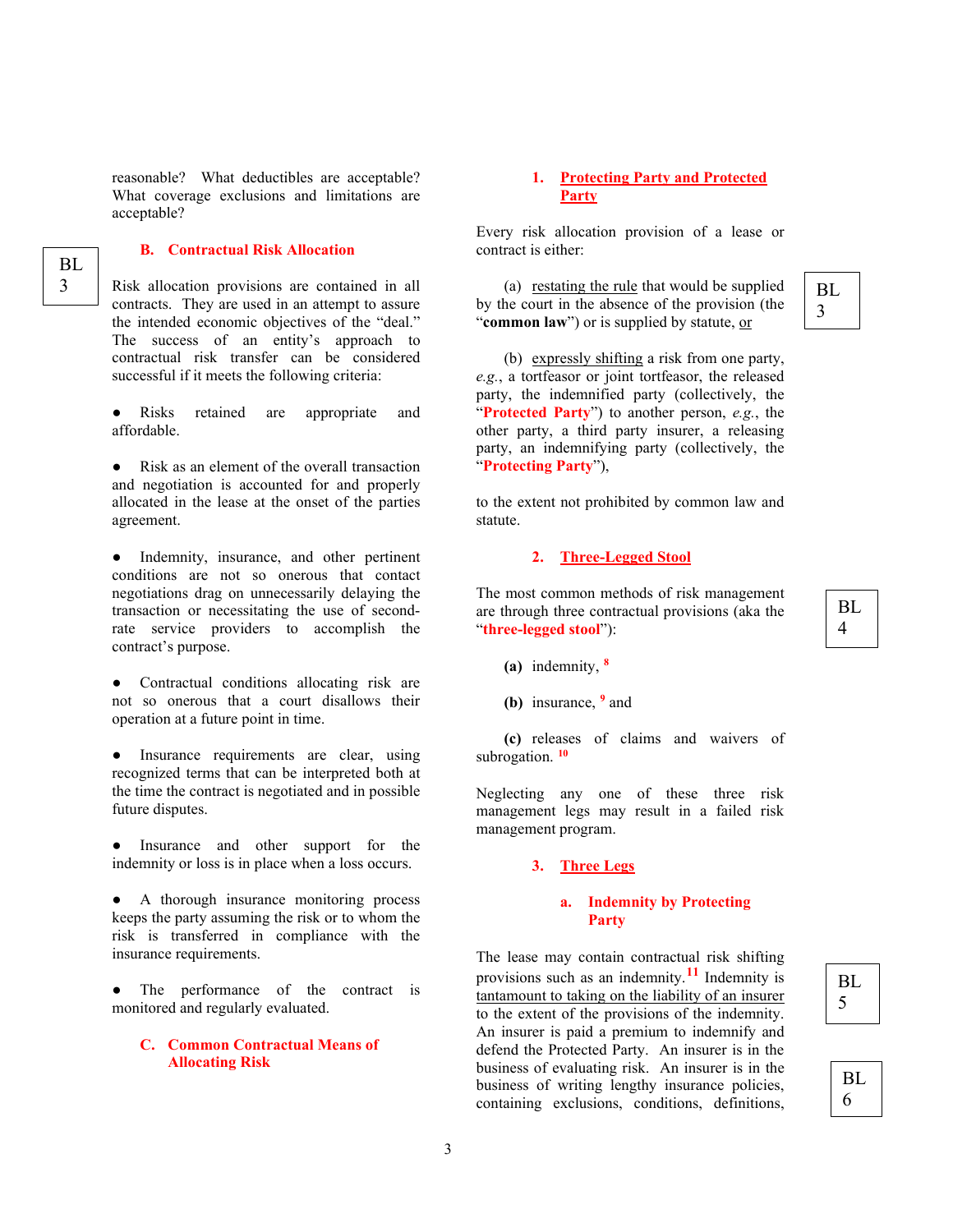setting out the scope of coverage. Generally, a party to a lease has none of these skills or experience. A party providing an indemnity that is not reinsured by the Protecting Party's insurance runs the risk of an uninsured loss or liability, one which is potentially bankrupting.

BL 7

> BL 8

JJ 9

> JJ 10

Lease indemnity provisions most commonly cover liability for injuries to persons and property of third parties, rather than to the leased premises itself. If properly drafted, the indemnity will be "covered" by the Protecting Party's CGL insurance. However, landlords often seek to be indemnified for both negligent and intentional acts that cause damage to the leased premises (intentional acts being commonly excluded from coverage under CGL policies). **[12](#page-33-0)**

Some types of damages a landlord wishes to be indemnified for might, in fact, be covered by the landlord's own property insurance, while they may be excluded from coverage in full under the tenant's CGL policy (if the property damage is due to fire) **[13](#page-33-1)** or be of a type that is covered only to the extent of a sublimit in the tenant's CGL policy that is sometimes significantly smaller than the policy's per occurrence or general aggregate limit. Thus, it is important to consider what insurance is available to the Protected Party and the Protecting Party when drafting a lease indemnity provision.

In some states, landlords are not prohibited from being indemnified for their own negligence, and in other states, such as Illinois, landlords are prohibited by statute from being indemnified against their own negligence.**[14](#page-33-2)** These variations in the laws applicable in different states may mean the same indemnity clauses contained in a "standard" lease form used by a landlord or tenant in multiple jurisdictions will lead to a different result if the same type of occurrence, event, damage or claim arises, depending on the state in which the leased premises are located.

#### **b. Insurance for Protected Party**

Most leases contain provisions requiring either the landlord or the tenant (or both) to carry insurance (*i.e.*, an indemnity by a paid third party, typically regulated and licensed to provide

loss or liability protection). Typically, this insurance will include:

(1) property insurance protecting against damage to the building, the leased premises, betterments, alterations, fixtures, rent, and personal property, or various combinations thereof caused by certain perils (often unartfully called "casualty losses" in leases); **[15](#page-33-3)** and

(2) liability insurance protecting against legal liability for injuries or deaths or damage to property of third parties caused by the acts or omissions of either or both of the lease parties or by persons for whom they are legally responsible.

Where the landlord is an additional insured under the tenant's CGL policy, depending on the wording of the additional insured provision in that policy or in an additional insured endorsement to that policy, contrary to what some landlords may expect, the landlord *may not* be defended or indemnified by the tenant's CGL policy if the landlord's own acts or omissions or the acts of someone acting on behalf of the landlord were the cause of the injury or damage and the tenant was not at least in part the cause of the injury or damage. **[16](#page-33-4)** Thus, the landlord should still procure its own liability insurance even if the tenant has added the landlord as an additional insured on the tenant's CGL policy.

Property and liability insurance policies almost universally include a right on behalf of the insurer, after it pays a loss on behalf of its insured, to step into the shoes of its insured and to attempt to recover the amount it paid from a third party responsible for causing the loss.**[17](#page-34-0)** This is what is known as a "**right of subrogation**", although the current standard form ISO property and CGL policies call this a "**transfer of rights of recovery**." Regardless of the words used in the applicable insurance policy, this right on the part of the insurer is often called "**conventional subrogation**" or "**contractual subrogation**" because it arises out of the contract of insurance between the insured and the insurer. It is generally the right implicated in a commercial lease where the lease obligates either the landlord or the tenant (or both) to carry insurance.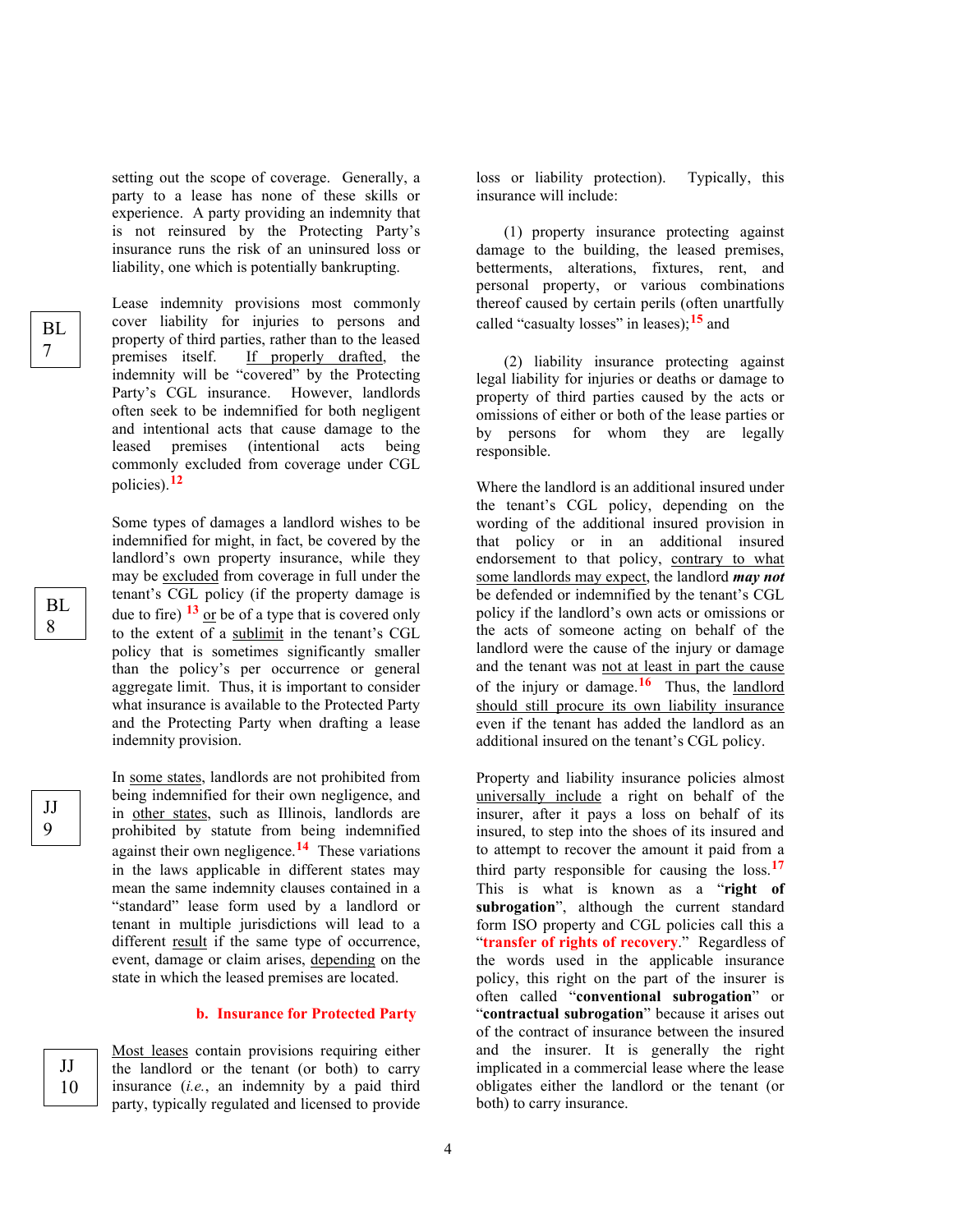There are two other types of subrogation, however, that might apply in any given situation.

The <u>first</u> of those two other types are known as<br>
"equitable subrogation" or "legal **subrogation**" or "**legal subrogation**." This type of subrogation right is not dependent on a contract. Instead, it arises by operation of law out of "fairness" or "equity" which is intended to do justice between the wronged party and the person who should have paid the debt or obligation. When contracting parties' rights of recovery against each other, and their insurer's rights of subrogation, are not spelled out in the contract, the insurer's right to recover against a negligent person rests on common law. Because equitable or legal subrogation is a creature of the common law, whether a party has a right to equitable subrogation following its payment of a loss or damages on behalf of another party varies from jurisdiction to jurisdiction. As set out below, courts typically take one of three approaches when determining whether a lease party's insurer has an equitable right of subrogation.

The second of the other two types of subrogation is "**statutory subrogation**," which is set forth in statutory provisions, such as the workers compensation statutes in all states, and other types of medical expense recovery statutes. This paper will not address statutory subrogation, but the principles of equitable subrogation are sometimes relevant to the landlord-tenant contractual relationship where the lease at issue is silent on the point.**[18](#page-34-1)**

#### **c. Waiver of Recovery by Protected Party**

The lease may contain a **release [19](#page-34-2)** or **exculpation [20](#page-34-3)** by a Protected Party, if the damage, loss, or injury is caused in whole or in part by the negligence of the other party or by its contractors or invitees. Release or exculpation lease provisions that relate to property damage provide that the party whose property is damaged releases or waives the right of recovery (a "**release of claims**") against the other negligent party and that the Protected Party will look to the property insurance (which may be carried by either the landlord or the tenant, depending on what the lease provides) for recovery. Releases

of claims can also apply to releases or exculpation for claims asserted against them with respect to bodily injury asserted by a third party under a premises liability type claim. While a release of claims also results in a waiver of subrogation (because the insurer has no rights left to which it can be subrogated), a waiver of subrogation (which is available to a party's insurer) alone is not a release of claims against the other party that is available to the Protected Party.

#### **d. Waiver of Insurer's Right of Subrogation**

BL 12

Many property and liability insurance policies (but not all) allow the insured to prevent its insurer from exercising its contractual subrogation right **if** the insured waives its right to recover damages or losses caused by a third party from that third party (often called a "**waiver of subrogation**" but is really a release of claims) if the waiver (release) is in writing and generally only if it is made **prior** to the occurrence of the loss (*e.g.*, a contractual waiver of recovery and waiver of subrogation set out in the lease). **[21](#page-34-4)** In addition, the ISO **CP 00 90 07 88** Commercial Property Conditions (**Form 2** in the Appendix) also permits certain waivers to be made after a loss, including permitting an insured landlord to waive its right of recovery against a tenant for damage to its covered property or covered income *after* a loss.**[22](#page-35-0)**

The lease may contain a provision stating that the insurer will have no right of subrogation, or stated differently, the right of subrogation of the insurer is waived. Technically, the parties to a lease do not have the right to waive an insurer's right of subrogation, as the insurer is not a party to the lease. However, courts have long confused the waiver of the right of subrogation with a release of the right of recovery, but the better approach (if waiver of subrogation is the objective) is for the parties to release their respective rights of recovery against each other, and their agents, employees and contractors, thereby essentially waiving the insurer's rights of subrogation (or more correctly stated, nullifying the insurer's right of recovery as against a potentially responsible third party).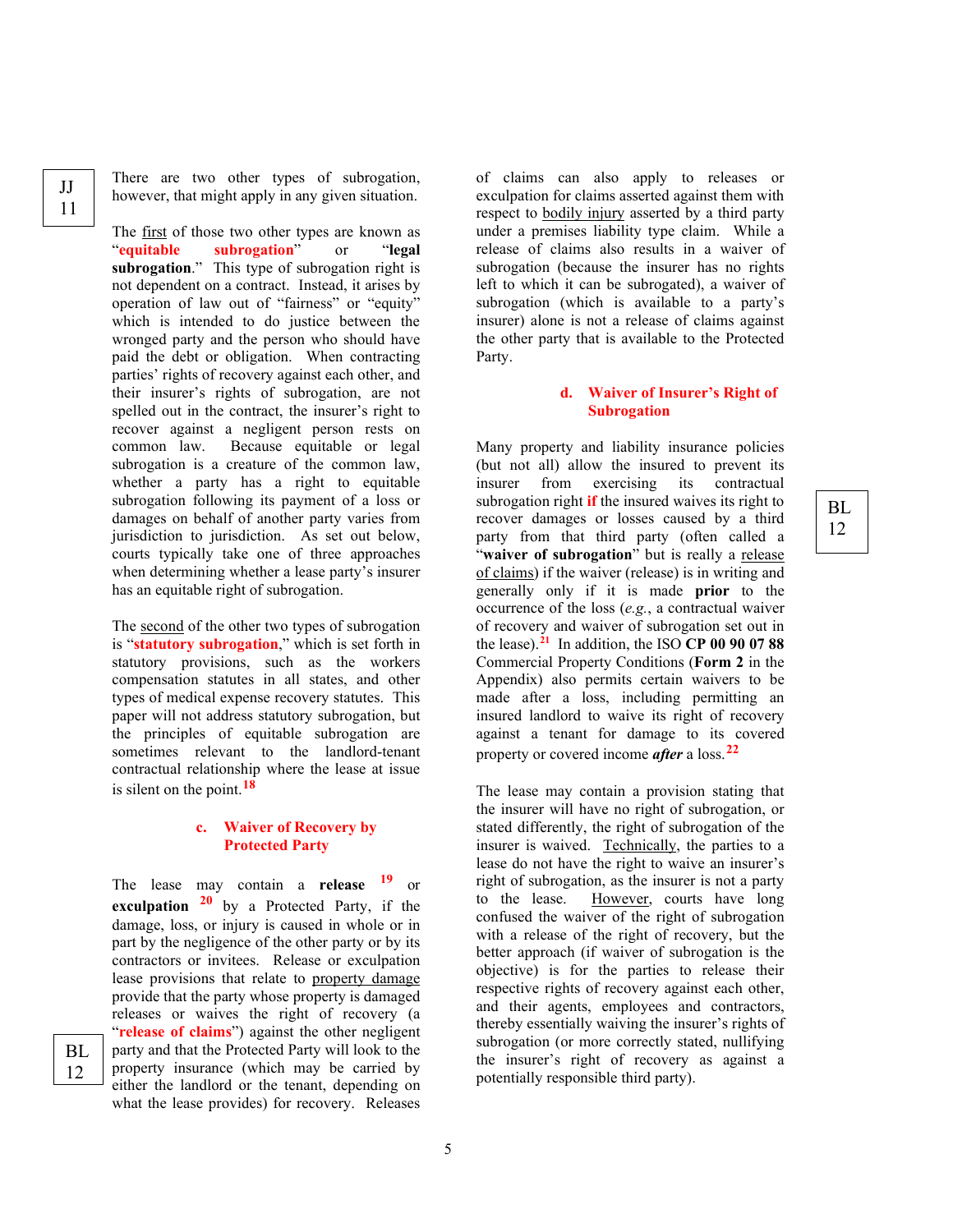The lease may also provide that the party obtaining the insurance will obtain an endorsement to the property policy whereby the insurer waives its rights of subrogation (*i.e.*, the right to recover) the insurance proceeds paid to its insured from the negligent party.As noted above, such an endorsement may not be necessary if the insureds' policies are the standard form ISO policies, but if either of the insured parties (the landlord or the tenant) have manuscripted or blanket policies written on a different form, such an endorsement may be necessary. Also, where the tenant will be entering into a contract for construction of tenant improvements, the contractor's insurance may not technically include a waiver of the right of recovery as against the landlord, as the landlord is not in privity of contract with the tenant's contractor.**[23](#page-35-1)**

If an endorsement to the insurance policy is required in order to effectuate the waiver of subrogation provision in the lease, the lease may also require the Protecting Party to pay any additional cost or premium required to obtain that endorsement.**[24](#page-35-2)** However, many insurers do not charge an additional premium (other than a nominal fee to issue the endorsement) for the increased risk to the insurer of the insured waiving recovery/subrogation.**[25](#page-35-3)**

#### **II. COMMON LAW**

If the lease is silent as to the insurer's right of subrogation to recoup the proceeds it has paid to cover the insured's property damage or liabilities, some courts may as a matter of the common law in the applicable jurisdiction either find that the insurer has no right of subrogation or has an equitable right of subrogation. In some states, such as **Florida**, **Illinois** and **Indiana**, there is no hard and fast rule and the court makes its determination as to whether the insurance company may enforce a right of subrogation on a *case-by-case basis*, based on the intent and reasonable expectations of the parties under the terms of the lease and the facts of the case. Given the differences among the states as to whether the insurance company has or doesn't have an equitable right of subrogation, the better practice is to address this issue in the lease.**[26](#page-35-4)**

#### **A. Majority Rule: Implied Coinsured Status Negates Equitable Subrogation**

#### **1. Landlord's Agreement to Obtain Property Insurance is for Both Parties' Benefit**

A **majority** of courts follow a common law rule that a landlord's property insurer may not subrogate against a tenant whose negligence has caused damage to the landlord's property. These courts have found that the tenant is an **implied coinsured**. **[27](#page-36-0)** These courts have concluded that the landlord's agreement to procure property insurance covering the building implies an obligation by the landlord to insure the building for the benefit of both the landlord and the<br>tenant This is the so-called "Sutton Rule" This is the so-called "**Sutton Rule**" named after the case *Sutton v. Jondahl*, 532 P.2d 478 (Okla. Ct. App. 1975), which involved the lease of a home that was damaged by a fire caused by a mishap involving tenant's son's chemistry set and an electric popcorn popper the son was using to heat some chemicals. The court articulated the **rule** as follows (emphasis added):

Under the facts and circumstances in this record the subrogation should not be available to the insurance carrier because the law considers the tenant as a co-insured of the landlord absent an express agreement between them to the contrary, comparable to the permissiveuser feature of automobile insurance. This principle is derived from a recognition of a relational reality, namely, that both landlord and tenant have an insurable interest in the rented premises—the former owns the fee and the latter has a possessory interest….

Basic equity and fundamental justice upon which the equitable doctrine of subrogation is established requires that when fire insurance is provided for a dwelling it protects the insurable interests of all joint owners including the possessory interests of a tenant absent an express agreement by the latter to the contrary. 532 P.2d at 482.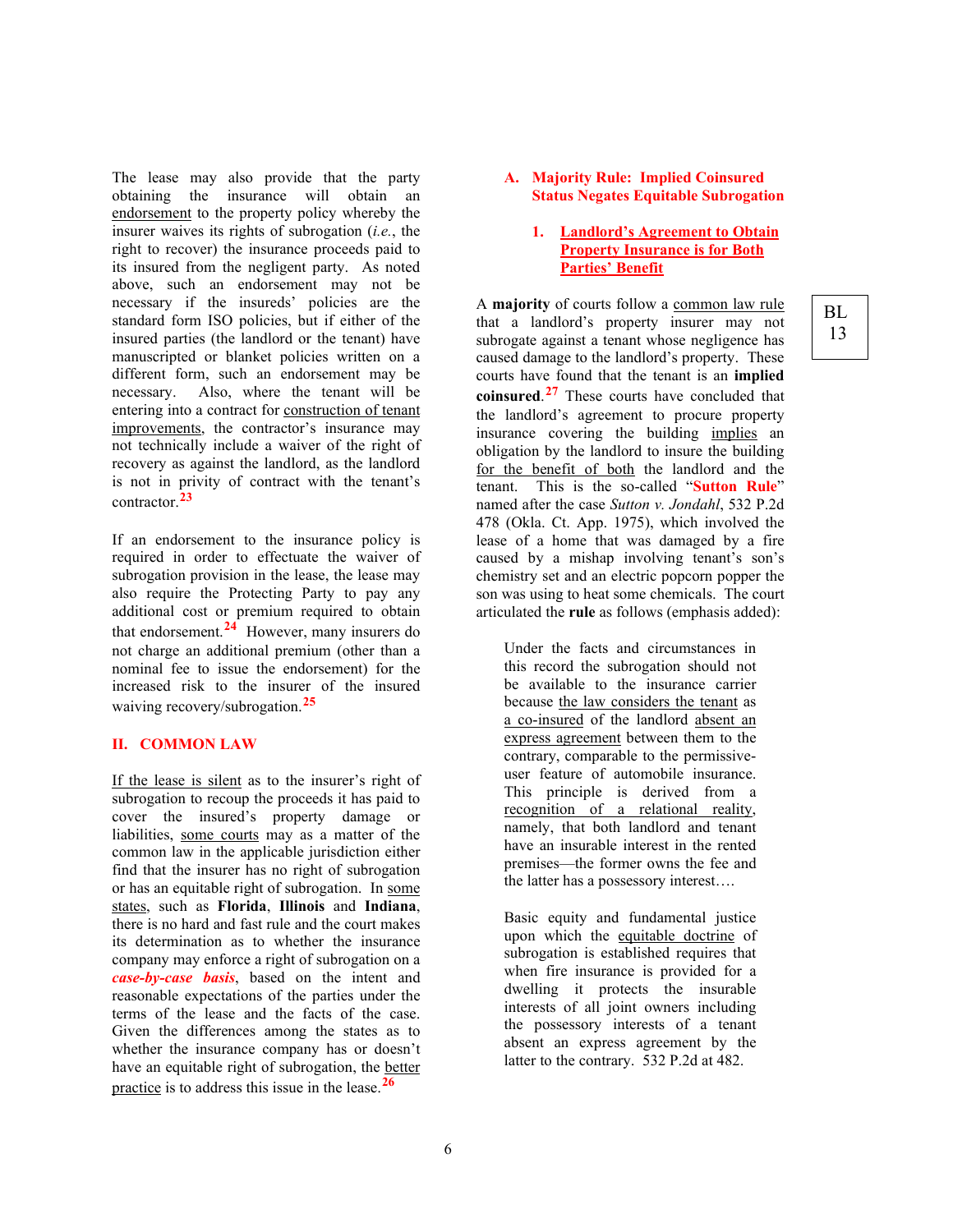#### **2. Tenant Impliedly Paid for Insurance**

In the *Sutton* case, the court went on to state

as a matter of sound business practice the premium paid [by the landlord for the fire insurance policy it procured] had to be considered in establishing the rental rate on the rental unit. Such premium was chargeable against the rent as an overhead or operating expense. And of course, it follows then that the tenant actually paid the premium as part of the monthly rental. 532 P.2d at 482.

Other courts that have followed the so-called *Sutton Rule* have likewise reasoned that the tenant has indirectly paid for the insurance, either through rent or through an expense pass through.

#### **B. Case-by-Case Approach**

In other cases, where the lease does not explicitly address the right of subrogation a number of courts have attempted to ascertain the intent of the parties as to whether the tenant should be considered a coinsured under the landlord's policy on a **case-by-case basis** by considering

> the lease as a whole, the reasonable expectations of the parties, and the principles of equity and good conscience.

*Dix Mutual Ins. Co. v. LaFramboise*, 597 N.E.2d 622, 626, 149 Ill. 2d 314 (Ill. 1992) (lease of a farmhouse and farm).

**Illinois.** In the *Dix* case, the Illinois Supreme Court reviewed the provisions of the lease for a farm and farmhouse. **(1)** The lease clearly exempted the landlord from liability for damage to the tenant's personal property and provided the tenant assumed the risk with respect to its personal property. **(2)** Although the lease did not address property insurance on the leased premises at issue, the fact that the landlord was not liable for damage to the tenant's personal property and took out a fire insurance policy

covering the leased premises meant the parties intended each would be responsible for its own property, the tenant was not liable for fire damage to the premises, and the landlord would be obligated to look solely to its insurance as compensation. **(3)** Furthermore, the insurance company was prohibited from pursuing a subrogation claim against its own insured or any person or entity who has the status of a coinsured under the insurance policy. **(4)** Because the tenant was essentially paying for the landlord's insurance policy through his rent payments, the tenant gained the status of a coinsured under the landlord's insurance policy, and both parties "intended that policy would cover any fire damage to the premises no matter who caused it." *Id.* Accordingly, the landlord's insurance company was not permitted to maintain a subrogation action against the tenant. This same rule has been held applicable in Illinois to commercial leases in a number of cases.**[28](#page-37-0)**

**California, Florida, Indiana.** California, Florida and Indiana also have employed the caseby-case approach. **[29](#page-37-1)**

However, courts are more reluctant to recognize an implied waiver in the case of an insured tenant and a <u>negligent landlord</u> causing damage<br>to tenant's property. The reason for the to tenant's property. distinction is that there was no payment of the insurance through rent, no surrender clause applicability, and probably no reasonable expectation on the part of the landlord to be free from liability.**[30](#page-38-0)**

#### **C. Minority Rule: No Implication of Co-Insured Status and No Waiver of Equitable Subrogation**

**New York and Other Jurisdictions.** The minority rule (sometimes referred to as the "**Anti-Sutton Rule**") in a number of jurisdictions, including New York, is based on the **common-law presumption** that a tenant is liable for the tenant's own negligence and subject to the equitable principle of subrogation. Upon payment by the landlord's insurer for an insured property loss, the landlord's **insurer is**  subrogated to the landlord's rights and claim against its tenant and can sue the tenant to recoup the insurance proceeds.**[31](#page-38-1)** The covenant requiring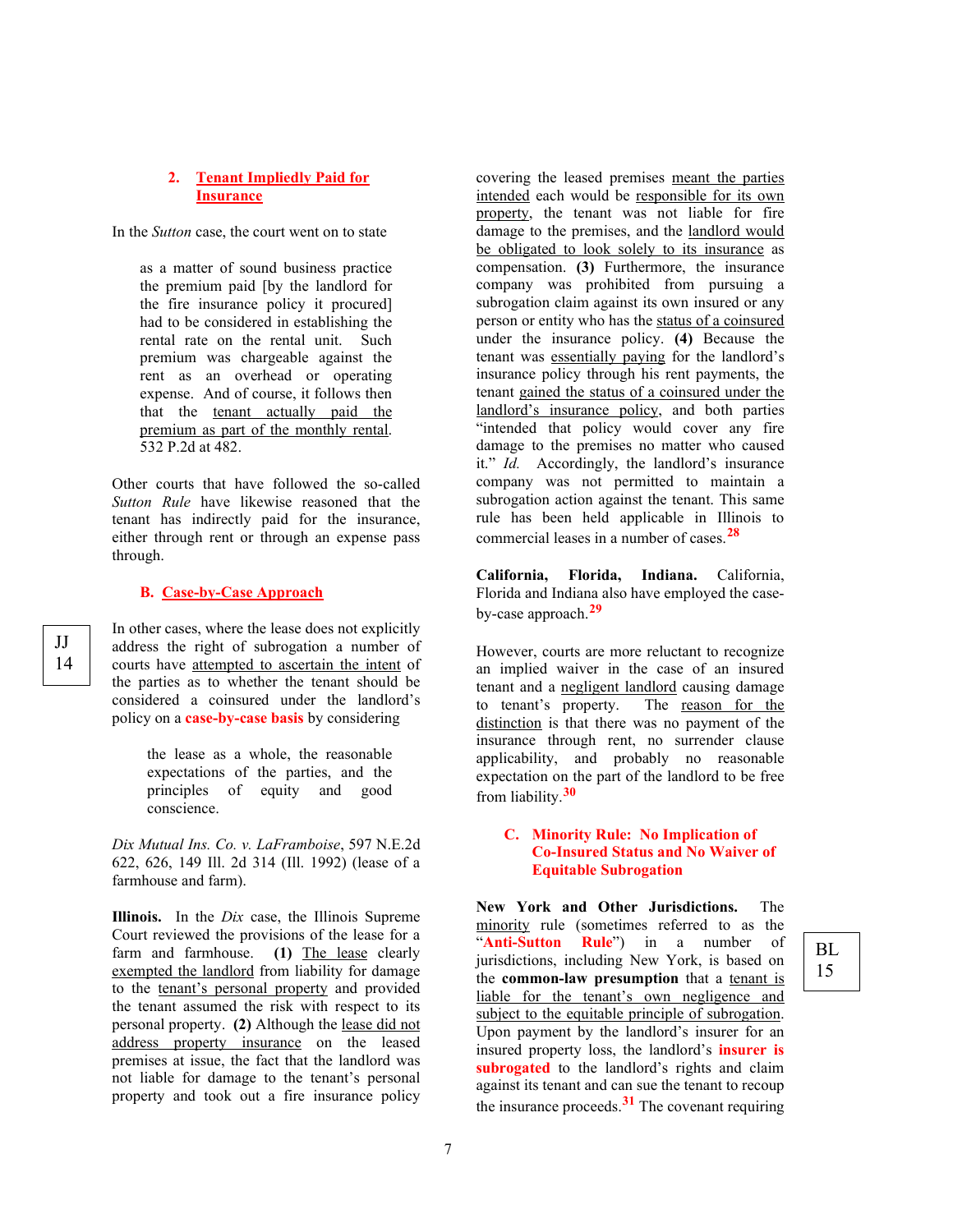the landlord to insure its own property is **not** equivalent to a release of claims or a waiver of subrogation.

#### **D. Covenant Requiring Tenant to Pay for Insurance and Name Landlord as an Insured Equivalent to Waiver of Recovery By Landlord Against Tenant**

In *Publix Theatres Corp. v. Powell*, 71 S.W.2d 237 (Tex. Comm. App. 1934), the tenant agreed in the lease to carry fire insurance on the leased building, at the tenant's expense, naming the landlord as the insured. After the theatre was completely destroyed by fire, the insurer paid, but the landlord still sued the tenant for the loss. The court declared that to permit the landlord to keep the insurance money and also to collect from the tenant would be to allow the landlord a double recovery, not allowed by law. *Id.* at 241.

#### **E. Exception for Casualty Loss to Return of Premises**

In *General Mills v. Goldman*, 184 F.2d 359 (8th Cir. 1949), General Mills leased an industrial plant from plaintiff, Harry Goldman. One of General Mills' employees negligently started a fire that destroyed the plant. The Landlord's insurance paid Goldman for his damages. Goldman sued General Mills claiming that his losses exceeded the insurance coverage. The insurance company intervened and claimed that it had a right of subrogation for the amount it had paid Goldman. The trial court found in favor of Goldman and the insurer. The court of appeals reversed on the basis of the return of premises provision which excepted "loss by fire." The majority of the court concluded that this provision was a waiver of recovery by the landlord against the tenant for the negligently caused fire.

After *Goldman,* a number of cases have found that the lack of a waiver of recovery in the return of premises provision permits the insurer to recover amounts paid to its insured by way of subrogation from the negligent party.**[32](#page-39-0)**

For example, see *Cerny-Pickas & Co. v. C.R. Jahn Co.*, 131 N.E.2d 100, 7 Ill. 2d 393 (Ill. 1955), a case that involved the lease of a large industrial building and machinery and equipment located inside the building that was destroyed by fire that the jury found was due to the negligence of the tenant. The court also found the landlord and its insurer could not recover any of the loss from the tenant. The lease contained a provision that obligated the tenant to return the premises to the landlord upon termination of the lease in "good condition and repair (loss by fire and ordinary wear excepted)." 131 N.E.2d at 103. According to the court, if, as argued by the landlord and its insurer, the tenant remained liable in tort to the landlord and its insurer for the damage to the building despite the contractual waiver in the lease of the obligation to restore the premises if it was destroyed by fire, then it would be necessary for both the tenant and the landlord to carry insurance covering the building and the machinery and equipment, which the court speculated might not be commercially available. *Id.* In the lease at issue in the *Cerny-Pickas* case, the landlord agreed to insure the building, machinery and equipment, and the tenant was only obligated to pay any increase in the landlord's premiums for that insurance due to the nature of its business or how it was conducted. *Id.*

#### **F. Valid Despite Negligent Released Party**

In **Texas**, release of claims and waiver of subrogation clauses are valid if they satisfy certain drafting standards imposed by the court. **[33](#page-39-1)** In order for indemnity and waiver provisions to be enforceable in Texas they must be drafted to comply with the two-pronged "fair notice doctrine" under Texas case law: **(1)** the "express negligence rule" set forth in *Ethyl Corp. v. Daniel Construction Co.*, 725 S.W.2d 705 (Tex. 1987), and **(2)** the "conspicuousness rule" enunciated in *Dresser Industries, Inc. v. Page Petroleum, Inc.*, 853 S.W.2d 505 (Tex. 1993).

#### **G. Alternative - Both Parties as Named Insured?**

Sometimes in lieu of there being one named insured, the tact is taken to name both parties as named insured. This is a common and acceptable practice in builders risk insurance, with both the owner and contractor, or owner,

8

BL 17

JJ 16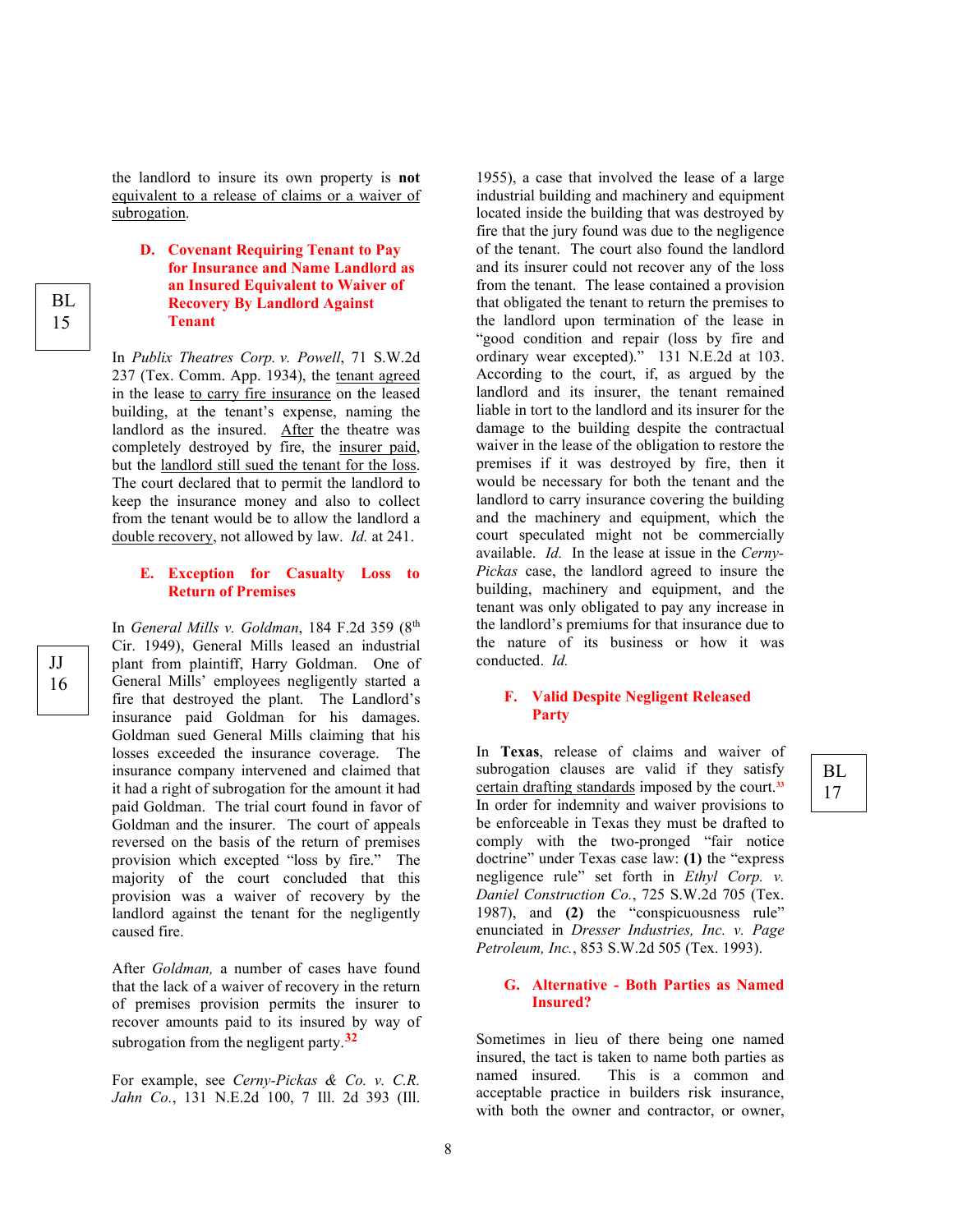tenant and contractor, and many times subcontractors named as insureds. This approach is also sometimes taken in property leases in lieu of a waiver of recovery with waiver of subrogation. The supporting principle is that an insurer may not subrogate against its insured. This approach has inherent (but not insurmountable) problems.**[34](#page-39-2)**

#### **III. DRAFTING**

#### **A. Missing Provisions**

#### **1. Waiver of Subrogation; But No Waiver of Recovery**

A failure on the part of the parties to waive their rights of recovery as against each other while attempting to waive their insurer's rights of subrogation may result in an unintended consequence – remaining liable to each other for loss or damage that would otherwise be covered by insurance – a potential double recovery on the part of the injured party. Courts should deny double recovery on equitable grounds, but there is no certainty.

**Question:** What happens if the injured party elects not to pursue a claim against its insurer (in an attempt to keep its premiums to a lower level, if premiums are based in part on claims experience), but seeks recovery against the other party?

In the absence of a waiver of recovery, the party that negligently causes damage or injury to the other party could be exposed for the loss or damage (becoming an "unintended Protecting Party"!).**[35](#page-39-3)**

If the policy under which the unintended Protecting Party is an insured includes a typical "**other insurance clause**" and the other party is an additional insured under the insured's policy, then as a result, the unintended Protecting Party's policy will not cover amounts that would have been available under the other party's insurance.**[36](#page-40-0)**

Avoiding any arguments along these lines would be best for both the landlord and the tenant.

#### **2. No Waiver of Recovery; and No Waiver of Subrogation**

In circumstances where the lease does not contain a contractual release of claims or a contractual waiver of subrogation, or both, the insurer's right to recover against a person other than its insured rests on the common law principles of equitable subrogation and waiver of equitable subrogation.**[37](#page-40-1)**

#### **3. Contractual Waiver of Subrogation; But No Waiver of Subrogation by Insurer and No Waiver of Recovery**

An issue sometimes arises when the lease does not contain a waiver of recovery but contains a contractual requirement for the insuring party to obtain a waiver of subrogation, but the insuring party does not.**[38](#page-40-2)**

**Practice Point:** Obtain acknowledgement from the insurer that it has waived subrogation.

# **B. Drafting Conflicting Provisions [39](#page-41-0)**

#### **1. Waiver of Claims** *vs.* **Return of Premises**

A lease may be drafted to require the tenant at the termination of the lease to return the premises in the original condition, reasonable wear and tear and casualty loss excepted. See discussion of *General Mills v. Goldman*, 184 F.2d 359 ( $8<sup>th</sup>$  Cir. 1949) in this Article at II.E Common Law - Exception for Casualty Loss to Return of Premises.

Sometimes, this covenant is expanded though to except from the exclusion casualties occurring through a tenant's negligence.

**Return of Premises.** Tenant is to return the leased premises in its original condition **except** for reasonable wear and tear and damage by casualty not occurring through the **Tenant's negligence**.

Such a clause is potentially in conflict with the waiver of recovery/waiver of subrogation clause,

$$
\begin{array}{|c|} \hline \\ \hline \\ \hline \end{array}
$$

20

| вI |
|----|
| 20 |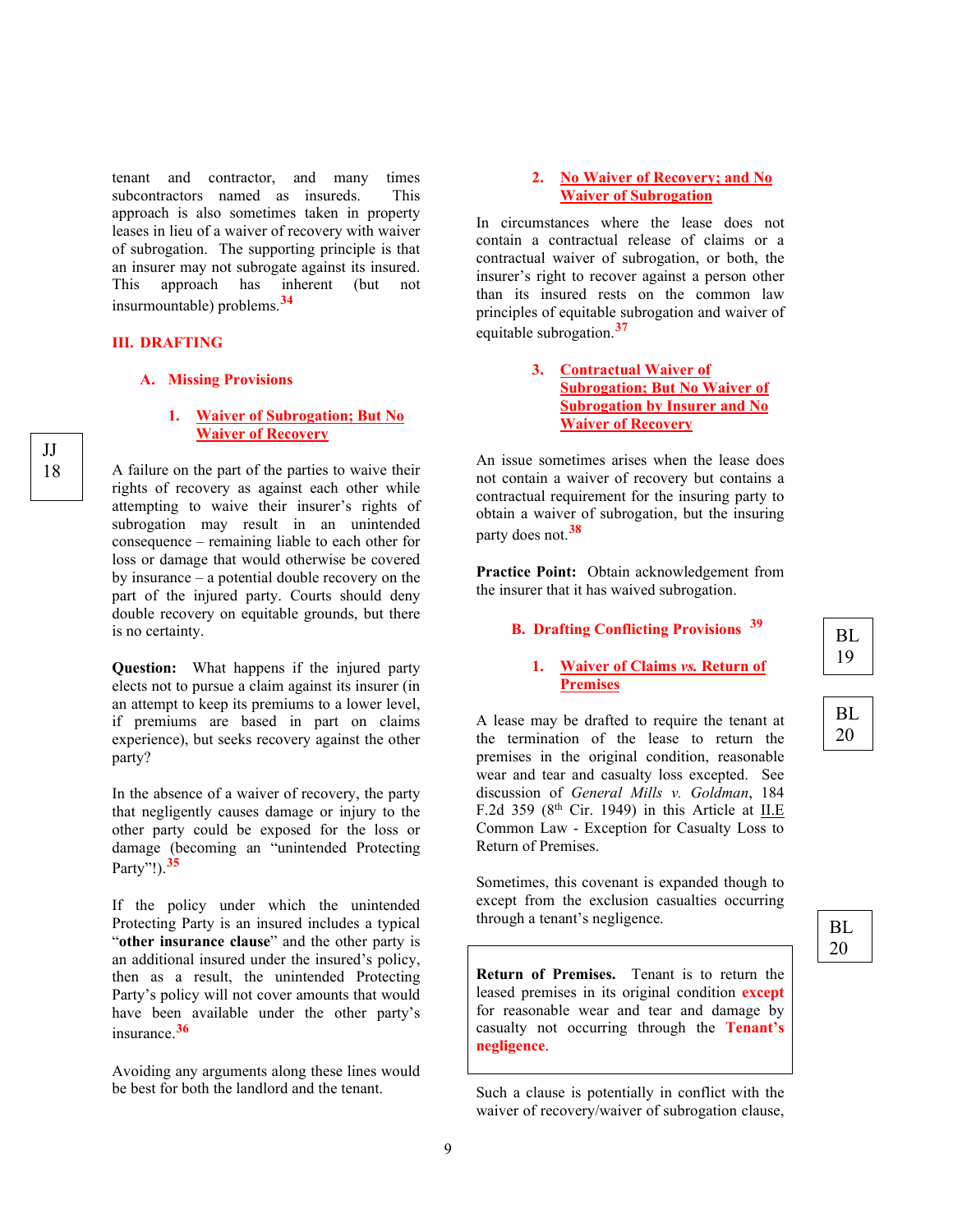unless specifically excepted in the waiver clause. It should be avoided from the tenant's point of view if it does not want to be responsible for repairing fire damage to the landlord's property caused by its own negligence or that of its employees, invitees or contractors.

#### **2. Waiver of Recovery** *vs.* **Protecting Party's Negligence**

The waiver of recovery may be drafted to exclude waiving recovery for loss caused by the Protecting Party's negligence.

**Waiver of Recovery.** Landlord releases Tenant from all claims for damage to Landlord's property, **except** if caused by **Tenant's negligence** or by the negligence of persons for whom Tenant is legally liable.

Another:

**Waiver of Recovery.** Landlord releases Tenant from all claims for damage to Landlord's property, **except** if caused by Tenant's **gross negligence** or by the negligence of persons for whom Tenant is legally liable.

A waiver so drafted misses the point of the waiver. The objective is to shift the risk away from the negligent party to the Protected Party's insurance company and to eliminate the subrogation right of the insurer of the Protected Party.

This clause may appear to be appropriate in light of the tenant's more general repair and maintenance obligations, but if that clause is not carefully drafted it could conflict with the waiver of recovery provision. As noted above, the tenant may not have any property insurance coverage under its CGL policy to cover damage to the leased premises caused by its negligence or that of its employees, officers or directors, or the amount of the coverage may be limited to a lesser sublimit amount than the full limits available for other types of claims.

Both parties benefit by avoiding disputes and litigation, including avoiding the adversarial impact on the relationship, the time lost in depositions, record production and court hearings. Shifting the burden of loss to the nonnegligent party's insurer may benefit the nonnegligent party. For example, a landlord failing to waive recovery and subrogation can result in the landlord's insurer obtaining a potentially bankrupting judgment against the negligent tenant.

#### **3. Waiver of Claims** *vs***. Indemnity**

21

The indemnity provision may be written so broadly that the Protecting Party's indemnity and the Protecting Party's indemnity and the Protecting Party's indemnity and the Protecting Party's indemnity indemnifies the Protected Party for claims insured by the Protected Party's insurance and as to which there is a waiver of recovery in the lease. In such a lease the indemnity does not expressly exclude indemnification for damages or liabilities insured by the insurance program set up in the lease.

> **Indemnity.** Tenant indemnifies Landlord against **any** claim, loss or cost arising from Tenant's use and occupancy of the premises.

> **Insurance.** Landlord shall maintain insurance as it shall determine in its sole judgment.

#### **Questions:**

- What is intended, recovery on the indemnity?
- Or recovery on the insurance?

The indemnity clause should be revised to specifically exclude indemnity where the parties intend that insurance is to be the source of protection, and this intent is reflected in the waiver of recovery and waiver of subrogation provisions. AIA approaches this conflict with the following language in AIA A201 General Conditions Paragraph 11.3.7 Waivers of Subrogation as follows:

… A waiver of subrogation shall be effective as to a person or entity even though that person or entity would otherwise have a duty of indemnification, contractual or otherwise, did not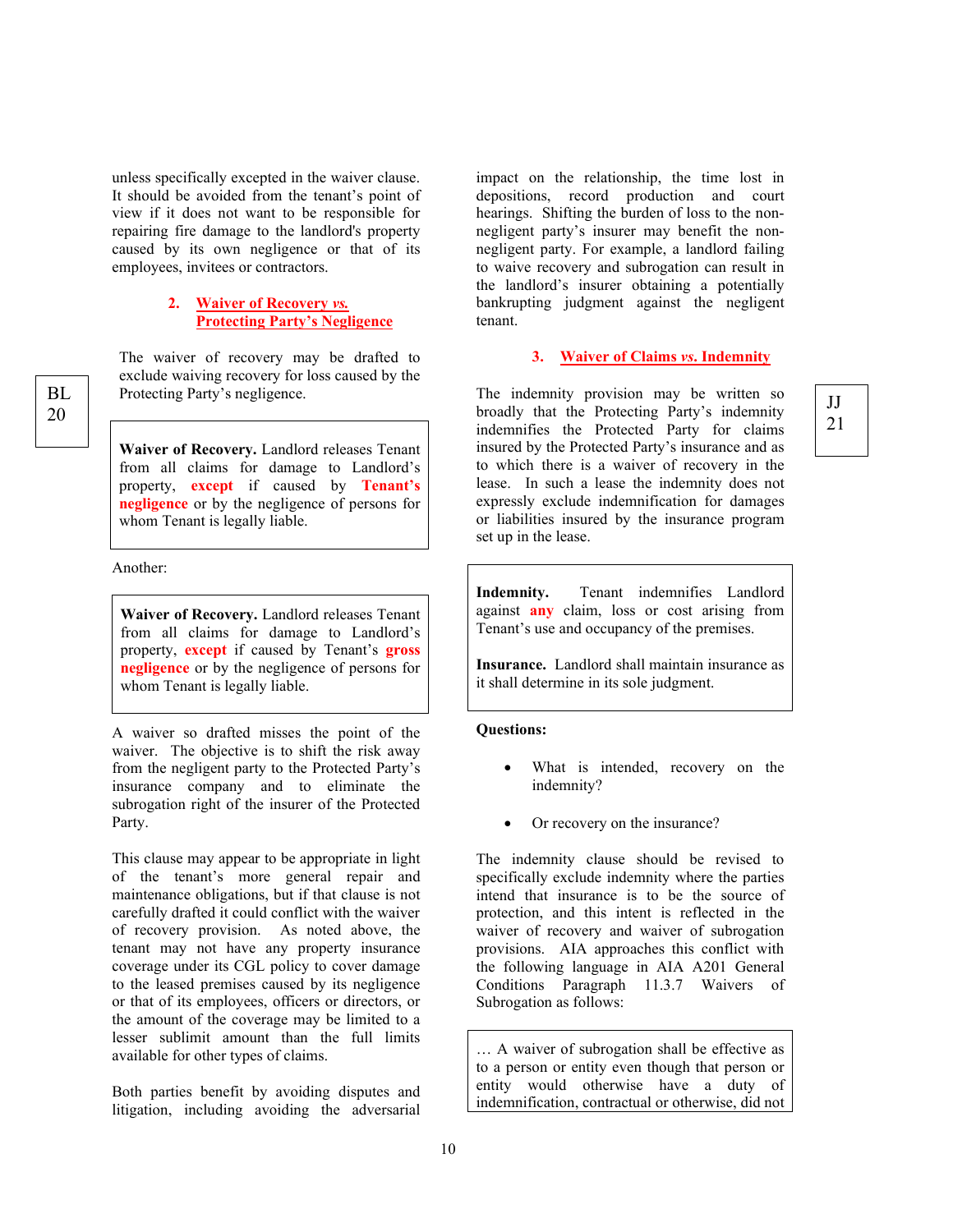pay the insurance premium directly or indirectly, and whether or not the person or entity had an insurable interest in the property damaged.

#### **4. Damage Liability Covenant** *vs.* **Waiver of Claims and Insured Risk**

Clauses that make the tenant liable for damages to the building should except damage to the extent insured by insurance intended by the parties to insure that property risk.

**Release of Claims/Subrogation.** Landlord and Tenant release each other and Lienholder and their Agents from all claims or liabilities for damage to the Premises or Shopping Center, damage to or loss of personal property within the Shopping Center, and the loss of business or revenues that are covered by the releasing party's property insurance or that would have been covered by the required insurance if the party fails to maintain the property coverages required by this Lease. **[40](#page-41-1)**

It sounds sensible that a party should agree to be responsible for damages it causes to the other party's property; but only to the extent such damage is not insured by or for the Protected Party under the risk management provisions of the lease and such insurance is the intended funding mechanism.

**Release of Claims/Subrogation.** The release in this paragraph will apply even if the damage or loss is caused in whole or in party by the ordinary negligence or strict liability of the released party but will not apply to the extent the damage or loss is caused by the gross negligence or willful misconduct of the released party or its agents. **[41](#page-41-2)**

#### **Questions:**

- What about deductibles and self-insured retentions?
- Does the above provision address who is responsible for these amounts?

**Release of Claims/Subrogation.** The party incurring the damage or loss will be responsible for any deductible or self-insured retention under the property insurance. **[42](#page-41-3)**

#### **Practice Points:**

- Under-insured or inadequately-insured damages claims can result in unintended risk allocation to the Protecting Party (*e.g.*, replacement cost *vs.* actual cash value; co- insurance; "all risk" insurance vs. causes of loss insurance; special causes of loss vs. basic causes of loss or broad causes of loss; special risks - windstorm, flood, hail).
- Landlord's property policy should be written to cover all improvements if they are landlord's property on termination of the lease. Tenant may seek to insure improvements, betterments and alterations paid for by tenant. Note tenant will only be paid the actual cash value of the destroyed improvements if it does not rebuild. If tenant wants to rebuild at a new location, it should be able to get replacement cost, if it meets its policy's requirements.

#### **C. Deficiently Drafted Provisions**

#### **1. Waiver of Claims Limited to "Covered" Claims**

JJ 21

JJ 21

The lease may waive claims against a party (*e.g.*, the tenant) for that party's negligently caused damage to the other party's (*e.g.*, the landlord's) property to the extent the damage is "**covered**" by the damaged party's insurance. Either the Party to be Protected or the Protecting Party may be the party required by the lease to carry the insurance. If the Party to be Protected is purchasing the insurance, it is also the Protecting Party.

**Waiver of Recovery.** Landlord and Tenant release each other for damage for damage to the Premises or Shopping Center, damage to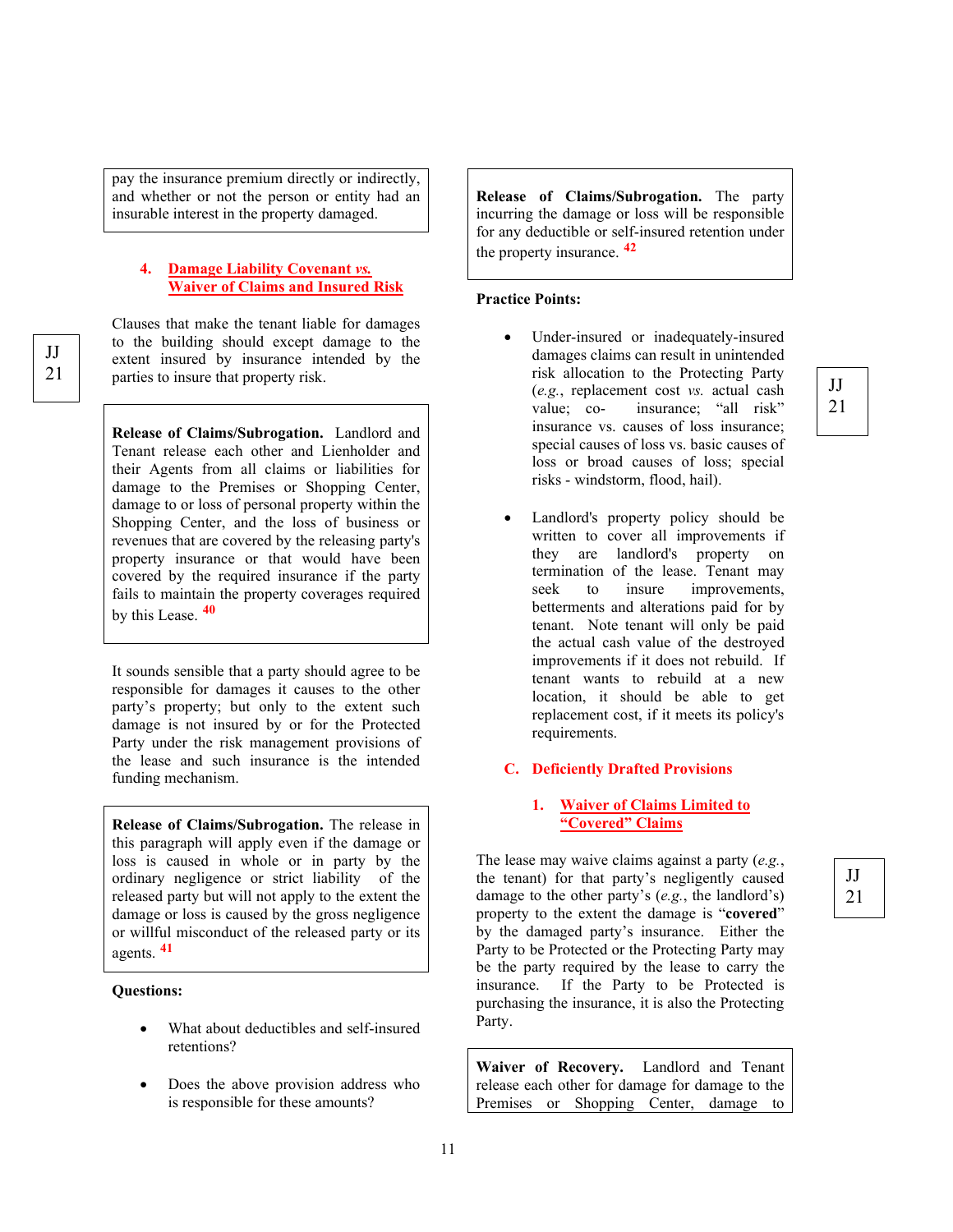personal property within the Shopping Center that are **covered** by the insurance required by this Lease.

#### **Questions:**

- Does "covered" mean "covered if insured" by insurance?
- What if the Protected Party is to purchase the insurance, but does not? In this case the waiver is meaningless.
- Does "covered" mean the insurance specified in the lease to be obtained by the Party to be Protected?
- What if the lease requires insurance to be carried by the landlord but does not specify in detail the insurance to be obtained?
- What if the insurance specified in the lease, even if obtained, does not cover or adequately cover the damage or liability?
- Does "covered" mean insurance that have covered the loss had adequate insurance been obtained?

What if the waiver of claims is as to claims, "coverable by insurance"?

**Waiver of Recovery.** Landlord and Tenant release each other for damage for damage to the Premises or Shopping Center, damage to personal property within the Shopping Center that are **covered or coverable** by insurance.

It may be possible for a price to purchase insurance broader than ISO "special causes of loss" coverage.**[43](#page-41-4)** Have the parties waive recourse against the other for claims broader than what is available under standard insurance? Should they?

> **2. Waiver of Claims vs. "Available Insurance" or "Collected Proceeds"**

The Protecting Party may be left exposed to uninsured loss if the waiver of recovery is limited to the Protected Party waiving recovery as to "**available insurance**" or "**collected proceeds**" and the insurance specifications and the resultant insurance maintained under the lease does not fully insure the liability or loss.

**Waiver of Subrogation.** Landlord and Tenant release each other … to the extent of **available insurance** …

#### **Questions:**

- See questions above as to "covered" claims.
- Who covers deductibles or self-insured retentions or excess loss?
	- **3. Tenant Indemnity vs. Landlord Property Insurance**

**Indemnity.** Tenant indemnifies Landlord against **any** claim, loss or cost arising from Tenant's use and occupancy of the premises.

**Insurance Specification.** Landlord shall maintain property insurance in the amount of the replacement cost of the Property. Landlord is to obtain a waiver of subrogation from its insurer.

- **Question:** What is intended, recovery on the indemnity? or recovery on the insurance?
	- **4. Covenant to Obtain Waiver of Insurer's Right of Subrogation, But Policy Does Not Permit**

**Scenario 1:** Landlord covenants to maintain property insurance on the Property. Lease does not contain a waiver of recovery or a covenant to obtain a waiver of subrogation from landlord's insurer. Landlord's insurer uses a non-ISO policy form that does not permit pre-loss or postloss waivers of subrogation. Landlord's insurer pays Landlord for the loss. Tenant's negligence caused the loss.

# BL

23

#### BL 23

#### JJ 22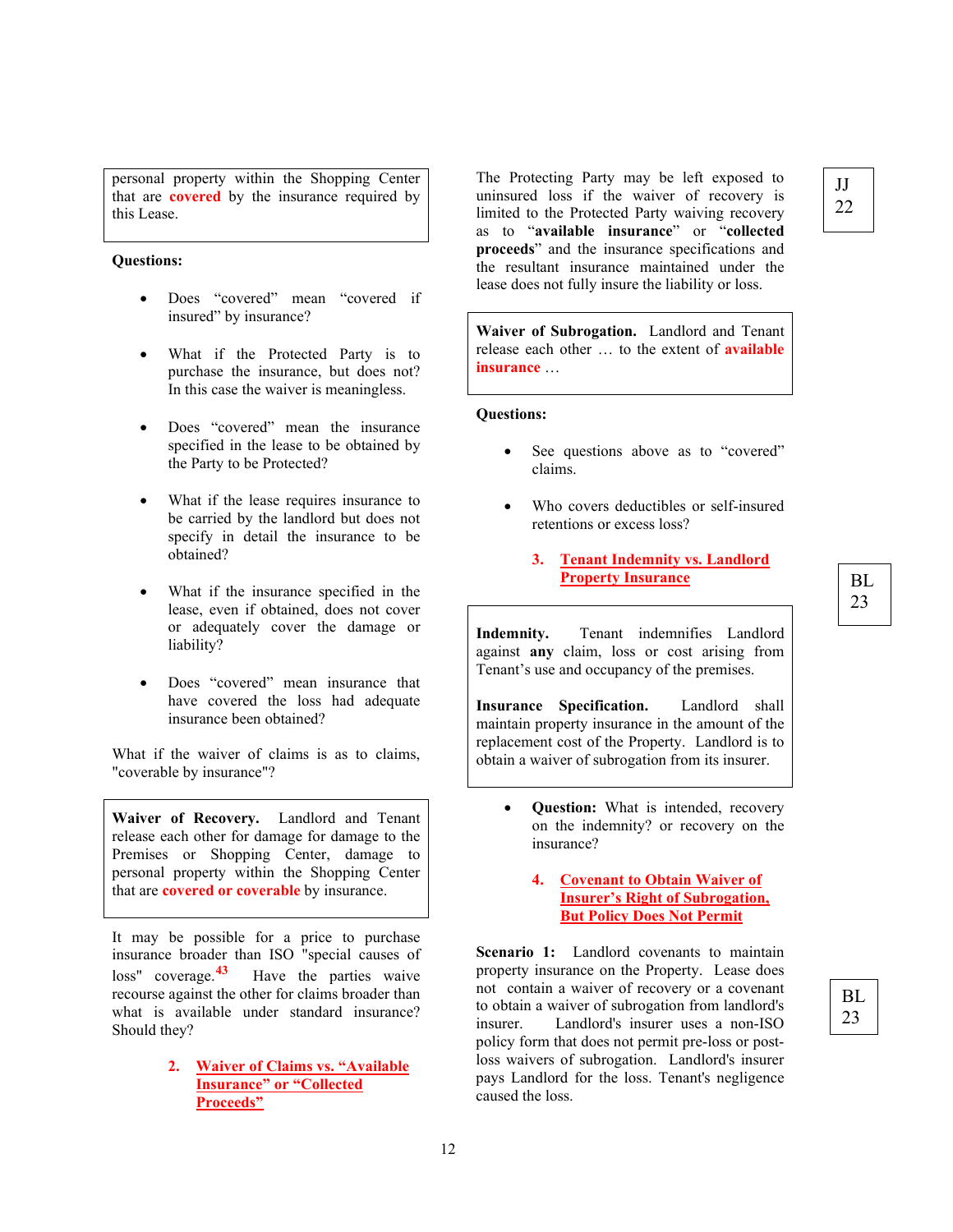**[Waiver of Recovery. No provision in the lease.]**

**Insurance Specification. Landlord** shall maintain property insurance in the amount of the replacement cost of the Shopping Center including the Premises.

**Insurance Policy.** If any person or organization to or for whom we make payment under this coverage part has rights to recover damages from another, those rights are transferred to us to the extent of our payment. That person or extent of our payment. organization must do everything necessary to secure our rights and must do nothing after loss to impair them.

#### **Questions:**

- Oops; now what? Landlord's insurer subrogates against Tenant?
- Should have included a waiver of recovery?
- Would a waiver of recovery invalidate the landlord's insurance coverage?

**Scenario 2:** Landlord's property insurance is issued on an **ISO CP 00 90 07 88** Commercial Property Conditions; and the Lease either does or does not have a waiver of recovery by landlord against tenant.

**Insurance Policy.** ... [**ISO CP 00 90 07 88 Commercial Property Conditions.** See Form 2 in Appendix of Forms].

ISO CP 00 90 07 088 contains pre-approval for the landlord to contractually waive insurer's subrogation, both before and after loss.

**Scenario 3.** Tenant insures the loss, and the Insurance Specification and Insurance Policy is the ISO property insurance form. The loss is caused by landlord's negligence. The lease either does or does not have a waiver of recovery by tenant against landlord.

**Insurance Specification. Tenant** shall maintain property insurance in the amount of the replacement cost of the Property. Tenant shall maintain property insurance in the amount of the replacement cost of the Property.

**Insurance Policy.** … [**CP 00 90 07 88 Commercial Property Conditions.** See Form 2 in Appendix of Forms].

The ISO form does not permit post-loss waiver by a tenant but would have permitted a pre-loss waiver to be contained in the lease. Tenant's insurer pays for the loss and collects from landlord in subrogation to tenant's right of recovery.

#### **5. Waiver of Recovery and Subrogation Not Expanded to Derivative Persons**

Consideration should be given to expanding the waiver of recovery and waiver of subrogation to expressly include waivers as to persons derivative of landlord or tenant, rather than limiting the waivers only to persons named.

**Mutual Waiver of Recovery; Waiver of Subrogation.** Landlord and Tenant release each other [also add: **and their respective officers, directors, shareholders, members, employees, successors and assigns, and assignor after assignment**] … and will notify the issuing insurance company of the release …. and will have the insurance policies endorsed, if necessary, to prevent invalidation of coverage. This release will not apply if it invalidates the insurance coverage of the releasing party.

In *Interstate Fire Ins. Co. v. First Tape, Inc.*, 817 S.W.2d 142 (Tex. App.— Houston [1st Dist.] 1991, writ denied), the court of appeals refused to limit the waiver of subrogation contained in the lease to claims against the current tenant so as to permit the otherwise subrogated insurer to pursue the former tenant after assignment. The assigning tenant, First Tape, therefore, was able to retain the protection of the waiver of subrogation clause even after it had assigned its lease.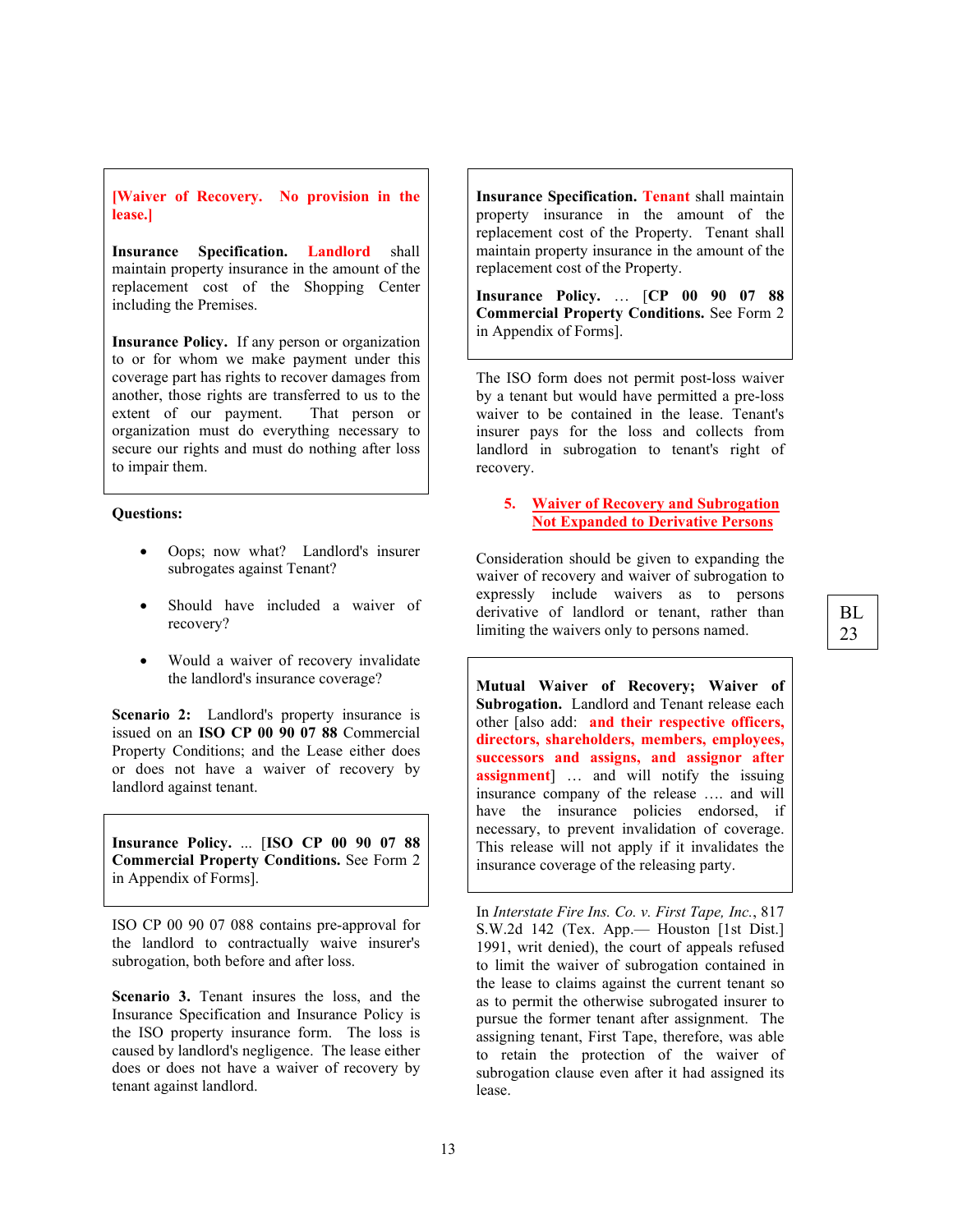#### **6. Overly Broad Indemnity May Invalidate Entire Indemnity Provision**

As noted in Part I.C.3.a. above, a landlord in Illinois cannot be indemnified by a tenant against its own negligence, and any provision in a lease that purports to exempt the landlord for its own negligence, or that of its "agents, servant or employees" is "void and against public policy and wholly unenforceable." 765 ILCS 705/1(a). On its face, the language in the statute might appear to address "exculpatory" provisions (*i.e.*, those that seek to relieve landlords from their own negligence (or that of their agents, servants or employees)) rather than "indemnity" provisions. However, the statute was applied to a void an entire lease indemnity provision in *Economy Mechanical Industries, Inc. v. T.J. Higgins Co.*, 689 N.E.2d 199, 294 Ill. App. 3d 150, 228 Ill. Dec. 327 (1st Dist. App. 1997). The lease provision, which was from a familiar form used by a number of smaller landlords in Illinois at that time, read as follows:

#### **Lease:**

Lessee covenants and agrees that he will protect and save and keep the Lessor forever harmless and indemnified against and from any penalty or damages or charges imposed for any violation of any laws or ordinances, whether occasioned by the neglect of Lessee or those holding under Lessee, and that **Lessee will at all times protect, indemnify and save and keep harmless the Lessor against and from any and all loss, cost, damage or expense, arising out of or from any accident or other occurrence on or about the Premises, causing injury to any person or property whomsoever or whatsoever** and will protect, indemnify and save and keep harmless the Lessor against and from any and all claims and against and from any and all loss, costs, damage or expense arising out of any failure of Lessee in any respect to comply with and perform all the requirements and provisions hereof.

Relying on an earlier Illinois case, the *Economy* court held that the statute also prohibited a lease clause that sought to indemnify the landlord for

its own negligence. According to the court, the lease clause in question was sufficiently broad to include indemnification for the landlord's own negligence and was therefore void for all purposes and could not be enforced. 689 N.E.2d at 203.

What is most troubling about the *Economy* case for drafters of Illinois leases is that it involved a claim for indemnification brought by the landlord arising out of a suit by one of the landlord's employees who was injured while on the leased premises. According to the opinion, the complaint did not contain any detail on how the employee was injured or whose negligence caused the employee's injury. However, the court found it was not important as to whether the landlord was seeking to be indemnified for its own negligence or that of the tenant. *Id.* As a result of this case and the earlier one relied upon by the *Economy* court, landlords in Illinois have had to make certain the exculpatory and indemnification provision in their leases specifically provide they are not intended to exculpate or indemnify the landlord against its own negligence or that of the landlord's agents, servants or employees.

Later cases in Illinois have drawn a distinction between an agreement to indemnify a landlord for its own negligence, which would be void in Illinois, and an agreement to insure or provide insurance for the benefit of the landlord, such as by naming the landlord as an additional insured on the tenant's CGL policy. Such agreements are enforceable in Illinois,**[44](#page-41-5)** although, as discussed below in Part IV.C, there still may be problems and issues lurking in those clauses.

After the *Economy* case was decided, the Illinois statute was amended to specifically allow a landlord under a non-residential lease to be exempted from liability for property damage. *See* 765 ILCS 705/1(b). Accordingly, provisions in a commercial lease that exempt or exculpate the landlord for liability for damage to the tenant's personal property are not void in Illinois.

#### **IV. SELF-INSURANCE IS NOT INSURANCE**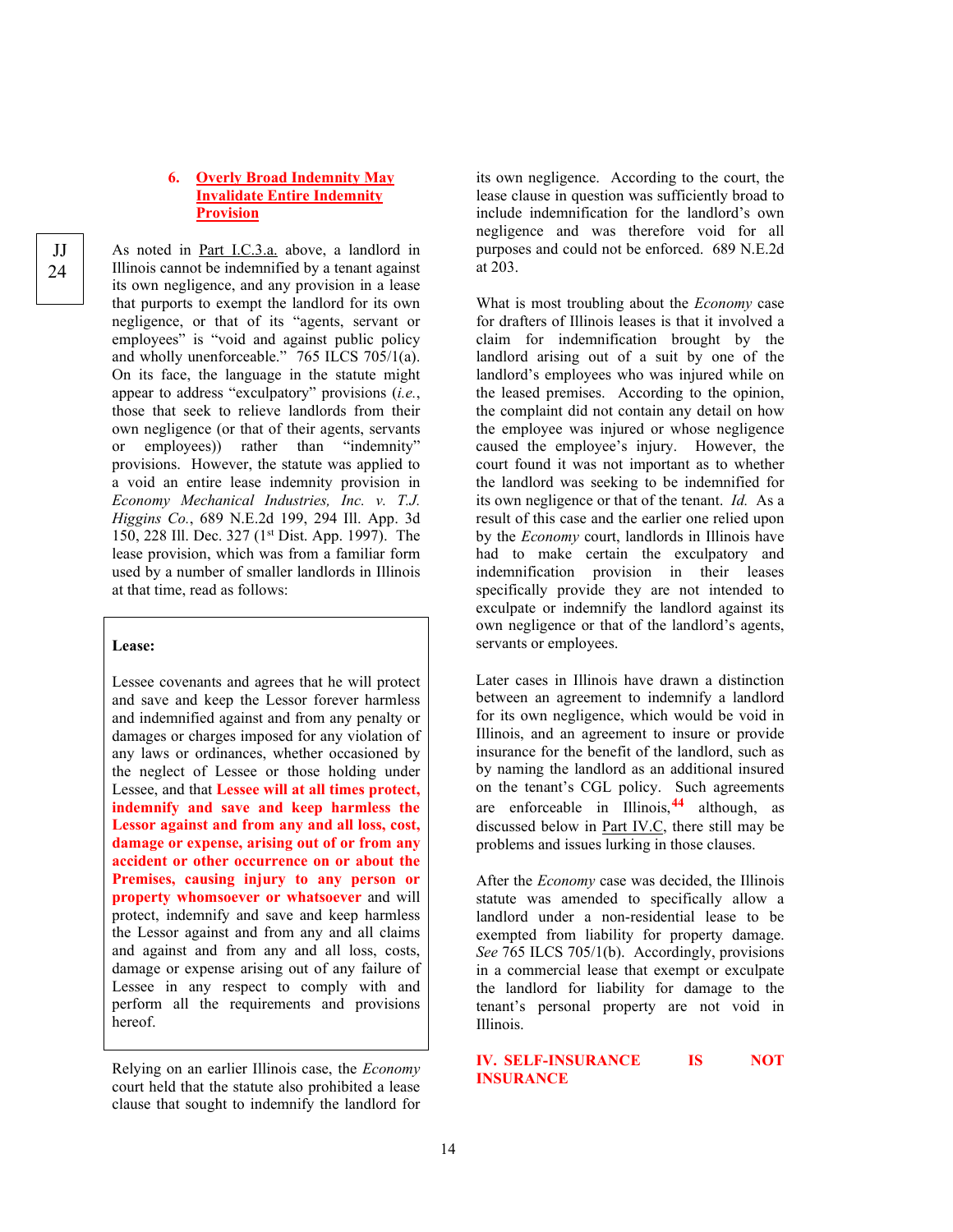#### **A. What is Self-Insurance?**

"**Self-insurance**" is not insurance.**[45](#page-42-0)** Selfinsurance is nothing more than a risk retention device (a method of "financing" certain risks), and an indemnity by the "self-insurer", the indemnifying party. Self-insurance and large self-insured retentions are a popular method for financing certain risks, particularly among very large commercial businesses**[46](#page-42-1)** and public entities.**[47](#page-42-2)** Self-insurance has the benefit of retaining dollars otherwise payable for insurance for cash flow purposes until needed to pay claims.

The term "self-insurance" is used to describe a range of risk retentions by the self-insurer. Selfinsurance can range from no insurance ("**going bare**"), to a policy deductible, to insurance purchased over a large self-insured retention ("**SIR**"). An SIR is sometimes referred to as a "**retained limit**".<sup>[48](#page-42-3)</sup> In the case of a deductible or SIR it may be designated as a dollar amount or a percentage. A deductible or SIR is the monetary threshold that must be met before the insurer is obligated to pay liabilities or losses covered by the policy.

#### **B. Self-Insurance Specification Drafting**

If self-insurance is to be considered, consideration should be given to establishing financial means tests and monitoring procedures. Unless the parties have established a restricted and encumbered fund or a reinsurance program, all that you have is the unsecured indemnity of self-insurer. The term "self-insurance" does not, without further detail, specify what procedures are to be followed and what protection is available.

A self-insurance right should be limited to the named entity and care should be addressed in the permitted assignment or successor provisions so as to avoid assignment or succession by entities of lesser credit worthiness.

#### **C. Self-Insurance and Additional Insured Status**

Being named as an "additional insured" on a self-insurance program, does not provide any

additional insurance to the "additional insured", as the indemnitor is the sole funding entity. **[49](#page-42-4)**

> BL 25

#### **D. The Self-Insured Landlord**

In the self-insurance context, parties sometimes use the term "waiver of subrogation," but in reality what is meant is a "**waiver of recovery**;" the self-insured is waiving its right of recovery as to the other party. A self-insuring property owner may balk at waiving its right of recovery. However, when an owner elects to self-insure it likely has done so for sound economic reasons. By waiving recovery (aka granting a waiver of subrogation) against the other party, the waiving party assumes the risk of loss due to the negligence of the other party. If this waiver is not granted, then the other party might condition doing the transaction on its obtaining property insurance covering the loss, and seeking to pass the premium cost back to the other party. For example, a contractor contracting with a selfinsured owner, who does not waive recovery against the contractor, likely will pass the insurance cost back to the self-insuring owner, and will seek to limit its liability to collected insurance proceeds.

#### **E. The Self-Insured Tenant**

If an owner permits its tenant to self-insure losses to its building, in addition to the financial security concerns noted above, the lease should address the following concerns. Like an insurer, the self-insured tenant should be required to produce a "**certificate of self-insurance**" to the landlord and its mortgagee specifying the type of casualty coverage (*e.g.*, replacement cost with agreed value endorsement), the amount thereof and policy terms. The self-insurance coverage should name the mortgagee under a standard mortgagee clause providing that the mortgagee is not subject to defenses to coverage that the tenant may otherwise have with respect to payment. Of course, the self-insurance concept needs to be approved by the owner's mortgagee. The self-insured tenant will need to confirm to the owner and its mortgagee that it has waived its right of recovery (subrogation) against the landlord. If the casualty loss may result in lease termination, the lease should address disposition of "**self-insurance proceeds**," for example, requiring the self-insured tenant to deposit an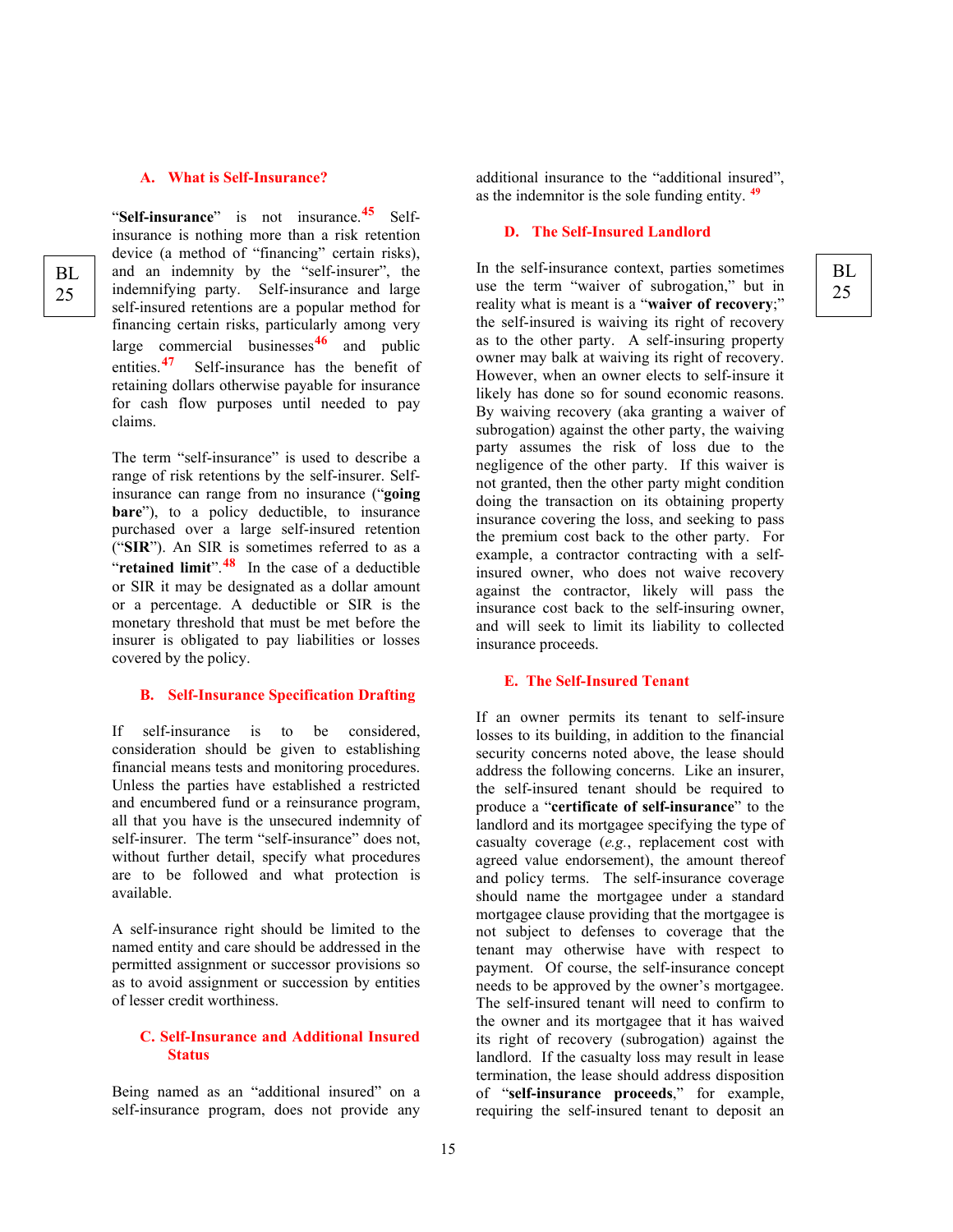amount equal to the insurance proceeds otherwise payable to the landlord under the terms of a property insurance policy that was to have been maintained absent self-insurance. The selfinsurance provision should address rent loss coverage, while the premises are being restored.

#### **V. BEST PRACTICE TIPS**

The following are best practice tips.

#### **A. Drafting. [50](#page-43-0)**

#### **1. Clear Language**

Waivers are accomplished by clear language in the lease, clearly stating that the Protected Party (Protected Parties if a mutual waiver) (1) waives recovery against the other party, specifying the liabilities and loss covered by the waiver, and (2) will obtain confirmation from the insurer that the insurer waives the insurer's right of subrogation.

#### **2. Mutuality**

In almost every case the waivers of subrogation should be mutual.**[51](#page-43-1)**

#### **3. Requirement to Maintain Insurance Sufficient to Insure the Loss or Liability**

If the waiver of recovery is limited to "available proceeds", "collected proceeds", or "covered claims", it is especially important that the insurance required under the lease sufficiently insure the loss or liability. Otherwise, suit for uninsured and underinsured losses and liabilities may result.

#### **4. Waiver of Subrogation as to All Insurance**

As noted by one imminent commentator, the release of claims should extend to the amount of insurance required under the lease, and the waiver of subrogation should extend to losses from insurance maintained by the Protected Party.

If the mutual release clause is concerned solely with insurance

required to be carried, the insurance company would still have the right of subrogation under these circumstances. To plug this gap, a lease needs a release between the parties as to perils covered by insurance required to be carried, and a waiver of subrogation as to perils covered by insurance actually carried.**[52](#page-43-2)**

The following example was provided by a commentator:

For example, if the lease requires a policy of \$100,000, but the policy actually obtained was worth \$150,000, in the event of a fire causing damage in the amount of \$120,000, if the mutual release clause applies only to the amount of required insurance, the insurance company could still be able to be subrogated to the rights of the insured for \$20,000. In order to avoid this result, the release should apply to the amount required to be carried (\$100,000), and the waiver of subrogation should apply to the amount actually carried (\$150,000), or the greater of the two.**[53](#page-43-3)**

#### **5. Extent of the Waiver**

The waiver of recovery should be limited to "collectable" insurance proceeds as opposed to "collected" proceeds to avoid the case where the insured does not seek collection, but seeks recovery from the other party. Further, the waiver should extend beyond the landlord and tenant, but should also include partners, members, managers, shareholders, directors, officers, employees, subtenants and agents.

#### **6. Exclusion of Willful Misconduct**

Include in the waiver of recovery an exclusion for willful misconduct. Willful misconduct may invalidate a policy carried by the negligent party resulting in no protection for the Protected Party.

#### **7. Self-Insurance and Deductibles**

**Questions:**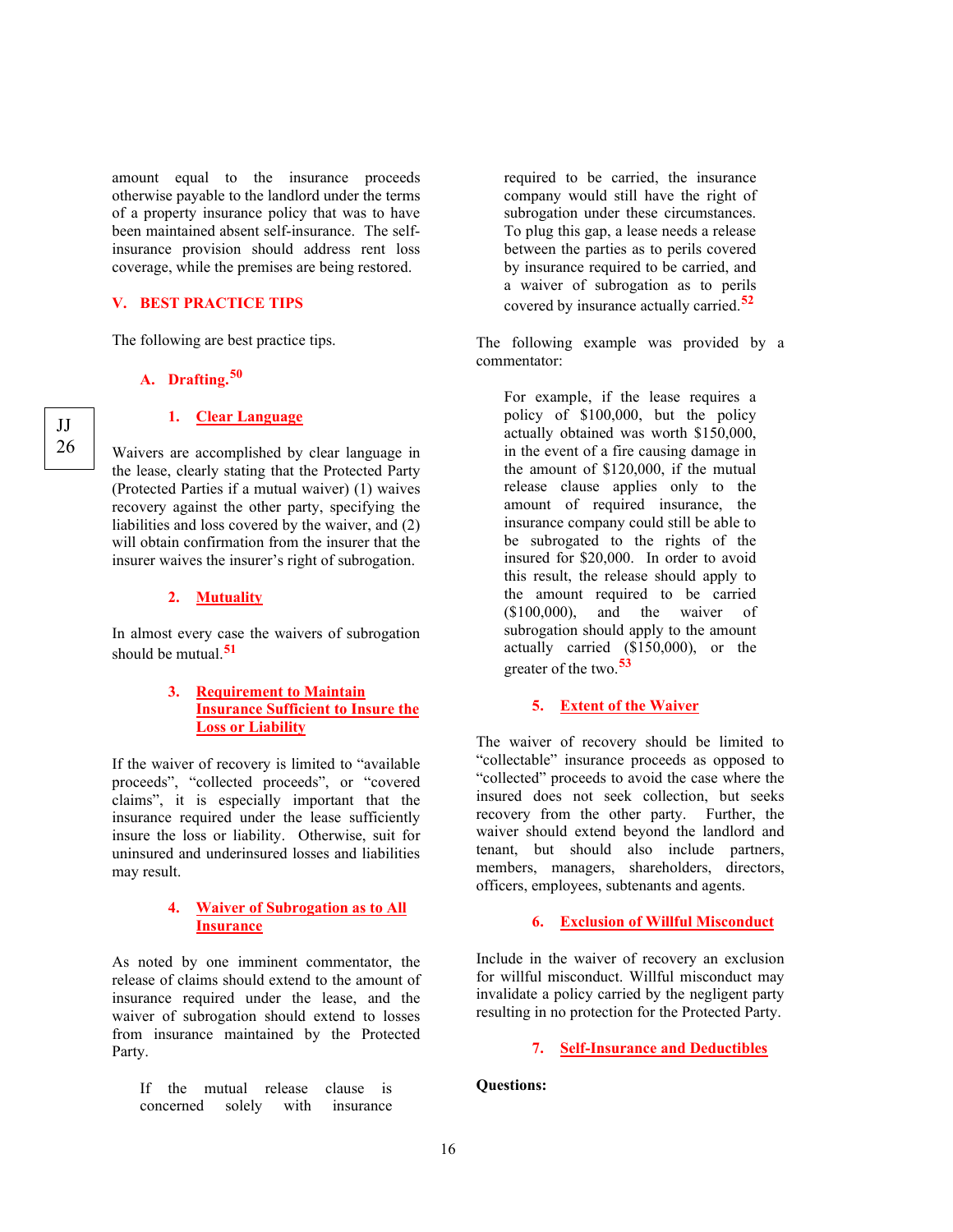- What if the party providing the insurance has a large deductible?
- What if the Protecting Party is selfinsured?

The Protecting Party determines the amount of the deductible it will carry and whether it will self-insure the risk. If the waiver of recovery is limited to "available insurance" or "required insurance" issues exist as to the intent of the parties. The waiver of recovery should be drafted to address, the Protected Party's right to recover beyond insurance.

#### **B. Review Subrogation Rights Provisions in the Insurance Policy**

#### **1. ISO Property Policy**

**a. Pre-Loss Waiver Permitted**

The ISO property policy for leased premises allows the parties to waive the insurer's rights in advance by a waiver of claims in the lease. See ISO Commercial Property Conditions ¶ I. Transfer of Rights of Recovery Against Others To Us as Form 2 of the **Appendix of Forms**.

#### **b. Post-Loss Waiver by Landlord Permitted**

The ISO property policy also allows the landlord to waive the insurer's subrogation right as against the landlord's tenant even after a loss. See ISO Commercial Property Conditions ¶ I. Transfer of Rights of Recovery Against Others To Us in **Form 2** of the **Appendix of Forms**. Note that this provision would not apply to subrogation claims against third parties and the term "**tenant**" is not defined, so the question remains as to whether the post-event waiver by the landlord would cover the negligence or intentional acts of a tenant's officers, directors, or employees, and even agents or subtenants. Thus, from the tenant's perspective, it is better to have a broad waiver in the lease.

#### **2. Non-ISO Property Policies**

Since there is no recognized standard property policy form, like the ISO liability form, it is

prudent to examine the property policy in connection with drafting the lease and to condition the lease, if necessary, on obtaining a subrogation waiver from the insurer. What is needed is an agreement of the insurer to waive any right of subrogation and confirming that the waiver of claims does not impair the insurance provided by the insurer. This is "doubly" true if there is a mutual waiver of claims in the lease.

#### **C. Importance of Reviewing Insurance Policies Against Indemnification Obligations**

JJ 28

Two other Illinois cases deserves mention as it demonstrates how seemingly "standard" insurance and indemnity provisions, or ones presented to a party to a lease by the other party, need to be carefully considered before agreeing to them. Clients often are not interested in such clauses, as they view them as "boilerplate" and do not want to critically consider the implications.

The cases, which were two appeals in the same case, are *Sears, Roebuck and Co. v. Charwil Associates Ltd. Partnership*, 864 N.E.2d 869, 371 Ill. App. 3d 1071 (1st Dist. 2007) and *Sears, Roebuck and Co. v. Charwil Associates Ltd. Partnership*, 793 N.E.2d 736, 342 Ill. App. 3d 167 (1<sup>st</sup> Dist. 2003). They did not involve an insurer's subrogation claim. Rather, they involved a claim for indemnification asserted by a tenant of a shopping center (Sears) against its landlord, based on the provisions of the lease.

The lease provisions at issue (with pertinent provisions highlighted) read as follows (emphasis added):

#### **Landlord's Insurance.**

Landlord will obtain and maintain or cause to be obtained and maintained, at all times . . . throughout the Term, the following insurance with companies approved by Tenant and containing standard provisions. .. (b) *Comprehensive General Liability Insurance***[54](#page-43-4)** . *. .* Including, but not limited to, coverage for Personal Injuries with limits of not less than Five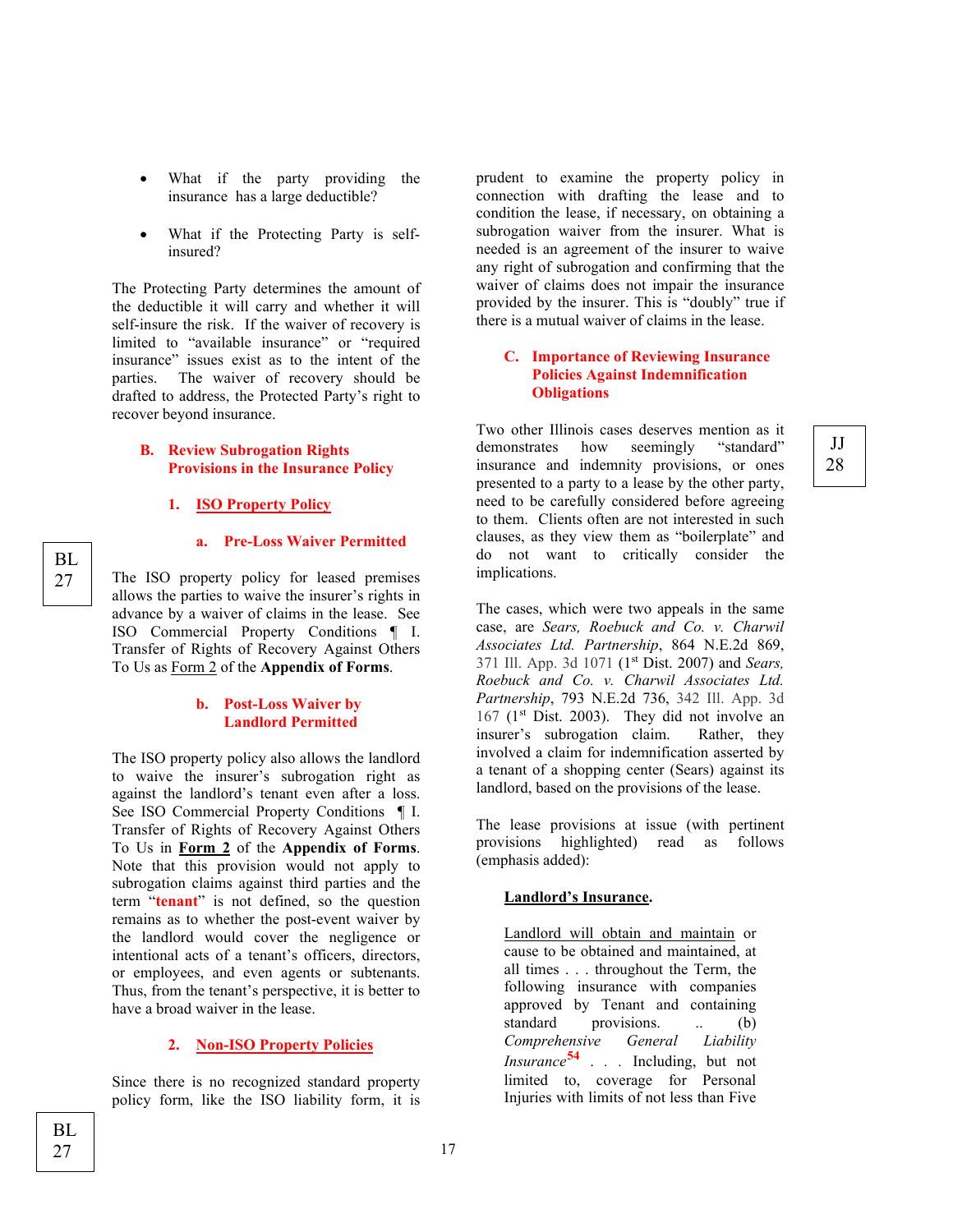Million Dollars (\$5,000,000) combined single limit for bodily injury and property damage, per occurrence, including Tenant as a named insured.

#### **Landlord's Common Area Indemnity.**

Landlord agrees to be responsible for, indemnify Tenant, its directors, officers, agents and employees, against, and save Tenant, its directors, officers, agents and employees harmless from, all liability from **any and all** damages, claims or demands that may arise from or be occasioned by the condition, use or occupancy of all Common Areas on the Entire Tract by the customers, invitees, licensees and employees of Landlord, Tenant and Landlord's other tenants and all other occupants on the Entire Tract, and Landlord will defend Tenant against any such claim or demand and reimburse Tenant for any cost incurred in connection therewith, including reasonable attorneys' fees. Landlord will obtain and maintain in a reputable insurance company or companies qualified to do business in the City of St. Charles, County of Kane, State of Illinois, liability insurance having limits for bodily injury or death of not less than Two Million Dollars (\$2,000,000.00) for each person, Five Million Dollars (\$5,000,000.00) for each occurrence and Two Hundred Fifty Thousand Dollars (\$250,000.00) for property damage, and insuring the indemnity agreement. Tenant shall be named insured, on this policy. Further, each policy will expressly provide that it will not be subject to cancellation or material change without at least thirty (30) days prior written notice to Tenant.<br>Landlord will furnish Tenant. Landlord will furnish Tenant, concurrently with the execution of this lease, with insurance certificates and upon request by Tenant, copies of such policies required to be maintained hereunder.

Prior to filing its claim against the landlord and its primary and excess insurance carriers, Sears

had been sued by a customer who had been severely injured when she was struck by another customer's vehicle being backed out of a Sears automotive service bay a Sears' employee. Sears settled the case for \$17,250,000 and then sued the landlord of the shopping center under the above indemnity provision. The landlord had procured a CGL insurance policy with limits of \$1 million for each occurrence and \$2 million in the aggregate naming Sears as an insured and a \$25 million excess policy from a different insurer.

In the earlier of the two opinions, the court found that while the landlord did procure CGL insurance in the amounts required under the lease, the incident was not covered by the policy because of an exclusion in the policy for

"Bodily injury" or "property damage" arising out of the ownership, maintenance, use or entrustment to others of any aircraft, "**auto**" or watercraft owned or operated by or rented or loaned to any insured. 793 N.E.2d at 739.

Nevertheless, in its later opinion, the court held that the "**any and all**" language of the lease clearly intended for the Landlord to obtain insurance that would cover all liability from any claims that arose from a customer's use of the common areas. "If the parties had intended otherwise, they could have provided exclusions in the lease to limit insurance coverage." 864 N.E.2d at 874.

The court went on to affirm the trial court's determination that the Landlord breached its obligation to obtain insurance that would cover the pedestrian's claim but that Sears' recovery on account of the Landlord's breach was limited to \$2,000.000. Why? Because the Landlord's obligation to insure the indemnity it gave Sears was only for claims up to \$2,000,000.

**Lessons Learned:** What are the lessons to be learned here for landlords and for attorneys representing both parties?

Landlords must avoid uninsured losses by refusing to indemnify their tenants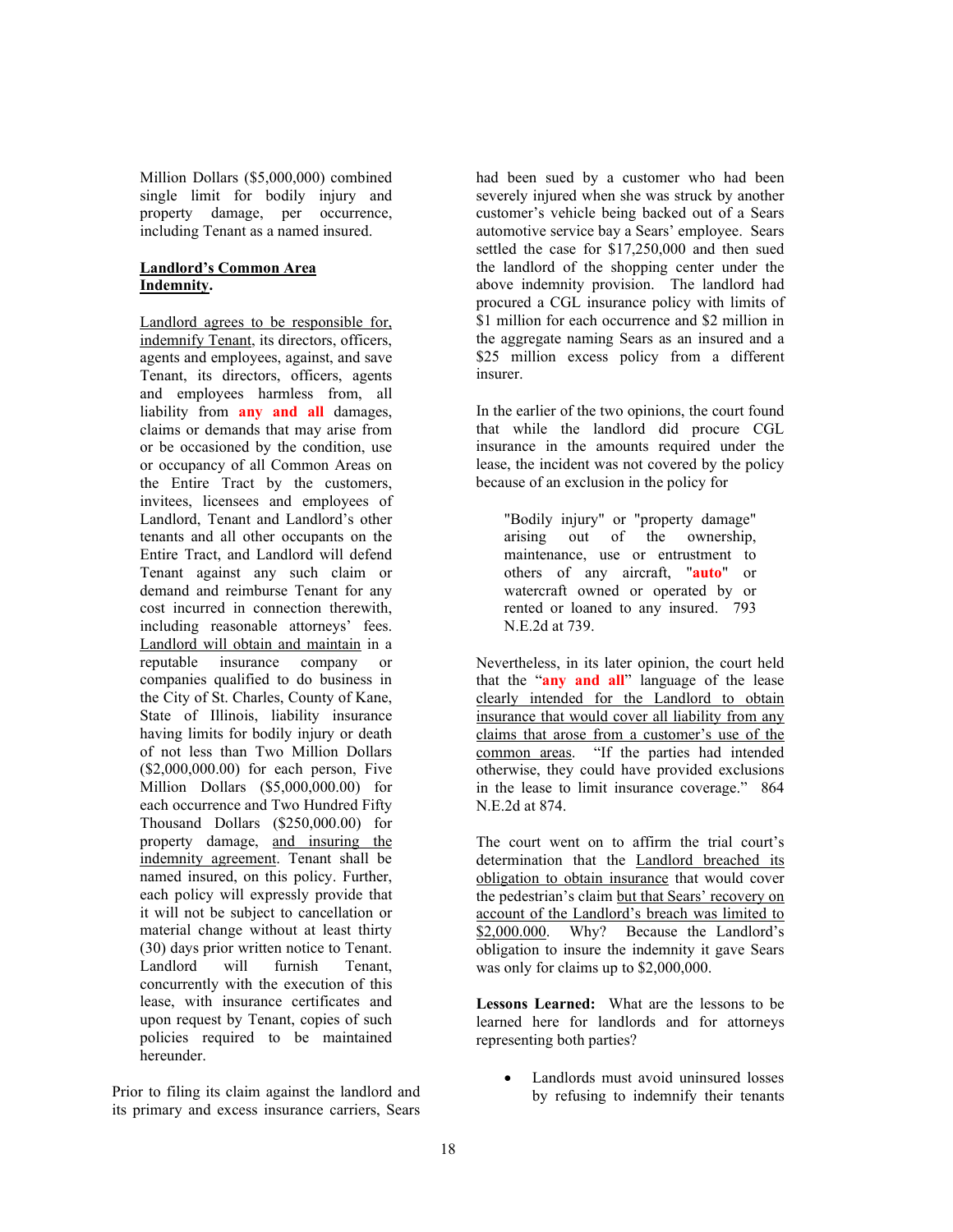for injuries or claims arising out of the negligence of their tenants or their respective employees, officers and directors even if the claim arises out of an incident in the common areas of a shopping center or other multi-tenant<br>building. Sears overreached in building. Sears overreached in demanding an indemnity from the landlord for bodily injury caused by its own employee.

Lawyers representing either party should carve out from an indemnity any bodily injury or property damage caused by the negligence of the other party, particularly now that the ISO Form Additional Insured endorsements almost uniformly exclude coverage for bodily injury, property damage or personal and advertising injury to third parties caused by the additional insured or anyone acting on behalf of the additional insured. **[55](#page-43-5)**

#### **VI. CONCLUSION**

It is clear from the materials covered in this paper that the issues surrounding releases, indemnification and waivers of subrogation rights on behalf of insurance companies cannot be treated as boilerplate with **one shoe fitting every circumstance**. The parties need to determine who should bear a particular risk, who is best suited to obtain the necessary insurance to minimize the parties' personal exposure to losses, and what amounts are appropriate given the nature of the property and the operations to be conducted at the property. Then, they should be sure their insurance brokers review the provisions drafted by the parties and determine whether and to what extent the indemnification obligations will be covered by the parties' insurance. There will be losses that cannot be insured, but to be fair, the objective ought to be to have the party that causes those losses bear the cost of those uninsured losses.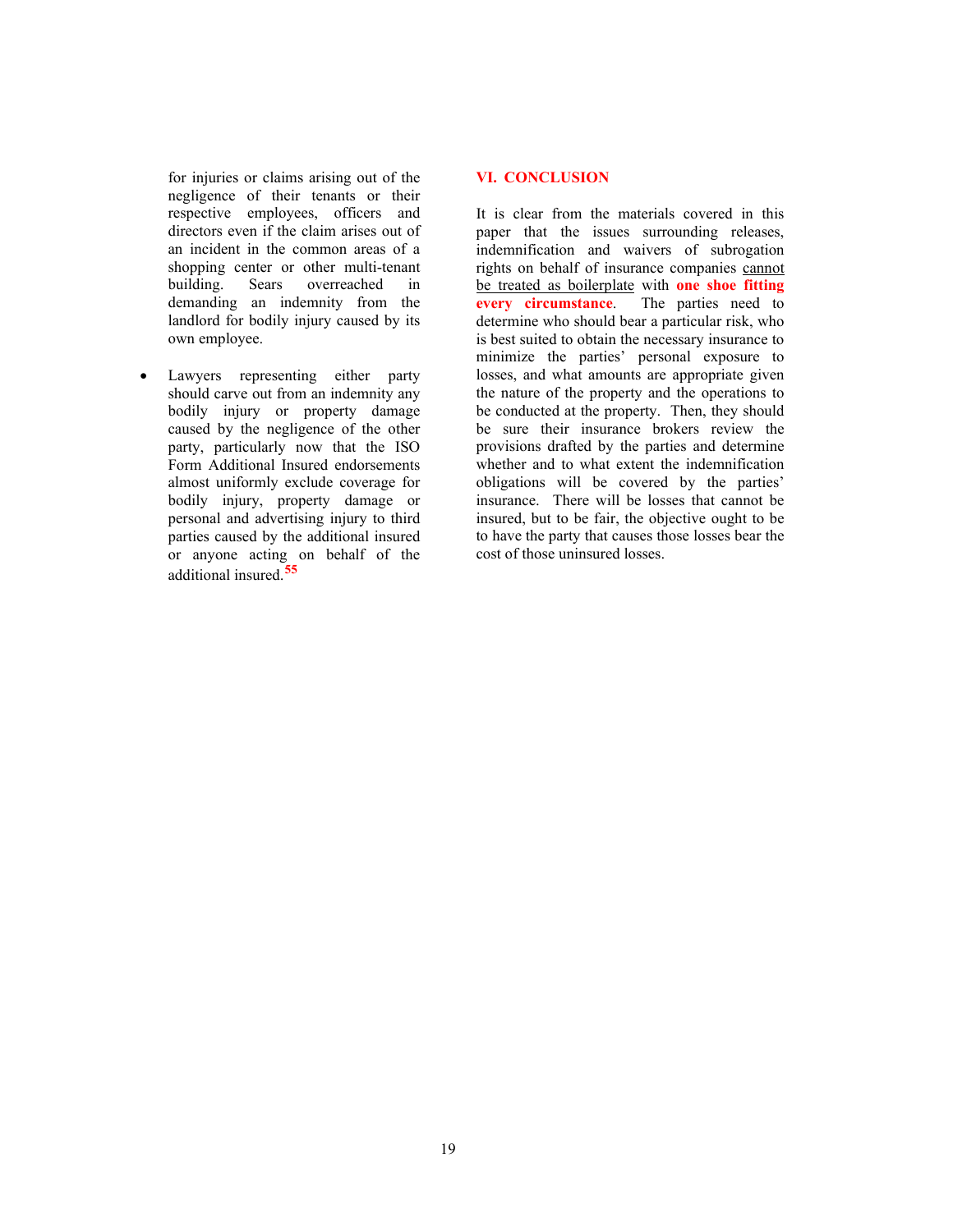#### **APPENDIX OF FORMS**

#### **1. Texas Real Estate Forms Manual Retail Lease**

BL 29

The following provisions are contained in the Retail Lease form in the Texas Real Estate Forms Manual, a project of the Real Estate Forms Committee of the State Bar of Texas. TEXAS REAL ESTATE FORMS MANUAL, Chapter 25 Leases (3rd Ed. 1/2020) (emphasis added by authors). The waiver of recovery/waiver of subrogation is Section *D.4*. The Insurance Addendum is an exhibit to the lease and follows the form below. The following forms are copyrighted by the State Bar of Texas.

#### **RETAIL LEASE [56](#page-43-6)**

#### **Basic Information**

Premises:

…

| Approximate square feet: | sq. ft. |
|--------------------------|---------|
| Name of Shopping Center: |         |
| Street address/suite:    |         |
| City, state, zip:        |         |

…

…

…

…

…

Tenant's Rebuilding Obligations: If the Premises are damaged by fire or other elements, Tenant will be responsible for repairing or rebuilding the following leasehold improvements: \_\_\_\_\_\_. **[57](#page-43-7)**

#### **A. Definitions**

*A.1.* "Agent" means agents, contractors, employees, licensees, and to the extent under the control of principal, invitees.**[58](#page-44-0)**

*A.2.* "CAM Charge" means the reasonable cost of ownership, operation, and maintenance of the Common Areas.

*A.3.* "Common Areas" means all facilities and areas of the Shopping Center that are intended and designated by Landlord from time to time for the common, general, and nonexclusive use of all tenants of the [Shopping Center/Building], including parking lots. Landlord has the exclusive control over and right to manage the Common Areas.

*A.6.* "Injury" means **(a)** harm to or impairment or loss of property or its use, **(b)** harm to or death of a person, or **(c)** "personal and advertising injury" as defined in the form of liability insurance Tenant is required to maintain.**[59](#page-44-1)**

*A.9.* "Taxes and Insurance" means all ad valorem taxes and all insurance costs incurred by Landlord with respect to the Shopping Center.

#### **B. Tenant's Obligations**

#### *B.1.* **Tenant agrees to—**

*B.1.f.* Pay Tenant's Pro Rata Share of the monthly CAM Charge and monthly Taxes and Insurance ….

*B.1.k.* Repair, replace, and maintain any part of the Premises that Landlord is not obligated to repair, replace, or maintain, normal wear excepted. **[60](#page-44-2)**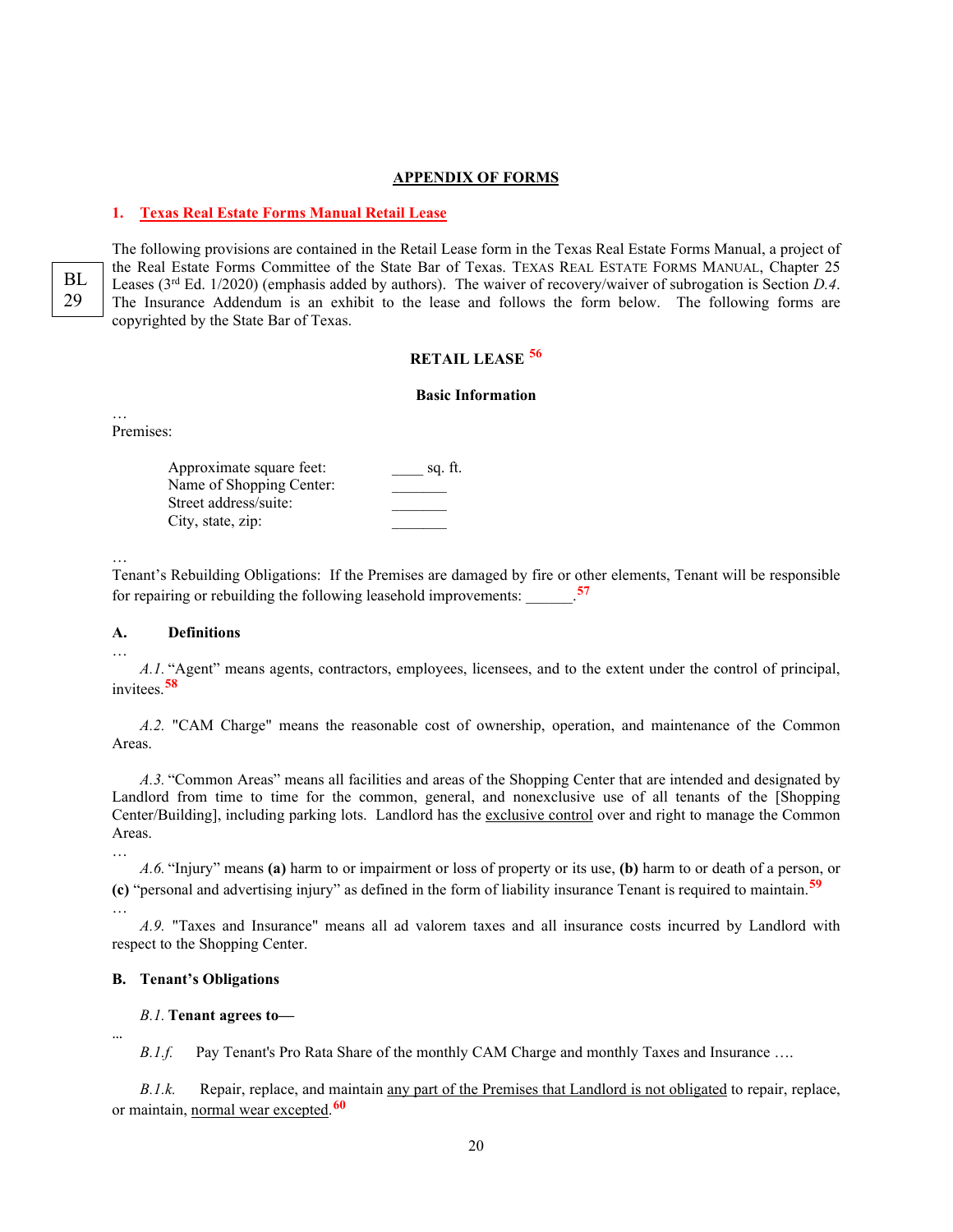BL 29

*B.1.q.***[61](#page-44-3)** INDEMNIFY, DEFEND, AND HOLD LANDLORD AND LIENHOLDER, AND THEIR RESPECTIVE AGENTS, HARMLESS FROM ANY INJURY (AND ANY RESULTING OR RELATED CLAIM, ACTION, LOSS, LIABILITY, OR REASONABLE EXPENSE, INCLUDING ATTORNEY'S FEES AND OTHER FEES AND COURT AND OTHER COSTS) OCCURRING**[62](#page-45-0)** IN ANY PORTION OF THE **PREMISES [63](#page-45-1)** IF CAUSED IN WHOLE OR IN PART BY THE ACTS OR OMISSIONS OF TENANT OR ITS AGENTS, INCLUDING IN WHOLE OR IN PART BY THE NEGLIGENT ACTS OR OMISSIONS OF TENANT OR ITS AGENTS. **THE INDEMNITY CONTAINED IN THIS PARAGRAPH (i) IS INDEPENDENT OF TENANT'S INSURANCE, [64](#page-45-2) (ii) WILL NOT BE LIMITED BY COMPARATIVE NEGLIGENCE STATUTES OR DAMAGES PAID UNDER THE WORKERS' COMPENSATION ACT [65](#page-45-3) OR SIMILAR EMPLOYEE BENEFIT ACTS, [66](#page-45-4) (iii) WILL SURVIVE THE END OF THE TERM, AND (iv) WILL APPLY EVEN IF AN INJURY IS CAUSED IN PART [67](#page-46-0) BY THE ORDINARY NEGLIGENCE[68](#page-46-1) OR STRICT LIABILITY OF LANDLORD BUT WILL NOT APPLY [69](#page-46-2) TO THE EXTENT AN INJURY IS CAUSED IN WHOLE OR IN PART BY THE GROSS NEGLIGENCE OR WILLFUL MISCONDUCT OF LANDLORD, LIENHOLDER AND THEIR RESPECTIVE AGENTS. [70](#page-47-0)**

#### *B.2.* **Tenant agrees not to—**

*B.2.a.* Use the Premises in any way that would increase insurance premiums or void insurance on the Shopping

#### … **C. Landlord's Obligations**

…

…

…

*…*

...

Center.

#### *C.1.***Landlord agrees to—**

*C.1.d.* Repair, replace, and maintain the (i) roof, (ii) foundation, (iii) Common Areas, and (iv) structural soundness of the exterior walls, excluding windows, store fronts, and doors. **[71](#page-47-1)**

*C.1.f.***[72](#page-47-2)** INDEMNIFY, DEFEND, AND HOLD TENANT **[73](#page-47-3)** HARMLESS FROM ANY INJURY AND ANY RESULTING OR RELATED CLAIM, ACTION, LOSS, LIABILITY, OR REASONABLE EXPENSE, INCLUDING ATTORNEY'S FEES AND OTHER FEES AND COURT AND OTHER COSTS, OCCURRING IN ANY PORTION OF THE **COMMON AREAS**. **THE INDEMNITY CONTAINED IN THIS PARAGRAPH (i) IS INDEPENDENT OF LANDLORD'S INSURANCE, (ii) WILL NOT BE LIMITED BY COMPARATIVE NEGLIGENCE STATUTES OR DAMAGES PAID UNDER THE WORKERS' COMPENSATION ACT OR SIMILAR EMPLOYEE BENEFIT ACTS, (iii) WILL SURVIVE THE END OF THE TERM, AND (iv) WILL APPLY IF CAUSED IN PART BY THE ORDINARY NEGLIGENCE OR STRICT LIABILITY OF TENANT BUT WILL NOT APPLY TO THE EXTENT AN INJURY IS CAUSED IN WHOLE OR IN PART BY THE GROSS NEGLIGENCE OR WILLFUL MISCONDUCT OF TENANT. [74](#page-47-4)**

#### **D. General Provisions - Landlord and Tenant agree to the following:**

*D.1*. *Alterations.* Any physical additions or improvements to the Premises made by Tenant will become the property of Landlord.**[75](#page-48-0)** Landlord may require that Tenant, at the end of the Term and at Tenant's expense, remove any physical additions and improvements, repair any alterations, and restore the Premises to the condition existing at the Commencement Date, normal wear excepted. **[76](#page-48-1)**

*D.2. Abatement.* Tenant's covenant to pay Rent and Landlord's covenants are independent. Except as otherwise provided, Tenant will not be entitled to abate Rent for any reason. **[77](#page-48-2)**

*D.3*.*Insurance.* Tenant and Landlord will maintain the respective insurance coverages described in the attached Insurance Addendum.

BL 29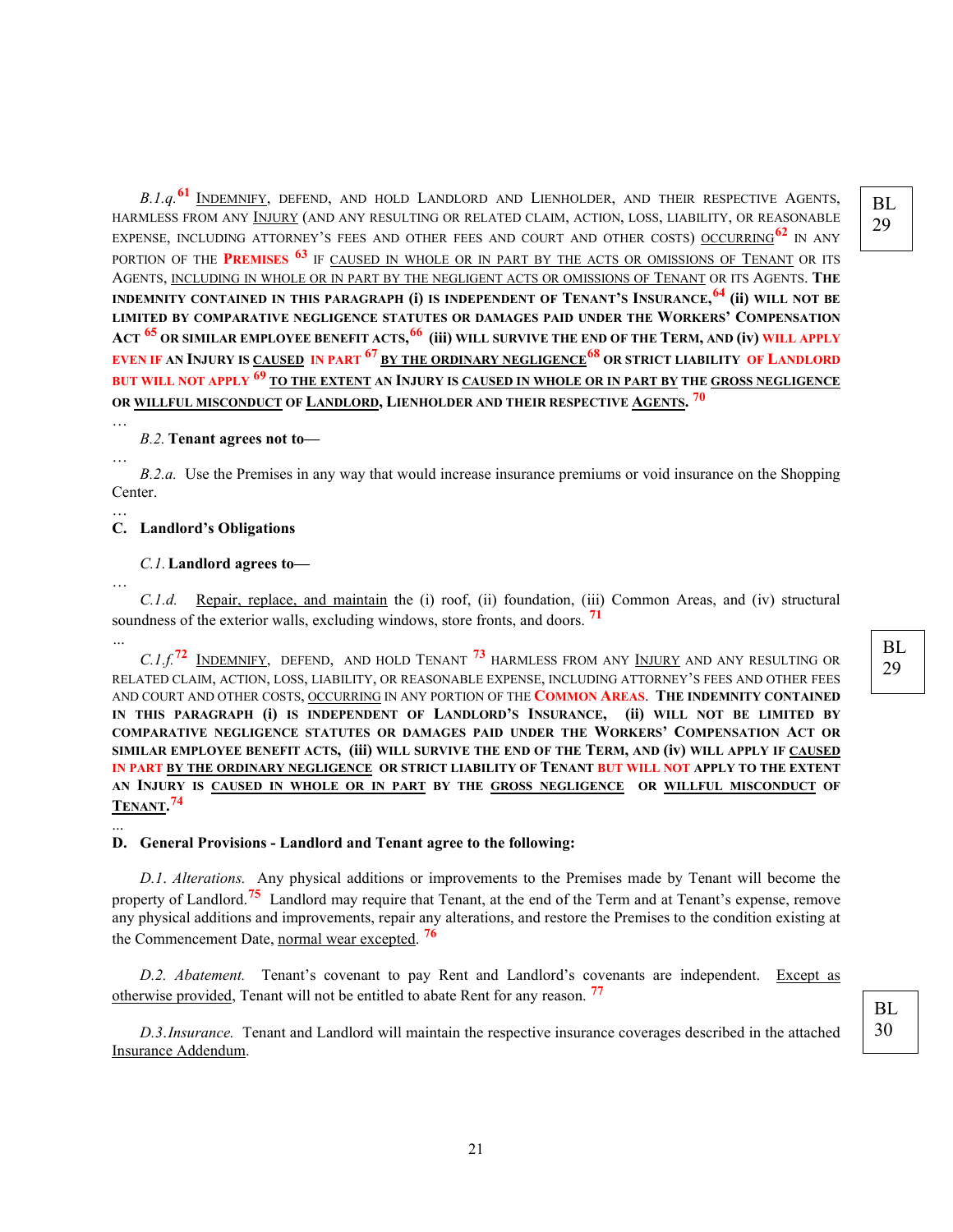BL 31

*D.4 Release of Claims***[78](#page-48-3)***/ Subrogation.***[79](#page-49-0)** LANDLORD AND TENANT RELEASE EACH OTHER AND LIENHOLDER, AND THEIR RESPECTIVE AGENTS, **[80](#page-49-1)** FROM ALL CLAIMS OR LIABILITIES FOR DAMAGE TO THE PREMISES OR SHOPPING CENTER, DAMAGE TO OR LOSS OF PERSONAL PROPERTY WITHIN THE SHOPPING CENTER, AND LOSS OF BUSINESS OR REVENUES THAT ARE INSURED BY THE **RELEASING PARTY'S** PROPERTY INSURANCE **[81](#page-49-2)** OR THAT **WOULD HAVE BEEN INSURED** BY THE REQUIRED INSURANCE IF THE PARTY FAILS TO MAINTAIN THE PROPERTY COVERAGES REQUIRED BY THIS LEASE. THE PARTY INCURRING THE DAMAGE OR LOSS WILL BE RESPONSIBLE FOR ANY DEDUCTIBLE OR SELF-INSURED RETENTION UNDER ITS PROPERTY INSURANCE. LANDLORD AND TENANT WILL NOTIFY THE ISSUING PROPERTY INSURANCE COMPANIES OF THE RELEASE SET FORTH IN THIS PARAGRAPH AND WILL HAVE THE PROPERTY INSURANCE POLICIES ENDORSED, IF NECESSARY, TO PREVENT INVALIDATION OF COVERAGE. **[82](#page-50-0)** THIS RELEASE WILL NOT APPLY IF IT INVALIDATES THE PROPERTY INSURANCE COVERAGE OF THE RELEASING PARTY. **THE RELEASE IN THIS PARAGRAPH WILL APPLY EVEN IF THE DAMAGE OR LOSS IS CAUSED IN WHOLE OR IN PART BY THE ORDINARY NEGLIGENCE OR STRICT LIABILITY OF THE RELEASED PARTY OR ITS AGENTS BUT WILL NOT APPLY TO THE EXTENT THE DAMAGE OR LOSS IS CAUSED IN WHOLE OR IN PART BY THE GROSS NEGLIGENCE OR WILLFUL MISCONDUCT OF THE RELEASED PARTY OR ITS AGENTS. [83](#page-50-1)**

### *D.5*. *Casualty/Total or Partial Destruction* **[84](#page-50-2)**

*D.5.a*. If the Premises are damaged by casualty and can be restored within ninety days, Landlord will, at its expense, restore the roof, foundation, Common Areas, and structural soundness of the exterior walls of the Premises and any leasehold improvements within the Premises that are not within Tenant's Rebuilding Obligations to substantially the same condition that existed before the casualty and Tenant will, at its expense, be responsible for replacing any of its damaged furniture, fixtures, and personal property and performing Tenant's Rebuilding Obligations. If Landlord fails to complete the portion of the restoration for which Landlord is responsible within ninety days from the date of written notification by Tenant to Landlord of the casualty, Tenant may terminate this lease by written notice delivered to Landlord before Landlord completes Landlord's restoration obligations.

*D.5.b.* If Landlord cannot complete the portion of the restoration for which Landlord is responsible within ninety days, Landlord has an option to restore the Premises. If Landlord chooses not to restore, this lease will terminate. If Landlord chooses to restore, Landlord will notify Tenant in writing of the estimated time to restore and give Tenant an option to terminate this lease by notifying Landlord in writing within ten days from receipt of Landlord's estimate. If Tenant does not notify Landlord timely of Tenant's election to terminate this lease, the lease will continue and Landlord will restore the Premises as provided in D.5.a above.

*D.5.c.* To the extent the Premises are untenantable after the casualty, the Rent will be adjusted as may be fair and reasonable. **[85](#page-51-0)**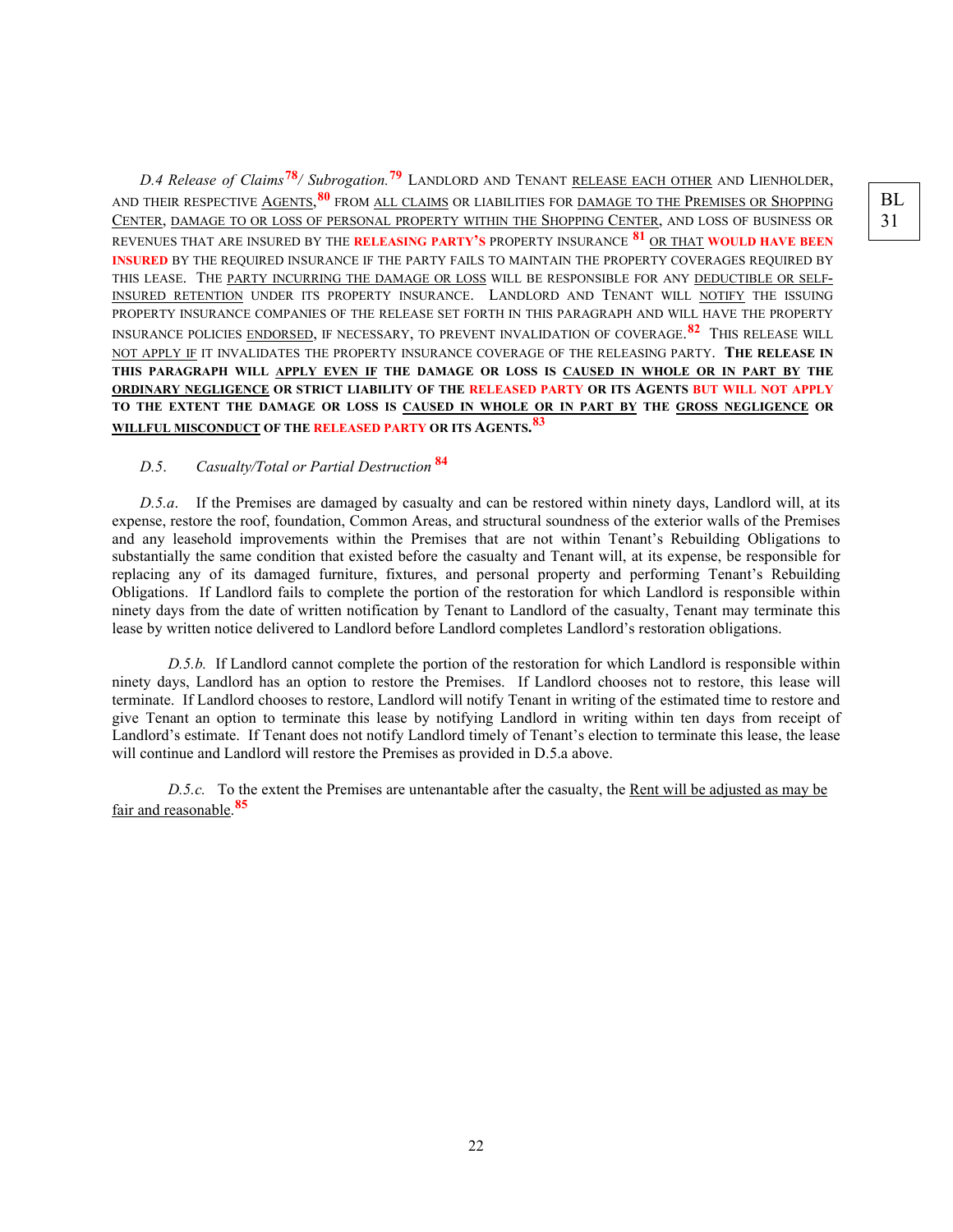# **Insurance Addendum to Lease [86](#page-51-1)**

Lease

Date:

Landlord:

Tenant:

This insurance addendum is part of the lease.

#### **A. Tenant agrees to—**

1. Maintain the property and/or liability insurance policies**[87](#page-52-0) required** below (mark applicable boxes) and such other insurance coverages and/or higher policy limits as may be required by Lienholder during the Term and any period before or after the Term when Tenant is present on the Premises:

# **Type of Insurance or Endorsement Minimum Policy or Endorsement Limit** *General Liability Insurance Policies Required of Tenant:*

| □  | Commercial general liability | Each occurrence:<br>General aggregate: |  |
|----|------------------------------|----------------------------------------|--|
| Or |                              |                                        |  |
| □  | Business owner's policy      | Each occurrence:                       |  |
|    |                              | General aggregate:                     |  |
|    |                              |                                        |  |

*Required Endorsements to Tenant's General Liability or Business Owner's Policy:*

| Designated location(s) general aggregate limit |  |
|------------------------------------------------|--|
|                                                |  |
|                                                |  |

*Additional Liability Insurance Policies Required of Tenant:*

|   | Worker's compensation | Statutory limit                                                                                                                               |
|---|-----------------------|-----------------------------------------------------------------------------------------------------------------------------------------------|
| П | Employer's liability  | each accident for<br>bodily injury by accident/each<br>employee for bodily injury by<br>disease/bodily injury by disease<br>for entire policy |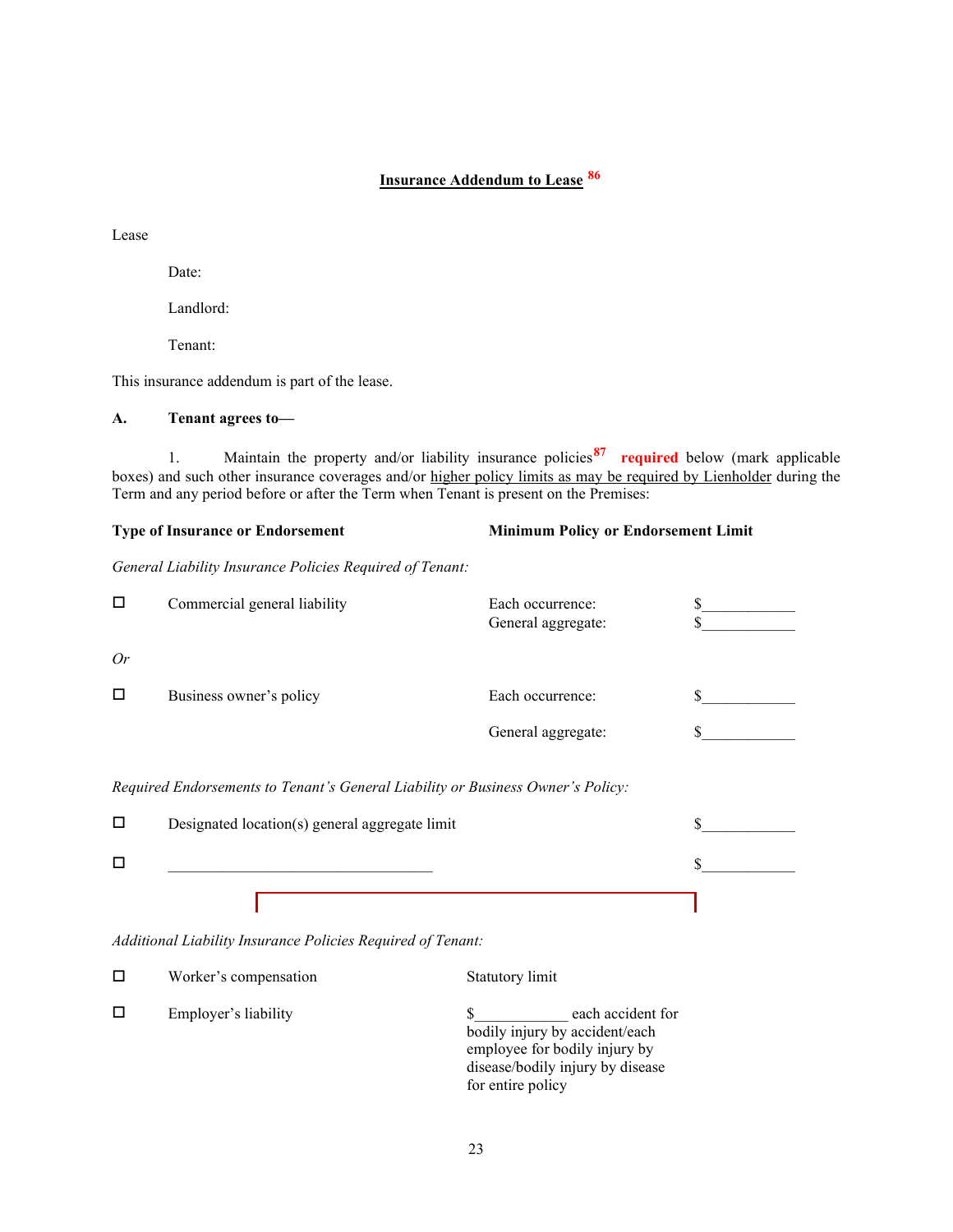| Business auto liability                  |  |
|------------------------------------------|--|
| <b>Excess liability</b>                  |  |
| 0r                                       |  |
| Umbrella liability<br>(occurrence basis) |  |

*Property Insurance Policy Required of Tenant:*

| Commercial property insurance<br>written on a causes of loss—special form<br>(formerly known as "all risks" form) | 100 percent of replacement cost of (a) all items included in<br>the definition of Tenant's Rebuilding Obligations and (b) all<br>of Tenant's furniture, fixtures, equipment, and other business<br>personal property located in the Premises |
|-------------------------------------------------------------------------------------------------------------------|----------------------------------------------------------------------------------------------------------------------------------------------------------------------------------------------------------------------------------------------|
|                                                                                                                   |                                                                                                                                                                                                                                              |

*Or*

| $\Box$ | Business owner's policy | 100 percent of replacement cost of (a) all items included in   |
|--------|-------------------------|----------------------------------------------------------------|
|        |                         | the definition of Tenant's Rebuilding Obligations and (b) all  |
|        |                         | of Tenant's furniture, fixtures, equipment, and other business |
|        |                         | personal property located in the Premises                      |

*Required Endorsements to Tenant's Causes of Loss—[Special Form/Business Owner's] Policy:*

| □      | Business income and additional expense                                                      | Sufficient limits to address reasonably anticipated business<br>interruption losses for a period of _____ months |
|--------|---------------------------------------------------------------------------------------------|------------------------------------------------------------------------------------------------------------------|
| $\Box$ | Equipment breakdown (formerly<br>boiler and machinery)                                      |                                                                                                                  |
| □      | Flood                                                                                       |                                                                                                                  |
| □      | Earth movement                                                                              |                                                                                                                  |
| □      | Increased limits of ordinance or law coverage \$<br>to cover increased cost of construction |                                                                                                                  |
| □      | Increased limits of debris removal                                                          |                                                                                                                  |
| □      | Plate Glass                                                                                 | Sufficient limits to cover plate glass                                                                           |
| □      | Increased limits for signs                                                                  | Sufficient limits to cover exterior signage                                                                      |
|        | Comply with the following additional insurance requirements:<br>2.                          |                                                                                                                  |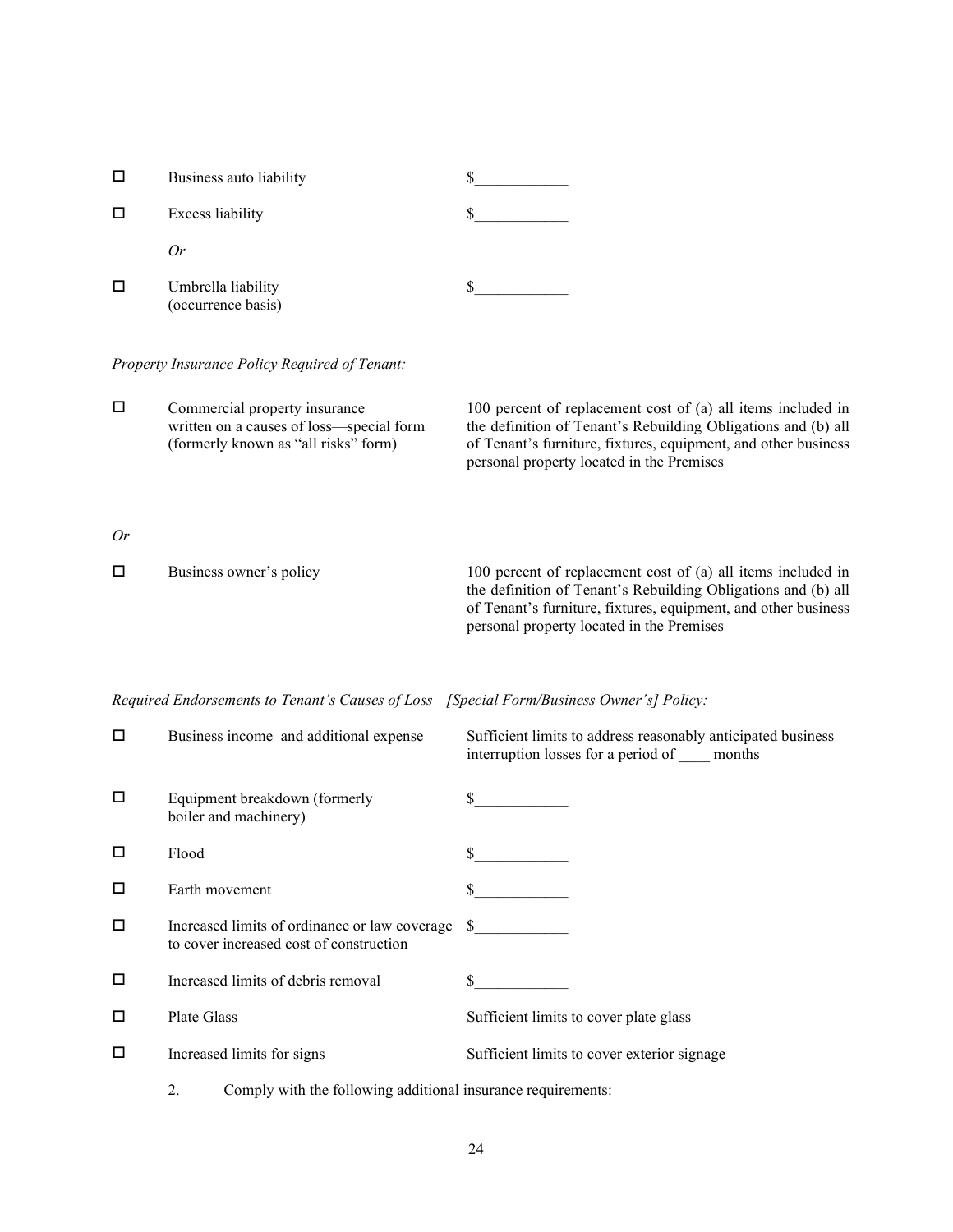a. The commercial general liability (or business owner's property policy) must be

**(i)** written on an occurrence basis,

**(ii)** endorsed to name of Landlord, Landlord's property manager, if any, and Landlord's Lienholder, if any, as "**additional insureds**," **[88](#page-52-1)**

**(iii)** include **contractual liability** under Coverage A sufficient to respond to a **broadform indemnity**, **[89](#page-53-0)**

**(iv)** if Tenant operates multiple locations, be endorsed with a Designated Location(s) General Aggregate Limit endorsement, and

**(v)** be primary and noncontributory with Landlord's liability insurance coverage.

b. The commercial property insurance policies must contain

**(i)** a **waiver of subrogation clause** in favor of the party not carrying the commercial property insurance [,/and]

**(ii)** waivers of subrogation of claims **against Landlord and Lienholder** [**include if applicable:** [,/ and]

**(iii)** coverage for agreed value to eliminate the coinsurance clause] [**include if applicable:** and

referenced in paragraph A.2b.

**(iv)** coverage for replacement cost].

c. Certificates of insurance and copies of any additional insured and waiver of subrogation endorsements must be delivered by Tenant to Landlord before entering the Premises and thereafter at least ten days before the expiration of the policies.

3. Obtain the approval of Landlord**[90](#page-53-1)** and Lienholder with respect to the following: the forms of Tenant's insurance policies, endorsements and certificates, and other evidence of Tenant's Insurance; the amounts of any deductibles or self-insured retentions amounts under Tenant's Insurance; and the creditworthiness and ratings of the insurance companies issuing Tenant's Insurance.

**B. Landlord agrees to** maintain the property and/or liability insurance policies **required** below (mark applicable boxes) during the Term:**[91](#page-53-2)**

| <b>Type of Insurance</b> |                                                                                                                   | <b>Minimum Policy Limit</b>                                                                                                                                                                                                     |  |
|--------------------------|-------------------------------------------------------------------------------------------------------------------|---------------------------------------------------------------------------------------------------------------------------------------------------------------------------------------------------------------------------------|--|
|                          | Commercial general liability 92<br>(occurrence basis)                                                             | Each occurrence:<br>General aggregate:                                                                                                                                                                                          |  |
| $\Box$                   | Commercial property insurance<br>written on a causes of loss—special form<br>(formerly known as "all risks" form) | 100 percent of replacement cost of the [Shopping]<br>Center/Building] exclusive of foundation, footings,<br>infrastructure, sitework, and the rebuilding requirements<br>of all lessees, and will include waiver of subrogation |  |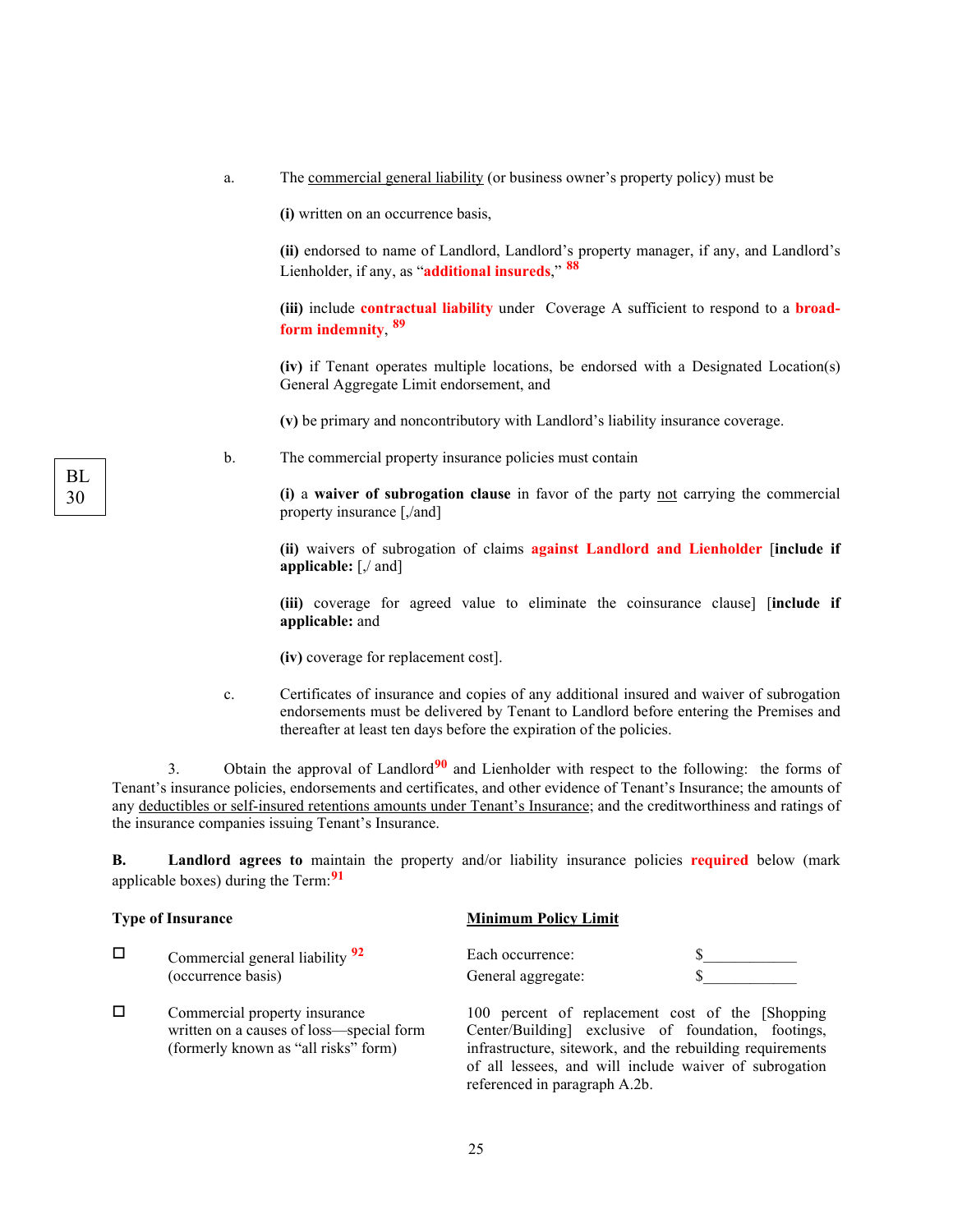#### **2. ISO CP 00 90 07 88 Commercial Property Conditions**

The following provision, which is contained in the ISO Form of Commercial Property Conditions, is the provision that grants the insurer a contractual right to recover amounts paid by the insurer to others under the policy from third persons that may be liable to the insured for such amounts (*i.e.*, a contractual right of subrogation) (highlighting and emphasis added by authors):

#### **I. TRANSFER OF RIGHTS OF RECOVERY AGAINST OTHERS TO US**

If any person or organization to or for whom we make payment under this coverage part has rights to recover damages from another, those rights are transferred to us to the extent of our payment. That person or organization must do everything necessary to secure our rights and must do nothing after loss to impair them. But you may waive your rights against another party in writing:

- **1. Prior** to a loss to your covered property or covered income.
- **2. After** a loss to your covered property or covered income only if, at time of loss, that party is one of the following:
	- **a.** Someone insured by this insurance;
	- **b.** A business firm:
		- **(1)** Owned or controlled by you; or
		- **(2)** That owns or controls you; or
	- **c.** Your tenant. **[93](#page-53-4)**

This will not restrict your insurance.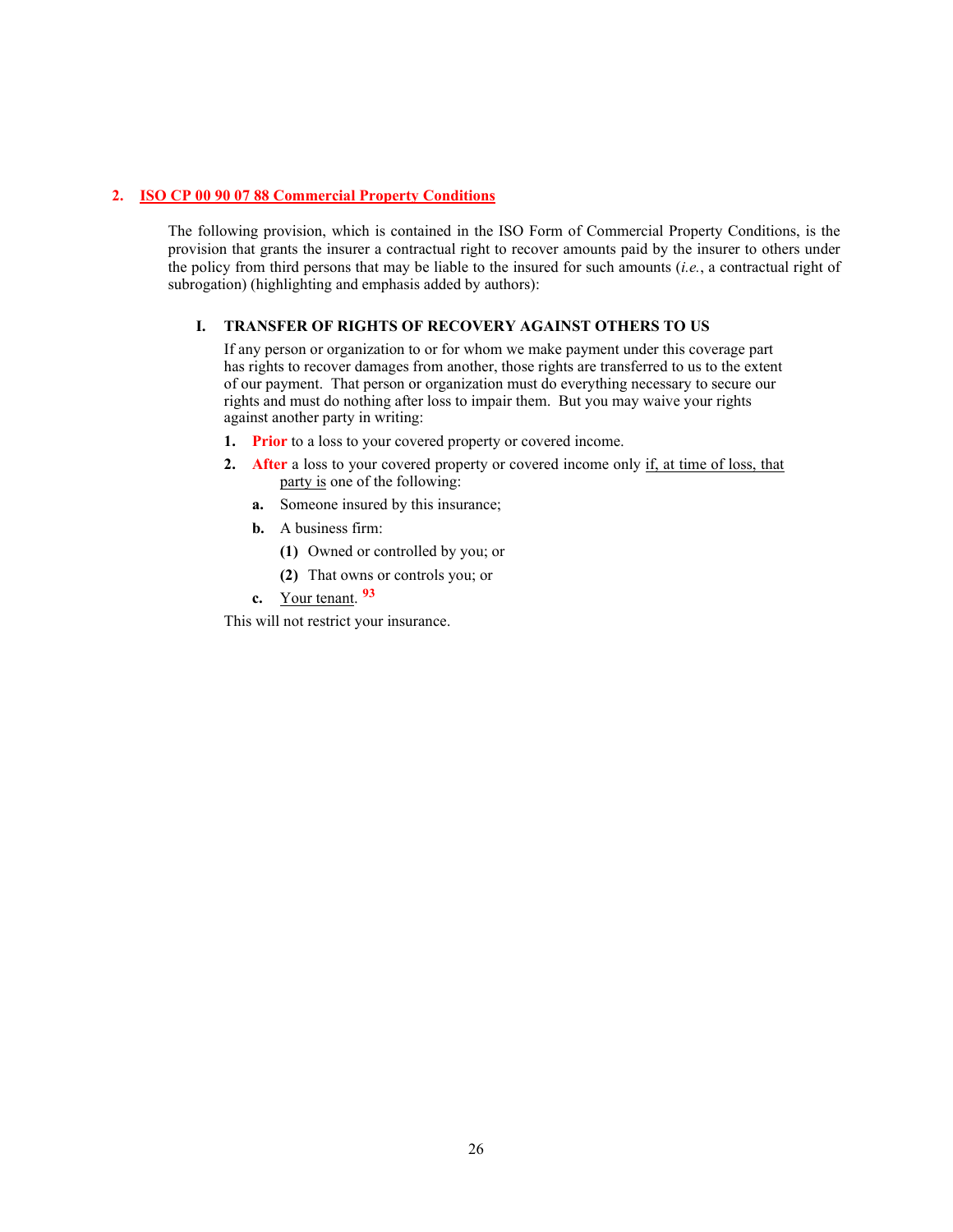## **ENDNOTES**

**Subrogation.** "**Subrogation**" is defined in BLACK'S LAW DICTIONARY 10<sup>th</sup> Ed. (2014), Thompson Reuters, p. 1654 in the context of insurance as follows:

3. The principle under which an insurer that has paid a loss under an insurance policy is entitled to all the rights and remedies belonging to the insured against a third party with respect to any loss covered by the policy.

"**Subrogation clause**" is defined in BLACK'S LAW DICTIONARY 10<sup>th</sup> Ed. (2014), Thompson Reuters, p. 1655 in the context of insurance as follows:

1. Insurance. A provision in a property- or liability-insurance policy whereby the insurer acquires certain rights upon paying a claim for a loss under the policy.  $\bullet$  These rights include (1) taking legal action on behalf of the insured to recover the amount of the loss from the party who caused the loss….

**<sup>2</sup> Premises Liability.** In *Occidental Chem. Corp. v. Jenkins*, 478 S.W.3d 649, 644 (Tex. 2016) the Texas Supreme Court reviews the relationship between premises liability and general tort liability, stating

Depending on the circumstances, a person injured on another's property may have either a negligence claim or a premises liability claim against the owner….When the injury is the result of a contemporaneous, negligent activity on the property, ordinary negligence principles apply. *Id.* When the injury is the result of the property's condition rather than an activity, premises-liability principles apply. *Id.* Although premises liability is itself of negligence law, it is a "special form" with different elements that define a property owner or occupant's duty with respect to those that who enter the property. *Id.*

A premises liability claim encompasses a nonfeasance theory of negligence based on the failure of the owner or occupier or controller to take reasonable measures to make the premises reasonably safe. *See Del Lago Partners, Inc. v. Smith*, 307 S.W.3d 762, 776 (Tex. 2010).

**<sup>3</sup> Control** *vs.* **Possession.** The party that "**controls**" a premises is the party with the duty under premises liability law. "Control means the power or authority to manage, direct, govern, administer, or oversee." *American Fid. & Cas. Co. v. Traders & Gen. Ins. Co.*, 334 S.W.2d 772, 775 (Tex. 1960). "**Possession**," of property involves an element of control except in circumstances of strict liability. As to "possession" involving an element of control, see RESTATEMENT (SECOND) OF TORTS § 328E (1965):

A possessor of land is

- (a) a person who is in occupation of the land with intent to control it, or
- (b) a person who has been in occupation of land with intent to control it, if no other person has subsequently occupied it with intent to control it, or
- (c) a person who is entitled to immediate occupation of the land, if no other person is in possession under Clauses (a) and (b).

**Illinois.** In Illinois, and perhaps other jurisdictions, the common law duty has been codified and there is no distinction between the duties owed by an owner or occupier of premises to invitees and licensees. In both cases, the duty is "that of reasonable care under the circumstances regarding the state of the premises or acts done or omitted on them." 740 ILCS 130/2. An attempt was made at one point in Illinois to codify certain exclusions to this statutory provision and also to add exclusions for duties to trespassers. However, in *Best v. Taylor Machine Works*, 179 Ill. 2d 367, 228 Ill. Dec. 636, 689 N.E.2d 1954 (1997), the Illinois Supreme Court held the entire Public Act in which these and other tort reform measures were enacted unconstitutional (although it did not specifically address the Premises Liability Act amendments).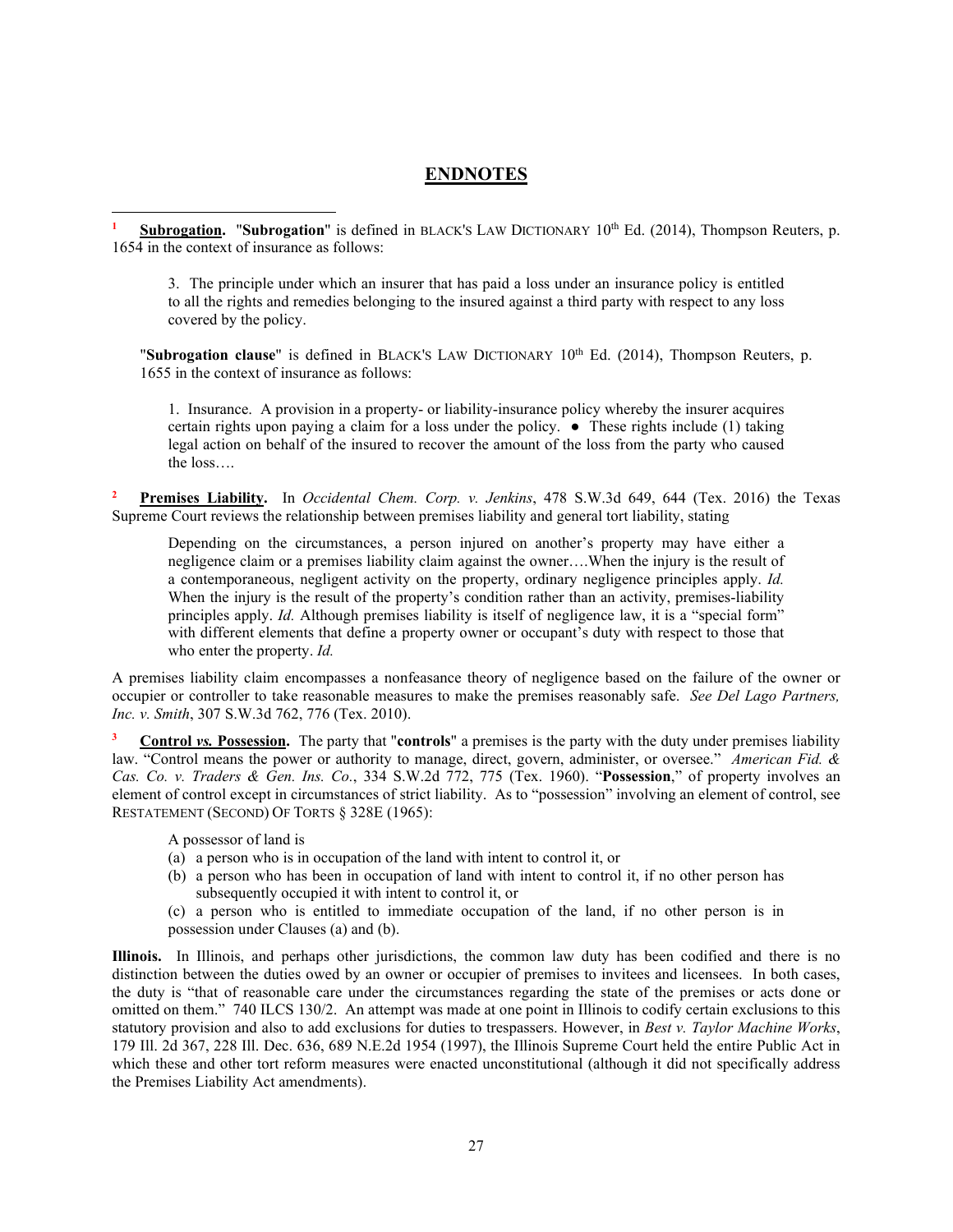<span id="page-31-0"></span>**<sup>4</sup> First Party Coverage.** Property insurance is considered "**first party coverage**" because it reimburses the insured (typically the property owner) for its own loss – the value of its insured property if it is damaged or destroyed by a covered peril (called a "**covered cause of loss**" in a standard **ISO CP 00 10 10 12** Building and Personal Property Coverage Form policy). If the property owner elects to include loss of business income and rental value as following additional coverages, it can also be compensated for certain business income and rental value losses if those losses occur as a result of a covered cause of loss. According to the International Risk Management Institute, Inc. ("**IRMI**"), Commercial Property Coverage Forms issued by ISO are

the forms that define, limit, and explain what property or property interest is covered. An ISO commercial property policy consists of: one or more coverage forms, one or more causes of loss forms, the commercial property conditions form, the common policy conditions form, and the declarations. The most widely used ISO commercial property coverage forms are the building and personal property coverage form (CP 00 10) and the business income and extra expense coverage form (CP 00 30).

See https://www.irmi.com/term/insurance-definitions/commercial-property-coverage-forms (last visited May 28, 2020).

<span id="page-31-1"></span>**<sup>5</sup> Third Party Coverage.** Commercial general liability (CGL) insurance is considered "third party coverage" because it pays amounts the insured becomes legally obligated to pay to a third party as a result of "bodily injury" or "property damage" caused by an "occurrence" covered by the policy (in a standard **ISO CG 00 01 04 13** Commercial General Liability Coverage Form policy ). The insurer also has a duty to defend the insured against such claims, which means the insurer will pay the costs of the insured's defense (subject to the conditions in the policy).

**<sup>6</sup> CGL Damaged Property Insurance Exclusion**.ISO CG 00 01 04 13 Commercial General Liability Coverage Form, Coverage A, Par. 2 Exclusions - j.(1) Damage to Property.

<span id="page-31-2"></span>**<sup>7</sup> Casualty Losses.** The term "**casualty**" is a short-hand term often used in leases to describe perils covered by a first party property insurance policy. In the insurance industry, a "**casualty**" is an occurrence covered by a third party commercial general liability (or CGL) insurance policy (often referred to as casualty insurance). (See definition of "Casualty Insurance" on the IRMI website at https://www.irmi.com/term/insurancedefinitions/casualty-insurance (last visited May 28, 2020):

Casualty Insurance — insurance that is primarily concerned with the losses caused by injuries to persons and legal liability imposed on the insured for such injury or for damage to property of others.

**Practice Point:** Thus, it is important that the use of the term "**casualty**" in a lease must be as a defined term if it is intended to refer to perils covered by a property insurance policy.

**<sup>8</sup> Contractual Indemnity Provision.** The Retail Lease **Form 1** attached in the Appendix to this article contains reciprocal contractual indemnities, by Tenant at ¶ *B.1.q* and by Landlord at ¶ *C.1.f*.

**Insurance.** The Retail Lease **Form 1** attached in the Appendix to this article contains contractual insurance provisions in the Insurance Addendum to Lease which accompanies the Lease form.

**Subrogation and Waiver of Subrogation.** The Retail Lease **Form 1** attached in the Appendix of Forms contains a contractual release of claims and a contractual waiver of subrogation provision at ¶ *D.4*.

**<sup>11</sup> Indemnity**. An "**Indemnity**" is, "*I agree to be liable for your wrongs*." Indemnity is a shifting of the risk of a loss from a liable person to another. The risk of loss may be contractual or tortious. Many times, scriveners use an indemnity provision when they do not know whether the Protected Party is a potentially liable person. Sometimes, an indemnity provision is no more than a restatement of existing duties, "*I will indemnify you for my wrongs*;" "*You will indemnify me for your wrongs*." Indemnity agreements are strictly construed in favor of the Protecting Party.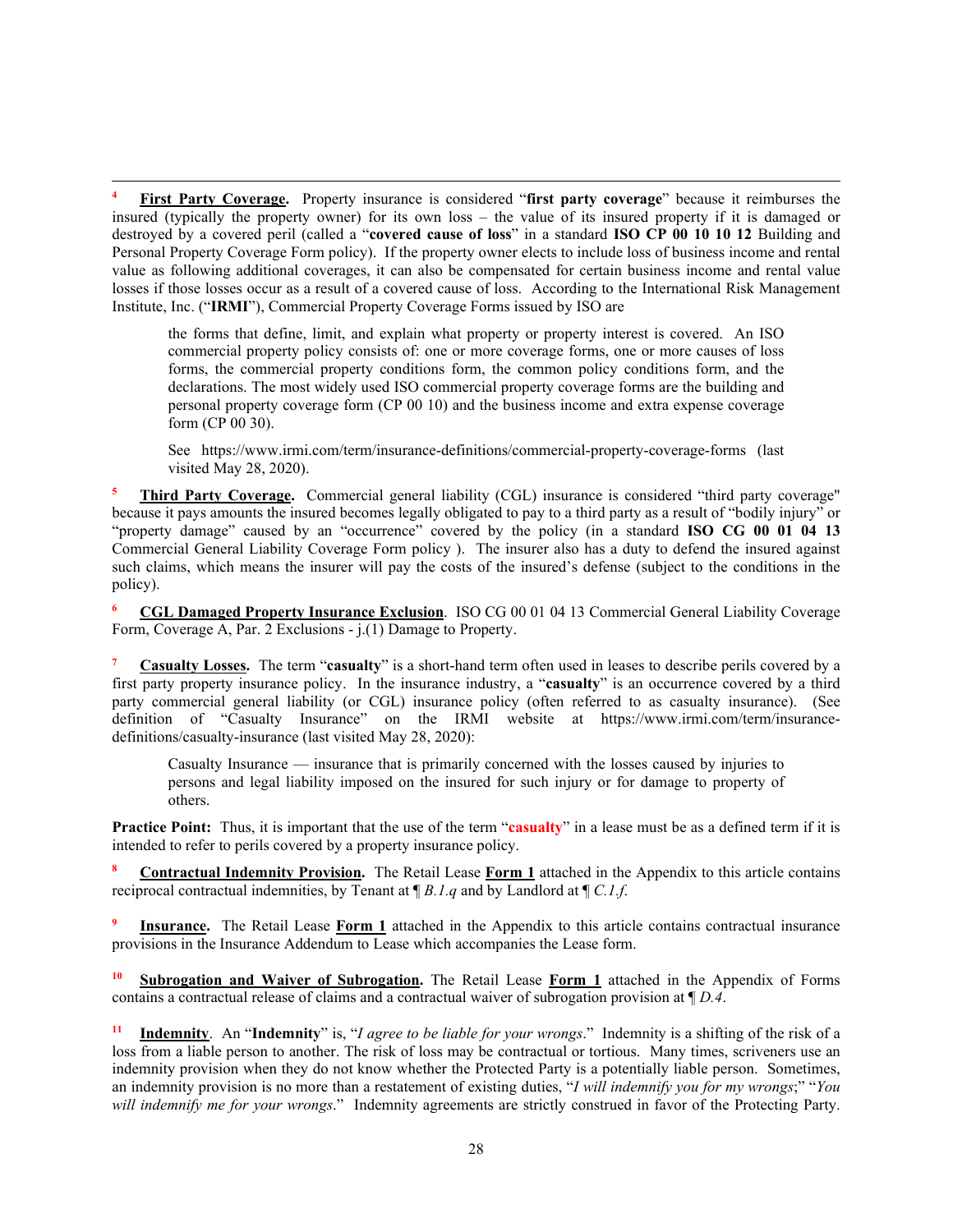<span id="page-32-0"></span>However, it is not necessary that the words "indemnify", or "indemnity" be used or even that the promise be in writing. 14 TEX. JUR. 3d *Contribution and Indemnification* § 14 *Form*; 26 TEX. JUR. 3d *Statute of Frauds* § 29.

**<sup>12</sup> Exclusion for "Expected or Intended Injury."** Section I.2.a of the **ISO CG 00 01 04 13** Commercial General Liability Coverage Form policy provides that the insurance does not apply to "'bodily injury' or 'property damage' expected or intended from the standpoint of the insured."

**<sup>13</sup> CGL Policy Exclusion for Damage to Property "Owned, Rented or Occupied" by the Insured.** As noted at the beginning of this Article, Section **I.2.j** of the **ISO CG 00 01 04 13** Commercial General Liability Coverage Form policy excludes from coverage any damage to "Property you own, rent, or occupy, including any costs or expenses incurred by you, or any other person, organization or entity, for repair, replacement, enhancement, restoration or maintenance of such property for any reason, including prevention of injury to a person or damage to another's property." The goal behind such a provision is, of course, to force the tenant (if it is obligated under its lease to insure damage to the leased premises) or the landlord or the tenant (depending on which one is obligated under the lease to insure damage to the leased premises) to procure first party property damage insurance.

<span id="page-32-1"></span>**Contractual Liability Insurance.** There is some relief provided to tenants and landlords under an exception to the exclusion for "contractual liability" under Section **I.2.b** of the **ISO CG 00 01 04 13** Commercial General Liability Coverage Form policy. For example, "contractual liability" is excluded from coverage *unless* the insured would have been liable in the absence of the contract or agreement (so far so good, since the exception to the exclusion would cover negligent damage for which the tenant would be liable in tort) or the contract or agreement is an "insured contract" (so far so good, as a "contract for a lease of premises" is an "insured contract" under the definition in Section **V.9.a**). However, the Section V.9.a definition of "insured contract" goes on to provide that any portion of a lease that indemnifies anyone "for damage by fire to premises while rented to you" is not an "insured contract."

<span id="page-32-3"></span><span id="page-32-2"></span>Reading all of these provisions together leaves the insured tenant with coverage only for non-fire property damage to its landlord's premises or property (*e.g.*, damage to the premises caused when an employee negligently punctures a water pipe behind the wall in the premises by pounding a hole in it or hitting it with a piece of equipment, but not for fire damage due to a tenant proverbially "*leaving the coffee pot on overnight in the office building*"), but the coverage may be subject to any sublimit for property damage specified in the tenant's CGL policy declarations.

**<sup>14</sup> Statutory Prohibition on Landlord Indemnification. Illinois and Some Other States**. For example, under Section 1(a) of the Illinois Landlord and Tenant Act, 765 ILCS 705/1(a),

every covenant, agreement, or understanding in or in connection with or collateral to any lease of real property, exempting the lessor from liability for damages for injuries to person or property caused by or resulting from the negligence of the lessor, his or her agents, servants or employees, in the operation or maintenance of the demised premises or the real property containing the demised premises shall be deemed to be void as against public policy and wholly unenforceable.

<span id="page-32-5"></span><span id="page-32-4"></span>There is an exception to this general rule, however, in Section 1(b) of Illinois Landlord and Tenant Act, 765 ILCS 705/1(b), which states that Section 1(a) "*does not apply to a provision in a non-residential lease that exempts the lessor from liability for property damage*." Thus, landlord indemnification provisions in commercial leases in Illinois must be carefully drafted to avoid running afoul of the statutory prohibition and yet take advantage of the ability to exempt the landlord from liability for damage to the tenant's own personal property or betterments and improvements. This issue is discussed in Part III.C.6 of this Article in the context of overly broad lease indemnification provisions.

<span id="page-32-7"></span><span id="page-32-6"></span>**Texas and Some Other States.** Although Texas does not have a statute like Illinois expressly directed at landlordtenant agreements, Texas has adopted an anti-indemnity/anti-additional insured statute declaring void indemnities and additional insured coverage in "construction contracts". See Endnote **68** (Texas Anti-Indemnity Act) .

**<sup>15</sup> "Casualty Losses"**. See discussion at Endnote **6** (CGL Damaged Property Insurance Exclusion).

#### **<sup>16</sup> ISO Additional Insured Protection of the Landlord.**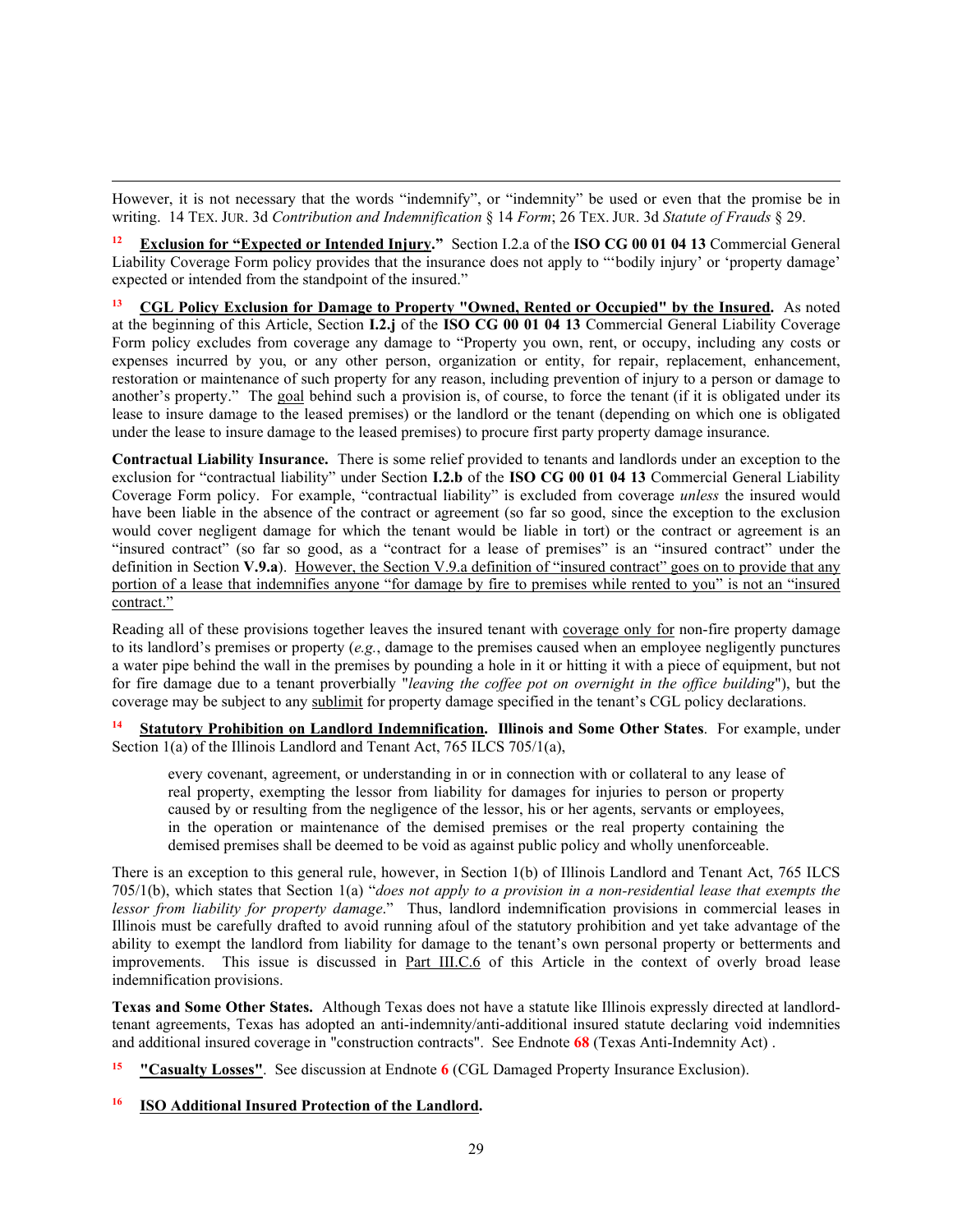<span id="page-33-1"></span><span id="page-33-0"></span>**ISO CG 20 11 12 19 Additional Insured - Managers of Lessors of Premises.** Under the most recent revision of the additional insured endorsement produced by ISO in December 2019, ISO added to the **ISO CG 20 11 12 19** Additional Insured - Managers of Lessors of Premises, insuring the landlord as an additional insured on its tenant's CGL policy, a new limitation to coverage of the landlord. ISO added as a condition to coverage that the liability has to have been *caused in whole or in part, by the tenant* (the "**December 2019 Limitation**"). The operative language of the **ISO CG 20 11 12 19** is as follows:

Who is An Insured is amended to include as an additional insured the person(s) or organizations(s) show in the Schedule, but only with respect to liability for "bodily injury", "property damage" or "personal and advertising injury" *caused in whole or in part, by you* ("you" refers to the tenant) or those acting on your behalf in connection with the ownership, maintenance or use of that part of the premises leased to you" and shown in the Schedule….

In the earlier April 2013 ISO revision, ISO added three new limitations (the "**April 2013 Limitations**"), limiting coverage so that **(1)** coverage "*only applies to the extent permitted by law*", **(2)** coverage "*will not be broader than that which you are required by the contract or agreement to provide such additional insured*," and **(3)** the limits are limited to the limits "*required by the contract*."

**ISO CG 20 24 12 19 Additional Insured – Owners or Other Interests From Whom Land Has Been Leased.**  An identical progression of limitations additions occurred in December 2019 and in April 2013 as to the additional insured protection of a landlords of ground leases. The additional insured coverage language of the **ISO CG 20 24 12 19** Additional Insured – Owners or Other Interests From Whom Land Has Been Leased, is identical to the ISO CG 20 11 12 19, except the reference to "*that part of the premises leased to you*" reads "that part of the land leased to you and shown in the Schedule,…." and is followed by the April 2013 Limitations.

<span id="page-33-2"></span>**ISO April 2013 ISO CG 20 11 04 13 Additional Insured Endorsement without the December 2019 Limitation.** The **ISO CG 20 11 04 13** Additional Insured – Managers or Lessors of Premises, where the landlord and its property manager will be covered for "premises liability" type claims – claims without regard to who caused the liability is still available. The operative language of the ISO CG 20 11 04 13 is as follows:

Who is An Insured is amended to include as an additional insured the person(s) or organizations(s) show in the Schedule, but only with respect to liability for "bodily injury", "property damage" or "personal and advertising injury" *caused in whole or in part, by you* ("you" refers to the tenant) or those acting on your behalf in connection with arising out of the ownership, maintenance or use of that part of the premises leased to you" and shown in the Schedule,….

(for illustration purposes the language not contained in in the April 2013 endorsement but added in the later December 2019 endorsement is shown in strikeout.)

<span id="page-33-4"></span><span id="page-33-3"></span>Thus, the coverage available to the landlord from a tenant's CGL policy will depend on the type of additional insured endorsement procured by the tenant. The difference between an obligation to procure and maintain insurance and to indemnify is discussed in Part V.C (Best Practice Tips - Importance of Review Insurance Policies Against Indemnification Obligations), but those cases all predate these newer forms of Additional Insured endorsements.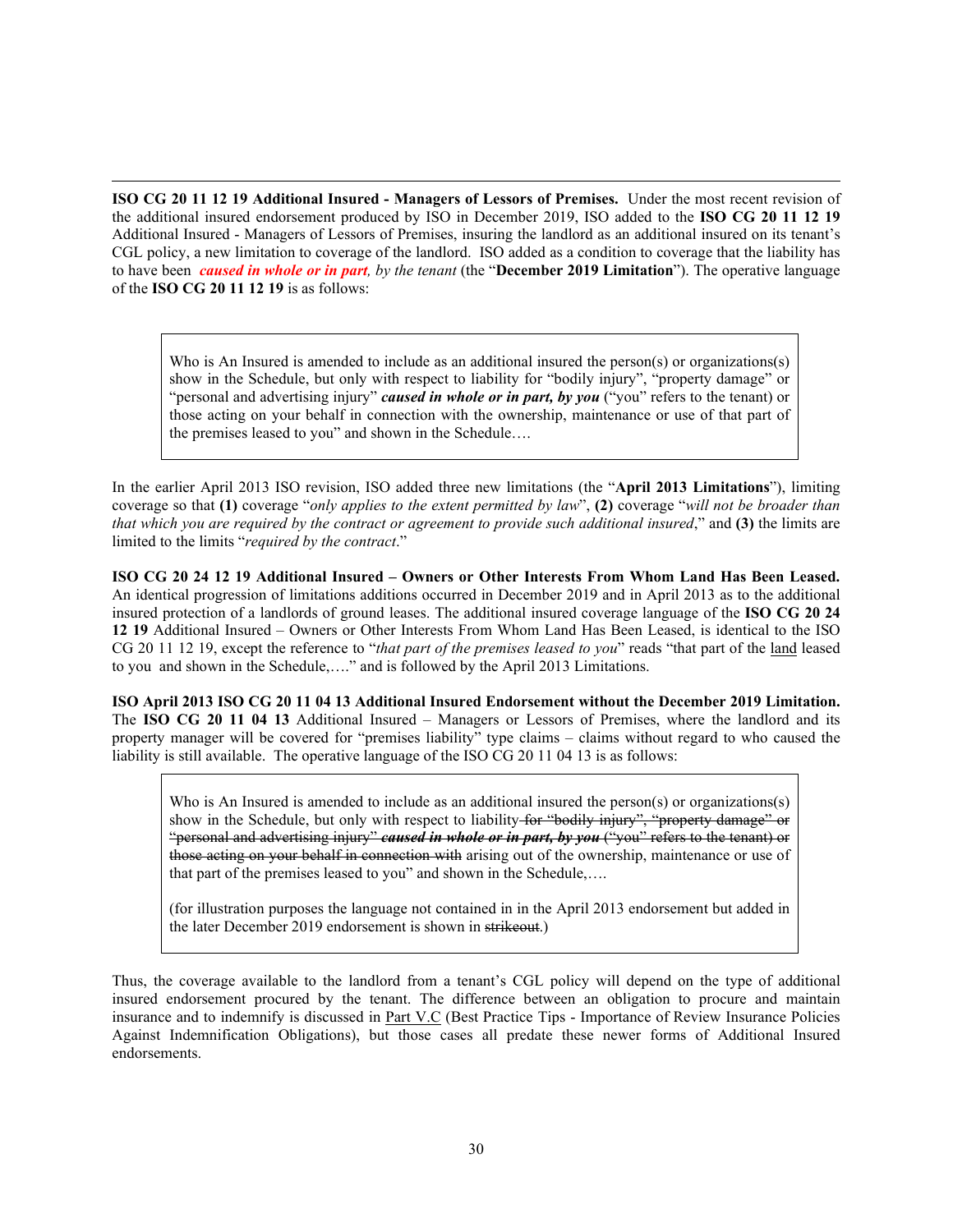<span id="page-34-0"></span>**<sup>17</sup> Transfer of Rights of Recovery (***i.e.***, Contractual Subrogation).** For example, Section IV.8 of the ISO Form **CG 00 01 04 13** Commercial General Liability Coverage Form policy, contains a provision called "Transfer Of Rights Of Recovery Against Others To Us," which provides (Italics added):

If the insured has rights to recover all or part of any payment we have made under this Coverage Part, those rights are transferred to us. The insured must do nothing *after loss* to impair them. At our request, the insured will bring "suit" or transfer those rights to us and help us enforce them.

Similarly, Section I of the **ISO CP 00 90 07 88** Commercial Property Conditions Form contains a provision called "Transfer to Rights of Recovery Against Others To Us." The relevant text included in this form is set forth in **Form 2** of the Appendix to this article.

<span id="page-34-1"></span>**<sup>18</sup> History of and Reasons for Subrogation.** For a discussion of the history behind the various types of subrogation and the benefits of subrogation as well as the arguments against it in the context of an insurer's rights of subrogation, see Gary L. Wickert, The Societal Benefits of Subrogation, which is available on line at https://www.mwl-law.com/wp-content/uploads/2013/03/the-societal-benefits-of-subrogation.pdf (last visited March 18, 2019).

<span id="page-34-2"></span>**<sup>19</sup> Release.** A **"Release**" is, "*You are not liable to me for your wrongs*." A release is an agreement in which one party agrees to hold the other without responsibility for damage or other liability arising out of the transaction involved.

<span id="page-34-3"></span>**<sup>20</sup> Exculpation.** "**Exculpation**" is, "*I am not liable to you for my wrongs*." An exculpatory provision is designed to exclude, as between the parties to a contract, certain designated duties, liabilities or costs due to the occurrence or nonoccurrence of events.

<span id="page-34-4"></span>**<sup>21</sup> Contractual Waivers of Claims and Waivers of Subrogation.** The Retail Lease attached as **Form 1** in the Appendix of forms contains a contractual waiver of claims and waiver of subrogation at **¶** *D.4*. The waiver is limited to property loss. This type of provision is used to give effect to the parties' intent that the property insurance policies required by the lease provide the source of recovery for the loss. "**Subrogation**" refers to the right of an insurer to be put in the shoes of its insured with respect to recovery rights against a third party (in the context of a lease, the party not "providing" the insurance) that is legally responsible for the loss, to the extent of the amount paid by the insurer. By a contractual release of claims and waiver of subrogation, a party gives up the right of recovery against the other party. In waiving its own recovery rights, the releasing party precludes its insurer from exercising those rights on its behalf. The following example is set out in IRMI CONTRACTUAL RISK TRANSFER at Commercial Real Estate Leases: Waivers of Subrogation:

Assume a fire that starts in the tenant's space spreads to other areas and partially destroys a multitenant building. The tenant's (first-party) property insurance policy covers the tenant's loss of personal property; the damage to the building is covered under the landlord's property insurance policy. The tenant's and the landlord's property insurers are subrogated to their insureds' respective rights against the other party. Without waivers of subrogation, two lawsuits inevitably will follow.

- Lawsuit No. 1 by the landlord's property insurer against the tenant, to recover the cost to repair the fire damage to the building. The tenant, in turn, will tender defense of this lawsuit to its CGL insurer.
- Lawsuit No. 2 by the tenant's property insurer against the landlord, to recover the cost to replace the tenant's personal property. The landlord, in turn, will tender defense of this lawsuit to its CGL insurer.

This outcome is costly and inefficient because it requires litigation among four insurers to determine which party(ies) caused the loss and which insurer(s) ultimately will pay for the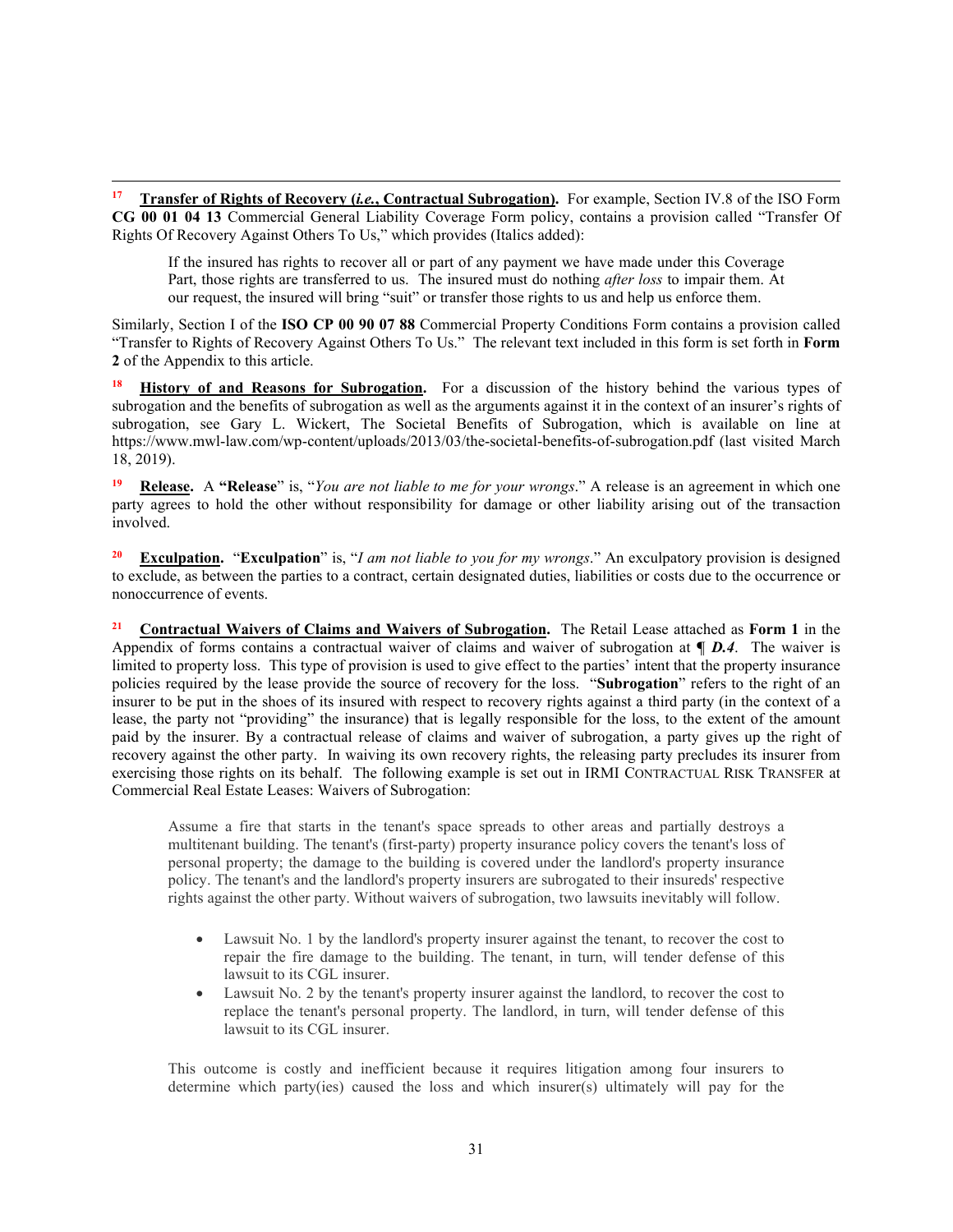damages. It is undesirable from a business perspective because it places the landlord and the tenant in an adversarial relationship.

Also, the absence of waivers of subrogation can present economic risk to the parties. In the example just cited, there is risk for the landlord if the tenant's CGL insurance does not cover the loss or is inadequate to cover the loss, or if the tenant is subject to large deductibles or self-insured retentions. In short, the threat of a subrogation judgment against the tenant could be significant enough to threaten the tenant's solvency. This is contrary to the landlord's fundamental business interest in maintaining a paying tenant.

<span id="page-35-0"></span>**<sup>22</sup> ISO Form CP 00 90 07 88 Commercial Property Conditions Form.** For the text of this provision, *see* Section I of the ISO Form CP 00 90 07 88 Commercial Property Conditions Form reprinted as **Form 2** in the Appendix of Forms.

<span id="page-35-1"></span>**<sup>23</sup> ISO Additional Insured Forms For Contractor Insurance Policies.** For example, under certain ISO Forms of Additional Insured endorsements (*see e.g.*, **CG 20 33 04 13** Additional Insured – Owners, Lessees or Contractors – Automatic Status When Required in Construction Agreement with You and **CG 20 37 12 19** Additional Insured – Owners, Lessees or Contractors – Completed Operations), the additional insured insurance *only includes persons for whom the contractor is performing operations* (aka privity) when the contractor and the named insured have entered into an agreement calling for the additional insured to be added as an additional insured or where the contractor's work is performed for the additional insured. If the tenant hires a contractor, even if the construction contract calls for the landlord to be named as an additional insured, the landlord will not be covered under this form of Additional Insured endorsements *because the operations or work will not be performed for the landlord or under an agreement with the landlord*. However, if the tenant's contractor obtains an **ISO CG 20 38 04 13** Additional Insured – Owners, Lessees or Contractors – Automatic Status for Other Parties When Required in Written Construction Agreement form of additional insured endorsement, the *landlord would be an additional insured if* the construction contract between the tenant and the contractor specifically provides that the landlord will be added as an additional insured on the contractor's CGL policy.

<span id="page-35-2"></span>**<sup>24</sup> ISO Form of "Waiver of Subrogation" Endorsement.** ISO does issue a CGL policy endorsement ISO Form **CG 24 04 12 19** – Waiver of Rights of Recovery Against Others to Us (Waiver of Subrogation). This form specifically names the person or organization with respect to which the insurer waives its right of recovery.

<span id="page-35-3"></span>**<sup>25</sup> Waiver of Subrogation Factored in Advance into Insurer's Risk and Premium.** E. Patterson, ESSENTIALS OF INSURANCE LAW 122 (1935) made the following text book argument for this business practice:

[Subrogation] plays no part in the rate schedules (or only a minor one), and no reduction is made in insuring interest, such as that of the secured creditor, whether the subrogation right will obviously be worth something. Hence, in such case, no reason appears for extending it. Even as to tortfeasors, it is arguable that since insurers take the risk of negligence losses, they should not shift the loss to another.

<span id="page-35-4"></span>**<sup>26</sup> Fifty-State Survey on Landlord/Tenant Subrogation Rights.** For a comprehensive survey of the law in all fifty states as to whether they allow subrogation, deny subrogation or determine the right of an insurance company to exercise a right of subrogation on a case-by-case basis in the context of the landlord/tenant relationship, *see* Matthiesen, Wickert & Lehrer, S.C., "Landlord/Tenant Subrogation in All 50 States" available at [https://www.mwl](https://www.mwl-law.com/)[law.com](https://www.mwl-law.com/) (last visited May 28, 2020; last updated March 26, 2020). Many of the following case summaries appear in their article.

#### **Alabama.**

*McCay v. Big Town, Inc.*, 293 Ala. 582, 307 So.2d 695 (Ala. 1975). If a lease clearly and unambiguously states that each party agrees to cause the property insurance policy on the property to contain a waiver of subrogation or endorsement under which the insurance company waives its right of subrogation against parties to the lease, each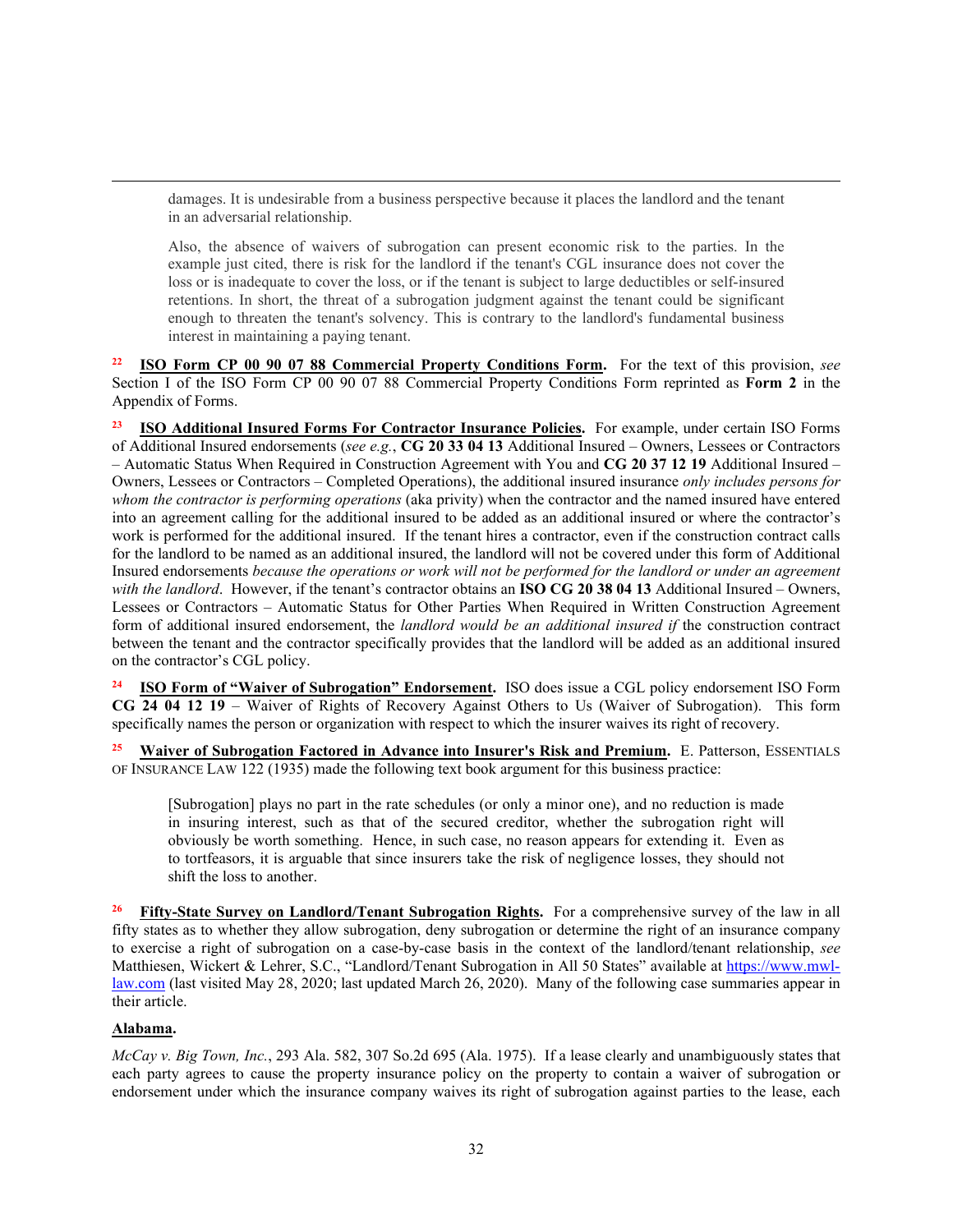party waives any cause of action against the other in case its property is damaged as the result of the other party's negligence.

### **Alaska.**

*Alaska Ins. Co. v. RCA Alaska Communications, Inc.* 623 P.2d 1216 (Alaska 1981). A property insurer is not entitled, as subrogee, to bring an action against a tenant to recover for amounts paid to its landlord for fire damage to the leased premises caused by the tenant's negligence in the absence of an express agreement between landlord and tenant to the contrary. Landlord and tenant are considered co-insureds under the property insurance policy.

A later case, *Great American Ins. Co. v. Bar Club, Inc.,* 921 P.2d 626 (Alaska 1996), indicates that the tenant is a co-insured under a lease only if the lease expressly provides that the tenant is a co-insured. In *Bar Club, Inc.* the tenant's insurer sued the landlord for negligently causing a fire; the court held that since the policy was purchased by the tenant and named only the tenant as the insured, equitable principles underlying the "implied insured doctrine" did not apply.

### **Arizona: Case-by-Case.**

Arizona has avoided a *per se* rule and taken a flexible case-by-case approach, holding in *General Accident Fire & Life Assurance Corp. v. Traders Furniture Co.*, 401 1957 (Ariz. App. 1981) that a tenant's liability to the landlord's insurer for negligently causing a fire depends on the intent and reasonably expectations of the parties as ascertained by the court from a review of the lease as a whole.

### **Arkansas: Case-by-Case.**

*Page v. Scott,* 567 S.W.2d 101, 103 (Ark. 1978) the court held that a tenant's liability to the landlord's insurer for negligently causing a fire depends on the intent and reasonable expectations of the parties as ascertained from the lease as a whole.

# **California: Case-by-Case.**

In the recent case, *Western Heritage Ins. Co. v. Frances Todd, Inc.*, 33 Cal. App.5<sup>th</sup> 976 (Ct. App., 1<sup>st</sup> Dist., Div. 5 2019), the court was faced with determining whether a condominium association insurer could subrogate against a negligent tenant (Frances Todd, Inc.) of a condo owner (William R. de Carion) for a fire loss. The property insurer (Western Heritage) issued property insurance to the condominium association pursuant to the following provisions in the condominium CC & Rs referenced by the court (reformatted by author):

Article 13.1 of the Declaration of Codes, Covenants and Restrictions (CC & Rs) applicable to the property requires the Association to "obtain and maintain a master or blanket policy of all risk property insurance coverage for all Improvements within the Project, insuring against loss or damage by fire or other casualty. ... The policy shall name as insured the Association, the Owners and all Mortgagees of record, as their respective interests may appear."

Article 13.3 provides in part, "Any insurance maintained by the Association shall contain [a] 'waiver of subrogation' as to the Association, its officers, Owners and the occupants of the Units and Mortgagees. ..."

Article 13.4 prohibits an individual owner from obtaining fire insurance while allowing an owner to obtain individual liability insurance.

Article 3.1 requires that all "occupants and tenants" comply with the CC & Rs.

The court noted that the lease between the condominium owner and the tenant contained the following provisions (reformatted by author):

Paragraph 5 of the Lease provided, "Lessee shall not commit waste, nor carry on any activity which would destroy or impair the quiet enjoyment of other lessees in the building of which the Premises form a part."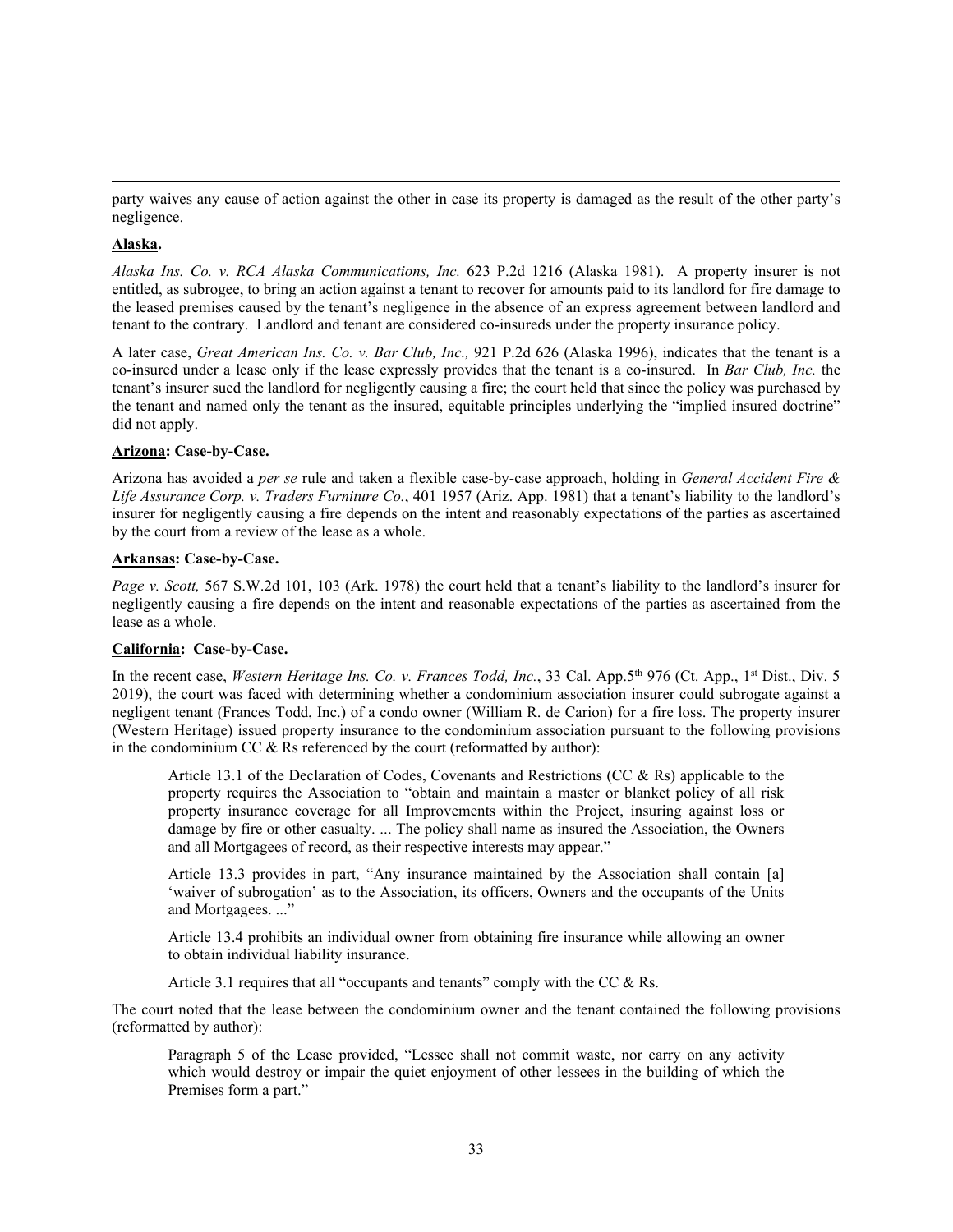Paragraph 6 required the Lessee to keep the Premises in good repair.

Paragraph 8(A) required the Lessee to "keep in force a public *liability* insurance policy covering the leased premises, including parking areas, if any, included in this Lease, insuring Lessee and naming Lessor as an additional insured. ... Said insurance policy shall have minimum limits of coverage of \$ 1,000,000 in the aggregate." (Italics added.) The Lease did not specify which party (Lessor or Lessee) would carry *fire* insurance.

Paragraph 9(B) of the Lease, entitled "Lessor's Right to Recover Damage(s)," provided,

"Such efforts as Lessor may make to mitigate damages caused by Lessee's breach of this Lease shall not constitute a waiver of Lessor's right to recover damages against Lessee hereunder. Nor shall anything herein contained affect Lessor's right to indemnification against Lessee for any liability arising prior to the termination of this Lease for personal injuries or property damage resulting from the acts or omissions of Lessee, and Lessee hereby agrees to indemnify and hold Lessor harmless from any such injuries or property damages ... except for damages occasioned by Lessor's intentional or grossly negligent acts."

Paragraph 11 of the Lease provided in relevant part,

"Lessee agrees to surrender the Premises at the termination of the tenancy herein created, in substantially the same condition as they were on the Commencement Date, reasonable wear and tear, casualty, and any alterations, improvements, and/or additions which are the property of Lessor under Paragraph 7 excepted."

Paragraph 19 allowed either party to terminate the lease when damage due to fire, other casualty or eminent domain rendered ten percent or more of the property "untenantable." In the event the fire, other casualty or taking rendered less than ten percent of the property untenantable, "the Lessor shall proceed to repair the Premises and/or the building and/or the property of which the Premises are a part to the extent of any insurance proceeds received on account of a Casualty...."

The court held (reformatted by author):

In this case, we conclude the Western Heritage policy was maintained for defendants' benefit and that summary judgment was properly granted in their favor.

First, the Lease in this case required defendants to obtain only liability insurance, not fire insurance. The implication was that fire insurance would be carried by the lessor, de Carion. William R. de Carion was an additional named insured on the insurance policy purchased by the Association, as the CC & Rs governing the property required.

Second, owners such as de Carion were prohibited by the CC & Rs from purchasing an individual fire policy, as were "occupants" and "tenants" of the premises to whom the CC  $\&$  Rs applied. (See Policy, [¶] [¶] 3.1, 13.4.) Defendants could not, therefore, purchase their own first-party fire insurance for the structure (a structure in which they held no ownership interest).

Third, the **yield-up clause** in this case provided that defendants, as lessees, agreed to "surrender the Premises at the termination of the tenancy herein created, in substantially the same condition as they were on the Commencement Date, reasonable wear and tear, *casualty*, and any alterations, improvements, and/or additions which are the property of the Lessor under Paragraph 7 excepted." (Lease, [¶] 11, italics added.) "Casualty" includes damage from fire.

… But whether or not de Carion was named as an insured under the first party fire provisions, the CC & Rs, which formed a contract between de Carion and the Association (citations omitted), contemplated that he would be. They also provided that in any such policy, the Association secure a waiver of any right the insurance company might have to a subrogation action against the owners or tenants of the project. It would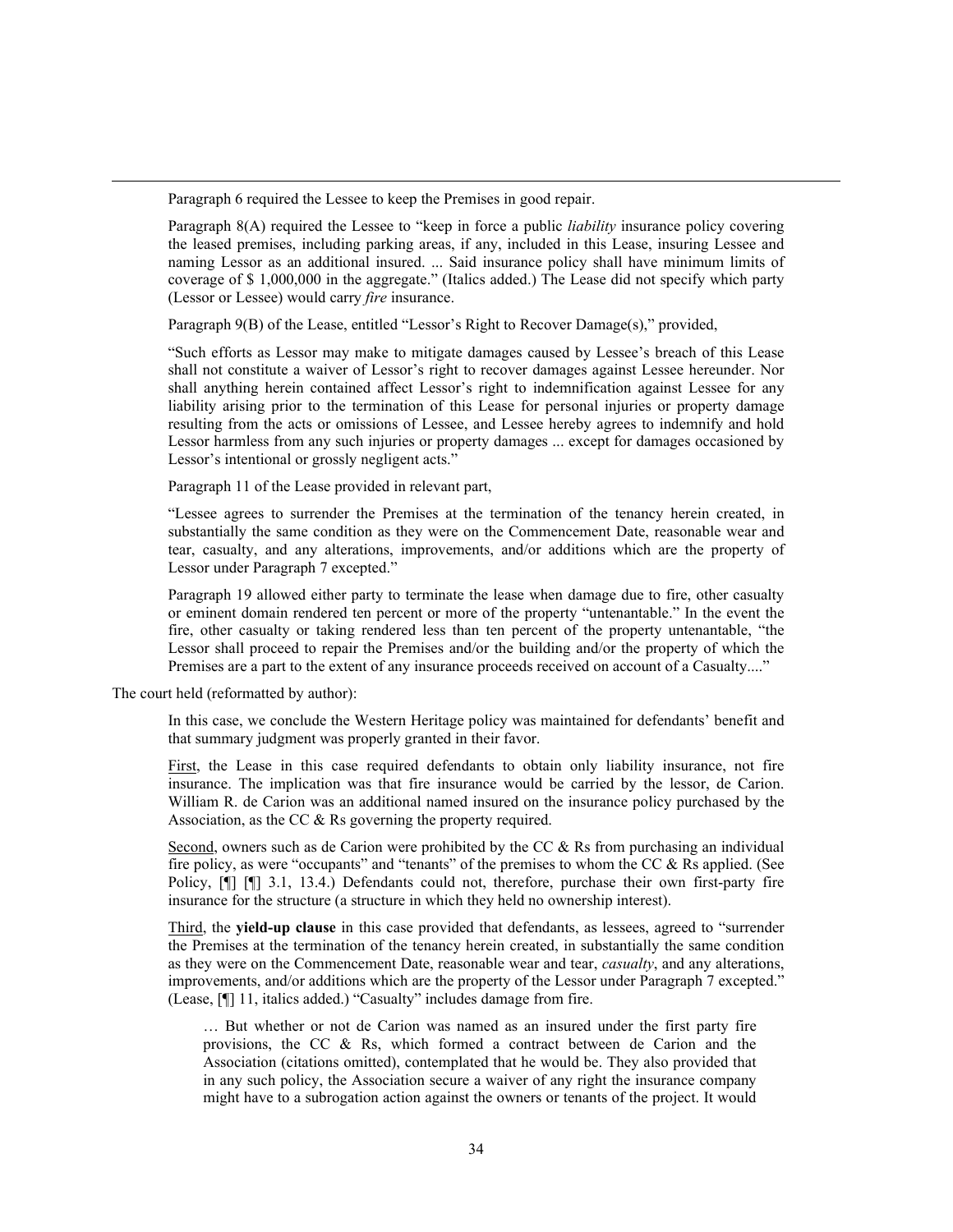be inequitable under these circumstances to treat the Association as the sole insured for purposes of Western Heritage's right to bring a subrogation action to recover amounts paid under its fire policy.

In *State Farm Gen Ins. Co. vs Wells Fargo Bank, N.A.*, 49 Cal. Rptr.3d 785 (Cal. App. 2006), the court applied the doctrine of superior equities applied and prevented an insurer from subrogating against a party whose equities are equal or superior to those of the insurer.

In *Fire Ins. Exch. v. Hammond*, 83 Cal. App. 4<sup>th</sup> 313, 99 Cal. Rptr. 2d 596, 602 (Cal. 2000), the court held that a tenant's liability to the landlord's insurer for negligently causing a fire depends on the intent and reasonable expectations of the parties as ascertained from the lease as a whole. In *Hammond* California has generally held that a tenant is not responsible for damages where the landlord and tenant intend the landlord's property policy to be for their mutual benefit.

The court in *Parsons Mfg. Corp. v. Superior Court*, 203 Cal. App. 1984) held that where the lease

adverts to the possibility of fire and there is no clear language or other admissible evidence showing an agreement to the contrary, a lease agreement should be read to place on the lessor the burden of insuring the premises (as distinguished from the lessee's personal property) against lessor and lessee negligence.

The court held that the tenant was an *implied co-insured* of the landlord and subrogation against the tenant was barred because there was no express agreement that tenant would obtain its own fire insurance.

In *Liberty Mutual Fire Ins. Co. v. Auto Spring Supply Co.*, 59 Cal. App.3d 860 (Cal. App. 1976), the tenant's insurer was denied subrogation against the sub-tenant where the sub-tenant's rent covered the premium on the tenant's fire policy and proceeds of the policy were to be used to repair fire damages. The court held it was obvious from these provisions that the parties to the lease and the sublease all intended that the proceeds of the insurance company's property policy, maintained by the tenant at the sub-tenant's expense, were to constitute the protection of all parties to the lease against fire loss.

This was the commercial expectation of these parties. Stated otherwise, under the facts of this case, we regard the subtenant … as an implied in law co-insured of [the tenant], absent an express agreement between them to the contrary. *Id.* at p. 865.

In *Fred A. Chapin Lumber Co. v. Lumber Bargains, Inc.*, 189 Cal. App. 2d 613 (Cal. App. 1961), a landlord's policy was held to be for the mutual benefit of the landlord and tenant where the lease expressly required the landlord to maintain fire insurance. This rule was followed in *Gordon v. J.C. Penney Co.*, 7 Cal. App.3d 280 (Cal. App. 1970), in which the court affirmed a judgment in favor of the tenant and stated

A fire insurance policy which does not cover fires caused or contributed to by the insured would be an oddity indeed…. Otherwise, few insured fire claims would be paid without controversy and most would require litigation.

For that reason, courts in California do not deem that a policy "for the benefit" of a tenant excludes coverage for fires caused by his negligence.

# **Colorado: Subrogation Permitted.**

*U.S. Fidelity & Guar. Co. v. Let's Frame It, Inc.*, 759 P.2d 819 (Colo. App. 1988) The court determined that the redelivery clause in lease has applicability only to the leased premises and cannot affect tenant's liability for damage done to landlord's other property.

A landlord's insurer may recover against a tenant only if the landlord has the right to recover against the tenant; *Employers Cas. Co. v. D.M. Wainwright*, 473 P.2d 181 (Colo. 1970). The ultimate question presented is whether provisions of the written lease between the tenant and its landlord have circumscribed the landlord's right of recovery under the circumstances of the case.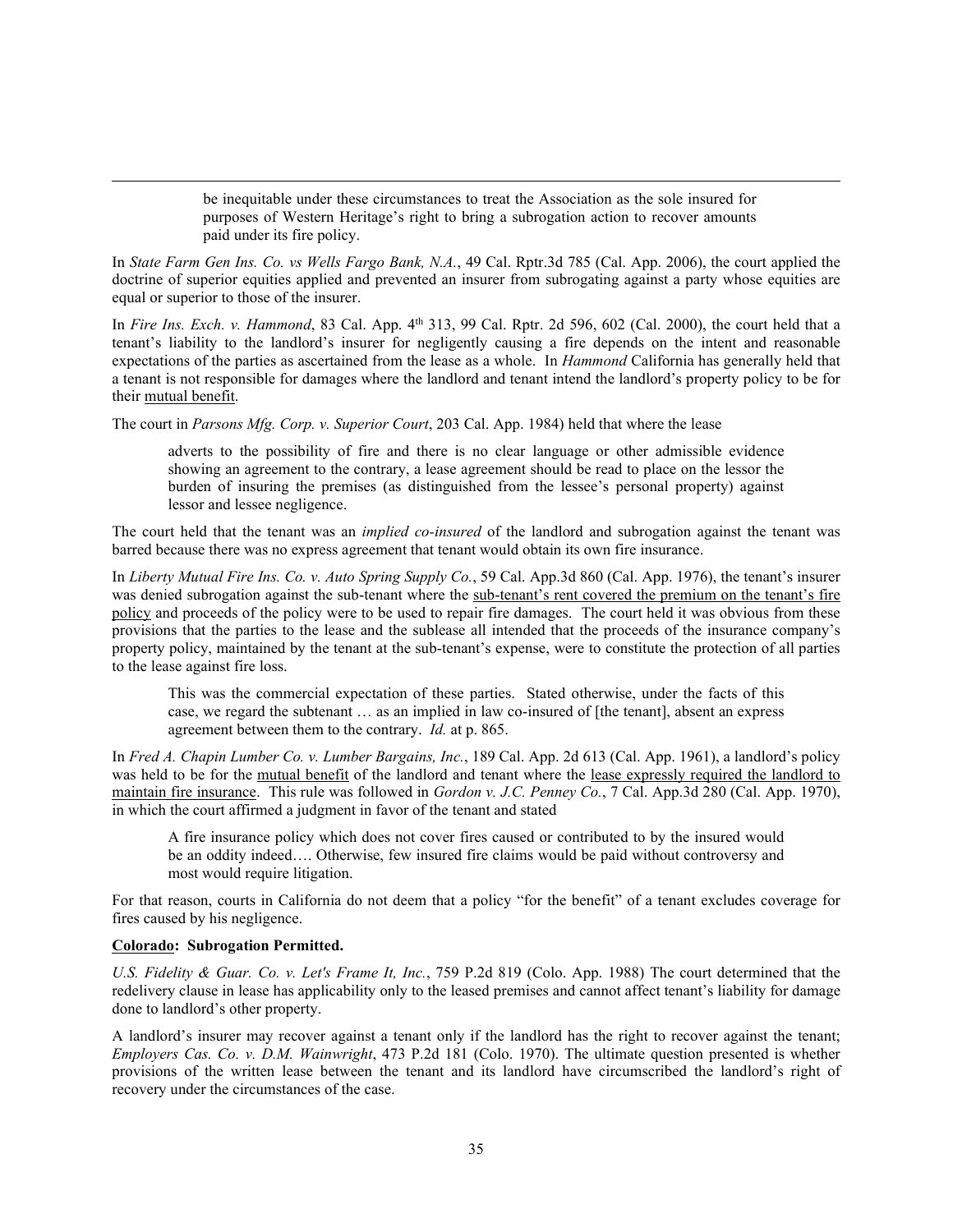### **Connecticut: Hybrid Implied Co-Insureds and Case-by-Case.**

*Amica Mut. Ins. Co. v. Muldowney*, 180 A.3d 950 (Conn. 2018). In this case, the Connecticut Supreme Court loosened its prior rule and held that the lease does not have to expressly state that a landlord's insurer has a right of subrogation against a tenant in order for subrogation to be allowed. The court held it was sufficient for the lease to notify the tenant explicitly that it is responsible for damage to the leased premises and to allocate to the tenant the responsibility to provide liability and property damage insurance. The lease provided for the tenant to take certain actions designed to guard against frozen pipes and subsequent water damage. The lease stated that if tenant breached the lease, the tenant had to pay for repairs if its actions made the premises unfit or unlivable and to hold the landlord harmless for any loss arising out of the tenant's use or occupancy of the premises. The court held that the landlord and tenant had a "specific agreement" sufficient to overcome the default presumption that the landlord's insurer had no right of subrogation.

*Amica Mut. Ins. Co. v. Andresky*, 2012 WL 527678 (Conn. Super. Ct. 2012), the court found the following lease language was "far more clear" and held the tenant was liable to the landlord's insurer:

(1) that tenant (defendants) would obtain public liability and fire insurance for the benefit of the landlord and the tenant in the amount of \$500,000 for liability and \$500,000 for fire, and (2) the tenant would pay all costs if repair is required because of misuse or neglect by tenant, his family or anyone else on the premises.

*Middlesex Mutual Assurance Co. v. Vaszil*, 279 Conn. 28 (Conn. 2006). The court held that the lease in question did "not remotely inform the defendant that they would be liable to their landlord's insurer" for fire damages to the landlord's building, nor did it inform the defendant of the need to obtain fire insurance "to cover the value of the entire multi-unit apartment building. The court found that the lease was ambiguous about whether the defendant's liability was limited to loss of the security deposit, so no subrogation was allowed.

*Wasko v. Manella*, 849 A.2d 777 (Conn. 2004), the policy must contain specific right of subrogation language. C.G.S.A. § 38a-308 provides that an insurer "may require" from the insured an assignment of all right of recovery against any party for loss to the extent payment is made by the insurer. This statutory language does not create a right of subrogation in the insurer.

*DiLullo v. Joseph*, 792 A.2d 819 (Conn. 2002) - the Connecticut Supreme Court established a "default rule of law" where there is no agreement between the landlord and tenant as to who bears the risk of loss. The "default rule" is that, unless the lease refers to a right of subrogation, no right of subrogation exists. The court noted that

tenants and landlords are always free to allocate their risks and coverages by specific agreements, in their leases or otherwise. *Id.*

The *DiLullo* court agreed with criticisms of the *Sutton* rationale but ultimately concluded that "the *Sutton* result" was "sound as a matter of subrogation law and policy," based on the "strong public policy" disfavoring economic waste. The *DiLullo* court stated that to hold otherwise

would create a strong incentive for every tenant to carry liability insurance in an amount necessary to compensate for the value, or perhaps even the replacement cost, of the entire building, irrespective of the portion of the building occupied by the tenant. That is precisely the same value or replacement cost insured by the landlord under his fire insurance policy. Thus, although the two forms of insurance would be different, the economic interest insured would be the same. This duplication of insurance would, in our view, constitute economic waste and, in a multiunit building, the waste would be compounded by the number of tenants.

*St. Paul Fire & Marine Ins. Co. v. Durr,* 2001 WL 984782 (Conn. Super. 2001) - tenants are implied co-insureds under a landlord's fire policy and may not be sued for their negligence as they are insured under the policy.

#### **Delaware: Implied Co-Insureds.**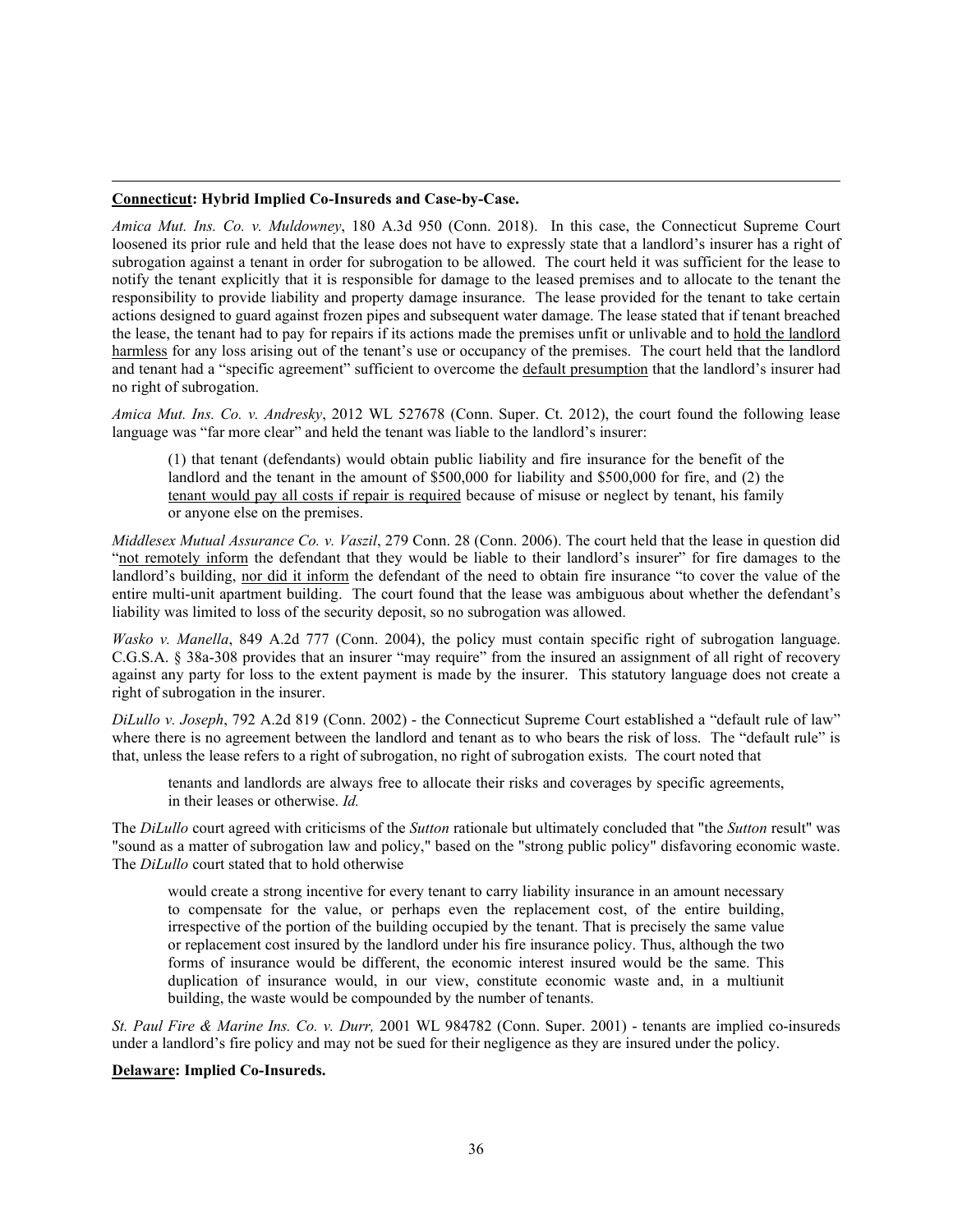*Lexington Ins. Co. v. Roboin*, 712 A.2d 1011, 1016 (Del. Super. Ct. 1988), *aff'd* 723 A.2d 397 (Del. 1998), implied co-insureds in the absence of an express agreement between landlord and tenant to the contrary in the residential lease.

Followed in *Deloach v. Houser*, 2018 WL 5899080 (Del. Super. 2018).

### **Florida: Case-by-Case.**

See discussion of *Zurich Am. Ins. Co. v. Puccini, LLC*, 271 So.3d 1079 (Fla. App. - Third District 2019), review denied, 2019 WL 4266002 (Fla. 2019) in Endnote **29**. Court held that the risk-allocating provision in *Puccini* did not show an intent to shift the risk of loss from a negligent tenant to the landlord's insurer. Instead, the clear intent was that the tenant would bear the risk of loss due to damage resulting from tenant's negligence. The court found that the tenant was not an implied co-insured unclear Zurich's policy and, therefore, Zurich could proceed with its subrogation action against the Tenant.

*State Farm Florida Ins. Co. v. Loo*, 2010 WL 445945 (Fla. App. 2010).

*Continental Ins. Co. v. Kennerson*, 661 So.2d 325, 327 (Fla. App. 1995) (lessee is considered an implied co-insured of lessor for purpose of preventing subrogation).

### **Georgia: Case-by-Case.**

*Southern Trust Insurance Co. v. Cravey*, 345 Ga. App. 697, 814 S.E.2d 802 (2018). Landlord's insurer of rented home was entitled to bring subrogation claim seeking pro rata contribution for landlord's loss of home in fire against insurer that had issued homeowner's policy to home's renter, who had rent-to-own contract with landlord concerning home; landlord, as named additional insured in renter's insurance policy, was third-party beneficiary to renter's policy, both policies insured the destroyed home, and both policies clauses that addressed other insurance expressed preference for contribution on pro rata basis.

*Tuxedo Plumbing & Heating Co. v. Lie-Nielsen*, 262 S.E.2d 794 (Ga. 1980). The court held that a tenant's liability to the landlord's insurer for negligently causing a fire depends on the intent and reasonable expectations of the parties as ascertained from the lease as a whole.

### **Hawaii: Undecided.**

#### **Idaho: Case-by-Case.**

*Bannock Bldg. Co. v. Sahlberg*, 887 P.2d 1052 (Idaho 1994) - IRMI: Case-by-Case, the court held that a tenant's liability to the landlord's insurer for negligently causing a fire depends on the intent and reasonable expectations of the parties as ascertained from the lease as a whole.

*Safeco Ins. Cos. v. Weisgerber*, 767 P.2d 271 (Idaho 1989) - IRMI: implied co-insured.

#### **Illinois: Case-by-Case.**

**Residential Lease:** See discussion of *Dix Mut. Ins. Co. v. LaFramboise*, 149 Ill.2d 314, 597 N.E.2d 622, 625 (Ill. 1992) in this Article at Part IIB. The Illinois Supreme Court said that although a tenant is generally liable for fire damage caused to the leased premises by her negligence, if the parties intended to exculpate the tenant from negligently caused fire damage, their intent, as expressed in the lease, will be enforced. The court construed the lease as a whole and concluded that it did not reflect any intent that the tenant would be responsible for negligently caused fire damage. Absent such manifest intent, the tenant was held to be a co-insured by virtue of having paid rent which contributed to the insurance premiums, and the insurer could not subrogate against its own insured.

*Pekin Ins. Co. v. Murphy,* 2014 WL 6092187 (Ill. App. 2014) (where lease reflects parties' intent to place responsibility for water damage on the tenant, the tenant will not be considered to be an implied co-insured).

*Auto Owners Ins. Co. a/s/o John Ellis v. Thomas Callaghan*, 952 N.E.2d 119 (Ill. App. 2011) (intent to be gleaned from the four corners of the lease).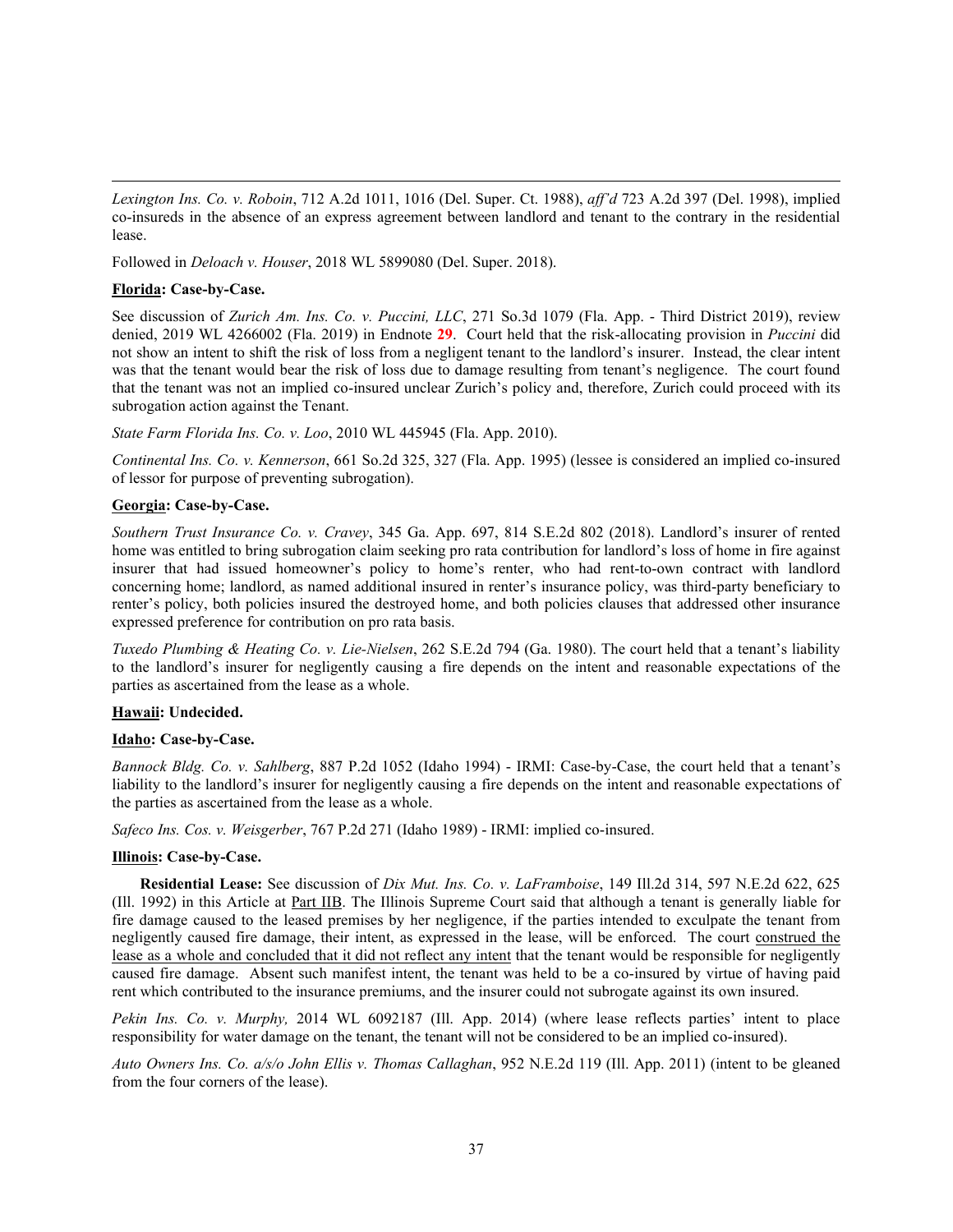**Oral Lease**: *Cincinnati Ins. Co. v. DuPlessis*, 848 N.E.2d 220 (Ill. App. 2006) (same result in an oral lease). Fact that tenant maintained renter's insurance did not prevent tenant from being treated as a coinsured under landlord's insurance policy, so as to preclude insurer from suing tenant for subrogation in an action arising out of a fire allegedly caused by tenant's negligence; purpose of renter's insurance was different from purpose of casualty or liability insurance.

### **Commercial Lease:**

*Nationwide Mut. Fire Ins. Co. v. T&N Master Builder & Renovators*, 959 N.E.2d 201, 355 Ill. Dec. 173, 2011 IL App (2d) 101143 (Ill. App. 2011) (same anti-subrogation rule applicable to residential leases applies to commercial lease where clause holding commercial holdover tenant liable for damages sustained to premises while in tenant's possession did not apply to damages caused by fire because lease surrender clause specifically excepted losses by fire).

*McGinnis ex rel. CIE Serv. Corp. v. LaShelle*, 519 N.E.2d (Ill. App. 1988) (absent express agreement that tenants were not co-insureds under policy, tenants are implied co-insureds on landlord's insurance policy).

*Stein v. Yarnell-Todd Chevrolet, Inc.*, 241 N.E.2d 439, 41 Ill.2d 32 (Ill. 1968). A commercial lease obligated the tenant to procure and maintain certain types of insurance (*e.g.*, plate glass damage, damage by boiler or boiler explosion, public liability and "or injury to employees of the lessee"). 241 N.E.2d 442. The lease was silent on whether the landlord was obligated to carry any insurance, but did obligate the tenant to reimburse the landlord for any premium increases for the landlord's insurance policy and to cease any activity that would "invalidate any insurance policy maintained on the building or leased premises" which meant the parties intended the landlord would carry insurance on the real estate. *Id.* In addition, the lease specified the tenant was to "return the premises and all leasehold improvements and fixtures therein in as good condition as when lessee took possession, ordinary wear and tear or damage by fire or other casualty beyond lessee's control excepted." *Id.* at 440. Accordingly, based on "the lease as a whole, we judge that the parties manifested a pervading intention that the lessee was not to be liable for damage through fire resulting through the lessee's negligence." *Id.* at 443.

### **Indiana: Case-by-Case.**

*LBM Realty, LLC. v. Mannia*, 19 N.E.3d 379 (Ind. App. 2014). Indiana first adopted the case-by-case rule for determining whether a landlord's insurer could bring subrogation action against a negligent tenant for damage to the leased premises in 2014 in *LBM Realty, LLC v. Mannia*, 19 N.E.3d 379 (Ind. App. 2014). In that case, which contains an extensive summary of the so-called "*Sutton* Rule" (the majority rule) and the minority rule, the court concluded the landlord's insurance company was entitled to bring a subrogation action against a residential apartment tenant who had caused a fire for damages to the unit she leased, but because there was no clear and enforceable provision in the lease that would have put the tenant on notice she would be responsible for damage to areas of the multi-unit apartment building outside of her leased premises, the insurance company would not be able to seek recovery for those amounts.

In a more recent case, still applying the case-by-case approach, the Indiana Court of Appeals distinguished the holding in the *LBM Realty* case. *See Youell v. Cincinnati Insurance Co.*, 117 N.E.3d 639 (Ind. Ct. App. 2018). The *Youell* case involved a subrogation claim by the landlord's insurer against a commercial tenant. When the building was damaged by a fire, the landlord's insurer paid \$227,653 to repair the damage. The tenant filed a motion for judgment on the pleadings in the case, arguing the insurer had no right to a subrogation claim. The court agreed, holding

the Commercial Lease Agreement unambiguously provides that Landlord would insure the building and Tenant would insure its personal property inside the building. . . . Landlord and Tenant's agreement to insure was thus an agreement to provide both parties with the benefits of the insurance and expressly allocated the risk of loss in case of fire to insurance. 117 N.E.3d at 642.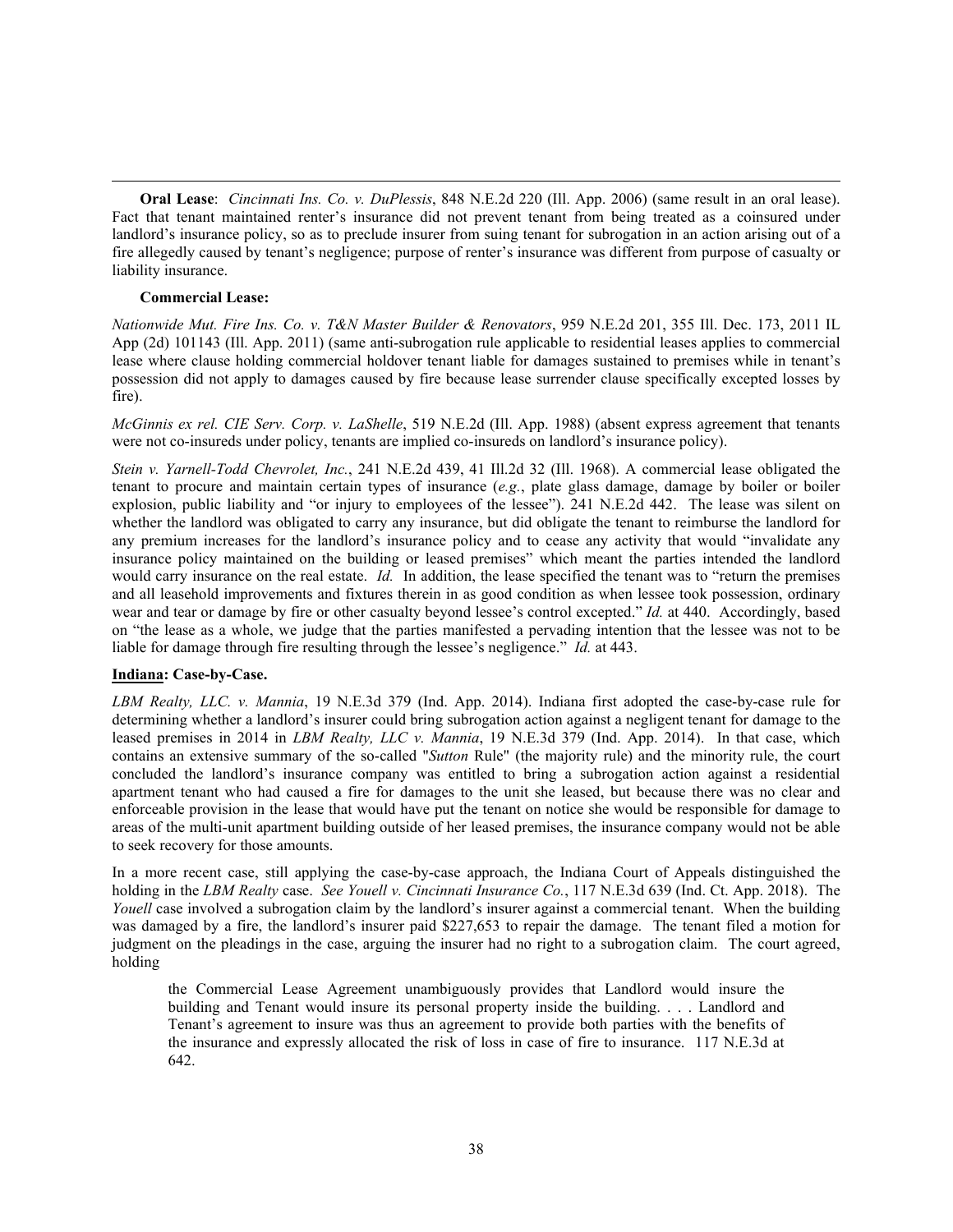The court was able to distinguish the *Youell* case because in *LBM Realty* the lease did not require the landlord to maintain property insurance and only recommended that the tenant obtain renter's insurance; as a result, the parties' expectations with respect to liability for damage to the leased premises was unknown. 117 N.E.3d at 643.

*Hoosier Ins. Co. v. Riggs*, 92 N.E.3d 685 (Ind. App. 2018), the court held that if a lease obligates a tenant to procure insurance covering a particular type of loss, such a provision will provide evidence that the parties reasonably anticipated that the tenant would be liable for that particular loss, which would allow an insurer who pays the loss to bring a subrogation action against the tenant.

*Morsches Lumber, Inc. v. Probst,* 388 N.E.2d 284 (Ind. App. 1979), when lease requires that the landlord will insure the building and tenant will insure its personal property, this was an agreement to provide both parties with the benefits of insurance and constitutes an express allocation of risk of loss to insurance in case of fire damage.

Also see *United Farm Bureau Mut. Ins. Co. v. Owen*, 660 N.E.2d 616 (Ind. App. 1996); *Cincinnati Ins. Co. v. Davis*, 860 N.E.2d 915 (Ind. App. 2007); *St. Paul Fire & Marine Ins. Co. v. Pearson Construction Co.,* 547 N.E.2d 853 (Ind. App. 1989), *trans. denied*.

### **Iowa: Subrogation Allowed; Anti-Sutton Approach.**

*Neubauer v. Hostetter*, 485 N.W.2d 87, 89-90 (Iowa 1992). The following discussion of the *Neubauer* decision is in IRMI CONTRACTUAL RISK TRANSFER at Subrogation in Real Property Leases:

The landlords owned a farmhouse insured by Farmers Mutual Insurance Association (Farmers Mutual). They rented the farmhouse to Joyce and Jennings Hostetter, pursuant to an oral lease, but the parties never discussed either party's obligations to procure or maintain insurance. However, the landlord subsequently told the tenants to purchase renters insurance to insure their personal property. During the term of the lease, Joyce Hostetter caused a fire that destroyed the farmhouse. After paying the landlords for the damages, Farmers Mutual brought a subrogation action in the landlords' names against the Hostetters. The Hostetters argued that Farmers Mutual could not pursue subrogation against them because they were implied co-insureds under the landlord's insurance policy. The Iowa Supreme Court rejected this argument, holding that the Hostetters were not implied co-insureds under the Farmers Mutual policy. The court found that Farmers Mutual had the right to choose whom it insured and did not choose to insure the Hostetters. Moreover, the implied coinsured approach disregarded the fact that the interests of the landlord and tenant were "separate estates capable of being separately valued and separately insured...." Therefore, if the Hostetters "had a property interest in the dwelling, it was not automatically insured under the landlord's policy." Finally, there was no evidence that the landlords ever agreed to provide insurance covering the Hostetters' tenancy estate. Consequently, Farmers Mutual was not precluded from pursuing a subrogation claim against the Hostetters.

# **Kansas: Case-by-Case.**

*TMD Southglenn II, LLC. v. Parker*, 2014 WL 2589768 (Kan. App. 2014) (the court determined that the tenant was not liable to the landlord for fire damage to the space they leased or other parts of the mall). The premiums for that insurance would amount to an expense in leasing from TMD over and above the monthly rent. Therefore, this case came within the *New Hampshire Insurance* decision (cited below) to the extent the court's ruling required some *mutual benefit* to the fire-loss covenants. Landlord also argued that tenant had liability independent of that result as the tenant indemnified landlord for "*all claims arising from the tenant's use of the premises*" or "*from any breach or default*" of the obligations imposed by the lease. The landlord contended it should be able to recover under the indemnification clause regardless of the provisions regarding fire insurance and fire loss. The court disagreed and found that the protections flowing under the indemnification clause were against third-party claims based on the wrongful conduct of the tenants.

*New Hampshire Ins. Co. v. Fox Midwest Theaters Inc.*, 457 P.2d 133 (Kan. 1969). The court noted that the insurance provisions in that case were for the benefit of both the landlord and the tenant (*mutual benefit test*), especially given how any insurance payment for fire loss was to be applied. The lease in that case also required the landlord to repair or rebuild the theater within 60 days after any fire damage. Under a lease agreement providing that landlord would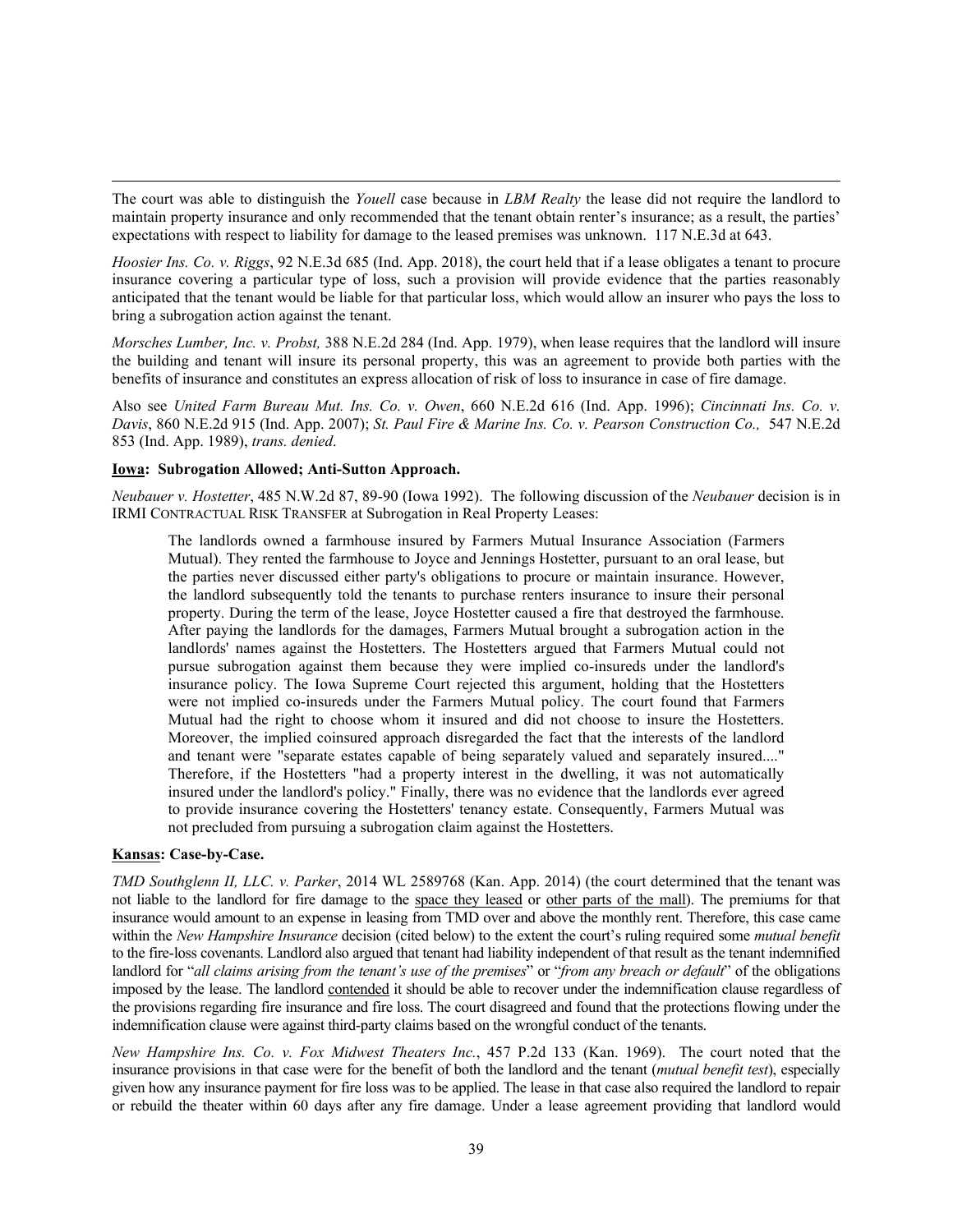purchase fire insurance for adequate protection of improvements on leased premises and tenant would maintain premises in good repair "*damage by fire or other casualty being expressly excepted*," landlord's obligation to insure premises inured to benefit of both parties. The exemption from "damage by fire or other casualty" included all fires except those which would be classified as arson, and the tenant was not liable for loss by fire resulting from its negligence.

*Salina Coca-Cola Bottling Corp. v. Rogers,* 237 P.2d 218 (Kan. 1951). Independent of the above statute and an express agreement to insure by the tenant, Kansas common law imposes an obligation on a tenant to return the premises to the landlord at the end of a rental term unimpaired by the tenant's negligence.

### See K.S.A § 58-2555 Duties of Tenants. Tenants shall

(f) be responsible for any destruction, defacement, damage, impairment or removal of any part of the premises caused by an act or omission of the tenant or by any person or animal or pet on the premises at any time with the express or implied permission or consent of the tenant.

### **Kentucky: Case-by-Case.**

A tenant's liability to the landlord's insurer for negligently causing a fire depends on the intent and reasonable expectations of the parties to the lease as ascertained from the lease as a whole. The absence from the lease agreement of a requirement that the landlord provide fire insurance generally permits a right of subrogation.

*Britton v. Wooten*, 817 S.W.2d 443, 445-47 (Ky. 1991). The court held that subrogation was allowed because there was no clause requiring purchase of fire insurance by landlord.

*Liberty Mut. Fire Ins. Co. v. Jefferson Family Fair, Inc.,* 521 S.W.2d 244 (Ky. 1975) (the absence from the lease agreement of a requirement that the landlord provide fire insurance generally permits a right of subrogation).

### **Louisiana: Case-by-Case.**

*Home Ins. Co. of Ill. v. National Tea Co.*, 588 So.2d 361 (La. 1991) (a lease provision, under which the landlord agreed to carry fire insurance on property and released tenant *"from any and all claims and damages whatsoever from any cause resulting from or arising out of any fire"* constituted release from fire damage acknowledged to have been caused by tenant's negligence and extinguished any subrogation recovery by landlord's insurer).

*American Guar. & Liab. Ins. Co. v. Little*, 328 So.2d 706 (La. Ct. App. 1976) (subrogation permitted against negligent tenant).

# **Maine: Implied Co-Insureds.**

*N. River Ins. Co. v. Snyder*, 804 A.2d 399, 403-04 (Me. 2002) (fire insurer is not entitled, as subrogee, to bring action against tenant to recover for amounts paid to landlord for fire damage to rental premises caused by tenant's negligence in absence of express agreement between landlord and tenant to contrary).

# **Maryland: Case-by-Case.**

*Rausch v. Allstate Ins. Co.*, 882 A.2d 801 (Md. 2005) (evidence outside the four corners of the lease may be relevant in some cases. The court clarified that a tenant's liability to the landlord's insurer depends on the reasonable expectations of the parties to the lease, "as determined from the lease itself and any other admissible evidence.").

### **Massachusetts: Mixed.**

Residential: Implied Co-Insureds. *Federal Ins. Co. v. Commerce Ins. Co.*, 597 F.3d 68 (1<sup>st</sup> Cir. 2010). Under Massachusetts' implied coinsured doctrine, insurer had no subrogation claim against estate of retirement home resident and resident's individual liability insurer for payments it made to retirement home owner for its loss resulting from fire caused by resident where, by virtue of provisions of residential lease, which did not contain express provision establishing resident's liability for negligently caused fire and implied that owner would provide fire protection for the building, resident was mutual insured of owner under its policy.

*Cincinnati Ins. Co. v. DuPlessis,* 848 N.E.2d 220 (Ill. 2d Dist. 2006) (fact that tenant maintained renter's insurance did not prevent tenant from being treated as a coinsured under landlord's insurance policy, so as to preclude insurer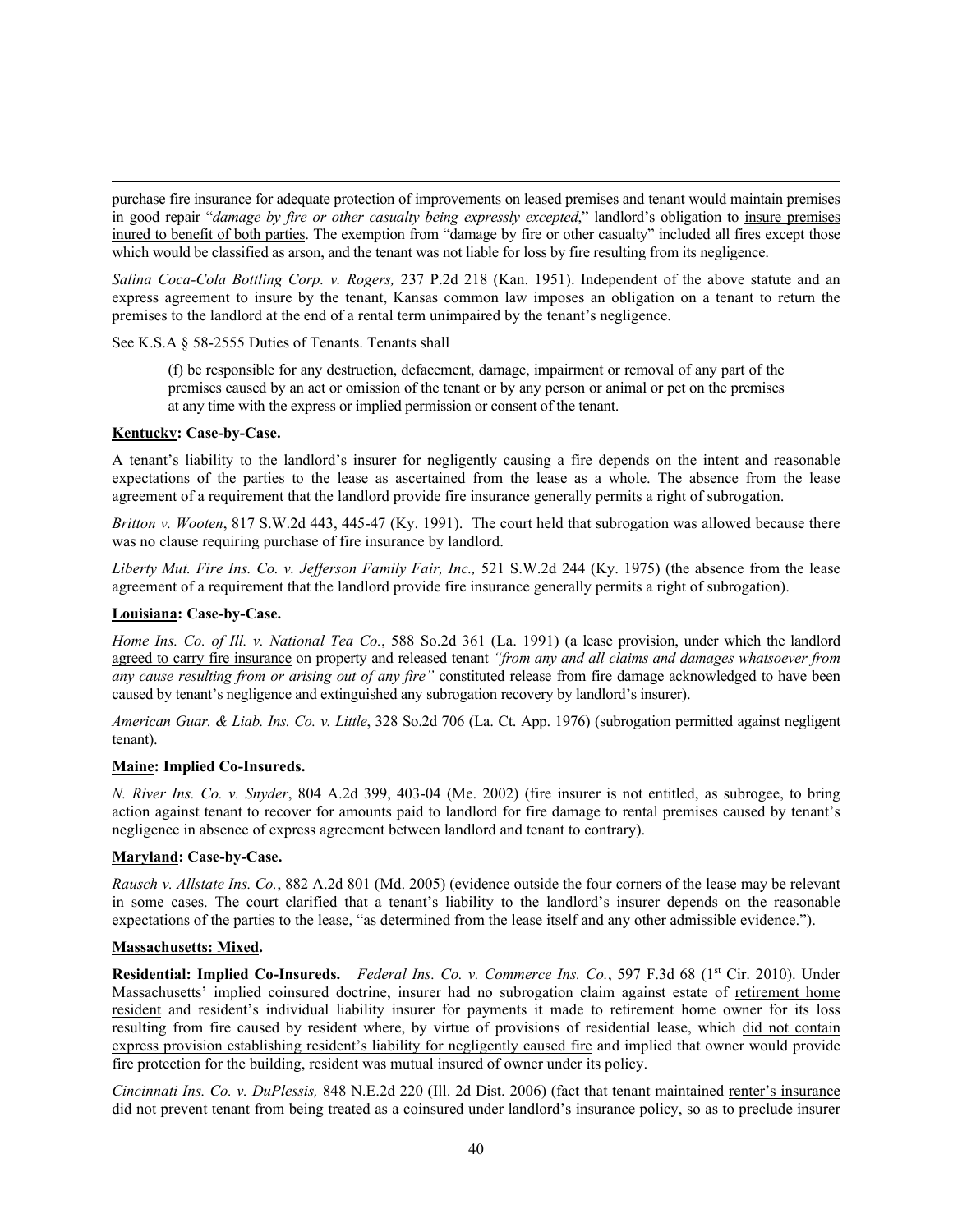from suing tenant for subrogation in an action arising out of a fire allegedly caused by tenant's negligence; the purpose of renter's insurance was different from purpose of casualty or liability insurance).

*Peterson v. Silva*, 704 N.E.2d 1163 (Mass. 1999). The court held that when a residential landlord sues a tenant for damages to the landlord's, the implied co-insured doctrine presumes that the landlord's liability insurance is held *"for the mutual benefit of both parties."*

**Commercial: Case-by-Case.** *Seaco Ins. Co. v. Barbosa*, 761 N.E.2d 946, 950 (Mass. 2002). The court held that while courts in Massachusetts have not distinguished between commercial and residential tenancies in applying the *Sutton Rule*, commercial tenancies present different considerations, for "*[c]ommercial tenants tend to be more sophisticated about the terms of their leases and, unlike residential tenants, commercial tenants generally purchase liability insurance.*" Commercial tenants will be relieved of liability for negligently caused fire damage only if the lease reveals the parties so intended. Commercial tenants were not co-insureds under landlords' fire insurance policy and, therefore, tenants could be held liable in a subrogation action by the insurer.

# **Michigan: Implied Co-Insureds.**

*New Hampshire Ins. Group v. Labombard,* 399 N.W.2d 527, 531 (Mich. App. 1986) (the fire insurer is not entitled, as subrogee, to bring an action against the tenant to recover for amounts paid to landlord for fire damage to rental premises caused by the tenant's negligence in absence of an express agreement between the landlord and tenant to the contrary).

**Breach of Contract Exception:** *Laurel Woods Apartments v. Roumayah*, 734 N.W.2d 217 (Mich. App. 2007). In *Roumayah,* the lease stated,

Tenant shall also be liable for any damages to the Premises... that are caused by the acts or omissions of Tenant or Tenant's guests.

The court held that the tenant was contractually liable for "any damage" caused by its acts, and that this was not limited to negligent acts. The landlord was allowed to pursue the tenant based on a breach of the lease agreement.

*American States Ins. Co. v. Hampton*, 2008 WL 4724279 (Mich. App. 2008) (extended this exception to permit subrogation claims).

### **Minnesota: Case-by-Case.**

*Melrose Gates, LLC. v. Moua*, 2015 WL 1608845 (Minn. App. 2015) *aff'd in part and reversed in part by* 875 N.W.2d 814 (Minn. 2016). The Appellate Court found that the lease clearly reflected that it was reasonably anticipated by the parties that tenants would be liable for a property loss caused by the tenants and paid for by landlord's insurer. The Minnesota Supreme Court, while it held that the landlord and tenants reasonably expected that tenants would be liable for damage they negligently caused to their own unit, it also held that it was not reasonable to expect tenants would be liable for damage they caused to other property belonging to landlord, and thus landlord's insurer could maintain an action to recover amount paid to repair damage to the unit but not the amount paid to repair other units in the apartment complex or the common areas.

In *RAM Mut. Ins. Co. v. Rohde*, 820 N.W.2d 1 (Minn. 2012). The Minnesota Supreme Court rejected the implied coinsured doctrine. The court held that whether insurer could pursue subrogation action against tenant for water damage to property caused by tenant's negligence would be determined on case-by-case approach, based on reasonable expectations of landlord and tenant under facts of case, rejecting and abrogating earlier case law.

Minnesota has adopted the following statutory limitations to insurers subrogation actions:

§ 60A.41 Subrogation against insureds prohibited:

(a) An insurance company providing insurance coverage or its reinsurer for that underlying insurance coverage may not proceed against its insured in a subrogation action where the loss was caused by the nonintentional acts of the insured.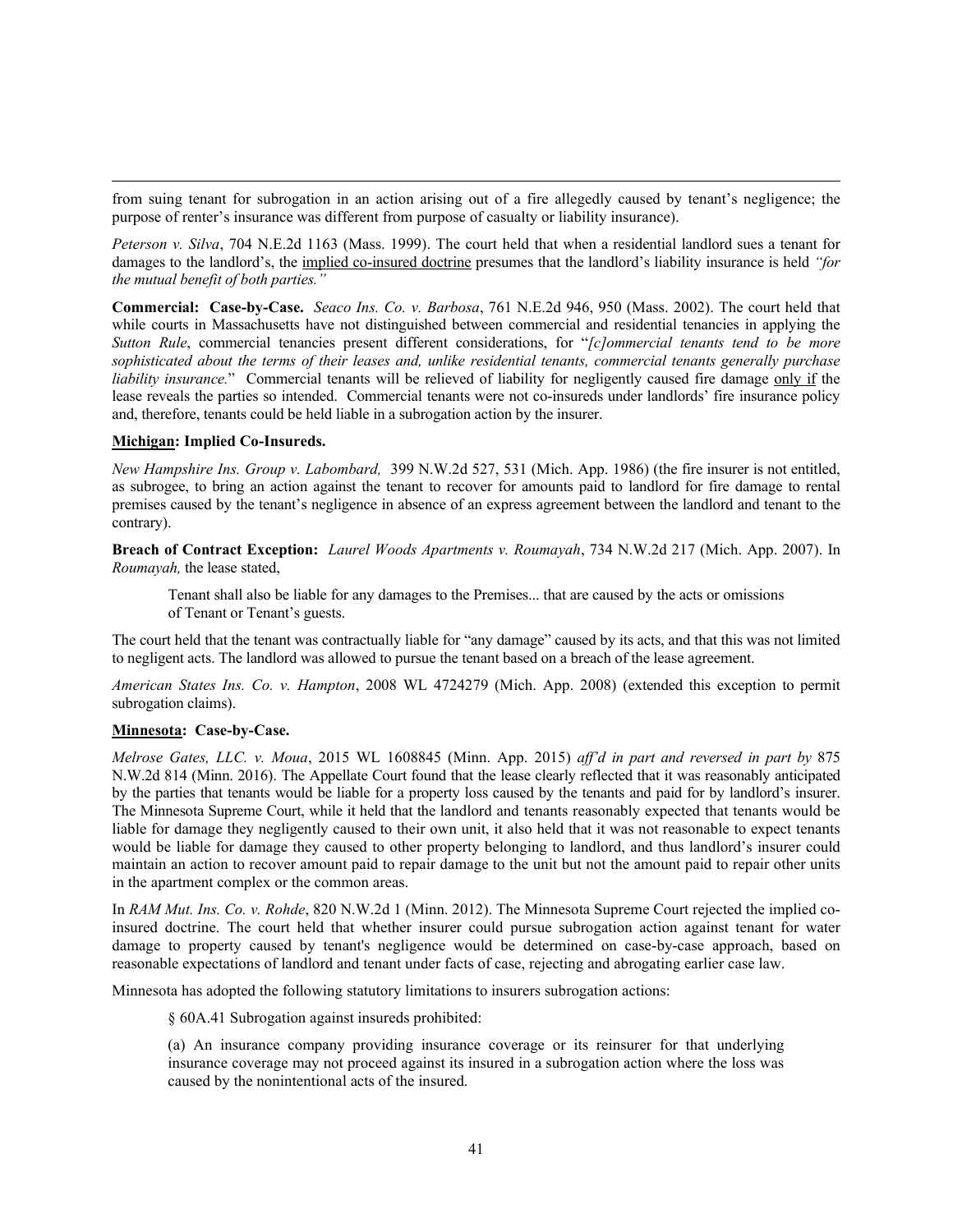(b) An insurance company providing insurance coverage or its reinsurer for that underlying insurance coverage may not subrogate itself to the rights of its insured to proceed against another person if that other person is insured for the same loss, by the same company. This provision applies only if the loss was caused by the nonintentional acts of the person against whom subrogation is sought.

(c) This provision does not apply to or affect claims of a surety against its principal.

(d) Nothing in this section prevents an insurer from allocating the loss internally to the at-fault insured for purposes of underwriting, agency, and claims information.

### **Mississippi: Subrogation Permitted.**

*Paramount Ins. Co. v. Parker,* 112 So.2d 560 (Miss. 1959). There do not appear to be any restrictions on the ability of a landlord's insurer to pursue the tenant for subrogation as a result of damages paid by the insurer which were caused by the tenant.

### **Missouri: Case-by-Case.**

A tenant may be considered a "co-insured" under the insurance policy obtained by the landlord where it was clear that the parties intended to look only to insurance, rather than at each other, to pay damages caused by negligence. This intent must be determined from the four corners of the lease.

*Jos. A. Bank Clothiers, Inc. v. Brodsky*, 950 S.W.2d 297, 303 (Mos. App. 1997). The court found the parties' intent was to make tenant a co-insured from the lease's surrender clause. That clause provided that the tenant would surrender possession of the leased premises to landlord in good condition, "*loss by fire, casualty, providence and deterioration excepted*."

*Rock Springs Realty, Inc. v. Waid*, 392 S.W.2d 270, 274 (Mos. 1965). An insurer cannot subrogate against its own insured, since, by definition, subrogation arises only with respect to the insured's rights against third persons to whom the insurer owes no duty. Therefore, no right of subrogation arises against a person who holds the status of an additional insured, or against a tenant who is determined from the intent of the parties to be an implied co-insured.

# **Montana: Undecided.**

*Home Ins. Co. v. Pinski Bros., Inc.*, 500 P.2d 945 (Mont. 1971) (no right of subrogation can arise in favor of an insurer against its own insured since, by definition, subrogation exists only with respect to rights of insurer against third persons to whom insurer owes no duty).

### **Nebraska: Implied Co-Insureds.**

Absent an express agreement to the contrary in a lease, tenants and the landlord are implied co-insureds under the landlord's fire insurance policy; and the landlord's liability insurer is precluded from bringing a subrogation action against a negligent tenant. To subrogate against a tenant in Nebraska, it is necessary to show that the provisions of the lease and the expectations of the parties overcome the presumption that the tenant is an implied co-insured.

In *SFI, Ltd. P'ship 8 v. Carroll*, 851 N.W.2d 82 (Neb. 2014), the Nebraska Supreme Court held that the implied coinsured rule does not apply to uninsured losses. SFI owned an apartment complex and Michelle Carroll was a tenant under a residential lease agreement requiring Carroll to pay for repairs caused by her use of the unit and to maintain renter's insurance including "*a personal liability coverage to a minimum of \$100,000.00*." A fire occurred, and both the apartment and the surrounding building were damaged. SFI had \$10 million of coverage with a deductible of \$250,000. Still, SFI had over \$100,000 in uninsured losses. But, neither the total amount of damages nor the amount of any insurance recovery by SFI was included in the evidence. Carroll had renter's insurance and submitted a claim to her insurer, which paid \$1,500 for her damages under "Loss of Use Coverage." The court declined to extend the antisubrogation rule to a landlord's uninsured losses caused by a tenant's negligence.

In *Beveridge v. Savage*, 830 N.W.2d 482 (Neb. 2013), the court said that the tenants reasonably expected that the owner of the building would provide fire insurance protection for the premises on behalf of both the tenant and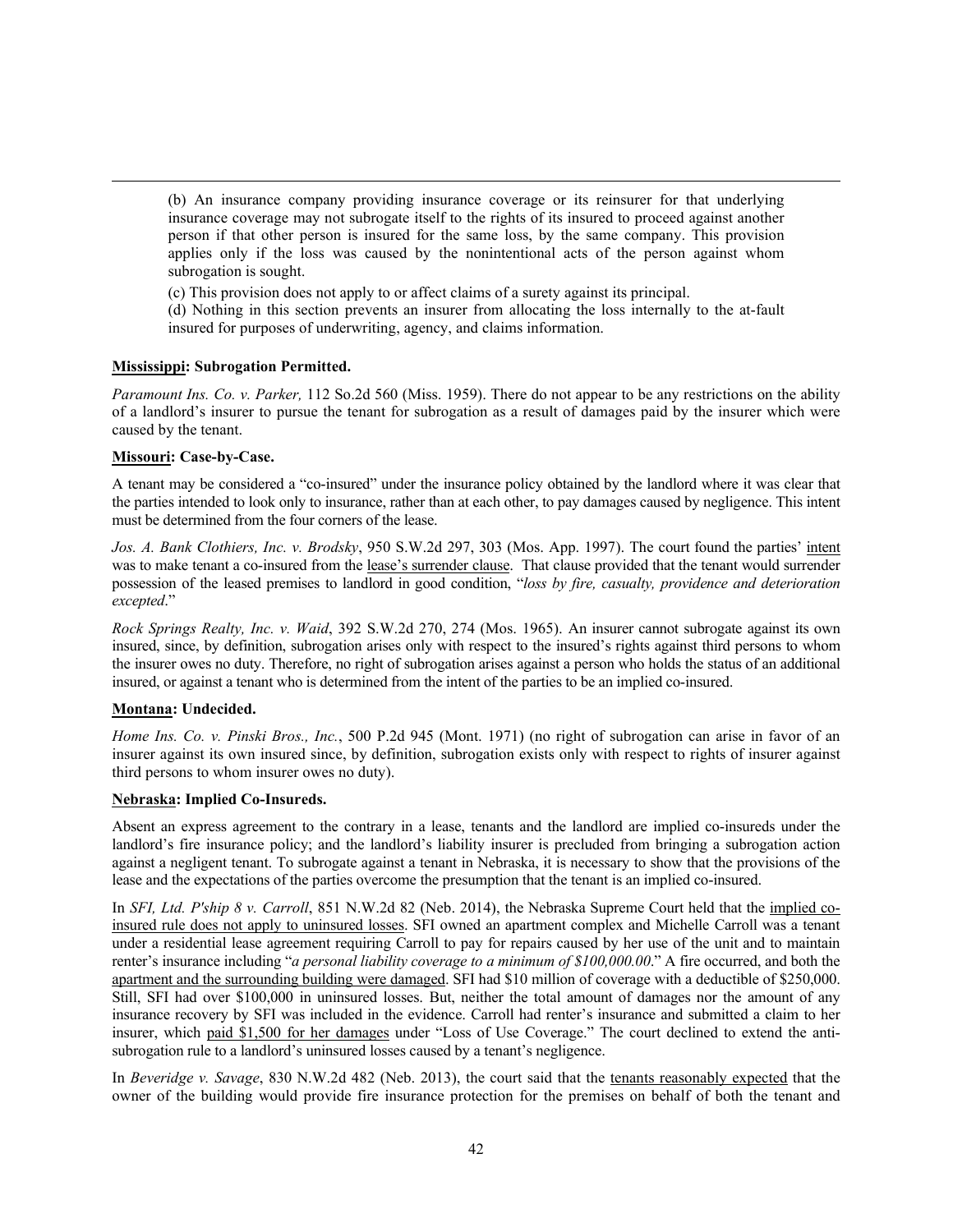landlord, and the provisions of the lease were insufficient to overcome the presumption that the Savages were coinsureds under the landlord's (Beveridge's) fire insurance policy. Because the Savages were co-insureds, no subrogation was allowed. The court found that there was no lease provision stating that Beveridge or his insurer had a right of subrogation against the Savages for damages caused by fire as a result of negligence. There was no provision which gave the tenant notice that he must obtain insurance coverage for the realty in the event his negligence caused damage to the house by fire. The lease provided "Renter's insurance is a 'contents' policy which covers tenant's possessions, such as furniture, appliances, personal belongings, and household goods'" and required the tenants (Savages) to obtain a *"*liability and renter[']s insurance [policy] (\$100,000) at Tenant's expense." The court did not find an intent in these provisions overriding the implied co-insured status otherwise applicable.

The Nebraska Supreme Court in *Tri-Par Investments, L.L.C. v. Sousa*, 680 N.W.2d 190 (Neb. 2004) stated its rationale as follows:

... a pure *Sutton* approach has the benefit of providing legal certainty. For example, the *Sutton* rule prevents landlords from engaging in gamesmanship when drafting leases by providing the necessary incentive for them, if they so desire, to place express subrogation provisions in their leases. If such a provision is placed in their lease, tenants will be on notice that they need to purchase liability insurance. If such a provision is not included in their lease, insurers will pass the increased risk along to landlords in the form of higher premiums, and landlords, in turn, will pass along the higher premiums to tenants in the form of increased rent. As the court in *Sutton* did 30 years ago, we acknowledge that this is almost certainly the current commercial reality.

In addition, the *Sousa* court reasoned that the *Sutton Rule* prevented "the economic waste" that would occur "if each tenant in a multiunit dwelling or multiunit rental complex is required to insure the entire building against his or her own negligence."

# **Nevada: Implied Co-Insureds.**

### *Safeco Ins. Co. v. Capri*, 705 P.2d 659, 661 (Nev. 1985).

*Liberty Mutual Fire Ins. Co. v. Auto Spring Sup. Co.,* 59 Cal. App.3d 860 (1976). Absent an express provision in the lease establishing the tenant's liability for loss from negligently started fires, courts find that the premises insurance was obtained for the mutual benefit of both parties and that the tenant stands in the shoes of the insured landlord for the limited purpose of defeating a subrogation claim. It is not uncommon for the landlord to provide fire insurance on leased property. As a matter of sound business practice, the premium to be paid had to be considered in establishing the rental rate. Such premiums would be chargeable against the rent as an overhead or operating expense. Accordingly, the tenant paid the premium as part of the monthly rental. Courts consider it an undue hardship to require a tenant to insure against his own negligence, when he is paying, through his rent, for the fire insurance which covers the premises. A fire insurer is not entitled, as subrogee, to bring an action against a tenant to recover for amounts paid to the landlord for fire damage to rental premises caused by the tenant's negligence in absence of express agreement between the landlord and tenant to the contrary. The landlord and tenant are co-insureds under fire policy.

### **New Hampshire: Implied Co-Insureds.**

*Cambridge Mut. Fire Ins. Co. v. Crete*, 846 A.2d 521 (N.H. 2004). Following the *Sutton Rule*, a landlord's insurer may not pursue a tenant for any damages caused by the tenant's negligence because the tenant is considered an implied co-insured. In addition, a landlord may not pursue the tenant for uninsured losses it sustains. The residential lease did not explicitly state that tenant was not considered coinsured of landlords under any fire insurance policy obtained by landlords nor did it explicitly require tenant to obtain his own fire insurance for leased premises.

### **New Jersey: Subrogation Permitted.**

In *Ace American Ins. Co. v. American Medical Plumbing, Inc.* 2019 WL 1474065 (Superior Ct., App. Div. April 4, 2019) (construing the AIA A201 Waiver of Subrogation provisions), the court found in the AIA form a clear contractual waiver by the owner (Equinox Development Corporation) of its insurer's (Ace American Ins. Co.) subrogation right. In doing so it focused on the waiver "to the extent covered by insurance" language of the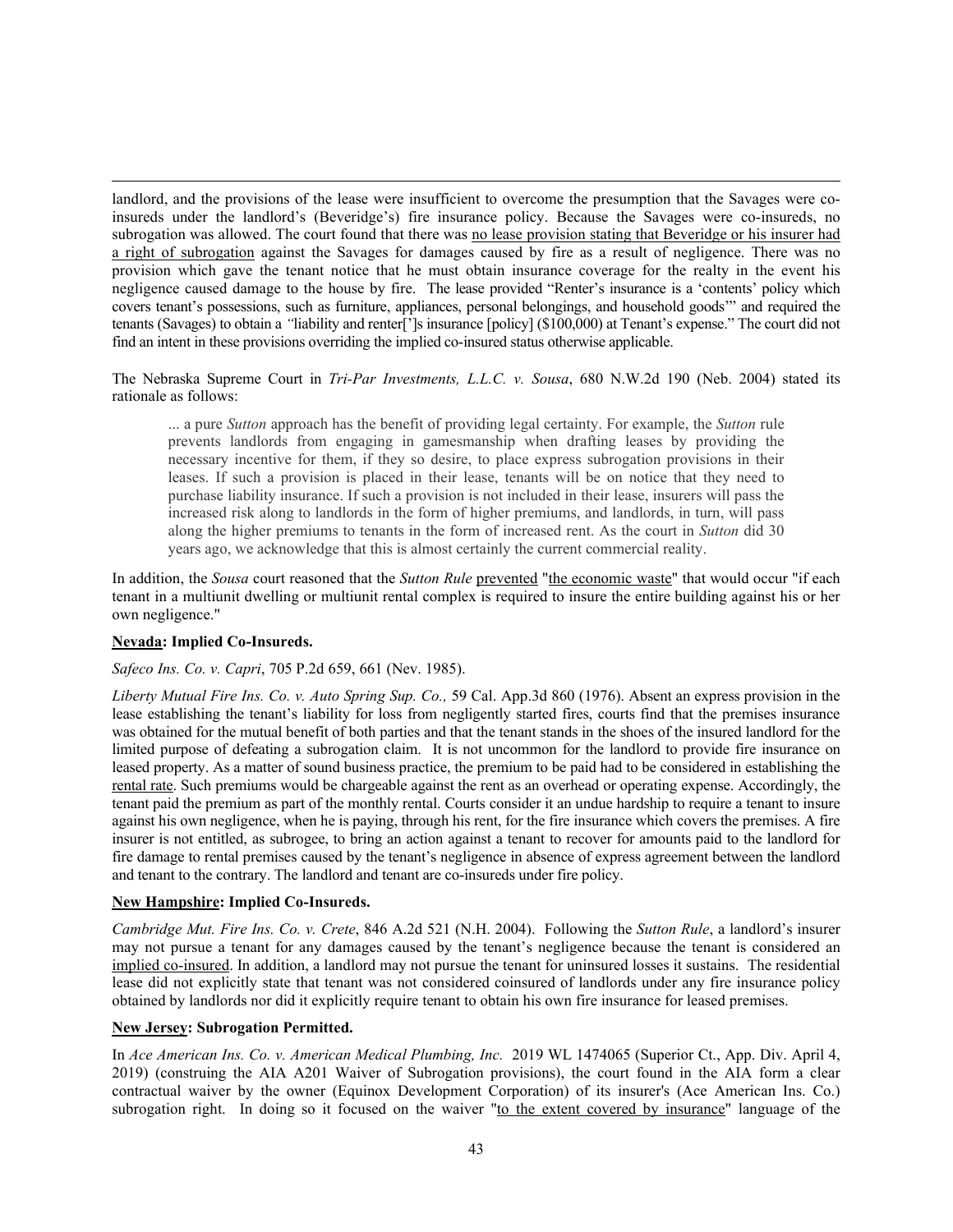contract. One of the contractor's (Grace Construction Management Company LLC) work was for the "core and shell." Other contractors were performing work on the interior and furnishings. The core and shell contractor subcontracted the plumbing work to American Medical Plumbing, Inc. After the work under the American Medical Plumbing subcontract was completed, a water main failed and flooded the property (a health club). The Equinox's insurer paid \$1.2 million to Equinox for property damage to the property. Only \$8,000 was for damage to the core and shell and the balance was apparently for damage to internal construction, furnishings and equipment. Ace sued American claiming it was at fault for the water-main break and sought recovery of its payments to Equinox. ACE argued that its claim against American is not the kind that A201 subjects to a subrogation waiver. ACE contended that the subrogation waiver under section 11.3.7 has a spatial limit, applying only to claims for damage to the work itself but not adjacent property, as well as a temporal limit, applying only to claims arising before construction was complete. Since the bulk of the water damage affected not the health club's "core and shell" but its internal construction and furnishings, and since the claim here arose after the work was completed, ACE concluded that section 11.3.7 did not restrict it from suing American.

The court was called on to construe the following AIA provisions (authors added underlining and emphasis):

# § 11.3 PROPERTY INSURANCE

§ 11.3.1 Unless otherwise provided, the Owner shall purchase and maintain, in a company or companies lawfully authorized to do business in the jurisdiction in which the Project is located, property insurance written on a builder's risk "all-risk" or equivalent policy form in the amount of the initial Contract Sum, plus value of subsequent Contract Modifications and cost of materials supplied or installed by others, comprising total value for the entire Project at the site on a replacement cost basis without optional deductibles. Such property insurance shall be maintained, unless otherwise provided in the Contract Documents or otherwise agreed in writing by all persons and entities who are beneficiaries of such insurance, until final payment has been made as provided in Section 9.10 or until no person or entity other than the Owner has an insurable interest in the property required by this Section 11.3 to be **covered**, whichever is later. This insurance shall include interests of the Owner, the Contractor, Subcontractors and Sub-subcontractors in the Project.

§ 11.3.1.1 Property insurance shall be on an "all-risk" or equivalent policy form and shall include, without limitation, insurance against the perils of fire (with extended coverage) and physical loss or damage including, without duplication of coverage, theft, vandalism, malicious mischief, collapse, earthquake, flood, windstorm, falsework, testing and startup, temporary buildings and debris removal including demolition occasioned by enforcement of any applicable legal requirements, and shall cover reasonable compensation for Architect's and Contractor's services and expenses required as a result of such insured loss.

§ 11.3.5 If during the Project construction period the Owner insures properties, real or personal or both, at or adjacent to the site by property insurance under policies separate from those insuring the Project, or if after final payment property insurance is to be provided on the completed Project through a policy or policies other than those insuring the Project during the construction period, the Owner shall waive all rights in accordance with the terms of Section 11.3.7 for damages caused by fire or other causes of loss covered by this separate property insurance. All separate policies shall provide this waiver of subrogation by endorsement or otherwise.

# § 11.3.7 WAIVERS OF SUBROGATION

The Owner and Contractor waive all rights against (1) each other and any of their subcontractors, sub-subcontractors, agents and employees, each of the other, and (2) the Architect, Architect's consultants, separate contractors described in Article 6, if any, and any of their subcontractors, sub-subcontractors, agents and employees, for damages caused by fire or other causes of loss to the extent covered by property insurance obtained pursuant to this Section 11.3 or other property insurance applicable to the Work, except such rights as they have to proceeds of such insurance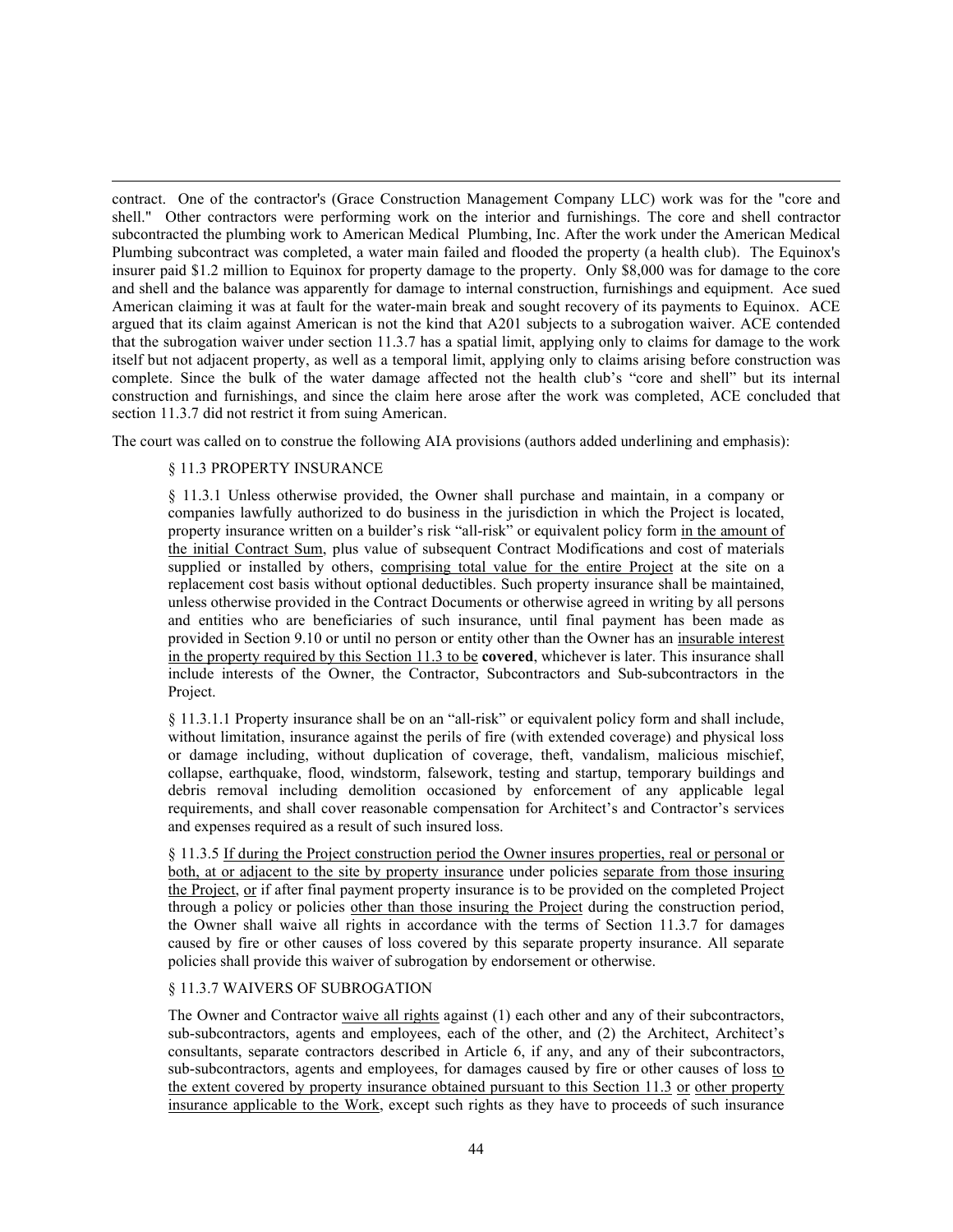held by the Owner as fiduciary. The Owner or Contractor, as appropriate, shall require of the Architect, Architect's consultants, separate contractors described in Article 6, if any, and the subcontractors, sub-subcontractors, agents and employees of any of them, by appropriate agreements, written where legally required for validity, similar waivers each in favor of other parties enumerated herein. The policies shall provide such waivers of subrogation by endorsement or otherwise. A waiver of subrogation shall be effective as to a person or entity even though that person or entity would otherwise have a duty of indemnification, contractual or otherwise, did not pay the insurance premium directly or indirectly, and whether or not the person or entity had an insurable interest in the property damaged.

The court held that Ace's rights of subrogation were waived by the AIA provisions. The court stated

We are unpersuaded by these arguments. ACE misconstrues the basic structure of the two subrogation-waiver provisions. Section 11.3.7 applies the waiver to any insured damage, whether occurring during or after construction, whether to the Work, to the Project, or to other insured property – so long as the policy covering the damage falls within one of the two categories identified: "property insurance obtained pursuant to this Section 11.3" or "other property insurance applicable to the Work."

Augmenting section 11.3.7, section 11.3.5 extends the waiver even to damage insured by a discrete policy. Thus, the waiver applies "[i]f during the Project construction period the Owner insures properties, real or personal or both, at or adjacent to the site by property insurance under policies separate from those insuring the Project." (Emphasis added). The waiver also applies "if after final payment, property insurance is to be provided on the completed Project through a policy or policies other than those insuring the Project during the construction period." (Emphasis added).

ACE's blanket all-risk policy fell within both categories of coverage subject to section 11.3.7. Its builder's risk coverage constituted "property insurance obtained pursuant to this section 11.3" because it met the builder's risk insurance requirement. … Moreover, inasmuch as the ACE policy exceeded the coverage required by section 11.3.1, it was also "other property insurance applicable to the Work."

Since the all-risk coverage both satisfied A201's insurance requirement and was "applicable to the Work," section 11.3.7 waived all claims for damages

"to the extent covered" by the policy. … Thus, even where the damages are almost entirely non-Work-related, as they were here, the subrogation waiver applies, because the policy also covered the Work-related damages. Thus, even where the damages are almost entirely non-Work-related, as they were here, the subrogation waiver applies, because the policy also covered the Workrelated damages.

*Zoppi. v. Traurig,* 598 A.2d 19 (N.J. Super. 1990) (subrogation being permitted against negligent tenant. If the landlord has a claim against the tenant, existence of insurance obtained by the landlord, paid by the landlord, for the benefit of the landlord, does not exculpate the tenant from consequences of negligent conduct, absent express agreement to that effect).

### **New Mexico: Case-by-Case.**

*Acqusito v. Joe R. Hahn Enterprises, Inc.*, 619 P.2d 1237 (N.M. 1980). Where the lease indicated that the parties failed to agree that one, or both, of them would carry fire insurance, and where there was no specific exculpatory language relieving the tenant from liability for negligence, the tenant was liable for negligently having caused a fire in the leased premises.

### **New York: Subrogation Permitted.**

New York has rejected the implied co-insured rationale set forth in the "*Sutton Rule*".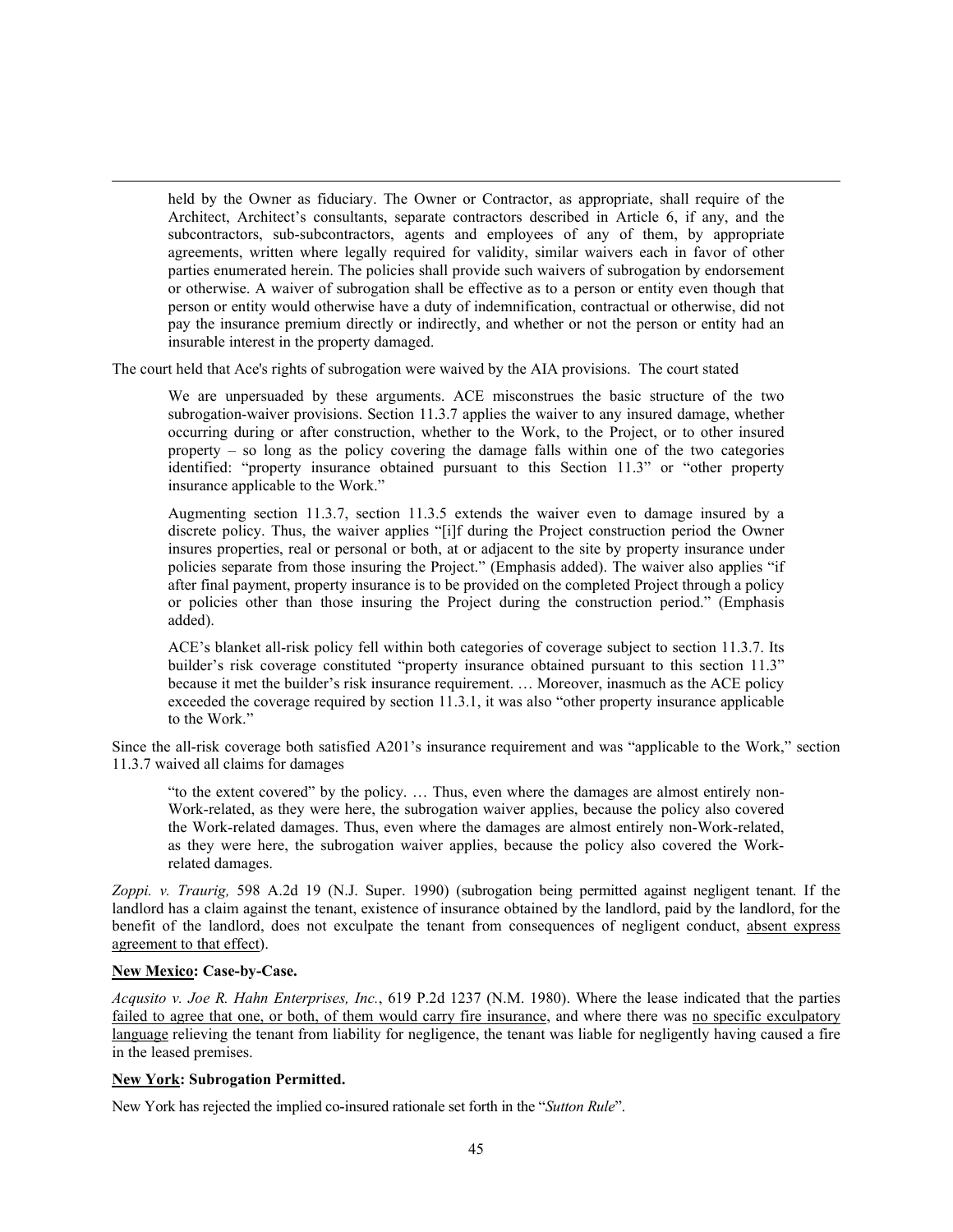*Indian Harbor Ins. Co. v. Dorit Baxter Skin Care, Inc.,* 430 F. Supp. 2d (S.D.N.Y. 2006). Waiver-of-subrogation clause in rental agreement extended to claims arising out of another's gross negligence, and thus insurer lacked subrogation claim against commercial tenant under New York law, seeking to recoup insurance proceeds paid to landlord for property damage allegedly incurred after fire on floor occupied by tenant. Waiver-of-subrogation clause waived right of either party to subrogate insurer to rights to recover for "any damage or loss occasioned by hazards compensated by insurance." The court held that this language encompassed all claims of any kind.

*Phoenix Ins. Co. v. Stamell*, 21 A.D.3d 118, 127, 796 N.Y.S.2d 772 (N.Y. App. Div. 2005) (college's insurer was entitled to bring a subrogation action against student who negligently set fire to her dormitory by burning a candle in her room and falling asleep

because the law as well as public policy considerations in New York support the right of Phoenix to maintain this subrogation action against defendant . . . . It is . . . well established in New York that "contracts may not be construed to exempt parties from the consequences of their own negligence in the absence of express language to that effect."

*Galante v. Hathaway Bakeries, Inc.* 6. A.D.2d 142, 176 N.Y.S.2d 87 (N.Y. 1958) (based partly on common law, lack of explicit language in the lease to the effect that the tenant was to make all necessary repairs to the interior of the demised premises reasonable wear and tear and damage by fire and unavoidable casualty excepted, and partly on Section 227 of the New York Real Property Law, tenant was relieved of its responsibility to make repairs to building following a fire only when the damage was not caused by tenant's fault, which meant tenant was not protected from liability for its own negligent acts when entire interior of premises was destroyed by a fire claimed to be the result of tenant's negligence).

### **North Carolina: Subrogation Permitted.**

*Morrell v. Hardin Creek, Inc.* 2017 WL 3480543 (N.C. App. 2017). Even though the lease stated the parties "agree and discharge each other from all claims and liabilities arising from or caused by any hazard covered by insurance," the court ruled the lease did not explicitly state the parties contemplated waiving claims stemming from negligence.

*William F. Freeman, Inc. v. Adlerman Photo Co.,* 365 S.E.2d 183 (N.C. App. 1988).

*Winkler v. Appalachian Amusement Co.,* 238 N.C. 589, 79 S.E.2d 185, 190 (N.C. 1953). Upon paying a loss by fire, the insurer is entitled to subrogation to the rights of the insured against the third-party tortfeasor causing the loss, to the extent of the amount paid.

### **North Dakota: Case-by-Case.**

A tenant's liability to the landlord's insurer for negligently causing a fire depends on the intent and reasonable expectations of the parties to the lease as ascertained from the lease as a whole.

*Community Credit Union v. Homelvig*, 487 N.W.2d 601 (N.D. 1992).

*Agra-By-Products, Inc. v. Agway, Inc.* 347 N.W.2d 142 (N.D. 1984) (subrogation denied because lease required landlord to keep insurance and tenant to reimburse landlord for premiums).

# **Ohio: Case-by-Case.**

A tenant's liability to the landlord's insurer for negligently causing a fire depends on the intent and reasonable expectations of the parties to the lease as ascertained from the lease as a whole.

In *Cincinnati Ins. Co. v. Control Service Technology, Inc.* 677 N.E.2d 388 (Ohio App. 2011), the lease provided that the landlord agreed to restore the leased premises under certain conditions in the event of a fire or other casualty. The trial court found that this lease provision constituted "a waiver of any negligence on the part of CST." The Court of Appeals disagreed, finding that the provision was ambiguous and was not the type of waiver ordinarily relied upon to excuse a party from the results of the party's own negligence. The Court of Appeals also found that the parties' lease did not contain a surrender clause similar to the "rather explicit" surrender clause in the 1956 *Phil–Mar* case cited below as sufficient to constitute a waiver. It must be clear and apparent from the terms of the lease agreement, looked at as a whole,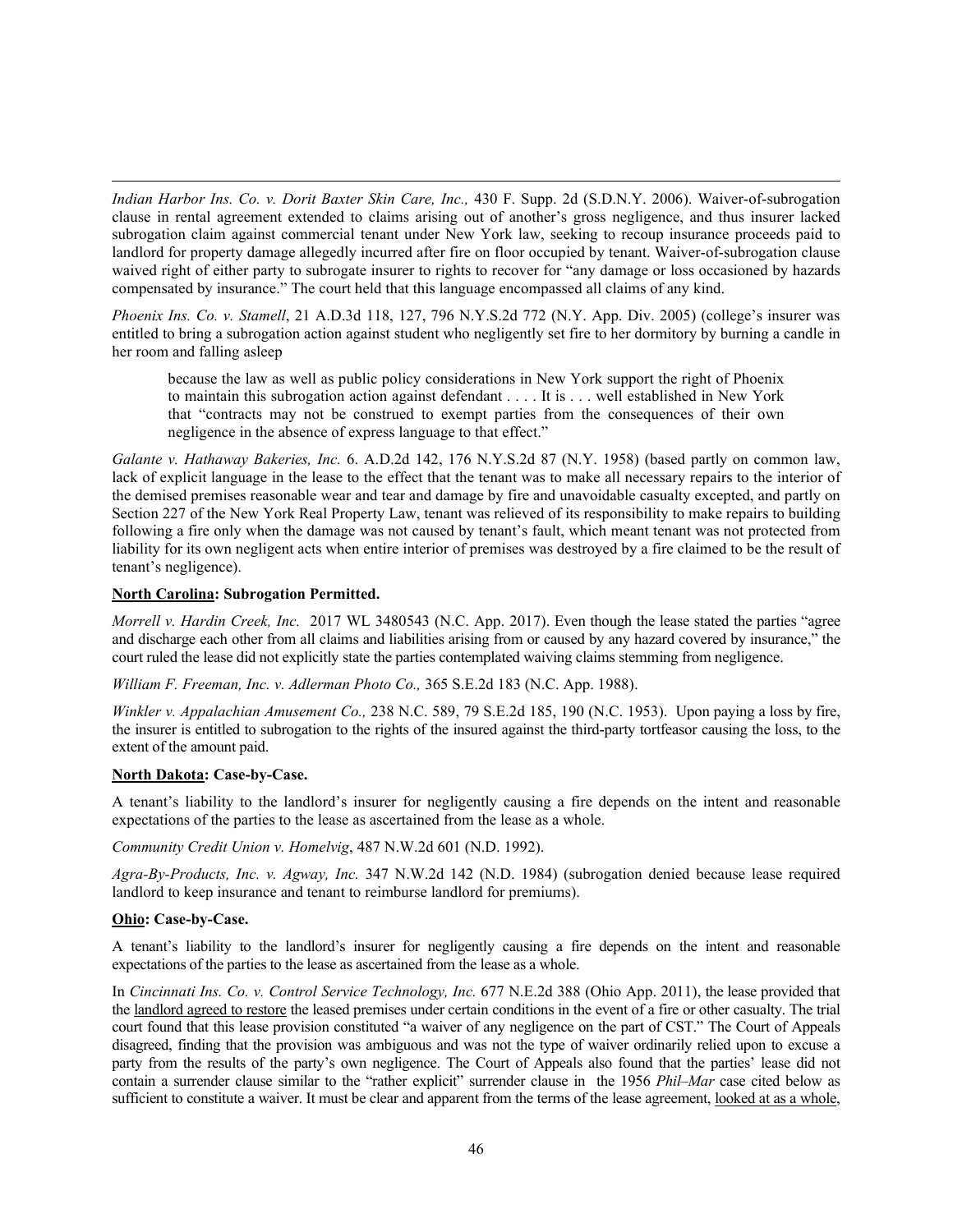that the parties intended to relieve tenant from her common-law liability to landlord for negligence. If the landlord cannot sue, its insurer cannot sue. Also see *Cincinnati Ins. Co. v. Getter*, 958 N.E.2d 202 (Ohio App. 2011).

In *U.S. Fire Ins. Co. v. Phil-Mar Corp.*, 166 Ohio St. 85, 139 N.E.2d 330, 332 (Ohio 1956), the court denied subrogation because the lease provided that tenant would pay the possible increase in fire insurance premiums due to its activities. The court looked at the words expressed in the totality of the lease agreement to ascertain the intent of the parties. The court found that where a lease agreement contained **(1)** a surrender clause requiring the tenant to return possession of the leased premises to the landlord upon the expiration or termination of the lease, with said premises being "in as good condition and repair as the same shall be at the commencement of said term (loss by fire … excepted)," and **(2)** a provision requiring the tenant to pay the landlord any additional premium charged for the fire insurance on the premises that resulted from the tenant's occupancy, the landlord had relieved the tenant of liability for fire caused by the tenant's negligence, and thus the landlord had no right of recovery against the tenant. The court, after "considering the lease as a whole," found that it was apparent under the circumstances of the case that "the parties intended to relieve the lessee from its common-law liability to the landlord for loss by fire."

### **Oklahoma:** *Sutton Rule -* **Implied Co-Insured.**

*Sutton v. Jondahl*, 532 P.2d 478 (Okla. App. 1975) (known as the "*Sutton Rule*"). The court held that a fire insurer is not entitled, as subrogee, to bring an action against the tenant to recover for amounts paid to landlord by landlord's insurer for fire damage to rental premises caused by the tenant's negligence in absence of an express agreement between the landlord and tenant to the contrary. See discussion in the Article at II.A.1 and at Endnote **27**.

In *Hanover Ins. Co. v. Honeywell, Inc.*, 200 F. Supp.2d 1305 (N.D. Okla. 2002), the court relied upon *Sutton* and applied the implied coinsured approach to bar the insurer of the landlord's subrogation action. The landlord owned a warehouse building and entered into a commercial lease agreement with a tenant. The terms of the lease agreement provided that the landlord agreed "to insure the Leased Premises for fire, casualty, and public liability." The landlord purchased a policy from Hanover Insurance Company. The policy covered the building structure, as well as loss of business income for actual business losses not exceeding 12 consecutive months. The policy's subrogation provision transferred the rights of the landlord to Hanover upon Hanover's payment of a covered claim and also allowed the landlord to waive recovery against another party in writing prior to a loss to the covered property. After the warehouse building was destroyed by a fire, Hanover paid the landlord \$369,053.46 for damages to the structure and lost business income. Hanover subsequently brought a subrogation action against the tenant to recover the sums paid to the landlord. The tenant moved for summary judgment, asserting that, pursuant to *Sutton*, it was an implied coinsured under the landlord's policy. Hanover argued that the lease's indemnity provision constituted an "express agreement" to the contrary as contemplated by *Sutton*, and, therefore, it was entitled to pursue a subrogation claim against the tenant. The court disagreed with Hanover, noting that the indemnity provision did not refer to subrogation rights, nor did it contain any language placing the burden upon the tenant to buy its own insurance. Since the words "**subrogate**" or "**subrogation**" were not contained in the indemnity provision, or anywhere else in the lease, the indemnity provision was not an "express agreement" to the contrary as contemplated by *Sutton*.

*Morris Zeligson Props., LLC. v. South E. Auto Trim, Inc.*, 99 P.3d 744 (Okla. Ct. Ap. 2004) (*Sutton Rule* applied in connection with a commercial lease to bar landlord's insurer from subrogation against the tenant).

*Kansas City Fire and Marine Ins. Co. v. Rogers,* 871 P.2d 443 (Okla. Ct. App. Div. 3 1994) (the court found that the landlord and tenant were essentially co-insureds under landlord's policy).

#### **Oregon: Anti-Sutton Approach***.*

*Koch v. Spann,* 92 P.3d 146 (Or. App. 2004) CONTRACTUAL RISK TRANSFER at *Subrogation in Real Property Leases*  (IRMI 2020) contains the following discussion of *Koch*:

The landlord owned a duplex and had a fire insurance policy issued by United Services Automobile Association (USAA). A tenant's Christmas tree caught fire after the tenant decorated the tree with lit candles and sparklers, and the fire caused over \$215,000 in damage to the duplex. USAA paid the landlord for the loss and then brought a subrogation action in the landlord's name against the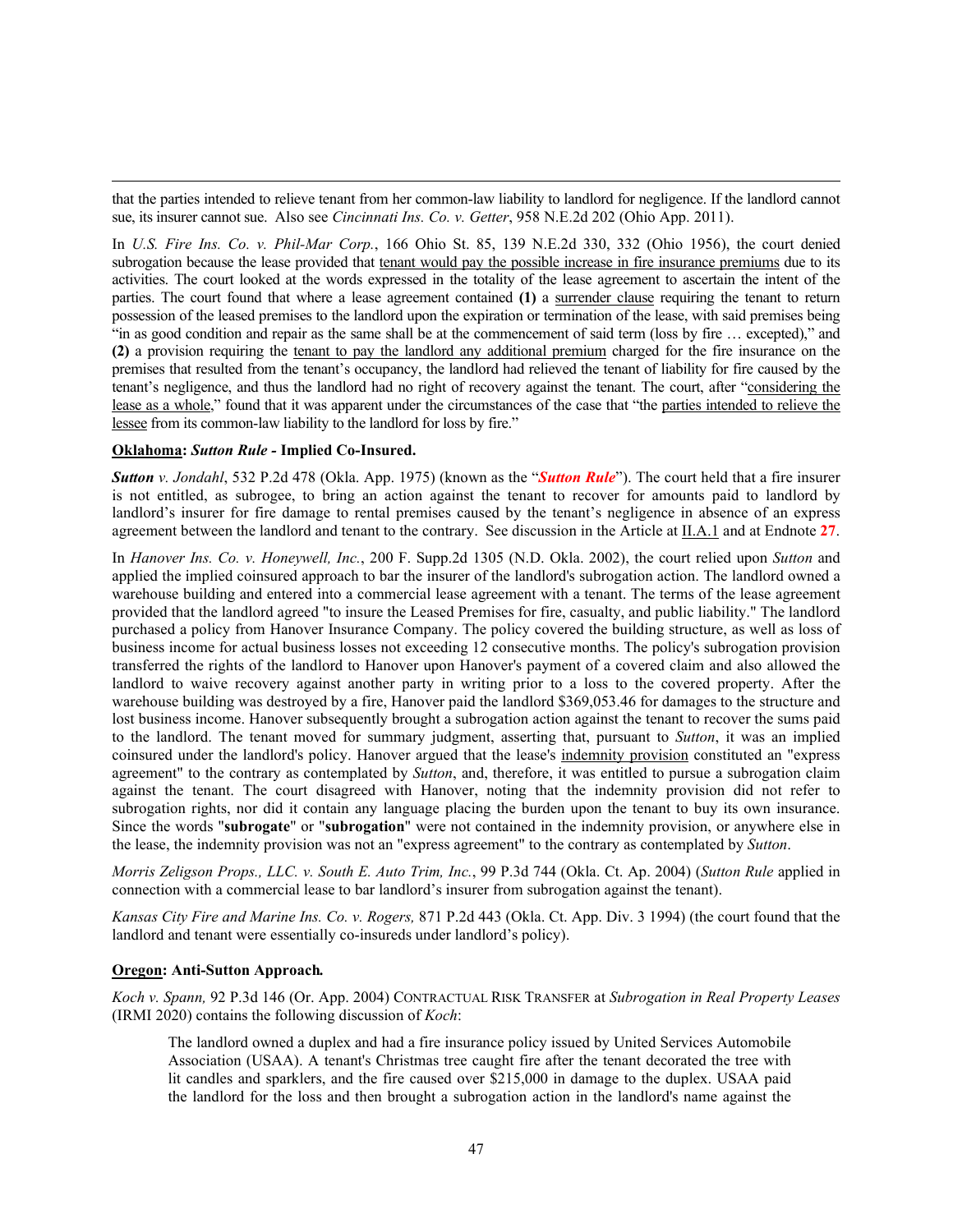tenant to recover the money it paid. The tenant argued that Oregon courts should adopt the implied coinsured rule expressed in Sutton and that he waived any negligence claim for fire loss under the terms of the lease. The court disagreed, finding that the lease agreement did not contain any language that could have been interpreted as a waiver of the insurer's right to pursue a subrogation claim against the tenant. The court also refused to adopt the Sutton rule, noting that such a rule would have been contrary to the presumption under Oregon law that contracts do not create immunity from liability. Moreover, the Sutton rule was also contrary to the Oregon Residential Landlord and Tenant Act, which provides that tenants may not negligently destroy, damage, or deface the leased premises. See Or. Rev. Stat. § 90.325(8) (2017). In addition, adopting the Sutton rule would be contrary to Oregon law because the Oregon Residential Landlord and Tenant Act allows landlords to recover damages and obtain injunctive relief for any noncompliance by the tenant with the rental agreement or the obligations set forth in Or. Rev. Stat. § 90.325 (including the subpart that obligates tenants not to negligently destroy or damage the leased premises). See Or. Rev. Stat. § 90.401 (2017). Accordingly, the tenant was not an implied coinsured under the landlord's policy, and the landlord's insurer was permitted to pursue subrogation against the tenant.

#### **Pennsylvania: Implied Co-Insured.**

In the 2019 Superior Court decision of *Joella v. Cole*, 221 A.3d 674 (Pa. Super. 2019), the landlord's (Joella) insurance company (Erie Insurance Exchange) filed a subrogation suit against a tenant (Cole) to recover for damages from a fire caused when Cole ran an extension cord across metal hinges to a microwave. Joella who carried insurance through Cole responded by arguing that the lease required Joella to maintain fire insurance and, therefore, she was an implied coinsured. The lease provided that the tenant had the right to maintain fire insurance to cover property not covered by the landlord's policy. Until this decision, *Remy* (see citation below) had been the only case discussing the issue. The trial court held that the reasonable expectation of the tenant was that she was an implied co-insured under the policy. On appeal, however, the Superior Court noted that while the Erie policy did not mention the tenant, it did say that the landlord would secure insurance for the building and the tenant had a right to get her own policy. Therefore, where the lease required the landlord to maintain insurance on the building, the reasonable expectations of the parties was that the tenant was an implied co-insured under the Erie policy and Erie could not pursue the tenant in subrogation.

*Remy v. Michael D's Carpet Outlets,* 571 A.2d 446 (Pa. Super. 1990), if the lease requires the landlord to provide fire insurance, the landlord's carrier cannot subrogate against the tenant. If the lease requires the tenant to obtain fire insurance, the landlord's carrier can subrogate.

#### **Rhode Island: Subrogation Permitted (Anti-Sutton Approach).**

*56 Assocs. ex. rel. Paolino v. Friedband*, 89 F.Supp.2d 189 (D.R.I. 2000). The court rejected the Sutton rule and permitted an insurer to bring a subrogation claim against the tenant absent an express or implied agreement precluding such a claim. The court rejected the presumption that the tenant is an implied coinsured if the lease (1) does not contain a provision requiring the landlord to maintain insurance for the benefit of the tenant or (2) does not contain a provision exculpating the tenant from liability caused by its own negligence or (3) does not contain any other clause that shifts the risk of loss caused by the tenant's negligence to the landlord. The *Friedband* court noted the Anti-Sutton Approach relies on the common law rule that a tenant should be liable for his or her negligence. The court noted that some courts also take the position that conferring implied coinsured status to a negligent tenant would circumvent public policy and also rely on statutes that do not permit tenants to escape liability for damages caused by their negligence.

### **South Carolina: Subrogation Prohibited Except if Damage is Intentional or Recklessly Caused.**

§ 38-75-60. Cause of action by insurer against tenant.

Notwithstanding any other provision of law, no insurer has a cause of action against a tenant who causes damage to real or personal property leased by the landlord to the tenant when the insurer is liable to the landlord for the damages under an insurance contract between the landlord and the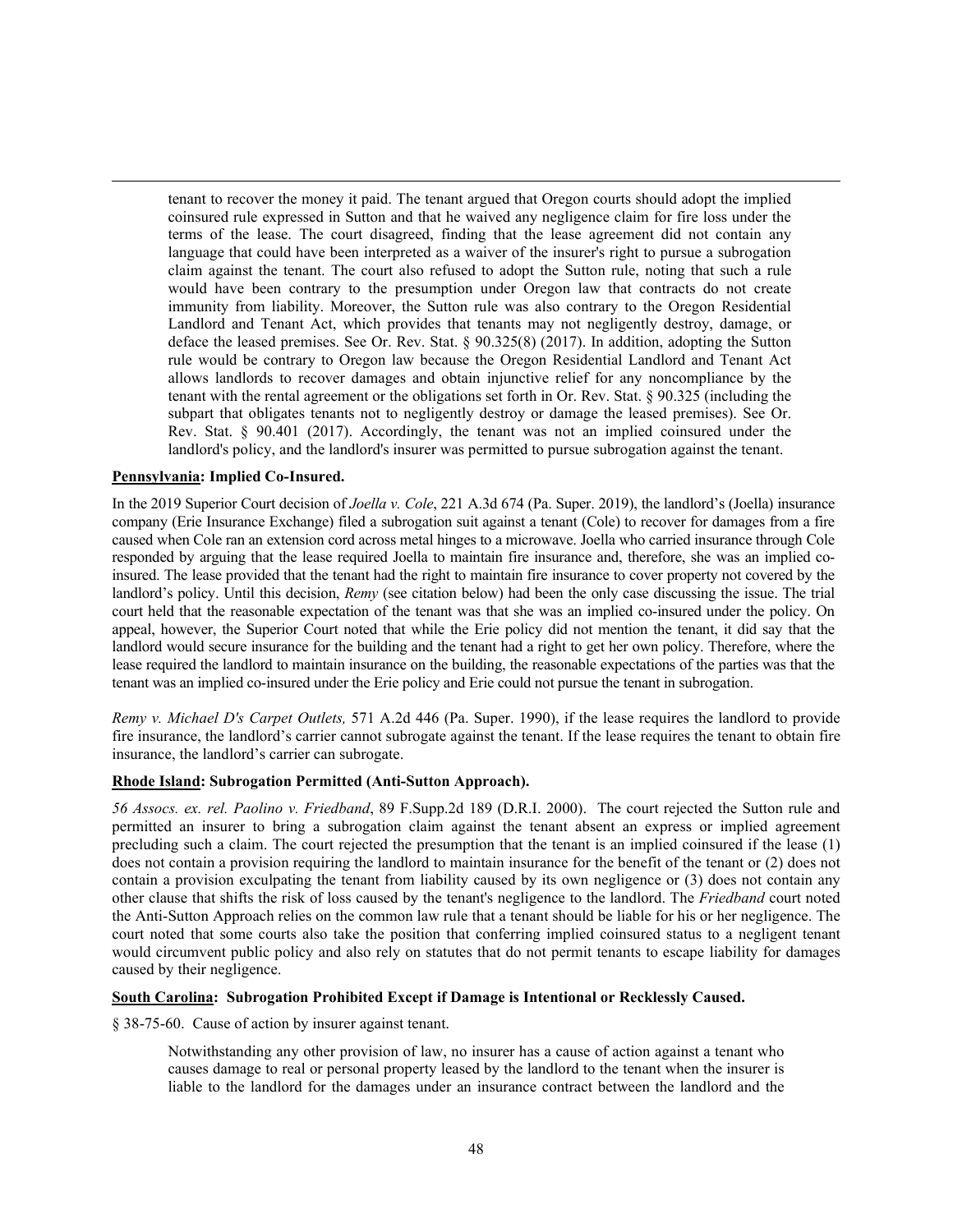insurer, unless the damage is caused by the tenant intentionally or in reckless disregard of the rights of others.

### **South Dakota: Case-by-Case.**

In *American Family Mut. Ins. Co. v. Auto-Owners Ins. Co.*, 757 N.W.2d 584 (S.D. 2008), the court held a better reasoned rule is one that recognizes the intent of the parties under contract law and the equitable underpinning of subrogation. Subrogation may be denied under the case-by-case approach if the lease expressly requires the landlord to maintain fire insurance or the lease exonerates a tenant from losses caused by a fire. The court noted that in the absence of an express agreement in the lease, the court avoids making assumptions and adopting fictions that are largely conjectural, if not patently illogical, and instead applies basic contract principles and gives proper credence to the equitable underpinning of the whole doctrine of subrogation.

### **Tennessee: Implied Co-Insured.**

In *Dattel Family Limited Partnership v. Wintz* 250 S.W.3d 883 (Tenn. App. 2007), the court of appeals decided that the case-by-case review of the lease terms to determine the intent and expectations of the parties was not the best approach. The court stated that absent an express agreement to the contrary, a tenant should be considered a coinsured under the landlord's property casualty insurance policy, and the insurance carrier should therefore be precluded from asserting subrogation rights against the tenant. The court found

... a reasonable residential tenant, who has a mere possessory interest in a portion of the landlord's property, would likely expect his landlord to procure insurance on the entire rental property. Concomitantly, a reasonable residential landlord would not expect each of his tenants to independently purchase insurance to protect the entire building.... Accordingly, as reflected in the Sutton approach, all parties involved would reasonably expect a residential tenant to be considered a co-insured under the landlord's insurance policy unless the parties had expressly agreed otherwise.

*Tate v. Trialco Scrap, Inc.*, 745 F.Supp. 458 (M.D. Tenn. 1989, *aff'd*, 908 F.2d 6th Cir. 1990).

# **Texas: Undecided.**

*Philadelphia Indem. Ins. Co. v. White*, 490 S.W.3d 468 (Tex. 2016). In an interesting case (argued by Jim Hemphill of the co-author's firm Graves Dougherty Hearon and Moody on behalf of the insurer), a case of first impression ("Today, we determine, as a matter of first impression, whether public policy embodied in the Texas Property Code precludes enforcement of a residential-lease provision imposing liability on a tenant for property losses resulting from "any other cause not due to [the landlord's] negligence or fault.""), the Texas Supreme Court was called on to determine a tenant's liability for damages arising out of a clothes dryer fire. The landlord's property insurer sued the tenant on a subrogation claim. The court was called upon to interpret the following provision in the apartment lease:

DAMAGES AND REIMBURSEMENT. You must promptly pay or reimburse us for loss, damage, consequential damages, government fines or charges, or cost of repairs or service in the apartment community due to: a violation of the Lease Contract or rules; improper use; negligence; *other conduct by you or your invitees, guests or occupants; or any other cause not due to [the landlord's] negligence or fault*. You will indemnify and hold us harmless from all liability arising from the conduct of you, your invitees, guests, or occupants, or our representatives who perform at your request services not contemplated in this Lease Contract. *Unless the damage or wastewater stoppage is due to our negligence, we're not liable for–and you must pay for–repairs, replacements and damage to the following if occurring during the Lease Contract term or renewal period: (1) damage to doors, windows, or screens; (2) damage from windows or doors left open; and (3) damage from wastewater stoppages caused by improper objects in lines exclusively serving your apartment.* (Emphasis appears in court's quotation of the provision.)

The procedural background to the court's decision is stated by the court as follows: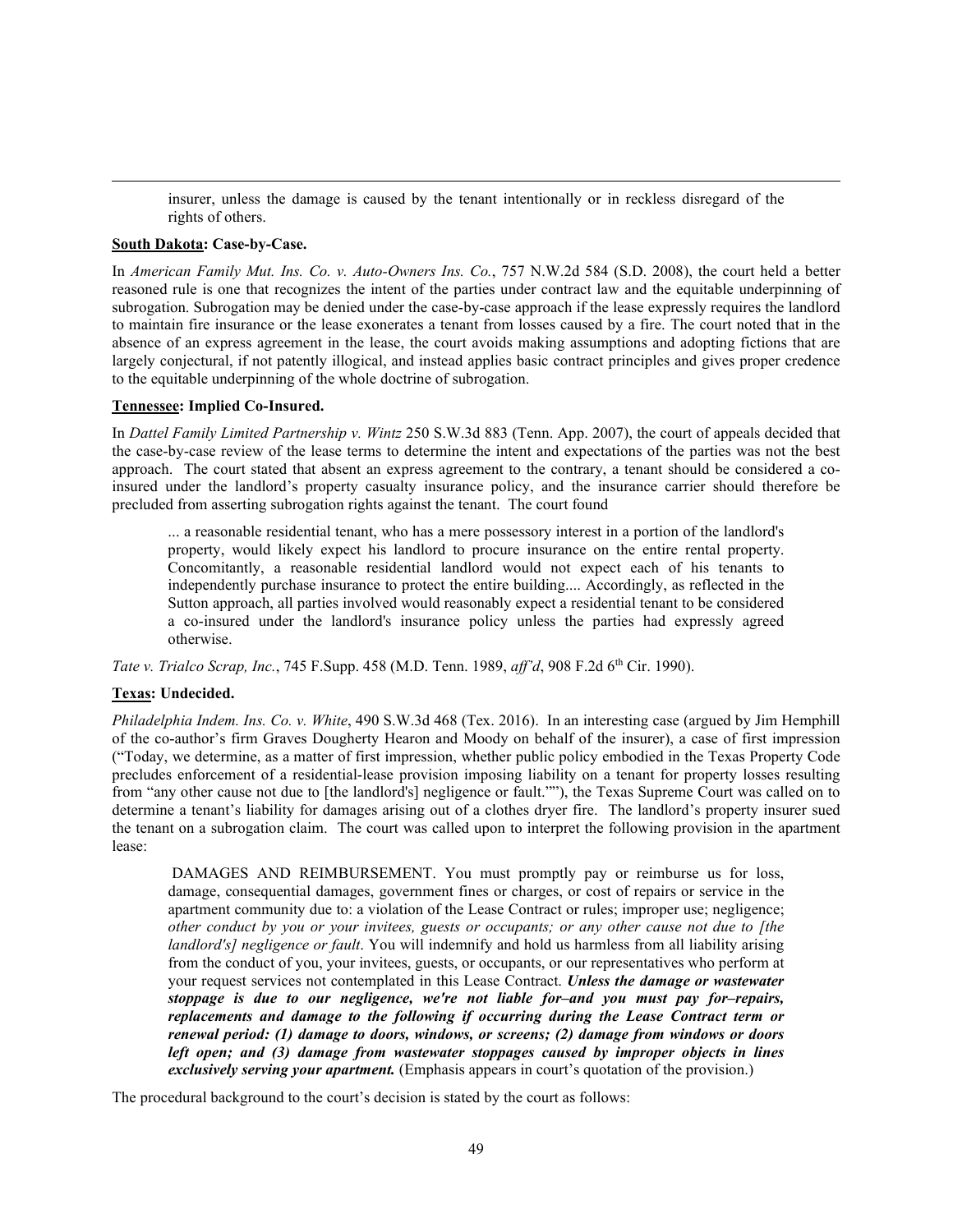At issue here is a tenant's responsibility for property damage sustained in a fire that originated in a tenant-owned clothes dryer stuffed with dry, unwashed bedding and pillows. A jury failed to find the tenant negligent in causing the fire, but held the tenant contractually liable for the loss under the terms of the lease agreement. The tenant filed a motion for judgment notwithstanding the verdict, asserting several grounds for avoiding enforcement of the contract. The trial court granted the tenant's motion without stating the basis and rendered a take-nothing judgment. In a split decision, the court of appeals affirmed, concluding the lease provision broadly and unambiguously shifts liability for repairs beyond legislatively authorized bounds and is, therefore, void and unenforceable. *Id.* at 471.

The supreme court ruled that

Though we agree the lease language does not expressly incorporate statutory carve-outs, we cannot say the contract is unenforceable on public-policy grounds because (1) the disputed lease provision can be enforced without contravening the Property Code and (2) the record here does not conclusively establish the factual predicate necessary to preclude its enforcement. We therefore affirm the court of appeals' judgment as to ambiguity, but reverse in part and render judgment that, on the record before the Court, the lease provision is not void and unenforceable. Because the court of appeals did not address the tenant's other defenses to enforcement, we remand the case to that court for further proceedings. *Id.*at 471.

*Finger v. Southern Refrigeration Services, Inc.*, 881 S.W.2d 890 (Tex. App. - Houston [1<sup>st</sup> Dist.] 1994). The insurer of a building that was damaged in fire brought action in name of the insured landlord (Finger) and the tenant (Monterrey House) to recover its subrogation interests from the contractor (Southern Refrigeration Services) that allegedly caused fire. The court held that the insurer that paid for repairs of fire damaged building had right to suit in name of the landlord, as named insured, to recover its subrogation interests against tenant's contractor, even though tenant paid for policy premiums.

*Interstate Fire Ins. Co. v. First Tape, Inc.,* 817 S.W.2d 142 (Tex. App. - Hou. [1<sup>st</sup> Dist.] 1991). Fifty State Survey: "An insurer of leased premises has no subrogation claim against the tenant for losses paid to the landlord when the leased premises are destroyed by a fire and the lease agreement, signed by the landlord and tenant, contains a limitation of liability clause which provided that neither party is liable for the insurable casualty damage to the leased premises, even when the tenant assigns its lease to the third party prior to fire. Landlords and tenants are free to contract between themselves that the tenant will pay for specific kinds of repair without a showing that the tenant caused the damage. Where a lease states that the tenant

must promptly pay or reimburse [landlord] for loss, damage, consequential damages, government fines or charges, or cost of repairs or service in the apartment community due to: a violation of the Lease Contract or rules; improper use; negligence; other conduct by you or your invitees, guests or occupants; or any other cause not due to [landlord's] negligence or fault,

it is subject to only one interpretation: that the tenant is required to pay the landlord for *any* damages to the apartment complex as long as the apartment complex was not at fault.

The provision in the lease agreement obligating the tenant to reimburse the landlord for all damage "not due to the landlord's negligence or fault" was not unenforceable *per se*, even though the provision was overly broad and could have encompassed scenarios in which the landlord would have had a non-waivable duty to repair under the Texas Property Code. A jury's finding that the tenant's negligence did not proximately cause damage from the fire did not support the finding that the tenant was not at fault or didn't cause the damage, as required for the tenant to establish that the landlord had a non-waivable duty to repair a condition that was not "caused by" the tenant. If there is sufficient evidence that the tenant's actions, even if not negligent, caused the fire, the lease provision is not unenforceable under the Texas Property Code as applied."

In *Wichita City Lines, Inc. v. Puckett*, 295 S.W.2d 894 (Tex. 1956), the Texas Supreme Court held that where the lease merely provided that the landlord agreed to carry fire and extended coverage insurance on the building, part of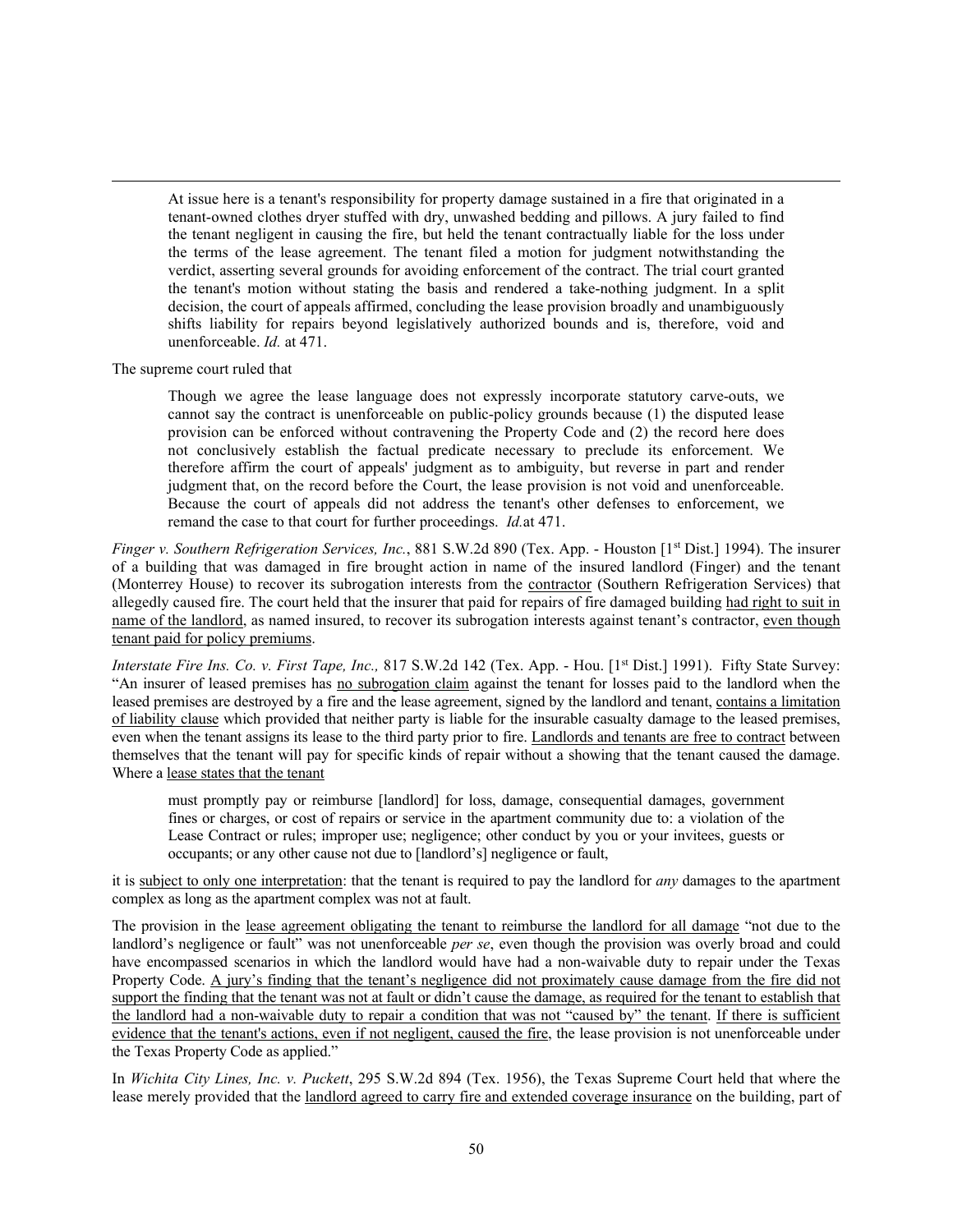which was occupied by the landlord, there was no duty on the landlord to procure insurance for the benefit of the tenant, and the landlord's insurers were not precluded from obtaining a subrogated cause of action to recoup its policy proceeds on account of fire caused by the tenant's negligence. The court rejected the tenant's contention that the intent of the parties for including a covenant of the landlord to insure its own building (presumably the cost of which was built into the rent) was to exculpate the tenant for its own negligence.

# **Utah: Implied Co-Insured.**

In *McEewan v. Mountain Land Support Corp.*, 116 P.3d 955 (Utah Ct. App. 2004), the court held that even if commercial lease were ambiguous as to the tenant's alleged obligation to obtain property insurance, the court would presume that the tenant was the co-insured of the landlord, thus barring a subrogation action by the landlord's insurer, as tenant would not have reasonably contemplated being held liable to landlord's insurer for fire damage to the premises. The court found that the lease did not include an express agreement that the tenant was required to obtain insurance to cover property damage caused by fire, and found that the insurer failed to introduce evidence to overcome presumption that the tenant was a co-insured.

*Fashion Place Inv. Ltd. v. Salt Lake Cnty*., 776 P.2d 941 (Utah Ct. App. 1989).

*GNS Partnership v. Fullmer*, 873 P.2d 1157, 1162 (Utah Ct. App. 1954).

# **Vermont: Case-by-Case.**

*Town of Stowe v. Stowe Theatre Guild*, 908 A.2d 447 (Vt. 2006); *Fairchild Square Co. v. Green Mountain Bagel Bakery, Inc.* 658 A.2d 31, 33 (Vt. 1995); *Lamoille Grain Co. v. St. Johnsbury & Lamoille Cty. R.R.*, 369 A.2d 1389, 1390 (Vt. 1976); *Union Mut. Fire Ins. Co. v. Joerg,* 824 A.2d 586, 590 (Vt. 2003).

# **Virginia: Case-by-Case.**

*Monterey Corp. v. Hart*, 224 S.E.2d 142, 147 (Va. 1976) (a tenant's liability to the landlord's insurer for negligently causing a fire depends on the intent and reasonable expectations of the parties to the lease as ascertained from the lease as a whole).

# **Washington: Implied Co-Insured.**

In *Trinity Universal Ins. Co. v. Cook*, 276 P.2d 372 (Wash. App. 2012), the court held that a tenant is a co-insured under its landlord's policy for the entire building, not only the unit she occupies. It also held that a tenant's spouse is a co-insured under the landlord's insurance policy. Inasmuch as the landlord was presumed to carry insurance for the tenant's benefit, absent express lease provision to the contrary, the tenant constituted an additional insured; thus, landlord's fire insurer had no subrogation rights against the tenant for loss to leased premises notwithstanding provision of lease agreement whereby the tenant agreed not to negligently destroy any part of premises.

*Community Ass'n Underwriters of Am., Inc. v. Kalles*, 259 P.3d 1154 (Wash. Ct. App. 2011).

*Cascade Trailer Court v. Beeson*, 749 P.2d 761 (Wash. App. 1988). A mutual understanding that a tenant will be relieved of liability for his own negligence may be inferred from provisions of the parties' lease. For example, the lease may expressly require the landlord to carry fire insurance covering the leased building, or it may prohibit the tenant from performing any acts which would raise the cost of insurance.

*Rizzuto v. Morris*, 592 P.2d 688 (Wash. App. 1979). The court noted that circumstances may also give rise to an inference that the parties have mutually understood that the landlord would provide the insurance.

# **West Virginia: Subrogation Permitted.**

In *Farmers & Mechanics Mut. Ins. Co. v. Allen*, 778 S.E.2d 718 (W. Va. 2015), the court held that if the insurance contract unambiguously identifies the insured, then a court may not, by judicial construction, enlarge the coverage to include other individuals foreign to the insurer. To do so would be "patently unfair" since the insurer "has a right to choose whom it will or will not insure." The court ruled that a residential tenant is not an equitable "insured" under a landlord's homeowners' policy, unless specifically named in the policy. Therefore, a landlord's insurer can maintain a subrogation action against a tenant for the damages the insurer pays to the landlord following a fire or other destruction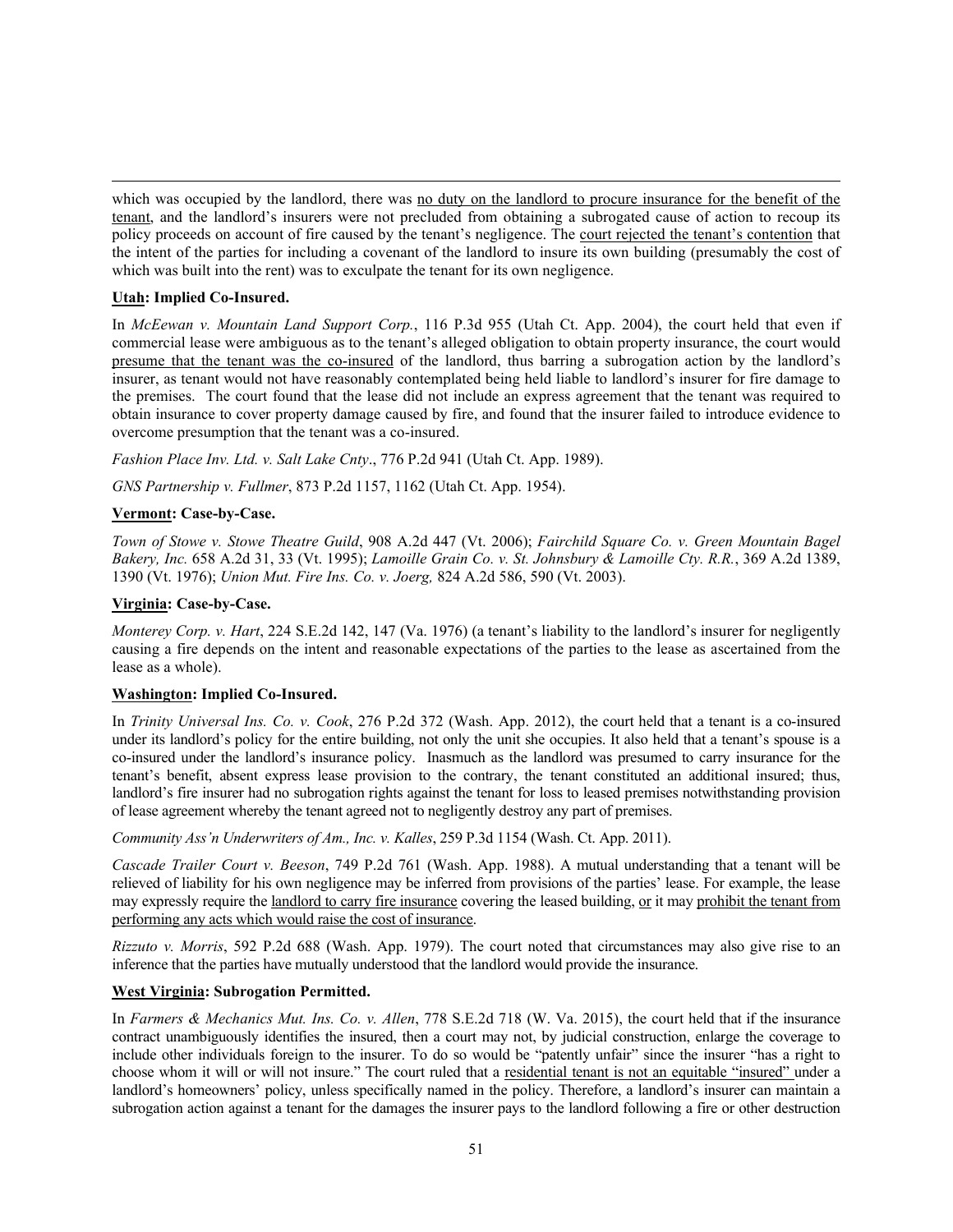of the leased premises caused by a negligent tenant. The tenant is neither a named nor a definitional insured of the landlord's homeowners' insurance policy and is not an "insured" under the landlord's policy by the mere fact that the tenant may have an insurable interest in the leased property.

### **Wisconsin: Subrogation Permitted.**

*Bennett v. West Bend Mut. Ins. Co.* 200 Wis. 2d 313, 546 N.W.2d 204 (Wis. App. 1996). The court held a tenant is precluded from claiming co-insured status under the landlord's fire insurance policy so as to avoid subrogation where the lease is silent as to fire insurance coverage.

In addition, Wis. Stat, § 704.07(3)(a) makes a tenant automatically liable to the landlord for damage to property caused by the tenant's negligence. Wis. Stat. § 704.07(3) Duty of Tenant:

(a) If the premises are damaged by the negligence or improper use of the premises by the tenant, the tenant must repair the damage and restore the appearance of the premises by redecorating. However, the landlord may elect to undertake the repair or redecoration, and in such case the tenant must reimburse the landlord for the reasonable cost thereof; the cost to the landlord is presumed reasonable unless proved otherwise by the tenant.

# **Wyoming: Undecided.**

*Berger v. Teton Shadows, Inc.,* 820 P.2d 176 (Wyo. 1991), the Wyoming Supreme Court has intimated that it views a contractual provision to provide specific insurance as a waiver of subrogation rights with regard to the risk insured against.

<sup>27</sup> Majority Rule: Implied Coinsured Negates Equitable Subrogation. See FRIEDMAN ON LEASES (5<sup>th</sup> ed. 2011), § 9.11; and CONTRACTUAL RISK TRANSFER Subrogation in Real Property Leases - The Implied Coinsured Approach ("*Sutton Rule*") [International Risk Management, Inc. CONTRACTUAL RISK TRANSFER Subrogation in Real Property Leases last visited on line May 28, 2020 [https://www.irmi.com\)](https://www.irmi.com/) discussing cases supporting the results of the *Sutton Rule*. See Endnote **26** for cases following the Sutton Rule in the following jurisdictions: Alaska, California, Connecticut, Delaware, Florida, Georgia, Idaho, Illinois, Maine, Michigan, Nebraska, New Hampshire, Ohio, Tennessee, Utah, Virginia, and Washington.

In circumstances where the lease does not contain a waiver of claims and a waiver of subrogation, the insurer's right to recover against a person other than its insured rests on the basic principle of law, *equitable subrogation*. A majority of courts follow the rule that a landlord's property insurer may not subrogate against a tenant whose negligence has caused damage to the landlord's property. These courts have found that the tenant is an *implied coinsured* under the insured's property insurance policy. Some of these courts have concluded that the landlord's agreement to procure property insurance covering the building implies an obligation by the landlord to insure the building for the benefit of both the landlord and the tenant. Others of these courts have reasoned that the tenant has indirectly paid for the insurance, either through rent or through expense pass through.

Supporting this approach is the generally accepted common law rule called the "**antisubrogation rule**" that an insurance company, having paid a loss to its named insured is barred against proceeding against its own "insured," since "by definition subrogation arises only with respect to rights of the insured against third persons to whom the insurer owns not duty." 16 Couch, INSURANCE 2d § 61:136. In *Stafford Metal Works, Inc. v. Cook Paint & Varnish Co.*, 418 F. Supp. 56 (N.D. Tex. 1976), the court summarized the policies behind the antisubrogation rule as follows.

1. The insurer that subrogates itself to its insured stands in the shoes of the insured and can take nothing by subrogation but the rights of the insured. Since a person cannot bring an action against himself for damages, neither can an insurer who would subrogate itself to that person.

2. To allow subrogation against its own insured would manipulate the concept of risk and risk management in that the insurer, by charging premiums, assumes the risk of the negligence of the insured.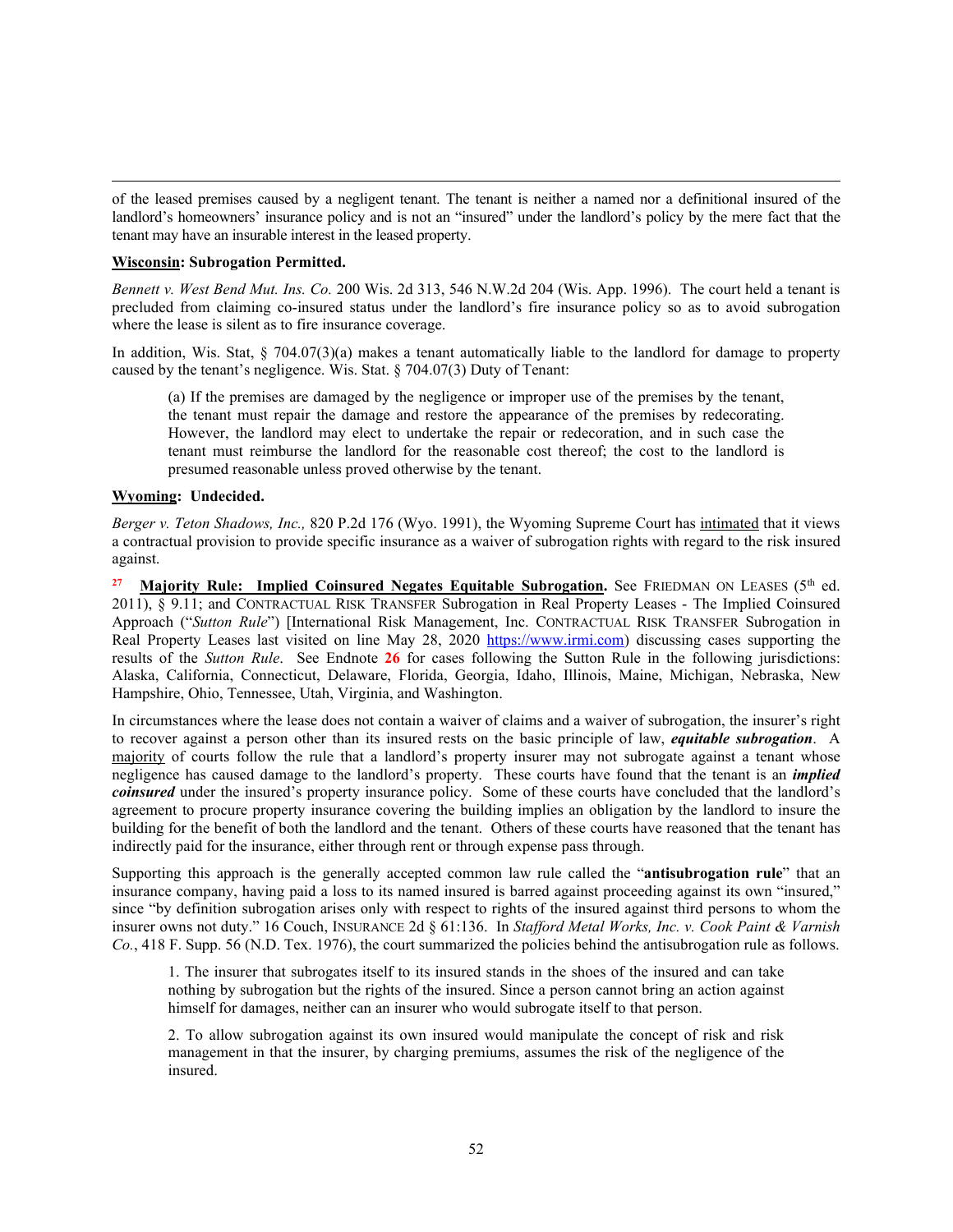3. The fiduciary relationship between insurer and insured is fraught with conflicting interests, and allowing the insurer to sue its own insured would upset the tenuous relationship.

4. Because of the fiduciary relationship, the insurer would be able to secure information from the insured under the guise of policy provisions which could be available for later use in a subrogation action against the insured.

5. The right of the insurer to sue its own insured would amount to judicial sanction of a breach by the insurer of the terms of the insurance policy.

**<sup>28</sup> Case-by-Case Rule in Illinois as to Whether Subrogation is Permitted.** *See e.g., Stein v. Yarnell-Todd Chevrolet, Inc.*, 241 N.E.2d 439, 41 Ill. 2d 32 (Ill. 1968). A commercial lease obligated the tenant to procure and maintain certain types of insurance (*e.g.*, plate glass damage, damage by boiler or boiler explosion, public liability and "damage or injury to employees of the lessee." 241 N.E.2d 442. The lease was silent on whether the landlord was obligated to carry any insurance, but did obligate tenant to reimburse the landlord for any premium increases for the landlord's insurance policy and to cease any activity that would "invalidate any insurance policy maintained on the building or leased premises" which meant parties intended the landlord would carry insurance on the real estate. *Id.* In addition, the lease specified the tenant was to "return the premises and all leasehold improvements and fixtures therein in as good condition as when lessee took possession, ordinary wear and tear or damage by fire or other casualty beyond lessee's control excepted." *Id.* at 440. Accordingly, based on "the lease as a whole, we judge that the parties manifested a pervading intention that the lessee was not to be liable for damage through fire resulting through the lessee's negligence." *Id.* at 443.

*See also Nationwide Mut. Fire Ins. Co. v. T&N Master Builder & Renovators*, 959 N.E.2d 201, 355 Ill. Dec. 173, 2011 IL App (2d) 101143 (Ill. App. 2011) (same anti-subrogation rule applicable to residential leases applies to commercial lease where clause holding commercial holdover tenant liable for damages sustained to premises while in tenant's possession did not apply to damages caused by fire because lease surrender clause specifically excepted losses by fire).

**<sup>29</sup> California, Florida and Indiana Case-by-Case Rule as to Whether Subrogation is Permitted.** See Endnote 26 and 28 for discussions of cases employing the "case-by-case approach". 16 COUCH ON INSURANCE § 224:65. Relationship Alone Insufficient to Create Coinsured Status (3<sup>rd</sup> Ed. 12/2019) sets forth the following "food for thought" as to the complexity introduced by the case-by-case approach:

…some courts adhere to the view that the trier of fact must, on a case-by-case basis, focus on the terms of the lease agreement itself to determine what the reasonable expectations of parties were as to who should bear the risk of loss for fire damage to the leased premises.

# **Observation:**

The concept of reasonable expectations is extremely difficult to prove. Such items as written documentation and oral conversations pertaining to the formation of the contract must be considered. However, the practitioner must also consider the application of the evidentiary rules such as the best evidence rule, hearsay, and whether the contract can be interpreted and defined by oral testimony.

The following is a discussion of three recent cases from California, Florida and Indiana.

California. In the recent case, Western Heritage Ins. Co. v. Frances Todd, Inc., 33 Cal. App.5<sup>th</sup> 976 (Ct. App., 1st Dist., Div. 5 2019), the court was faced with determining whether a condominium association insurer could subrogate against a negligent tenant of a condo owner for a fire loss. The property insurer issued property insurance to the condominium association pursuant to the following provisions in the condominium CC  $\&$  Rs referenced by the court: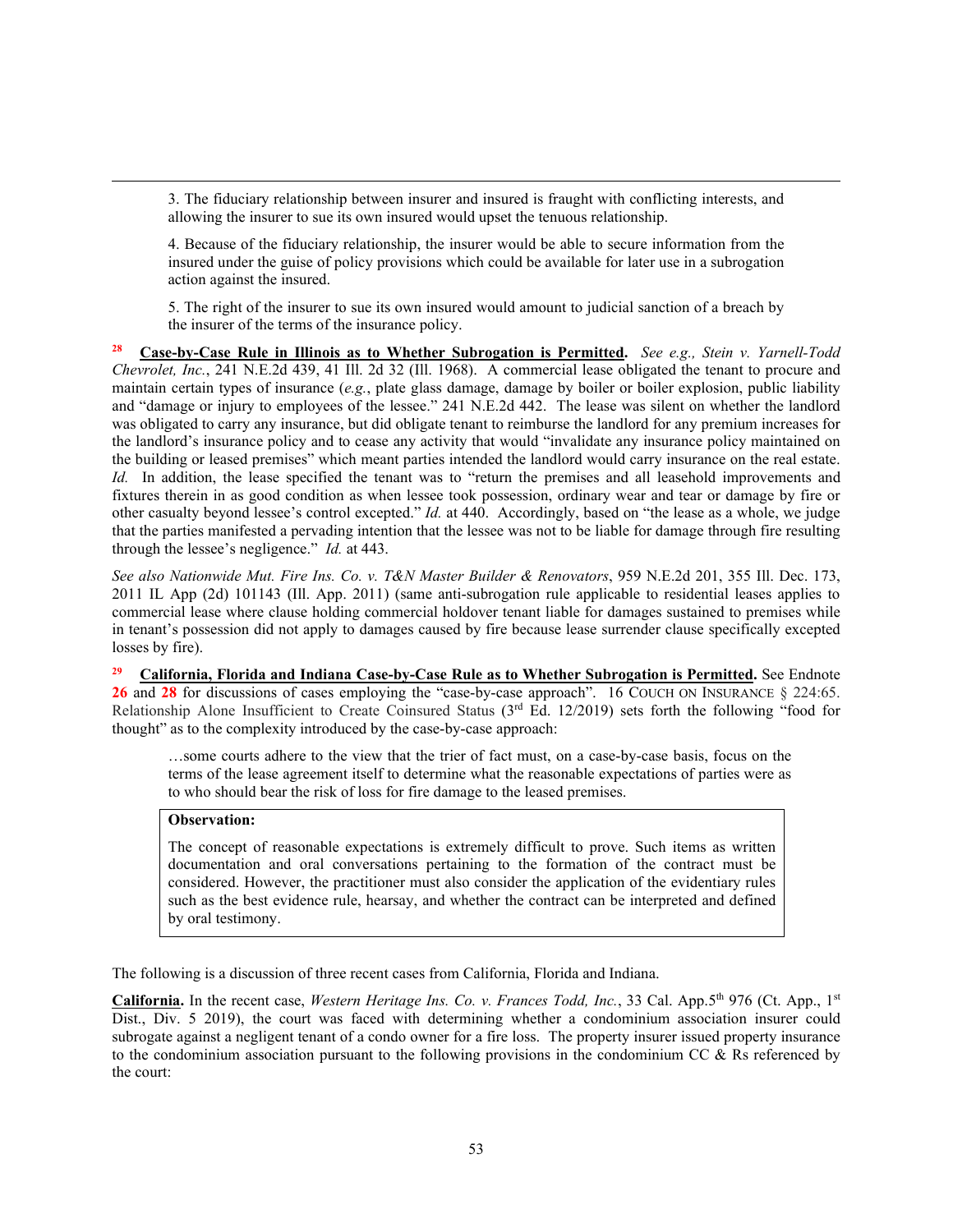Article 13.1 of the Declaration of Codes, Covenants and Restrictions (CC & Rs) applicable to the property requires the Association to "obtain and maintain a master or blanket policy of all risk property insurance coverage for all Improvements within the Project, insuring against loss or damage by fire or other casualty. ... The policy shall name as insured the Association, the Owners and all Mortgagees of record, as their respective interests may appear." Article 13.3 provides in part, "Any insurance maintained by the Association shall contain [a] 'waiver of subrogation' as to the Association, its officers, Owners and the occupants of the Units and Mortgagees. ..." Article 13.4 prohibits an individual owner from obtaining fire insurance while allowing an owner to obtain individual liability insurance. Article 3.1 requires that all "occupants and tenants" comply with the CC & Rs.

The court noted that the lease between the condominium owner and the tenant contained the following provisions (reformatted by author):

Paragraph 5 of the Lease provided, "Lessee shall not commit waste, nor carry on any activity which would destroy or impair the quiet enjoyment of other lessees in the building of which the Premises form a part." Paragraph 6 required the Lessee to keep the Premises in good repair. Paragraph 8(A) required the Lessee to "keep in force a public *liability* insurance policy covering the leased premises, including parking areas, if any, included in this Lease, insuring Lessee and naming Lessor as an additional insured. ... Said insurance policy shall have minimum limits of coverage of \$ 1,000,000 in the aggregate." (Italics added.) The Lease did not specify which party (Lessor or Lessee) would carry *fire* insurance.

Paragraph 9(B) of the Lease, entitled "Lessor's Right to Recover Damage(s)," provided, "Such efforts as Lessor may make to mitigate damages caused by Lessee's breach of this Lease shall not constitute a waiver of Lessor's right to recover damages against Lessee hereunder. Nor shall anything herein contained affect Lessor's right to indemnification against Lessee for any liability arising prior to the termination of this Lease for personal injuries or property damage resulting from the acts or omissions of Lessee, and Lessee hereby agrees to indemnify and hold Lessor harmless from any such injuries or property damages ... except for damages occasioned by Lessor's intentional or grossly negligent acts."

Paragraph 11 of the Lease provided in relevant part, "Lessee agrees to surrender the Premises at the termination of the tenancy herein created, in substantially the same condition as they were on the Commencement Date, reasonable wear and tear, casualty, and any alterations, improvements, and/or additions which are the property of Lessor under Paragraph 7 excepted." Paragraph 19 allowed either party to terminate the lease when damage due to fire, other casualty or eminent domain rendered ten percent or more of the property "untenantable." In the event the fire, other casualty or taking rendered less than ten percent of the property untenantable, "the Lessor shall proceed to repair the Premises and/or the building and/or the property of which the Premises are a part to the extent of any insurance proceeds received on account of a Casualty. ..."

The court held (reformatted by author):

In this case, we conclude the Western Heritage policy was maintained for defendants' benefit and that summary judgment was properly granted in their favor.

First, the Lease in this case required defendants to obtain only liability insurance, not fire insurance. The implication was that fire insurance would be carried by the lessor, de Carion. William R. de Carion was an additional named insured on the insurance policy purchased by the Association, as the CC & Rs governing the property required.

Second, owners such as de Carion were prohibited by the CC & Rs from purchasing an individual fire policy, as were "occupants" and "tenants" of the premises to whom the CC & Rs applied. (See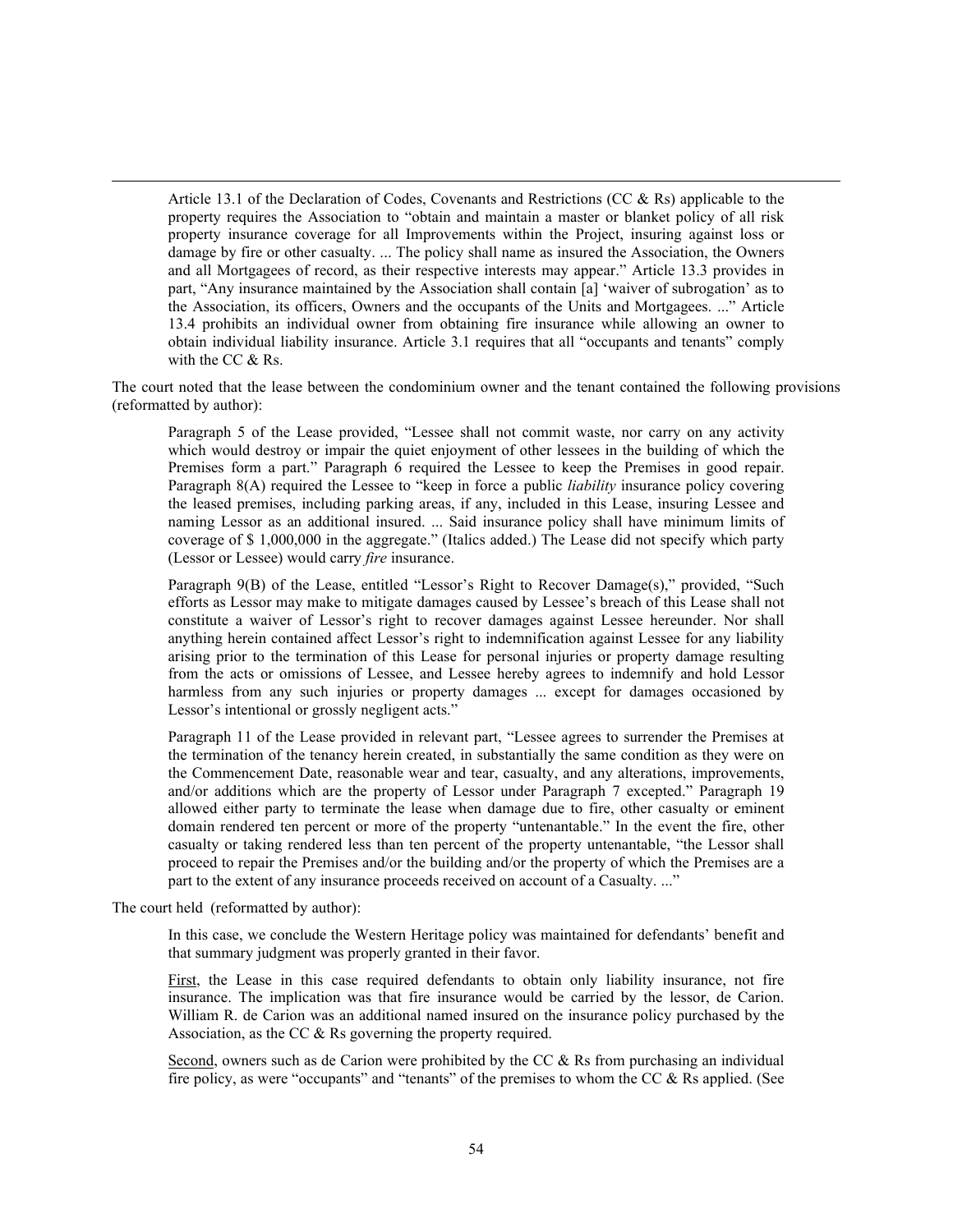Policy, [¶] [¶] 3.1, 13.4.) Defendants could not, therefore, purchase their own first-party fire insurance for the structure (a structure in which they held no ownership interest).

Third, the yield-up clause in this case provided that defendants, as lessees, agreed to "surrender the Premises at the termination of the tenancy herein created, in substantially the same condition as they were on the Commencement Date, reasonable wear and tear, *casualty*, and any alterations, improvements, and/or additions which are the property of the Lessor under Paragraph 7 excepted." (Lease, [¶] 11, italics added.) "Casualty" includes damage from fire.

… But whether or not de Carion was named as an insured under the first party fire provisions, the CC  $\&$  Rs, which formed a contract between de Carion and the Association (citations omitted), contemplated that he would be. They also provided that in any such policy, the Association secure a waiver of any right the insurance company might have to a subrogation action against the owners or tenants of the project. It would be inequitable under these circumstances to treat the Association as the sole insured for purposes of Western Heritage's right to bring a subrogation action to recover amounts paid under its fire policy.

**Florida.** The most recent Florida case cited in that article is *Zurich American Ins. Co. v. Puccini, LLC dba Five Napkin Burger*, 271 So.3d 1079 (Fla. App. - Third Dist. 2019) , review denied, 2019 WL 4266002 (Fla. 2019), which involved a \$2.1 million subrogation claim by the landlord's insurer (Zurich American Ins. Co.) against a restaurant tenant (Five Napkin Burger) that had argued it was an implied coinsured under the landlord's property insurance policy. Applying the case-by-case rule adopted in Florida, and based on the language of the lease, the court held the tenant would bear the risk of loss due to damage to the premises caused by its negligence, the tenant was not an implied coinsured under the landlord's property policy, and the landlord's insurance company could proceed with its subrogation action against the tenant. The court held that the commercial tenant was not an implied co-insured with landlord under landlord's fire insurance policy, and therefore, landlord's insurer could proceed with its subrogation action against tenant for fire damage to building allegedly caused by tenant's negligence, where the lease held tenant responsible for all repairs and damages if the premises were destroyed by a fire caused by tenant, the lease contained unilateral provisions that waived the landlord's liability and the tenant's right to make a claim against the landlord, and the lease placed the burden on the tenant to procure and maintain insurance and to name the landlord as an additional insured, even though the lease required the tenant to pay, in the form of rent, 70% of landlord's operating expenses including premiums.

The court found that it was clear from the following lease provisions that the parties did not intend to shift the risk of loss for damage caused by the tenant's negligence to Zurich:

(1) Rent Not Abated for Tenant Negligently Caused Fires.

Paragraph 41 provided that "rent shall not be abated and Tenant shall be fully responsible for all repairs and damages if Premises are partially or totally destroyed by fire or any other casualty caused by Tenant or its agents." The court noted "Not only does Paragraph 41 not exculpate Tenant for its own negligence, it expressly holds it liable."

(2) Exception to Landlord's Structural Repair Obligation for Repairs Due to Tenant's Negligence.

Paragraph 33 eliminated Landlord's duty to make repairs to the "structural aspects and elements of the Building," if such repairs were "occasioned by any intentional or negligent act of Tenant, its agents, or its employees."

(3) Unilateral Provisions Expressly Waiving Landlord Liability.

Paragraph 9 waived liability of Landlord for "any loss or damage to any of Tenant's personal property or Premises unless directly caused by the gross negligence or willful misconduct of Landlord … nor shall Landlord be liable for … damages incurred or suffered by the Tenant … or others occasioned by … fire…." The court reasoned that by the lease's "plain language" Paragraph 9 shifted the risk of loss from the Landlord to the Tenant, absent gross negligence or willful misconduct on Landlord's part.

(4) Tenant Indemnified Landlord for all Damages Arising Out of Occurrences In the Premises.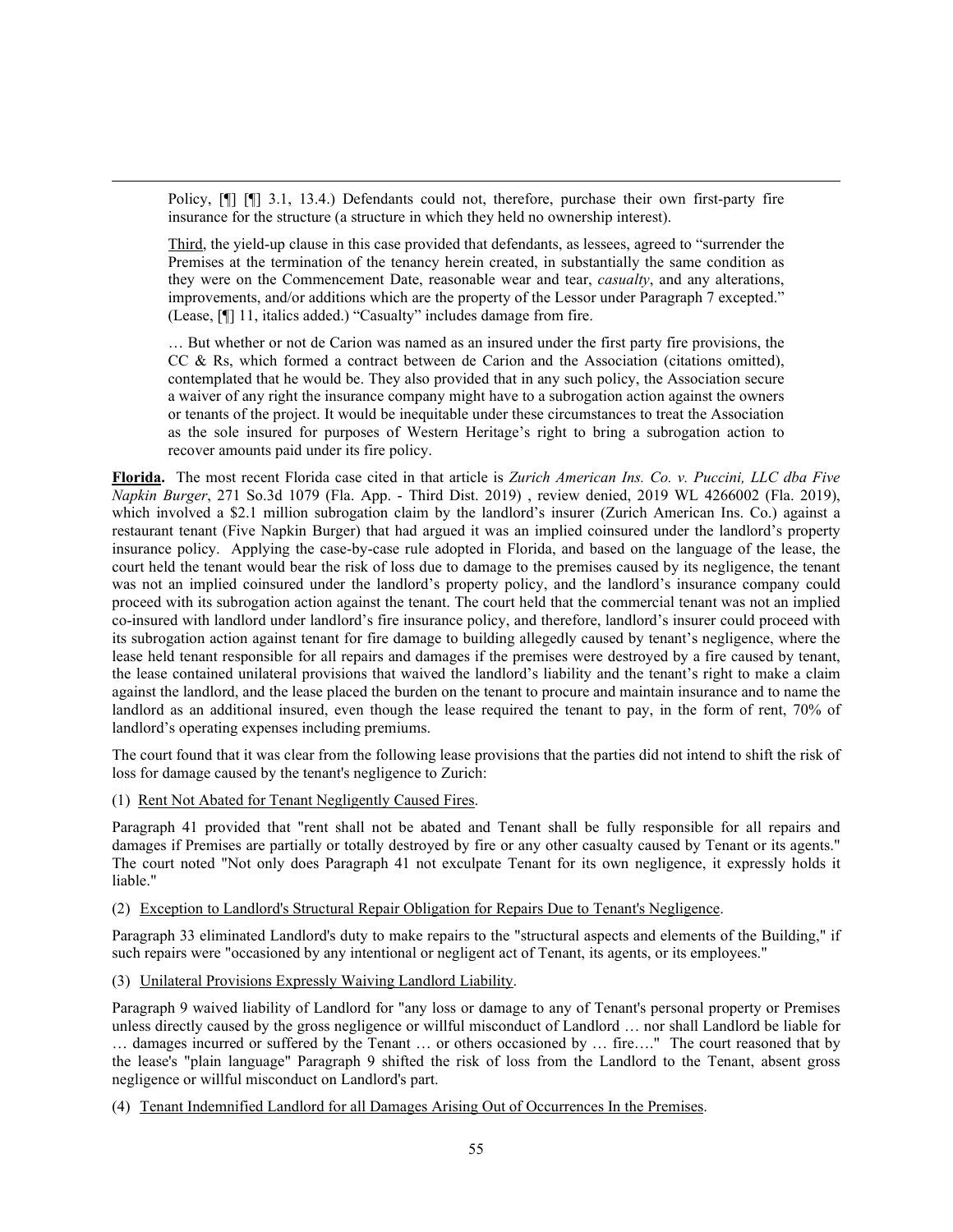Paragraph 24 required Tenant to indemnify Landlord "from any and all … damages … arising from or out of any occurrence in or upon the Premises …."

(5) Tenant Indemnified Landlord for all Costs Resulting from Tenant's Failure to Properly Maintain the Premises.

Paragraph 31 required Tenant to be responsible for and to indemnify Landlord for any "costs … relating to such damages … resulting from Tenant's failure to properly maintain the Premises …."

(6) Tenant Required to Insure or Self-Insure its Own Losses; Waiver of Recovery for Losses for Which Tenant Should Have Maintained Insurance.

Paragraph 25 of the lease placed burden on Tenant to procure and maintain insurance for its own benefit and to name Landlord as an additional insured, rather than requiring Landlord to maintain insurance for the benefit of Tenant. Paragraph 25 provides:

25. INSURED LOSS OR DAMAGE; In any event of loss or damage to the Building, the Premises and/or any contents, each party shall first exhaust its own insurance coverage before making any claim against the other party. As Tenant is obligated to maintain insurance to fully cover all of its losses, in the event Tenant sustains a loss not fully covered by its own insurance, Tenant acknowledges that it is self-insured for any uncovered loss; Tenant expressly waives the right to make any claim against the Landlord or seek recovery of any damages from the Landlord or its insurance company arising out of any loss or incident for which the Tenant should have maintained its own insurance.

(7) Tenant Required to Maintain Property Insurance and Liability Insurance for Property Damage Naming Landlord as Additional Insured; Tenant Indemnifies Landlord for Claims for Which Tenant Insurable.

Paragraph 26 required Tenant to maintain

(a) Fire/Windstorm/Property Insurance with extended coverage endorsement on Tenant's fixtures, equipment, furnishings and other contents of the Premises, for the full replacement cost of said items; and (b) Comprehensive Commercial / Public Liability Insurance … sufficient to protect against liability for damage claims … arising out of accidents occurring in or around the Premises in a minimum of … \$1,000,000.00 for property damage…. Such insurance policies shall provide coverage for Landlord's contingent liability on such claims or losses, and shall name Landlord as an additional insured party…. Tenant shall maintain sufficient insurance to fully protect Tenant from all losses and damages; Tenant indemnifies and saves Landlord harmless for any claim for which Tenant was insurable."

# (8) Operating Cost Rent Did Not Obligate Landlord to Insure Tenant.

Paragraph 45 required Tenant to pay as additional rent 70% of Landlord's operating expenses, including insurance premiums. The court rejected Tenant's argument that by paying the majority of the cost of the property insurance maintained by Landlord, Tenant was to be protected by that insurance, and that there was an implied waiver of subrogation. The court found that nothing in the lease explicitly required Landlord to purchase property insurance or to name Tenant as an insured under any insurance policy procured by Landlord.

**Indiana.** Indiana first adopted the case-by-case rule for determining whether a landlord's insurer could bring subrogation action against a negligent tenant for damage to the leased premises in 2014 in *LBM Realty, LLC v. Mannia*, 19 N.E.3d 379 (Ind. App. 2014). In that case, which contains an extensive summary of the so-called "*Sutton* Rule" (the majority rule) and the minority rule, the court concluded the landlord's insurance company was entitled to bring a subrogation action against a residential apartment tenant who had caused a fire for damages to the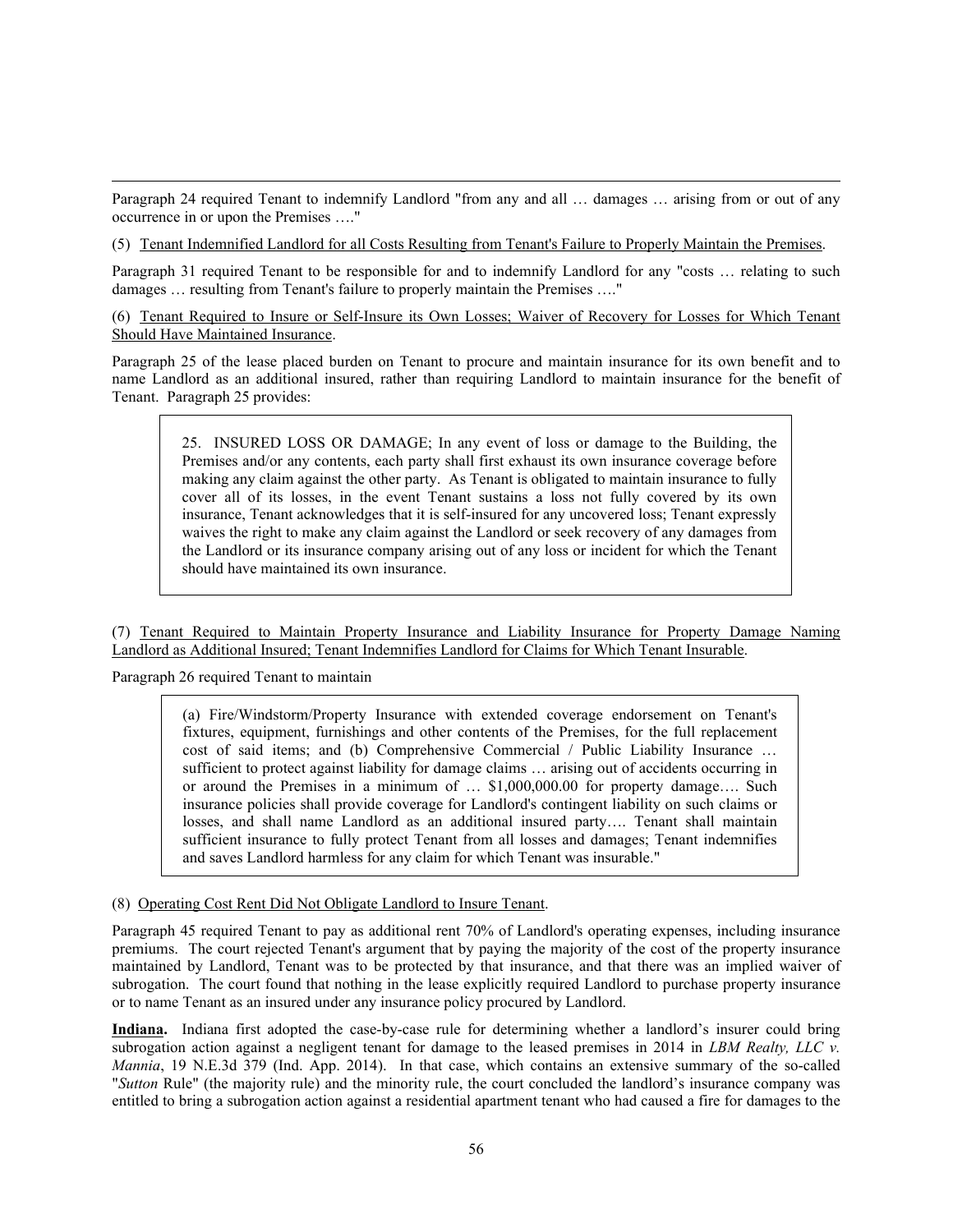unit she leased, but because there was no clear and enforceable provision in the lease that would have put the tenant on notice she would be responsible for damage to areas of the multi-unit apartment building outside of her leased premises, the insurance company would not be able to seek recovery for those amounts.

In a more recent case, still applying the case-by-case approach, the Indiana Court of Appeals distinguished the holding in the *LBM Realty* case. *See Youell v. Cincinnati Insurance Co.*, 117 N.E.3d 639 (Ind. Ct. App. December 2018). The *Youell* case involved a subrogation claim by landlord's insurer against a commercial tenant. When the building was damaged by a fire, the landlord's insurer paid \$227,653 to repair the damage. The tenant filed a motion for judgment on the pleadings in the case, arguing the insurer had no right to a subrogation claim. The court agreed, holding

the Commercial Lease Agreement unambiguously provides that Landlord would insure the building and Tenant would insure its personal property inside the building. . . . Landlord and Tenant's agreement to insure was thus an agreement to provide both parties with the benefits of the insurance and expressly allocated the risk of loss in case of fire to insurance. 117 N.E.3d at 642.

The court was able to distinguish the *Youell* case because the in *LBM Realty* the

lease did not require the landlord to maintain property insurance and only recommended that the tenant obtain renter's insurance; as a result, the parties' expectations with respect to liability for damage to the leased premises was unknown. 117 N.E.3d at 643.

**<sup>30</sup> Tenant Damaged by Landlord.** See Ann Peldo Cargile, *Implied Waivers of Subrogation in Leases*, 12 PROB. & PROP. 22, 27 (1998).

**<sup>31</sup> Minority Rule:** *Anti-Sutton Rule Approach* **- No Implication of Coinsured Status.** A minority of courts have rejected the *Sutton* Rule and permit an insurer to bring a subrogation claim against the tenant absent an express or implied agreement precluding such a claim. These courts reject the presumption that the tenant is an implied coinsured if the lease

(1) does not contain a provision requiring the landlord to maintain insurance for the benefit of the tenant,

(2) does not contain a provision exculpating the tenant from liability caused by its own negligence, or

(3) does not contain any other clause that shifts the risk of loss caused by the tenant's negligence to the landlord.

Courts employing the anti-Sutton approach rely on the common law rule that a tenant should be liable for his or her negligence. Some also take the position that conferring implied coinsured status to a negligent tenant would circumvent public policy and also rely on statutes that do not permit tenants to escape liability for damages caused by their negligence.

See FRIEDMAN ON LEASES (5th ed. 2011), § 9.12 *No Implication of Coinsured Status Unless Explicitly and Unambiguously Stated Otherwise in the Lease*; and CONTRACTUAL RISK TRANSFER *Subrogation in Real Property Leases* - *The Anti-Sutton Approach (Subrogation Permitted)* [International Risk Management, Inc. last visited on line May 28, 2020 [https://www.irmi.com/online/crt/ch005/1l05f000/al05f010.aspx\)](https://www.irmi.com/online/crt/ch005/1l05f000/al05f010.aspx) discussing cases for the Anti-*Sutton* Rule Approach. See Endnote **26** for discussions of cases in Iowa (*Neubauer*); New Jersey (*Ace American*); Oregon (*Koch*); Rhode Island (*Paolino*). See the following commentator's criticism of the *Sutton Rule*, J. Appleman, INSURANCE LAW AND PRACTICE § 4055, at 78 (1991 Supp.):

*Sutton*, the leading modern case denying subrogation of lessees, cites no cases for the proposition that the lessee is a co-insured of the lessor, comparable to a permissive user under an auto insurance policy. Contrary to the court's statements, the fact both parties had insurable interests does not make them co-insureds. The insurer has a right to choose whom it will insure and it did not choose to insure the lessees, and under this holding the lessee could have sued the insurer for loss due to damage to the realty, e.g. loss of use if policy provides such coverage. Cases following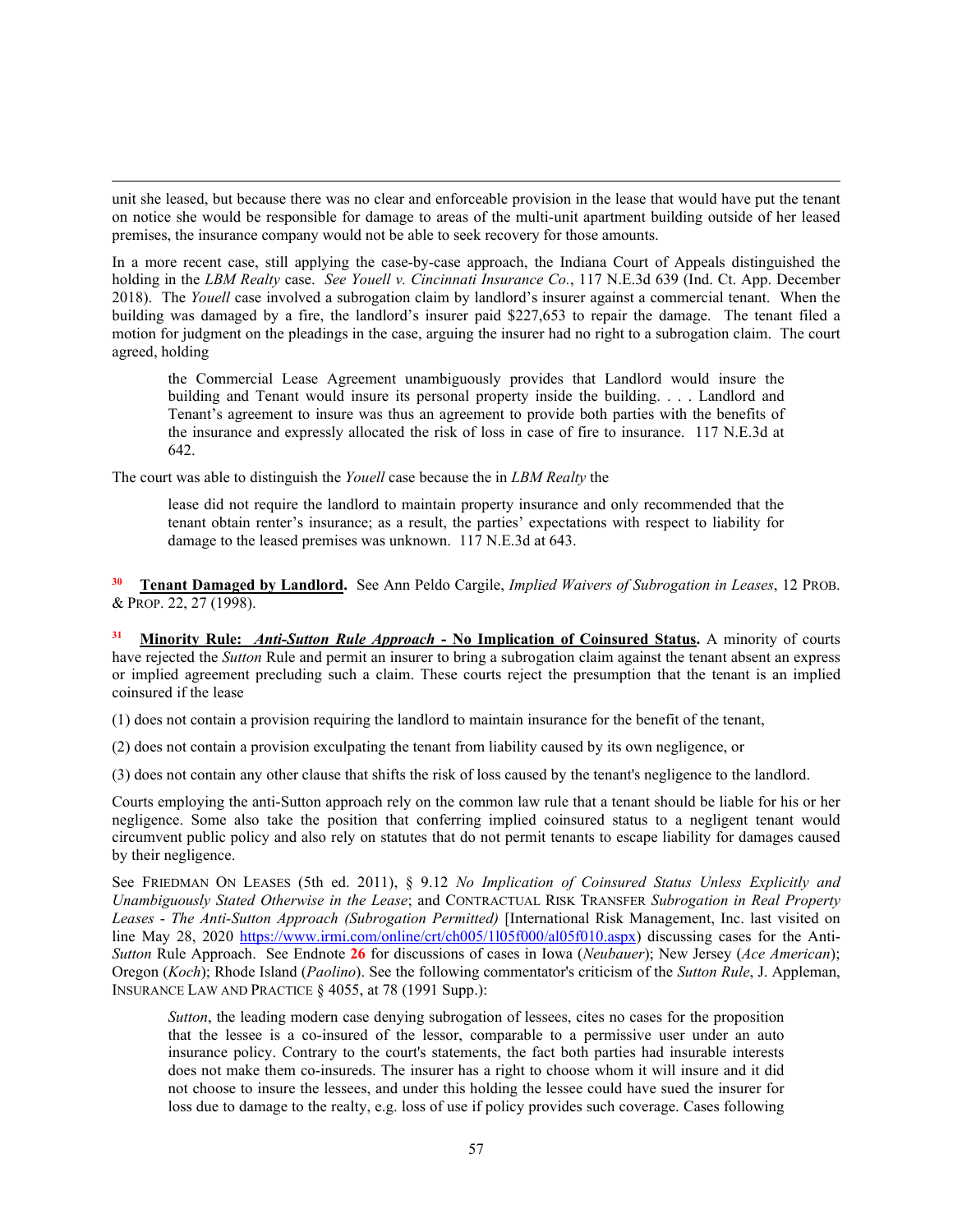*Sutton*, however, have at least impliedly restricted the co-insurance relationship to one limited solely to the purpose of prohibiting subrogation.

**New York** also follows the minority rule, and allows the insurer to bring a subrogation claim against the tenant absent an express agreement to the contrary in the lease.

*See, Galante v. Hathaway Bakeries, Inc.*, 6 A.D.2d 142, 176 N.Y.S.2d 87, 92 (N.Y. 1958), based partly on common law, lack of explicit language in the lease to the effect that the tenant was to make all necessary repairs to the interior of the demised premises reasonable wear and tear and damage by fire and unavoidable casualty excepted, and partly on Section 227 of the New York Real Property Law, tenant was relieved of its responsibility to make repairs to building following a fire only when the damage was not caused by tenant's fault, which meant tenant was not protected from liability for its own negligent acts when entire interior of premises was destroyed by a fire claimed to be the result of tenant's negligence).

*See also Phoenix Ins. Co. v. Stamell*, 21 A.D.3d 118, 127, 796 N.Y.S.2d 772 (N.Y. App. Div. 2005), college's insurer was entitled to bring a subrogation action against student who negligently set fire to her dormitory by burning a candle in her room and falling asleep because the law as well as public policy considerations in New York support the right of Phoenix to maintain this subrogation action against defendant.

It is . . . well established in New York that "contracts may not be construed to exempt parties from the consequences of their own negligence in the absence of express language to that effect."

**<sup>32</sup> Subrogation if No Waiver of Recovery.** *See* FRIEDMAN ON LEASES, § 9.8 Fault of Landlord or Tenant - Subrogation of Insurer 567, 572 n. 18 (4th ed. 1997).

**<sup>33</sup> Property Policies and Negligence.** *See International Co. v. Medical-Professional Building of Corpus Christi*, 405 S.W.2d 867 (Tex. Civ. App.— Corpus Christi 1966, writ ref'd n.r.e.)—lessee waived in advance any claims for damages caused by landlord's negligent failure to maintain boilers in the portion of the leased premises which was under landlord's control "to extent that lessee was compensated by insurance for such damages."

*See also Williams v. Advanced Technology Ctr., Inc.*, 537 S.W.2d 531 (Tex. App. Eastland 1976, writ ref'd n.r.e.) subrogation suit brought against tenant by landlord's fire insurance carrier was barred by landlord's waiver of subrogation clause contained in the lease, notwithstanding tenant's breach of the lease by permitting the leased premises to be used for an extra hazardous operation.

**<sup>34</sup> Alternative - Both Parties as Named Insured?.** Charles W. Trainor, updating a 1995 Article by Sanford J. Liebshutz and Scott B. Osborne, *Subrogation-the Untold Story*, notes

…such a concept presents other problems, such as determining who has the right to receive the insurance proceeds, who has the right to settle the claims (often dependent on who is the first named insured) and other administrative problems. (FN omitted) It is not uncommon for landlords with limited property, or tenants with limited locations, to add the other party as an additional insured on their respective policies. However, it is difficult to negotiate such a provision with a landlord who has multiple properties (with possibly hundreds of tenants) insured under one blanket insurance policy. The same is true for a tenant with a blanket policy covering numerous locations with different landlords.

Also see, Charles W. Trainor, *Selected Insurance Provisions in Work Letters*, American College of Real Estate Lawyers, Tucson, Arizona (March 18, 2005) for further good discussion of these concept in the context of tenant improvement work letters. This article can be found on-line at [https://cdn.ymaws.com/acrel.site](https://cdn.ymaws.com/acrel.site-ym.com/resource/collection/674138B4-8B21-4F99-90B3-AA109D31C1FC/Trainor-S05-Insurance_Article.pdf)[ym.com/resource/collection/674138B4-8B21-4F99-90B3-AA109D31C1FC/Trainor-S05-Insurance\\_Article.pdf](https://cdn.ymaws.com/acrel.site-ym.com/resource/collection/674138B4-8B21-4F99-90B3-AA109D31C1FC/Trainor-S05-Insurance_Article.pdf) (last visited May 28, 2020).

**<sup>35</sup> Unintended Protecting Party.** For example, in *Freeman v. Alderman Photo Company*, 365 S.E.2d 183 (N.C. Ct. App. 1988) (citing *Winkler v. Appalachian Amusement Co.,* 79 S.E.2d 185 (N. C. 1953), the lease required that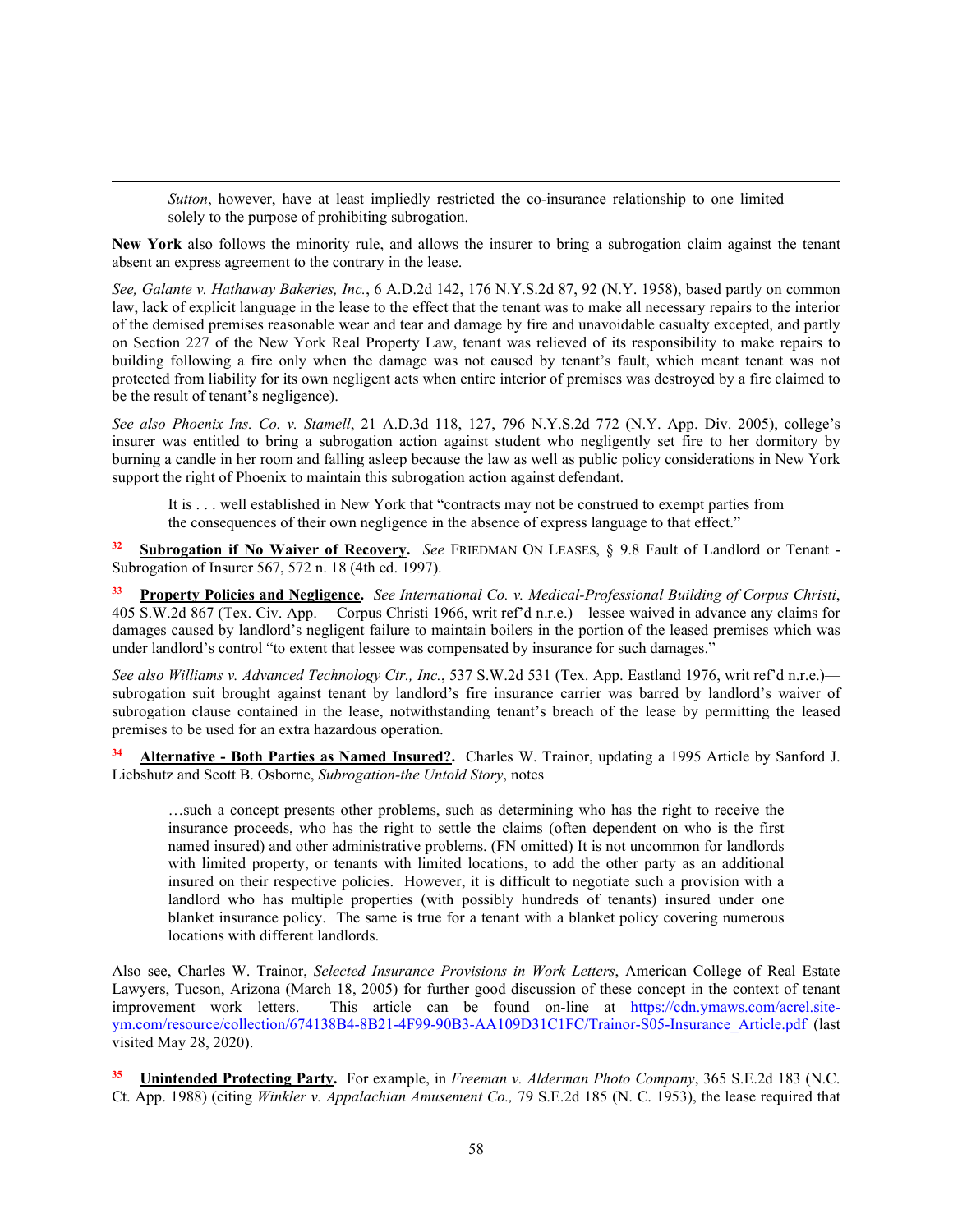all insurance carried by landlord and tenant "provide a waiver of subrogation against the other party". The lease also required the tenant to insure its personal property. The tenant's personal property was damaged due to landlord's negligence. The tenant sued the landlord for damages. The court concluded that the contractual waiver of subrogation was not an express waiver of liability for negligence, and held that the tenant had the right to bring suit against the landlord for damages to tenant's personal property.

**<sup>36</sup> "Other Insurance" Clauses in the ISO CGL Policy.** Under Section IV.4 of the **ISO CG 00 01 04 13**  Commercial General Liability Coverage Form, if an insured (which includes a landlord added as an additional insured under an ISO form of Additional Insured Endorsement) has available to it "other valid and collectible insurance" (called in the industry "**other insurance**"), the insurance under the insured's policy (if it is fire insurance covering the premises leased to the insured) is excess. An "other insurance" provision means the tenant's liability insurance will not cover damage to the landlord's property (caused by the tenant's negligence and for which there has been no waiver of the right of recovery); Section IV.4 does state it will cover any amount that exceeds the total amount the other insurance (*i.e.*, the landlord's property insurance policy) would pay for the damage, plus the deductible or self-insured amounts under the landlord's property insurance policy.

**<sup>37</sup> No Release by Protecting Party; and No Waiver of Subrogation.** See discussion of Common Law at Part II of the Article.

**<sup>38</sup> Contractual Obligation to Obtain a Waiver of Subrogation; But No Waiver of Subrogation by Insurer and No Waiver of Recovery by Protected Party.** There is a split of authority in circumstances where the lease contains a contractual waiver of the insurer's subrogation, but the insurer has not waived subrogation in its policy. See *Continental Ins. Co. v. Boraie*, 672 A.2d 274, 277 (N.J. Super. Ct. Law Div. 1995) holding that a provision in a lease obligating the tenant to obtain insurance containing a waiver of subrogation prohibited the insurer from subrogating against the negligent landlord. The lease provided

All such insurance policies maintained by the Tenant, and all policies of insurance maintained by the Landlord with respect to the Demised Premises or any property of which the Demised Premises are a part shall contain provisions for waiver of subrogation against the Landlord or the Tenant, as the case may be.

S*ee* line of contra authority cited in *Boraie* at 277, including *Zurich Am. Ins. Co. v. Eckert*, 770 F. Supp. 269 (E.D. Pa. 1991) holding that a landlord's promise to have its insurance policy contain waivers of subrogation did not bar landlord's insurer from pursuing the insurer's subrogation right under its policy against the negligent tenant; insurer was not shown to be aware of the lease provision when it issued its policy. In *Zurich* both landlord and tenant had property insurance, and each promised to obtain waivers of subrogation from their insurer, but do not. The lease between landlord (Wissahickon) and tenant (Eckert) provided

Lessor and Lessee hereby agree that all insurance policies which each of them shall carry to insure the demised premises and the contents therein against casualty loss, and all liability policies which they shall carry pertaining to the use and occupancy of the demised premises shall contain waivers of the right of subrogation against Lessor and Lessee herein, their heirs, administrators, successors, and assigns.

The court noted that the lease between Wissahickon and Eckert did not contain a release of Eckert's liability for damages caused by his negligence. *Id.* at 272. The court also noted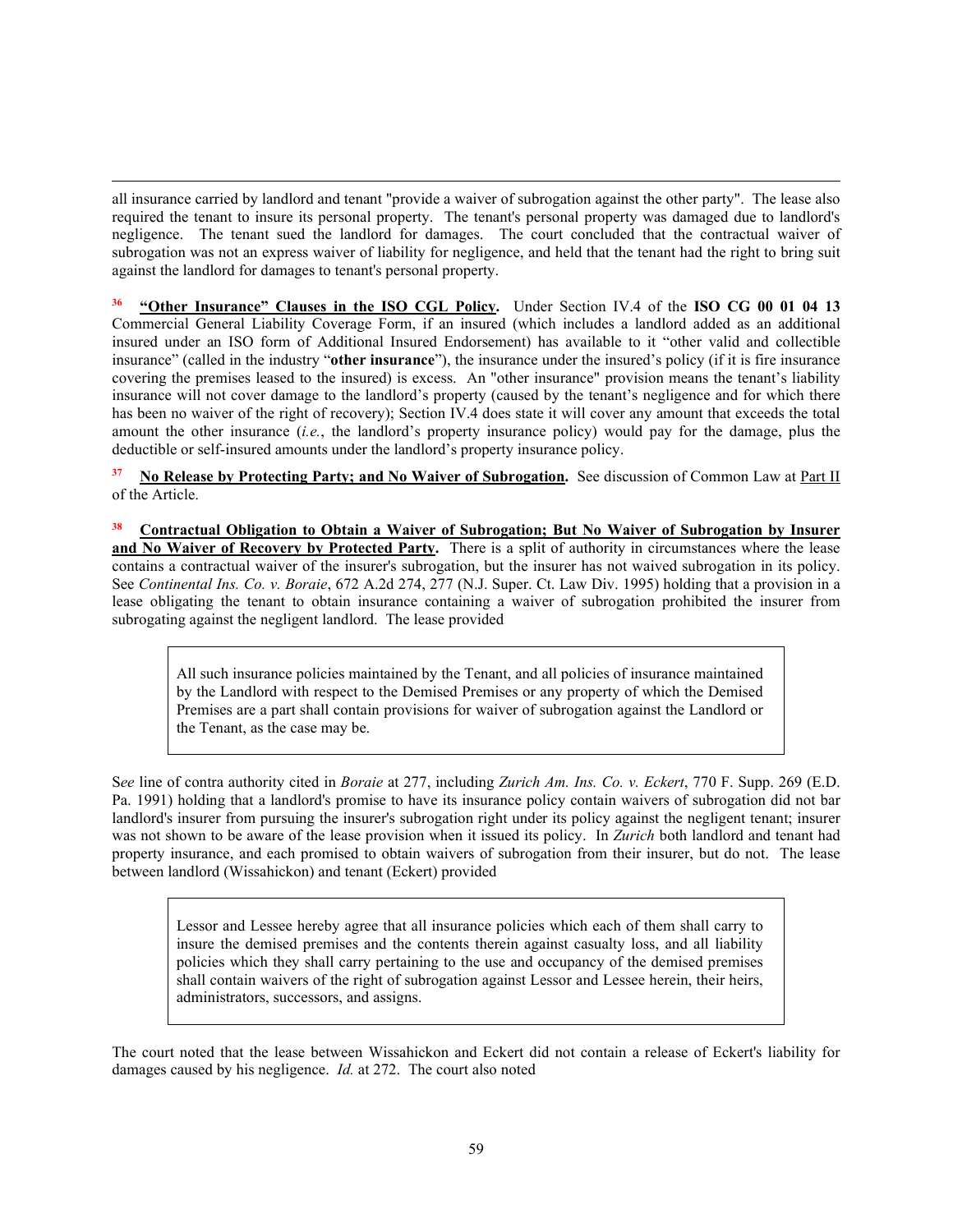The fact that the insurance policy issued by Zurich to Wissahickon became effective after the date of the lease between Mr. Eckert and Wissahickon should not bar Zurich's right to subrogation unless Zurich was aware or should have been aware that Wissahickon had agreed with its tenant that its insurance policy would "contain waivers of the right of subrogation against lessor and lessee. *Id.* at 272.

**<sup>39</sup> Pretzel.** *See* Beat Steiner, *Three (Or More) Pretzels in a Lease Sorting Through Intertwined Provisions*, 32 PROBATE & PROPERTY 4, pp. 46-51 (July/August 2018):

Pretzels are distinguished by their unique shape. Wikipedia notes that "[t]he traditional pretzel shape is a distinctive nonsymmetrical form, with the ends of a long strip of dough intertwined and then twisted back into itself in a certain way (creating 'a pretzel loop)." Wikipedia, *Pretzel*, Wikipedia.com (last visited Apr. 25, 2018), https://en.wikipedia.org/org/wiki/Pretzel. The pretzel provides a useful image, which evokes how some lease clauses are intertwined.

Certain provisions of a lease are inherently intertwined. In a badly drafted lease, intertwined clauses are drafted as if they stand alone, and, as a consequence, sometimes conflict. In a welldrafted lease, the intertwined provisions work together. When intertwined provisions conflict, they read like a mental pretzel—the clauses are twisted back into one another as in a pretzel loop.

**<u>Damage Liability Covenant vs. Waiver of Claims and Insured Risk.</u> This provision is part of**  $\P$ *D.4* (Release of Claims/Subrogation) in the Retail Lease, **Form 1** in the Appendix of Forms.

**<sup>41</sup> Released Party's Negligence Included in Release of Claims.** This provision is part of ¶ *D.4* (Release of Claims/Subrogation) in the Retail Lease, **Form 1** in the Appendix of Forms.

**<sup>42</sup> Released Party's Negligence Included in Release of Claims.** This provision is part of ¶ *D.4* (Release of Claims/Subrogation) in the Retail Lease, **Form 1** in the Appendix of Forms.

**<sup>43</sup> Waiver of Claims "Coverable by Insurance".** Norman W. Gutmacher, *Waiver of Subrogation Tips and Issues*, ACREL News (2016).

**<sup>44</sup> Obligation to Insure** *vs.* **Obligation to Indemnify.** *See, e.g.*, *Clarendon America Ins. Co. v. Prime Group Realty Services, Inc.*, 907 N.E.2d 6, 389 Ill. App. 3d 724 (1<sup>st</sup> Dist. App. 2009). Consistent with the insurance requirements in the lease, the tenant procured an insurance policy from Clarendon America Insurance Company that listed the landlord as an additional insured. However, the policy included an endorsement that excluded coverage for any additional insured for its own acts or omissions. The underlying claim that led to the opinion involved an injury suffered by an employee of the tenant while that employee was on the rooftop of the landlord's building after he repaired the HVAC system on the roof of the building. Clarendon agreed to defend the landlord under a reservation of rights "to the extent that it determined that [the tenant's employee's] injuries are the result of [landlord's] negligence because the landlord was named as an additional insured under the tenant's CGL policy." The landlord filed a third party complaint against the tenant, claiming the tenant had failed to procure the CGL insurance required under the lease. The landlord appealed a motion for summary judgment in favor of the tenant on the issue of whether the tenant had breached its obligations under the lease because it had no obligation to insure or indemnify the landlord against the landlord's own negligence.

The court noted that the obligation to insure is different from an obligation to indemnify because the obligation to indemnify requires the party agreeing to indemnify the other "to assume all responsibility for any injuries or damages" whereas a promise to insure requires that party to agree to "procure insurance and pay premiums" citing the *Sears* case discussed in Part V.C (Best Practice Tips - Importance of Reviewing Insurance Policies Against Indemnification Obligations). "A promise to insure relieves the promisor of responsibility" in the event of an injury or damages once the insurance is obtained." *Sears, Roebuck and Co. v. Charwil Associates Ltd. Partnership*, 864 N.E.2d 869, 875 (1st Dist. 2007).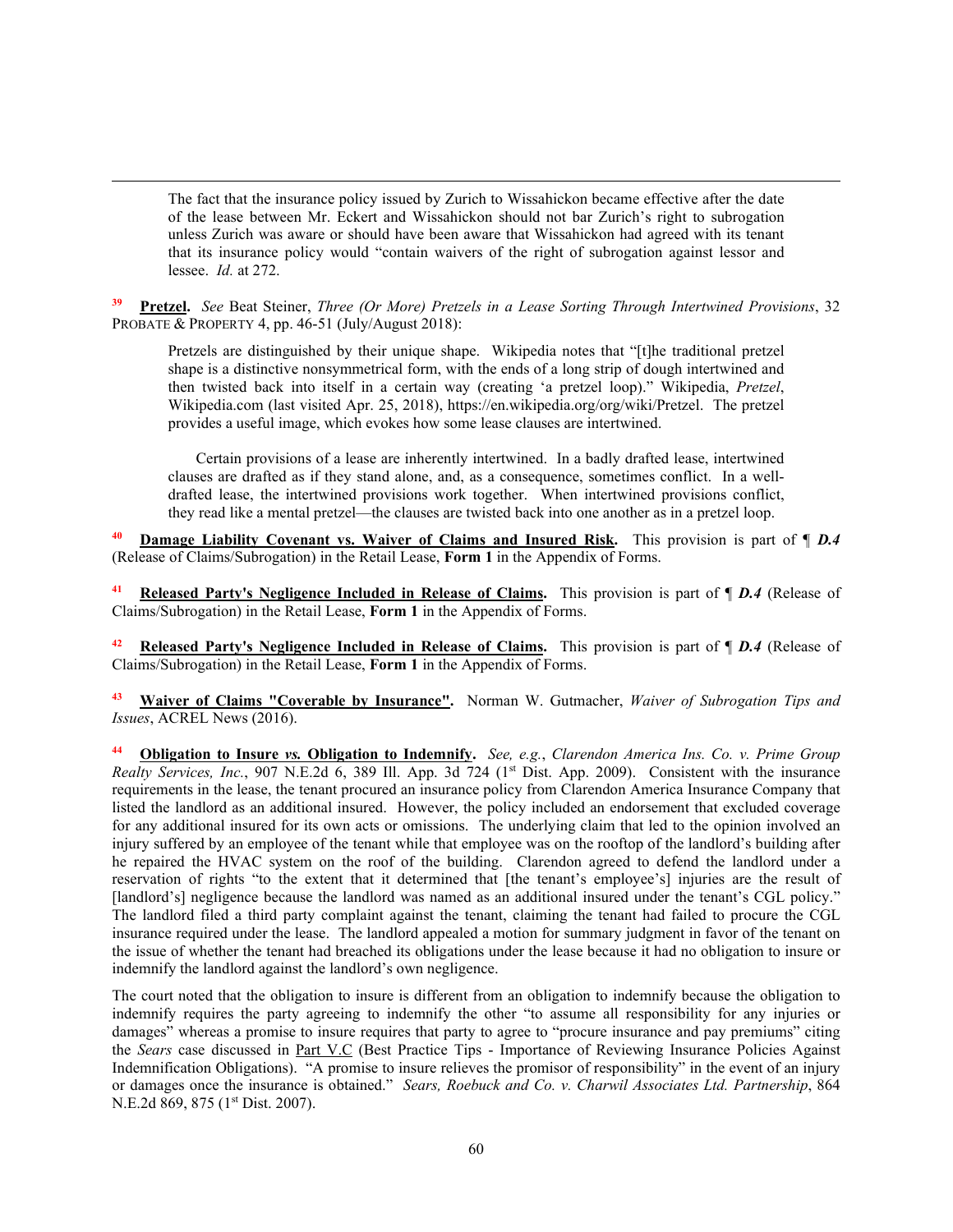Although the court acknowledged the premises may include areas in addition to leased areas, the *Clarendon* court held that the tenant had satisfied its obligation to procure insurance for the premises as defined in the lease, which included a specifically defined space in the plaza level and basement level of the building that was shown in a plan attached to the lease. The court also noted that the insurance provision obligated the tenant to procure insurance regardless of whether the landlord or the tenant was negligent. Nevertheless, the provision was held to be valid and enforceable. Why? Because a waiver of claims coupled with an indemnity provision must prohibit the landlord from being indemnified for its own negligence to be enforceable and is different from a promise by the tenant to procure insurance covering the landlord's negligent acts, which is valid even under circumstances where an agreement to indemnify the landlord for its own negligence would not have been valid. However, the tenant breached its obligation to procure insurance covering the landlord's own acts or omissions, which did not contain the same carve-out for the landlord's negligent acts that the lease indemnity provision contained.

The lessons to be learned here are to be sure the parties understand what areas each is to insure (here the landlord was to have insured its activities in areas that were not a part of the premises, and the tenant's obligation was to insure activities within the leased premises), and in the case of the tenant, to make sure if it is to insure the landlord against the landlord's own negligent acts, it must obtain the proper additional insured endorsement to its policy.

*See* Endnote **16** (Latest ISO Form Additional Insured Endorsements) above for examples of what are and are not covered by various different ISO Form Additional Insured endorsements.

**<sup>45</sup> A "Misnomer".** *Hertz Corp. v. Robineau*, 6 S.W.3d 332 1336 (Tex. App. - Austin 1999, no writ), J. Woodfin Jones, Justice:

To understand why a self-insurer's coverage is not "other insurance," it is helpful to recognize that the term "self-insurance" is a misnomer; in effect, a self-insurer does not provide insurance at all. "To say that a self-insurer will pay the same judgments and in the same amounts as an insurance company would have had to pay is one thing; while it is obvious that to assume all the obligations that exist under a Standard Automobile Liability Policy is quite another thing."

**<sup>46</sup> Self-Insurance by Large Commercial Businesses.** *Hertz Corp. v. Robineau*, 6 S.W.3d 332 (Tex. App. - Austin 1999, no writ); *H.E. Butt Grocery Co. v. National Union Fire Ins. Co.*, 150 F.3d 526 (5<sup>th</sup> Cir. 1998).

**<sup>47</sup> Self-Insurance by Public Entities.** *Green v. Alford*, 274 S.W.3d 5 (Tex. App. Hou. [14th Dist.] 2008, writ den'd) (City of Pasadena).

**Deductibles, SIRs and Self Insurance.** 4 BRUNER AND O'CONNOR ON CONSTRUCTION LAW § 11:11 *Deductibles and self-insured retentions* (2014); Windt, 3 INSURANCE CLAIMS & DISPUTES: REPRESENTATION OF INSURANCE COMPANIES & INSUREDS § 11:31 *Self-insured retention* (6th ed. 2014); Hermanson and Toren, *A Fact of Life - Retained Limits, Deductibles, and Self-Insurance* 55 No. 5 DRI FOR THE DEFENSE 64 (May, 2013); Hamilton and Murphy, *SIRs and Deductibles - Evolving Policies and Their Impact on Carrier Duties*, 78 DEFENSE COUNSEL JOURNAL 411 (Oct. 2011); CONTRACTUAL RISK TRANSFERS *Considerations for General Insurance Provisions* XIV.B.5 *Deductibles and Retentions*, and XIV.B.6 *Self-Insurance* (International Risk Management, Inc. 2020).

**<sup>49</sup> Self-Insurance is Not "Other Insurance" to Contribute as Primary Insurance.** Also, another question is sometimes raised concerning self-insurance. In a case where a loss is covered by another party's insurance, which insurance provides that it is primary coverage, and the self-insurer also is liable, is the self-insured required to share in the loss payment by the insurer? This question is sometimes stated, is self-insurance "other insurance"? If multiple policies cover a loss, the "other insurance" provisions of each the policies will dictate how the loss is allocated among the policies' proceeds. If both policies state they are primary, then the policies need to be consulted. The standard CGL policy states that its coverage is primary with respect to "other insurance" unless the other insurance is also primary, in which case the policy will pay a share of the loss. The majority rule, and the rule in Texas, is that self-insurance is not "other insurance" within the other insurance provision of a primary policy. See Holloway, Annot., Self-Insurance against Liability as Other Insurance with Meaning of Insurance Policy, 46 A.L.R.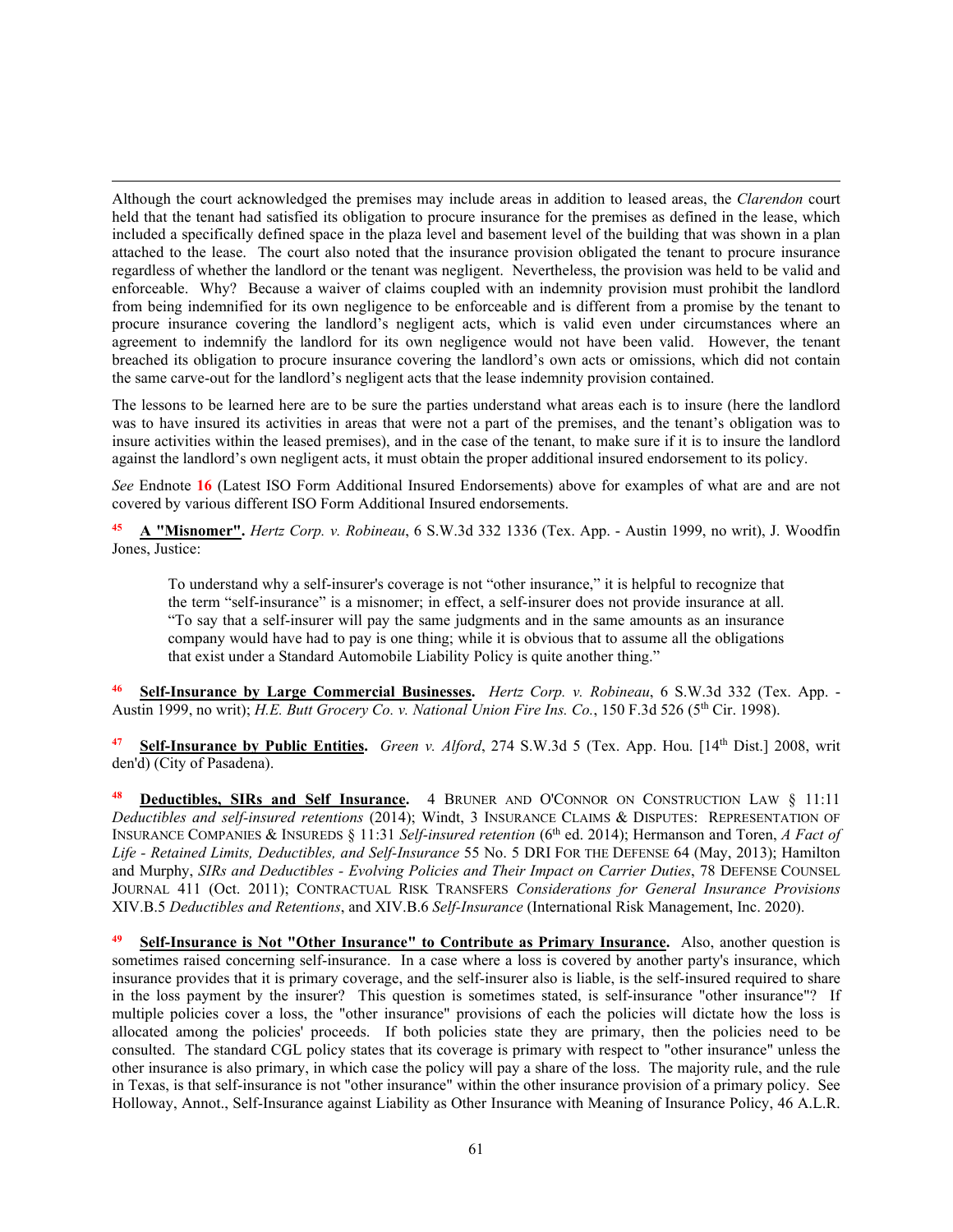4th 707 (1986). *Allstate Ins. Co. v. Zellars,* 462 S.W.2d 550, 552 (Tex. 1970); *Hertz Corp. v. Robineau*, 6 S.W.3d 332, 335 (Tex. App. - Austin 1999, no writ).

**<sup>50</sup> Best Practice Tips - Drafting.** Charles W. Trainor, updating a 1995 Article by Sanford J. Liebshutz and Scott B. Osborne, *Subrogation-the Untold Story*.

**<sup>51</sup> Insurable Interest?. Question:** Under a ground lease does the landlord have an insurable interest?

**<sup>52</sup> Waiver of Subrogation as to All Insurance.** Emanuel B. Halper, SHOPPING CENTER AND STORE LEASES 12- 21 (2003).

**<sup>53</sup> Example of Waiver of Subrogation as to All Insurance.** Charles W. Trainor, updating a 1995 Article by Sanford J. Liebshutz and Scott B. Osborne, *Subrogation-the Untold Story*.

**<sup>54</sup> Comprehensive General Liability Insurance** *vs.* **Commercial General Liability Insurance.** It is unclear from the case whether the policy at issue were issued prior to the change in the terminology used by ISO in its CGL policy forms or if the lease provision and the court's opinions simply used the wrong name for the CGL policy at issue. The term comprehensive general liability insurance is no longer used by CGL carriers, and the current policy forms no longer use that term.

**<sup>55</sup> Additional Insured Exclusion.** See Endnote **16** (Latest ISO Form Additional Insured Endorsements).

**<sup>56</sup> State Bar of Texas Real Estate Forms Manual – Retail Lease.** The following lease form is a Retail Lease prepared by the Real Estate Legal Forms Committee of the State Bar of Texas for use by Texas lawyers. It appears in the TEXAS REAL ESTATE FORMS MANUAL, Chapter 25 Leases along with a Basic Lease, an Office Lease, and an Industrial Lease. The author of this article has added underlining to the Retail Lease in order to highlight certain words, terms and provisions that are discussed in the accompanying footnotes.

**<sup>57</sup> "Tenant's Rebuilding Obligation".** See Retail Lease **¶** *D.5* – Casualty - Total or Partial Destruction and discussion below at Endnote **84** (Casualty – Total or Partial Destruction – Rebuilding Obligations). See Retail Lease **[ D.4** – Release of Claims / Subrogation. The TEXAS REAL ESTATE FORMS MANUAL, Chapter 25 Leases at p. 25-2 and 25-3 provides the following commentary as to *Rebuilding Obligations*:

**Rebuilding Obligations:** The restoration obligations of the parties after a casualty are tied to the description of "Tenant's Rebuilding Obligations" contained in the Basic Terms of the lease. The tenant is expected to restore those leasehold improvements described in "Tenant's Rebuilding Obligations" in addition to replacing its personal property (including inventory, furniture, trade fixtures, and equipment). Because the tenant should carry property insurance to cover its restoration obligations, a detailed description is imperative. …. The landlord's restoration obligations are defined in terms of the premises that the tenant is not required to rebuild.

For example, the tenant may be receiving the space in shell condition and be responsible for the initial construction of all leasehold improvements. The parties may decide that the tenant will restore all of the leasehold improvements inside the shell if the premises are destroyed. At the other extreme, the tenant may be receiving the premises with existing leasehold improvements after a casualty. Obviously the possibilities are infinite and depend on the economic underpinnings of the transaction as well as the relative sophistication of the parties. However, the question must be asked at the outset of the transaction so that both parties are clear about the allocation of the risk for restoration and that adequate property insurance is obtained.

See cautionary note in the Article at Scenario 3 Part III.C.4. (Deficiently Drafted Provisions - Covenant to Obtain Waiver of Insurer's Right of Subrogation, But Policy Does Not Permit) as to limitations of the waiver of subrogation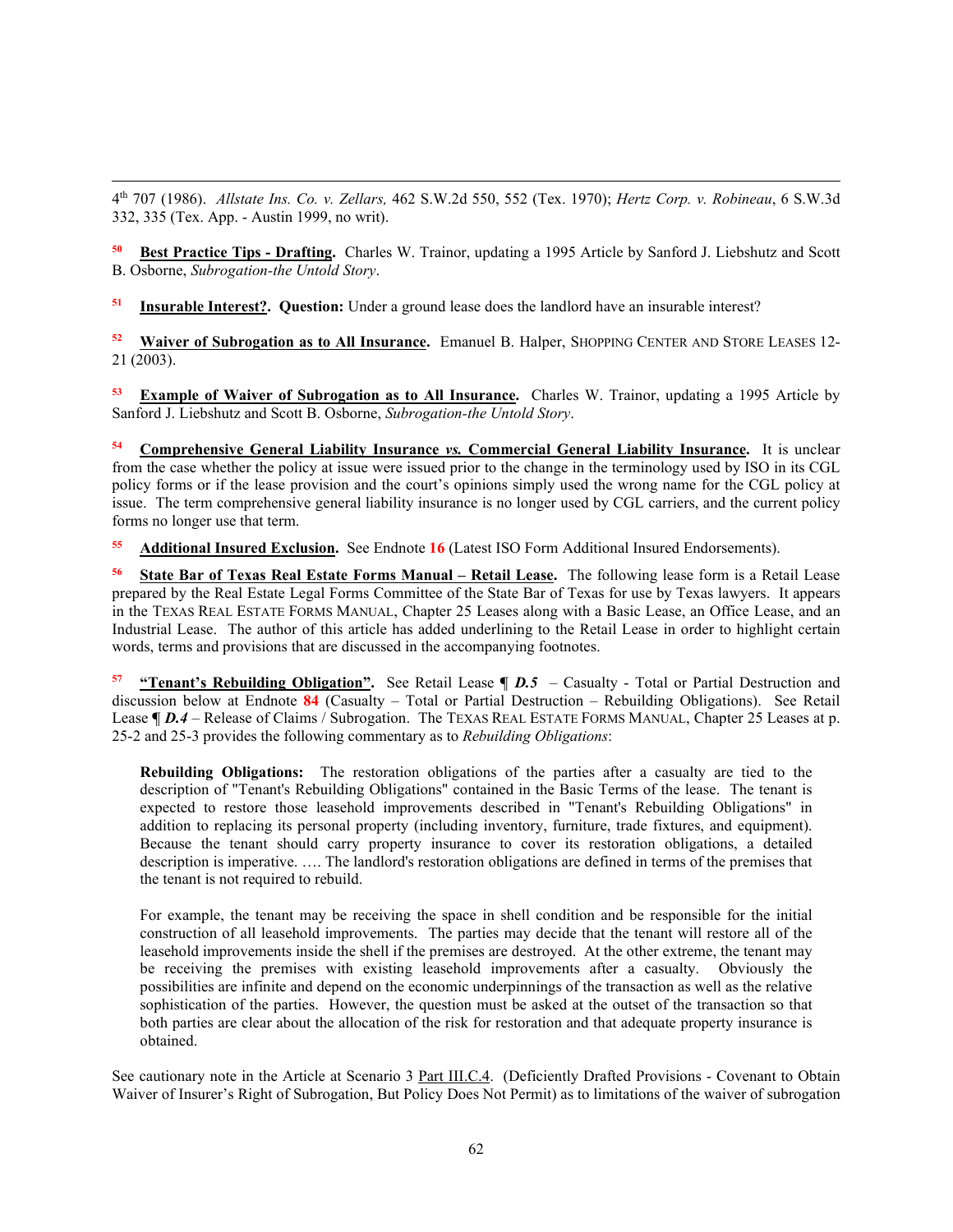provision in the standard form **ISO CP 00 90 08 88** Commercial Property Conditions, **Form 2** in the **Appendix of Forms**.

**<sup>58</sup> "Agent".** This definitions of "**Agent**" sets out a laundry list of other persons that are not parties to the Lease. The purpose for this laundry list is to define the Protected Persons (the person who are protected by the indemnity) as including the Agents of the Landlord and its Lienholder. To some extent it is included to narrow the scope of the Tenant's indemnity to exclude an indemnification of Landlord to the extent the Injury is caused in whole or in part by the gross negligence or willful misconduct of Agents of the Landlord and its Lienholder. See Retail Lease **¶**  *B.1.q.*

**<sup>59</sup> Indemnification for Injuries.** The defined term "**Injury**" is used in the indemnity provisions of the Retail Lease **¶** *B.1.q* and **¶** *C.1.f* Retail Lease **¶** *B.1.q* provides that "Tenant agrees to ... indemnify ... Landlord from any Injury occurring in any portion of the Premises." Retail Lease **[ C.1.f** provides that "Landlord agrees to ... indemnify ... Tenant from any Injury occurring in any portion of the Common Areas." "Injury" is defined in the Manual's Lease forms as meaning three types of occurrences and the associated liability arising out of such occurrence: property damage, injuries to persons including their death, and "personal and advertising injury." This last form of liability incorporates by reference the definition of such term as contained in Tenant's liability insurance.

**Tenant's Repair and Restoration Obligations.** Tenant's obligations are set out in two provisions: as to restoration obligations they are set out in the definition of "Tenant's Rebuilding Obligations" in the Basic Information coupled with Tenant's rebuilding covenant in **¶** *D.5* Casualty /Total or Partial Destruction. Note that there is no exclusion for damage by fire or other casualty.

**<sup>61</sup> Manual's Approach to Reciprocal Indemnities in the Lease.** The Texas Real Estate Forms Manual's Basic Lease, Retail Lease and Office Lease contain mutual indemnities based on the location of the occurrence, whether it is within the Premises or in the Common Areas. In Retail Lease **¶** *B.1.q* Tenant indemnifies Landlord. In Retail Lease **[ C1.f** Landlord indemnifies Tenant. Each indemnity is an intermediate form indemnity, indemnifying the Protected Person for all liabilities due to the occurrence of an Injury, even if the cause is the concurrent negligence of the Protected Person. The Tenant's indemnity is for Injuries "occurring in the Premises". The Landlord's indemnity is for Injuries "occurring in the Common Areas".

Each indemnity complies with the Texas express negligence and fair notice requirements, which are imposed by the court on provisions shifting liability for negligently caused injuries from one liable person to another. Therefore, each indemnity is enforceable as a means of shifting the risk of liability to the Protecting Person for Injuries caused in whole or in part by the Protecting Person even if caused by the concurrent negligence of the Protected Person, but not if caused in part by the Protected Person's gross negligence.

The following is a quoted portion of the commentary in chapter 25 Leases, p. 25-2 of the TEXAS REAL ESTATE FORMS MANUAL (3 ed.) § 25.1:4 *Cautions: Risk Allocation*:

**Indemnities and Waivers:** The indemnity provisions of the multitenant building or project lease forms are designed to protect the respective parties from their own ordinary negligence (but not gross negligence or willful misconduct) on a **geographic basis**; that is, the tenant indemnifies the landlord for any damage or injury occurring within the **premises**, whether or not the ordinary negligence of the landlord is a cause of the damage or injury, and the landlord indemnifies the tenant for any damage or injury occurring within the **common areas**, whether or not the ordinary negligence of the tenant is a cause of the damage or injury. The waiver of subrogation provision contained in the multitenant building or project lease form releases both parties from liability for property damage and loss of revenues up to the limits of the property insurance coverages required to be carried under the lease, notwithstanding the ordinary negligence of the party causing the property damage or loss of revenues. The indemnity and waiver provisions are designed to comply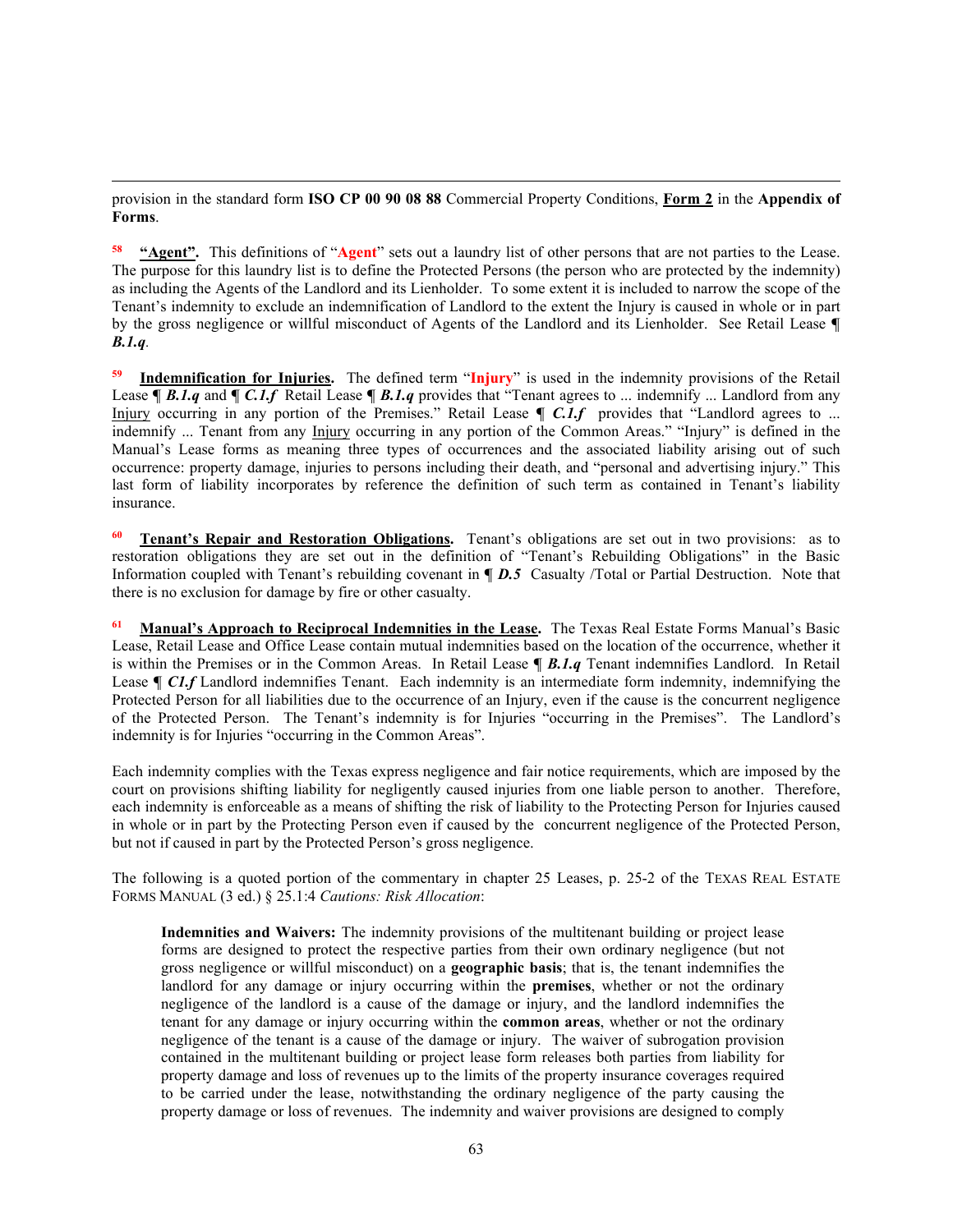with the two-pronged "fair notice doctrine" under Texas case law: (1) the "express negligence rule" set forth in *Ethyl Corp. v. Daniel Construction Co.*, 725 S.W.2d 705 (Tex. 1987), and (2) the "conspicuousness rule" enunciated in *Dresser Industries, Inc. v. Page Petroleum, Inc.*, 853 S.W.2d 505 (Tex. 1993).

**<sup>62</sup> "Occurring".** The "**occurring**" language does not expressly address the time of the occurrence. Injuries can occur after the end of the Term of a lease due to acts or omissions occurring during the Term of a lease. The indemnity does state that the indemnity survives the end of the Term of the Lease, but this may address the survivability of the indemnity as to Injuries occurring during the Term of the Lease. The timing issue is addressed by adding after the words "occurring in any portion of the Premises" the words: "**either before or after the end of the Term**". Note that this trigger language is not the broad form used in the standard ISO liability insurance policy in defining the scope of additional insured coverage for Injuries "**in connection with** that part of the premises leased to (the tenant)."

**<sup>63</sup> "Premises".** "**Premises**" is defined in the Basic Terms section of the Retail Lease. The risk allocation scheme adopted in the Texas Real Estate Forms Manual for Leases is to allocate responsibility to the Tenant for all Injuries occurring in the Premises and to allocate to the Landlord responsibility for all Injuries occurring in the Common Areas, but in each geographic allocation excepting Injuries caused in whole by the Protected Person. The Retail Lease contains reciprocal indemnities with the Tenant indemnifying the Landlord for all Injuries occurring in the Premises and with the Landlord indemnifying Tenant for all Injuries occurring in the Common Areas, but in each geographic allocation excepting Injuries caused in whole by the Protected Person.

**<sup>64</sup> "Independent of Tenant's Insurance".** This language is added to address those cases in which the court has sought to interpret the Protecting Person's indemnity in cases of ambiguity by examining the scope of a Protecting Person's insurance covenant and the risks covered thereby to determine the intended breadth of the indemnity to scope and limits of the insurance.

**<sup>65</sup> The Texas Workers Compensation Act.** The Texas Workers Compensation Act provides that a subscribing employer has no liability to reimburse or hold another person harmless for a judgment or settlement resulting from injury or death of an employee "unless the employer executed, before the injury or death occurred, a written agreement with the third party to assume the liability." Texas Workers' Compensation Act, TEX. LABOR CODE § 417.004, repealing TEX. REV. CIV. STAT. ANN. Art. 8308-4.04, formerly Art. 8306, § 3(d).

**Not Be Limited by Comparative Negligence Statutes or Workers Compensation Insurance.** This language notes that the indemnity is intended by the parties not to be limited by the statutory risk allocation schemes set up in the Comparative Negligence and Proportionate Responsibility Statutes and the Workers' Compensation Act. A contractual indemnity by the employer of the injured employee is necessary to overcome the Workers Compensation Bar so as at least to pass back to the employer the employer's percentage of responsibility which otherwise would be borne by the Protected Person absent the indemnity. The contractual indemnity should also be drafted to pass back to the employer the costs of defense of the employee's claim.

In *Varela v. American Petrofina Co. of Texas, Inc.*, 658 S.W.2d 561 (Tex. 1983) the Texas Supreme Court held that an employer's negligence could not be considered in a third-party negligence action bought by an employee arising out of an accidental injury covered by workers' compensation insurance. The jury had determined that the accident was attributable as follows: plant owner's negligence (Petrofina) – 43%, employer's negligence (Hydrocarbon Construction) – 42%, and employee's negligence (Varela) – 15%. The supreme court reversed the trial court's reduction of the damage award from \$606,800 to \$243,924, or 43% of total damages. The supreme court held that the Workers Compensation Act is an exception to the Comparative Negligence Statute and disallowed contribution from the employer.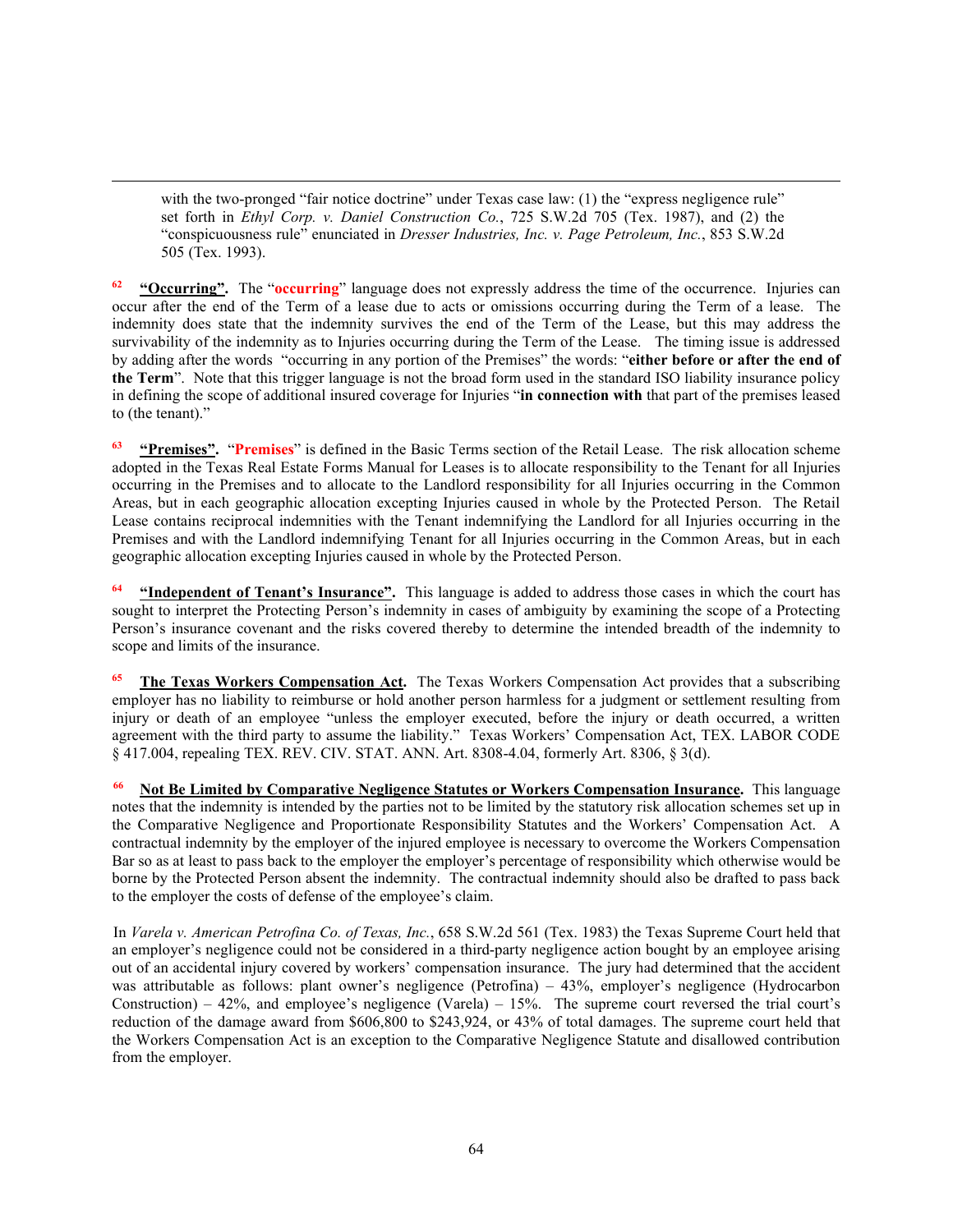The enforceability of a contractual indemnity passing back to the employer a third party's negligence over the "**Workers Compensation Bar**" has been upheld as the means of passing back to the employer the proportion of the negligently caused injury caused by the employer. *Enserch Corp. v. Parker*, 794 S.W.2d 2, 7 (Tex. 1990).

**<sup>67</sup> Retail Lease ¶** *B.1.q.***: Tenant's Indemnity for Injury Caused by the Concurrent Negligence of the Protected Person and the Protecting Person**. The "*even if an Injury is caused in part by the ordinary negligence of Landlord*" language in ¶ *B.1.q.* expressly addresses the issue as to whether the Tenant's (the Protecting Person's) indemnity covers an Injury caused "solely" by the negligence of the Landlord (the Protected Person) (answer: " $\underline{no}$ ").

**Texas:** Absent the inclusion of an express reference to the negligence of the Protecting Party as a cause of the Injury, the indemnity provision would not have met Texas' express negligence test. The Texas Supreme Court in *Ethyl Corp. v. Daniel Const. Co*., 725 S.W.2d 705, 708 (Tex. 1987) held that, if indemnity is sought by the Protected Person for the concurrent negligence of the Protecting Person, the indemnity has to state so expressly. The court termed this claim as one for "**contractual comparative indemnity**." The court held that the indemnity provision did not meet the express negligence test in this respect.

**Illinois:** The result would be different in Illinois. Because by statute in Illinois, a landlord cannot be indemnified against its own negligence, an Illinois court might have voided the entire indemnification clause because it seeks to indemnify the landlord for its own negligence or would have voided the portion of the Part III.C.6 (Deficiently Drafted Provisions - Overly Broad Indemnity May Invalidate Entire Indemnity Proviso).

**<sup>68</sup> Texas: Texas Anti-Indemnity Act Strikes Down Broad Form and Intermediate Form Indemnities in "Construction Contracts".** With some exceptions, Texas Insurance Code chapter 151 prohibits broad-form and intermediate indemnities in construction contracts and requirements in a construction contract for insurance policies or endorsements that cover broad-form or intermediate indemnities. Under Texas Insurance Code § 151.102, an indemnity in a construction contract, or in an agreement collateral to or affecting a construction contract, is void and unenforceable to the extent that it requires an indemnitor to indemnify a party, including a third party, against a claim caused by the negligence or fault, violation of a law, or breach of a contract the indemnitee, its agent or employee, or any third party under the control or supervision of the indemnitee, other than the indemnitor or its agent, employee, or subcontractor of any tier. The definition of a "**construction contract**" contained in § 151.102 of the Texas Insurance Code is extremely broad, and includes

Any contract, subcontract, or agreement … made by an owner … for the design, construction, **alteration**, renovation, remodeling, **repair**, or **maintenance** of … a building, structure, appurtenance, or other improvement to or on … real property."

The following comment is made in the TEXAS REAL ESTATE FORMS MANUAL in Chapter 17 Risk Allocation: Indemnity, Waiver, and Insurance at p. 17-3 (3d ed. 2020):

Whether the definition covers a lease that contemplates leasehold improvements or contains provisions regarding repairs, maintenance, or alterations is, at best, unclear.

**<sup>69</sup> Texas: "But Will Not Apply To." "Except Sole Negligence of the Protected Person".** The drafter of an indemnity clause cannot use the exclusion clause as a means of impliedly including within the coverage clause by implication items not excluded. In *Singleton v. Crown Central Petroleum Corp.*, 729 S.W.2d 690 (Tex. 1987), the Texas Supreme Court found that the following provision **failed** the express negligence standard since the provision stated what was not to be indemnified included claims resulting from the sole negligence of the premises owner rather than expressly stating that the premises owner was to be indemnified from its own negligence.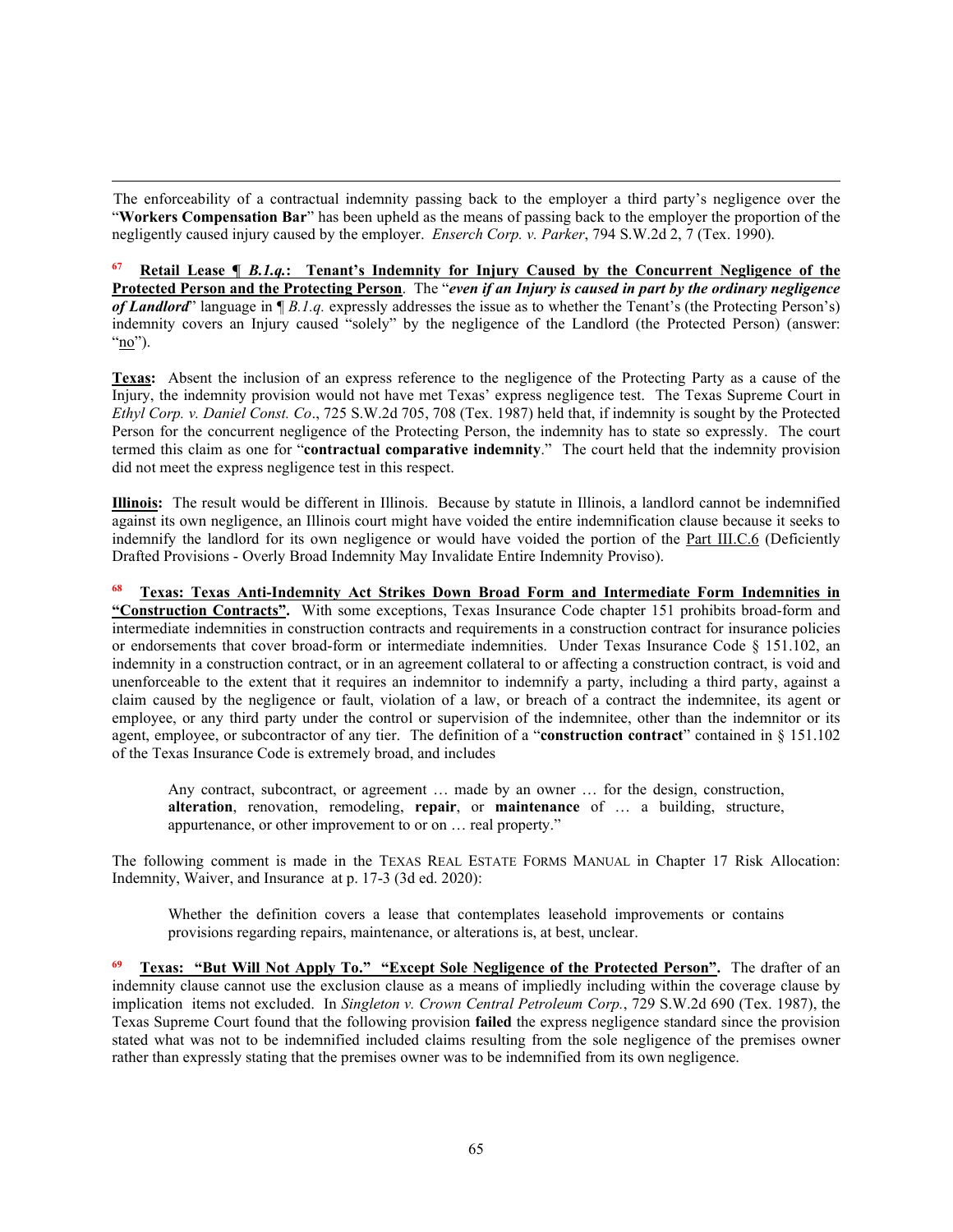Contractor agrees to ... indemnify ... owner from and against any and all claims ... of every kind and character whatsoever, ... for or in connection with loss of life or personal injury ... directly or indirectly arising out of ... the activities of contractor ... *excepting only* claims arising out of accidents resulting from the *sole negligence* of owner. (Emphasis added by author.)

*Linden-Alimak, Inc. v. McDonald*, 745 S.W.2d 82 (Tex. App.—Ft. Worth 1988, writ denied). *Texas Utilities Electric Co. v. Babcock & Wilcox,* 893 S.W.2d 739 (Tex. App.—Texarkana 1995, no writ).

**<sup>70</sup> Revise Indemnity to Correct Conflict with Waiver of Subrogation - Need to Exclude from Indemnity Liabilities and Damages Insured by Protected Party's Property Insurance.** The breadth of the indemnity conflicts with  $\P$  *D.4* Release of Claims / Subrogation. The mutual indemnities in  $\P$  *B.1.q.* and *C.1.f.* should be revised to include as an additional exclusion

**(iv) DOES NOT INDEMNIFY THE PERSONS INDEMNIFIED IN THIS SECTION (THE PROTECTED PERSONS) FOR CLAIMS OR LIABILITIES RELEASED IN PARAGRAPH D.4 RELEASE OF CLAIMS / SUBROGATION.**

**<sup>71</sup> Landlord Repair and Restoration Obligations.** The Retail Lease allocates the risk of liability damage or destruction of the Property and Premises to the party to which is allocated the Rebuilding Obligation, irrespective of whether the damage or destruction arises in whole or in part from the other party's negligence, and confirms this allocation through the release of claims and waiver of subrogation provision in **¶** *D.4 Release of Claims / Subrogation*. **¶** *D.4* provides

**THE RELEASE IN THIS PARAGRAPH WILL APPLY EVEN IF THE DAMAGE OR LOSS IS CAUSED IN WHOLE OR IN PART BY THE ORDINARY NEGLIGENCE OR STRICT LIABILITY OF THE RELEASED PARTY BUT WILL NOT APPLY TO THE EXTENT THE DAMAGE OR LOSS IS CAUSED IN WHOLE OR IN PART BY THE GROSS NEGLIGENCE OR WILLFUL MISCONDUCT OF THE RELEASED PARTY OR ITS AGENTS.**

See Endnote **78** (Release of Claims) for a discussion of this provision.

**<sup>72</sup> Landlord's Intermediate Indemnity as to Injuries in the Common Areas.** See analysis of the mutual indemnity by the Tenant above. Landlord's indemnity is for all Injuries occurring in any portion of the Common Areas, even if the Injury is caused in part by the negligence of the Tenant.

**<sup>73</sup> Omission of Agents.** Note that "Agents" are not included as a Protected Person in ¶ *C.1.f*, Landlord's indemnity of Tenant, nor in the list of parties for whose gross negligence is excluded in Landlord's indemnity, as was addressed in Tenant's indemnity of Landlord in ¶ *B.1.q*. An oversight?

**<sup>74</sup> Revise to Exclude from Indemnity Liabilities and Damage Insured by Protected Party's Property Insurance.** The breadth of the indemnity conflicts with **J** *D.4* Release of Claims / Subrogation. The mutual indemnities in ¶¶ *B.1.q.* and *C.1.f.* should be revised to include as an additional exclusion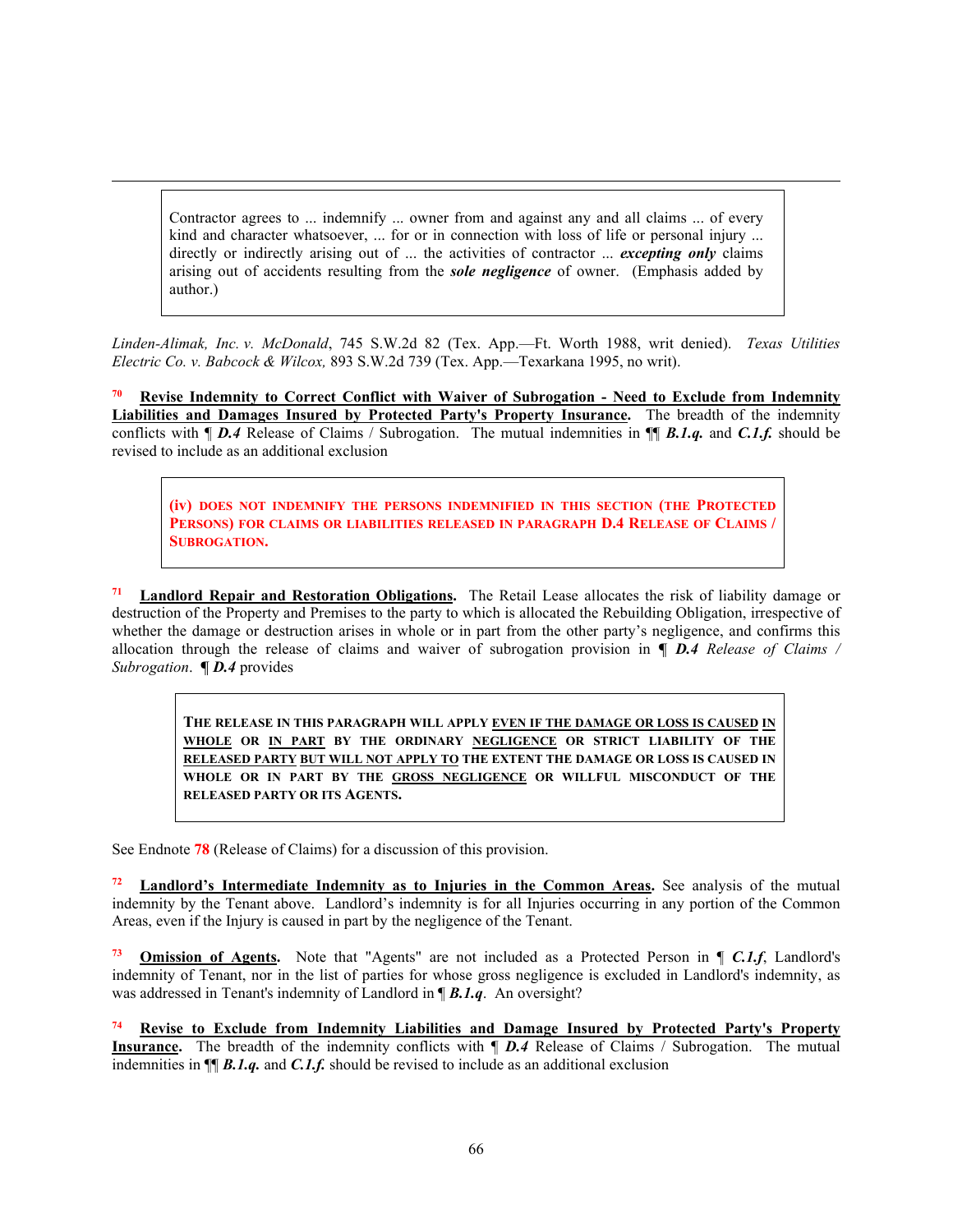**(iv) DOES NOT INDEMNIFY THE PERSONS INDEMNIFIED IN THIS SECTION (THE PROTECTED PERSONS) FOR CLAIMS OR LIABILITIES RELEASED IN PARAGRAPH D.4 RELEASE OF CLAIMS / SUBROGATION.**

**Ownership of Tenant Improvements.** The Texas Real Estate Form Manual's Retail Lease provides that tenant made alterations "will become the property of Landlord." **ISO CP 00 10 10 12** Building and Personal Property Coverage Form insures a tenant's interest in betterments and improvements under the following provision:

- A. Coverage
	- 1. Covered Property. Covered Property, as used in this Coverage Part, means ….
		- b. Your Business Personal Property consists of the following property located in or on the building or structure described in the Declarations …:
			- (6) Your use interest as tenant in improvements and betterments. Improvements and betterments are fixtures, alterations installations or additions:
				- (a) Made a part of the building or structure you occupy but do not own; and
				- (b) You acquired or made at your expense but cannot legally remove.

**<sup>76</sup> Return of Premises Clause Needs Revision.** See this Article II.E (Common Law - Exception for Casualty Loss to Return of Premises) and Article III.B.1 (Drafting Conflicting Provisions - Waiver of Claims vs. Return of Premises). Note this clause fails to contain an express exclusion for "casualty loss" (*e.g.*, "fire"; or "fire even if caused by Tenant's negligence"). The authors recommend adding an exclusion for "casualty loss" to the return of premises clause to clarify that Tenant is not obligated to bear the risk of loss and the cost of restoring the premises in the event of a casualty loss, even caused by Tenant's negligence.

and restore the Premises to the condition existing at the Commencement Date, normal wear and **casualty loss** excepted.

**<sup>77</sup> No Rent Abatement Except.** The Retail Lease at ¶ *D.2* provides that there is no rent abatement "*except as otherwise provided*". ¶ *D.5.c* provides in the case untenantability following a casualty for the Rent to be "*adjusted as may be fair and reasonable*."

**<sup>78</sup> "Release of Claims".** ¶ *D.4* (Release of Claims/Subrogation) is both a release of claims between the parties as to property damages by "*that are insured by the Releasing Party's property insurance or that would have been insured by the required insurance if the party fails to maintain the property coverage required by this lease*" and a covenant to notify the insurance issuers of the release and to have the insurance companies endorse, if necessary, the policies so as to prevent invalidation of the policies because of the release. This provision expressly identifies negligence of the parties as being a Released Matter in compliance with the requirements of the express negligence test (see discussion in Part II.E (Common Law - Exception for Casualty Loss to Return of Premises)). The release is written in conspicuous type and meets the requirements of the fair notice test (see discussion in Part II.E (Common Law - Exception for Casualty Loss to Return of Premises)).

**Advice.** The Form's insurance provision supplements this contractual waiver of the property insurance carrier's right of subrogation only as to the Tenant's property insurance. The Form's risk management provisions provide that the Tenant's property insurance policies must contain waivers of subrogation of claims against the Landlord and the Lienholder. The Form does not, however, contain a reciprocal provision requiring that the Landlord's property insurance policies contain a waiver of subrogation claims against Tenant. See **Insurance Addendum** [A.2.b as compared to ¶ B. The authors of this Article recommend that tenants seek to add a reciprocal provision to the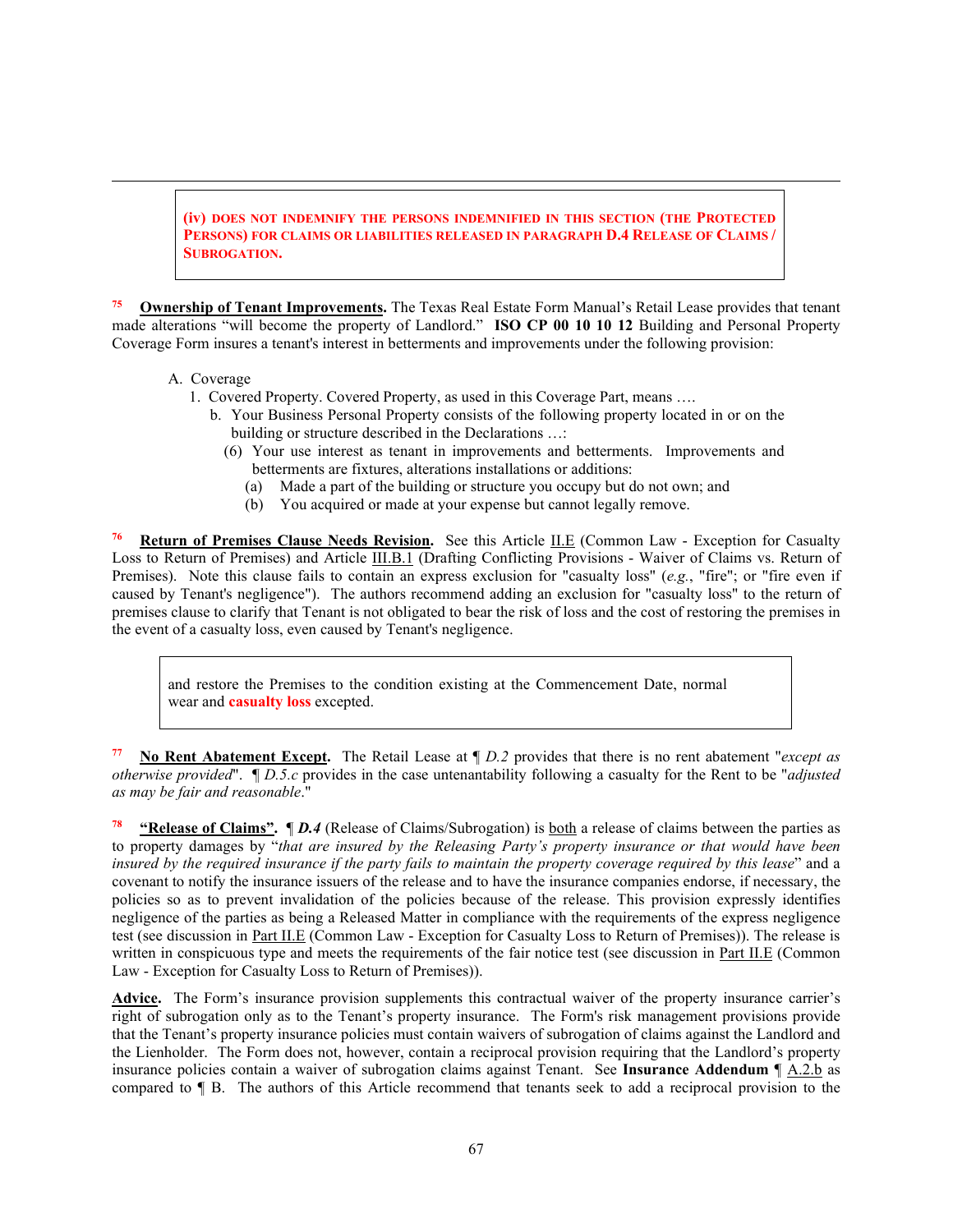landlord's insurance specifications providing that the landlord's property insurance contain a waiver of subrogation claims against tenants.

**<sup>79</sup> Waiver of Subrogation.** See Commercial Property Conditions ¶ I. Transfer of Rights of Recovery Against Others To Us in the forms set forth in **Form 2** of the Appendix of Forms. The ISO form property policy for leased premises allows the parties to waive the insurer's rights **before** a loss by a waiver of claims in the lease. The ISO form property policy also allows the landlord to waive the insurer's subrogation right even **after** a loss.

Most leases, including leases in the Texas Real Estate Forms Manual, contain a provision addressing the rights between the parties in the event that the property is damaged by the negligence of the other party. Leases may provide that the party whose property is damaged waives claims against the other negligent party and that the damaged party will look to the property insurance for recovery. Further leases may provide that the right of subrogation of the insurer is waived or that the party obtaining the insurance will also obtain an endorsement to the property policy whereby the insurer waives its rights of subrogation to recovery its insurance proceeds against the negligent party.

**Waiver of Subrogation Endorsement.** Since there is no recognized standard property policy form, it is prudent to examine the property policy in connection with drafting the lease and to condition the lease, if necessary, on obtaining a subrogation waiver from each party's insurer.

**Waiver of Subrogation from Subtenant's Insurers.** A landlord may appropriately require subtenants to secure a waiver of subrogation from their insurers. In order to require such a waiver, the lease either needs to require it or, if the landlord has a right to consent to any sublease, the landlord can include that requirement in its form of Landlord's Consent.

**<sup>80</sup> "Each Other and their Respective Agents"**. The released parties are "each other … and their respective Agents". The term "**Agent**" is not defined as including "officers, directors, shareholders, partners, members, and managers". Consideration should be given to expanding the released persons to expressly include these persons as released persons. Additionally, the waiver does not extend to the tenant's subtenants and that extension should be considered.

LANDLORD AND TENANT RELEASE EACH OTHER AND LIENHOLDER, AND THEIR RESPECTIVE AGENTS, **OFFICERS, DIRECTORS, SHAREHOLDERS, PARTNERS, MEMBERS, AND MANAGERS** [Add: **AND TENANT'S SUBTENANTS**] [ADD: **JOINT VENTURER'S OF TENANT**].

Texas courts strictly construe releases and will not extend them to unnamed persons. In *McMillen v. Klingensmith*, 467 S.W.2d 193 (Tex. 1971), the court held that a release discharges only those tortfeasors that it specifically names or otherwise specifically indemnifies. The Texas Supreme Court in *Duncan v. Cessna Aircraft Co.*, 665 S.W.2d 414 (Tex. 1984) approved the decisions in *McMillen*, and in *Lloyd v. Ray*, 606 S.W.2d 545, 547 (Tex. Civ. App.—San Antonio 1980, writ ref'd n.r.e.) and *Duke v. Brookshire Grocery Co.*, 568 S.W.2d 470, 472 (Tex. Civ. App.— Texarkana 1978, no writ) held that the mere naming of a general class of tortfeasors in a release does not discharge the liability of each member of that class. A tortfeasor can claim the protection of a release only if the release refers to him by name or with such descriptive particularity that his identity or his connection with the tortious event is not in doubt. *Also see Angus Chemical Co. v. IMC Fertilizer, Inc.*, 939 S.W.2d 138 (Tex. 1997) where the court held that the release by an injured party of a tortfeasor does not release the tortfeasor's insurer; *Illinois Nat. Ins. Co. v. Pereez*, 794 S.W.2d 373 (Tex. App.—Corpus Christi 1990, writ den'd).

In *Blohm v. Johnson*, 523 N.W.2d 14 (Minn. Ct. App. 1994), a subrogation claim that was prohibited against negligent tenant due to absence of a lease requirement to carry fire insurance was not made viable by fact that the fire resulted from the tenant's joint enterprise with the third party joint venturer of tenant who was also found negligent.

**<sup>81</sup> Release of Claims and Waiver of Subrogation is Limited to Property Damages**. **Note** the release is only as to claims or liabilities for damage that are insured by the releasing party's property insurance (or that would have been insured by the required insurance if the party fails to maintain the property insurance required by the lease).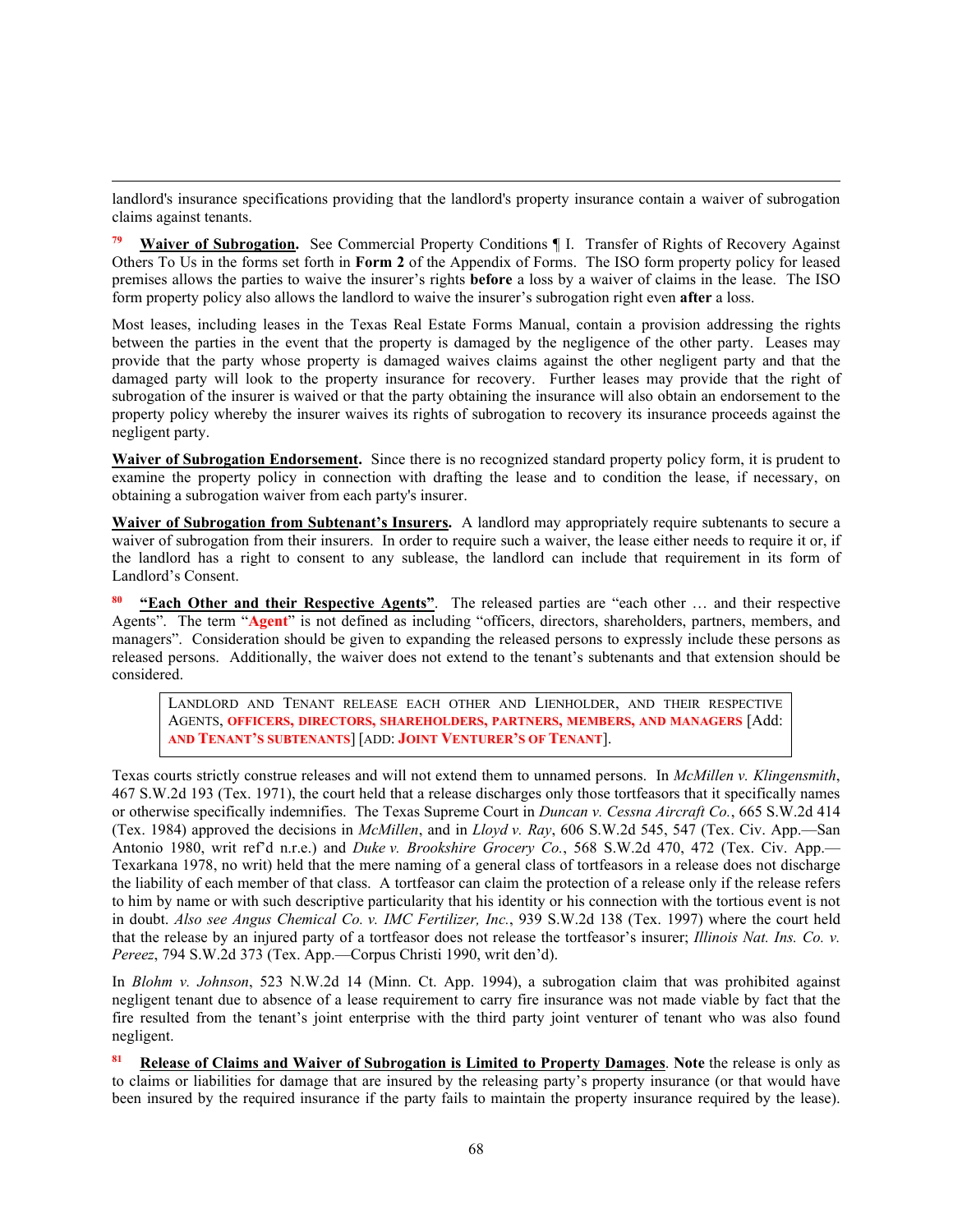The parties are not releasing each other for the *(b)* and *(c)* portion of "Injuries" as defined in the Definitions ("*(b) harm to or death of a person*" and "*(c) "personal and advertising injury" as defined in the form of liability insurance Tenant is required to carry*"). Also, there is no companion contractual waiver of recovery with respect to the CGL insurance carrier's right of subrogation against the party causing the non-property damage Injury.

**Question:** Should there by a release of claims and waiver of subrogation to the extent of liability insurance a party is required to carry under the lease?

# **<sup>82</sup> Notice to Insurance Companies of Release - Questions.**

**Question 1:** How many landlords and/or tenants will actually give notice of their before loss contractual release of claims and waiver of subrogation?

**Question 2:** Should this requirement be qualified by the phrase "**if necessary**" since many policies, particularly if they are written on the ISO forms, do not require notice to the insurer of any such release.

**Question 3:** Should the notice go to the issuers of the parties' CGL policies as well?

**Exclusion from Waiver of Claims of Gross Negligence.** The waiver of claims language excludes from the waiver claims arising out the gross negligence of the Released Party. With regard to property insurance, gross negligence or intentional misconduct of a party other than the named insured may not be a defense to coverage. In the case of the Landlord's property insurance, there is no negligence standard for recovery so why should the Tenant's gross negligence be carved out of the release? Why would the Landlord, want its insurance company to go after a Tenant who might not have the funds to repay the insurance company for the loss of Landlord's building (suppose it is a total loss or a pretty significant loss), especially if the Tenant is a mom and pop or small business, thereby risking putting the Tenant out of business so that if the building is rebuilt Landlord will no longer have a Tenant? Even if it is not a total loss, the contractual liability coverage under the Tenant's CGL policy would not be sufficient to cover much of a loss (if it even covers it, there is a carveout for loss by fire from the contractual liability coverage in a CGL policy). The parties can provide that Landlord has the right to go after the Tenant for the deductible even if the Tenant was just negligent or more culpable, but that would not involve the insurer, since it did not cover the deductible in the first place.

**Question:** Should the lease provide for an exception to the exclusion to the extent these risks are covered by the property policy of the Releasing Party?

**<sup>84</sup> Casualty - Total or Partial Destruction - Rebuilding Obligations.** The typical lease will assign responsibility for the maintenance of property insurance covering the building and other improvements to one party or the other. Under a long-term lease, especially when a single tenant occupies the entire premises, the lease allocates this obligation to the tenant. In multitenant situations, like a retail Shopping Center, the lease typically specifies that the landlord is to maintain the property insurance or is silent. In cases where the landlord is to maintain the insurance, the lease may state that the insurance is maintained for the benefit of the landlord, or is for the benefit of landlord and tenant, or may be silent on the subject of insurance and/or for whose benefit the insurance is to be maintained.

**Manual's Commentary.** The following is a quoted portion of the commentary in Chapter 25 Leases, p. 25-2 of the TEXAS REAL ESTATE FORMS MANUAL (3rd ed. 1/2020) §25.1:4 Cautions: Risk Allocation:

**Rebuilding Obligations:** The restoration obligations of the parties after a casualty are tied to the description of "Tenant's Rebuilding Obligations" contained in the Basic Terms of the lease. The tenant is expected to restore those leasehold improvements described in "Tenant's Rebuilding Obligations" in addition to replacing its personal property (including inventory, furniture, trade fixtures, and equipment). Because the tenant should carry property insurance to cover its restoration obligations, a detailed description is imperative. ... The landlord's restoration obligations are defined in terms of the portions of the premises that the tenant is not required to rebuild.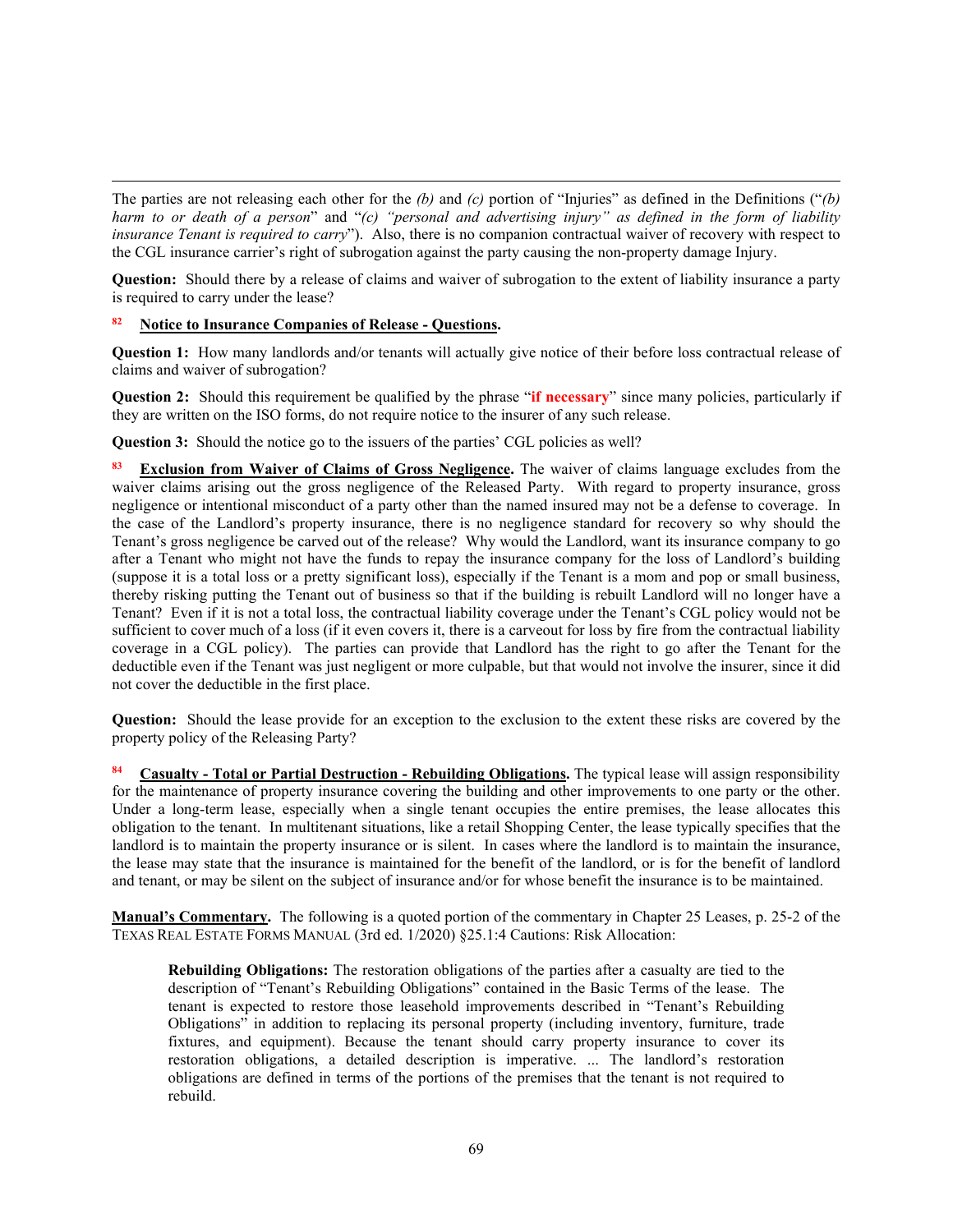For example, the tenant may be receiving the space in shell condition and be responsible for the initial construction of all leasehold improvements. The parties may decide that the tenant will restore all of the leasehold improvements inside the shell if the premises are destroyed. At the other extreme, the tenant may be receiving the premises with existing leasehold improvements, and the parties may decide that the landlord should restore all leasehold improvements after a casualty. Obviously, the possibilities are infinite and depend on the economic underpinnings of the transaction as well as the relative sophistication of the parties. However, the question must be asked at the outset of the transaction so that both parties are clear about the allocation of the risk for restoration and that adequate property insurance is obtained.

The Retail Lease uses but does not define the term "casualty". See the **Practice Point** in Endnote **7** (Casualty Loss) recommending the inclusion of a definition.

### **<sup>85</sup> "Fair and Reasonable" Rent Abatement - Questions.**

**Question 1:** Does rent abatement extend to cover the period that the Tenant is performing the Tenant's Rebuilding Obligation?

**Question 2:** Should the Tenant's Rebuilding Obligations or the Landlord's rebuilding obligation include the improvements to the Tenant's space to restore it to a condition it can open for business (carpet, interior partitioning, lighting, HVAC)?

### **Insurance Addendum to Lease**

**<sup>86</sup> Texas Real Estate Form Manual's Lease - Insurance Addendum.** The Texas Real Estate Form Manual's Lease forms rely on an **Insurance Addendum** to detail the insurance coverages required to be maintained by the parties. The Manual's Insurance Addendum to Lease is an attachment to the lease form. It can be given to the parties' insurance consultants and insurers as a ready checklist of required coverages. The Insurance Addendum specifies the types of insurance to be maintained by landlord and tenant, but utilizes different means to identify the geographic coverages for landlord and tenant for liability insurance coverage and property insurance coverage.

The Insurance Addendum identifies the portion of the Shopping Center/Building to be covered by Tenant's property insurance as "*all items included in the definition of Tenant's Rebuilding Obligations….*" Landlord's property insurance is to cover "*the Building exclusive of … the rebuilding requirements of all lessees.*"

The Lease and its Insurance Addendum do not similarly state the geographic area to be covered by the Landlord and Tenant's liability insurance, but rely on the geographic coverage terms and definitions of the party's liability policy.

Insurance Addendum  $\P$  A.1 contains a "check the box" choice between a  $\P$  commercial general liability policy (occurrence basis) or  $\Box$  business owner's policy and a "check the box" choice of the following designations and various lines of coverage added by endorsement to the standard coverage of the selected liability form:  $\Box$ designated location general aggregate limit,  $\Box$  workers' compensation,  $\Box$  employer's liability,  $\Box$  business automobile liability,  $\overline{\mathbf{u}}$  excess liability or  $\mathbf{u}$  umbrella liability (occurrence basis).

Insurance Addendum ¶ A.2.a. provides that the liability policy is to be endorsed to name the Landlord and its Lienholder as "additional insureds;" Insurance Addendum ¶ A.2.b. provides that the contractual liability coverage under Coverage A be sufficient to respond to a broad-form indemnity; Insurance Addendum ¶ A.2.b. provides that the property insurance must contain waivers of subrogation of claims against Landlord and Lienholder; and at Insurance Addendum ¶ A.2.c. that Tenant is to deliver to Landlord copies of the certificate of insurance and copies of any additional insured and waiver of subrogation endorsements.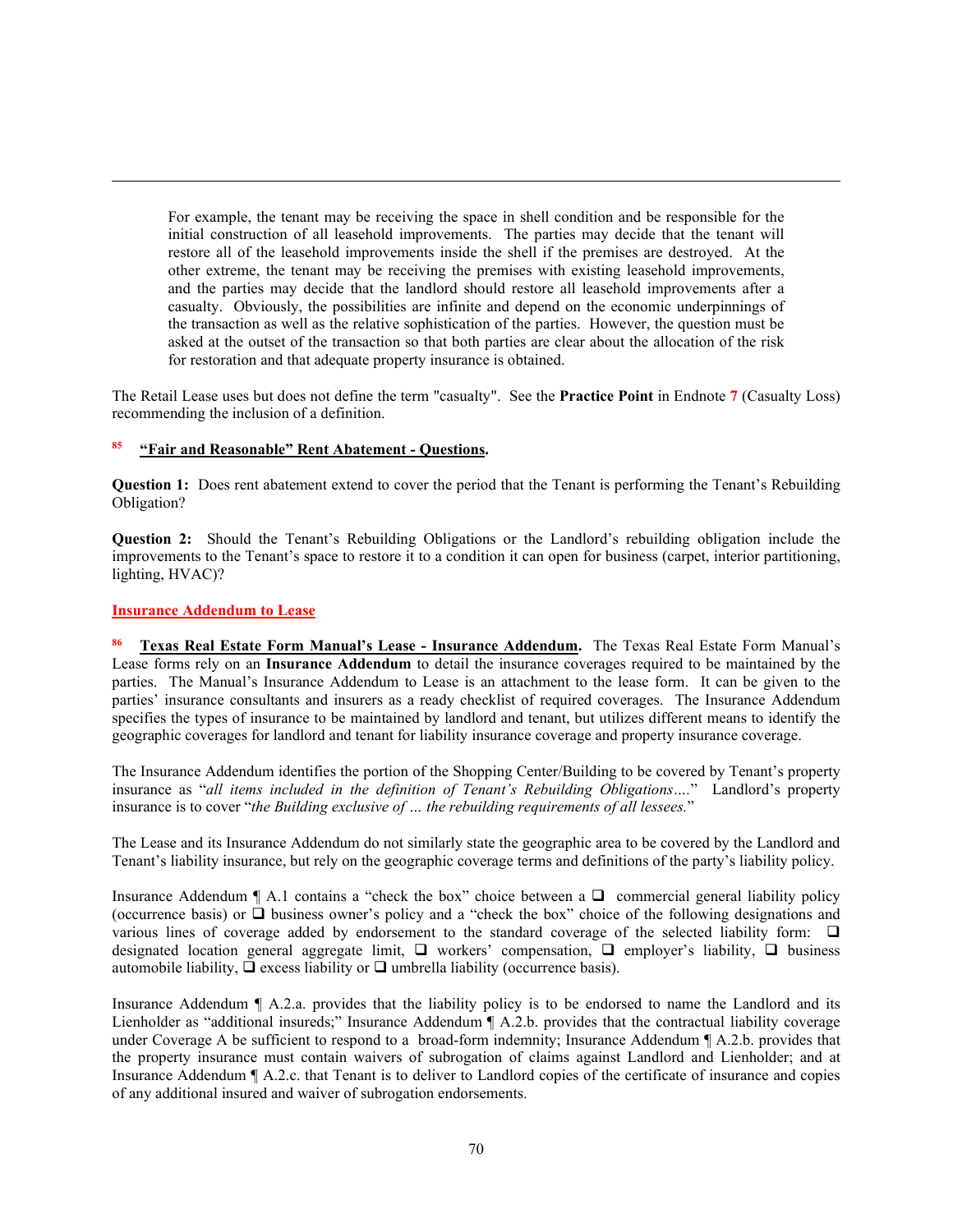Insurance Addendum ¶ A.3. contains the further requirement that Landlord's approval is required with respect to the following: the forms of Tenant's insurance policies, endorsements and certificates; the amounts of any deductibles; and the creditworthiness and ratings of the insurance companies issuing Tenant's Insurance.

**<sup>87</sup> Policy Forms.** The Insurance Addendum does not cover in detail the coverages required to be contained in the Tenant's and the Landlord's liability policies other than to provide that each is an occurrence basis policy and is to have the minimum coverage levels specified. The Insurance Addendum relies on Landlord's approval authority in Insurance Addendum to Lease ¶ A.3. as opposed to specifying in the Insurance Addendum minimum standards to be met in the policy to be furnished by Tenant.

# **<sup>88</sup> Additional Insureds.**

**Practice Point:** Consideration should be given to listing in the insurance specifications specific companies that are to be scheduled as additional insureds on the Tenant's CGL policy.

**Practice Point:** Also, all parties referenced or identified in the Tenant's indemnity as a Protected Person should also be listed as an additional insured on Tenant's CGL policy. Nobody (except the insurer) wins when a party is a Protected Person but is not scheduled as an additional insured. If it is intended that persons in addition to the named Landlord are to be listed as additional insureds, then consideration should be given to specifically naming or listing the most important of these persons in the additional insured endorsement form. *E.g.*, see the Schedule box in **ISO CG 20 10 12 19** Additional Insured – Owners, Lessees or Contractors – Scheduled Persons and in **ISO CG 20 11 12 19** Additional Insured - Managers or Lessors of Premises. Standard additional insured endorsement forms do not extend coverage to the officers, directors and partners of the additional insured.

#### **No Geographic Limitation of Tenant's Additional Insured Endorsement Coverage Specified.**

**Insurance Addendum** ¶ **2.a** does not specify or limit geographically the area of the Building to which Landlord's protection as additional insured is to extend. This is different from how the parties allocated liabilities by the indemnities. In the Lease's indemnity provisions the parties have carved up responsibility for liability based on geographic areas (Tenant is responsible for Injuries occurring in the Premises; Landlord is responsible for Injuries occurring in the Common Areas). This anomaly gives rise to a variance in coverage between a party's indemnity and its required insurance coverage. For example, if an Injury occurs in the Common Areas, Landlord is to indemnify Tenant. However, Landlord has coverage for such liability to the extent it is a protected for that liability pursuant to the additional insured endorsement on Tenant's liability policy.

**ISO CG 20 11 12 19 Additional Insured - Managers or Lessors of Premises**. For example, an **ISO CG 20 11 12 19** can be used to designate the Landlord as an additional insured on Tenant's CGL policy. The standard form utilizes the term "*premises*" to define the geographic area giving rise to coverage. This endorsement provides a box for the description of the "Premises." Care must be exercised in completing this box.

**Practice Point:** This endorsement has a major potential coverage issue. It extends coverage to the additional insured landlord for liability for bodily injury and property damage "caused in whole or in part, by you (the tenant) or those acting on your behalf in connection with the ownership, maintenance or use of that part of the premises leased" to the Tenant. A coverage issue may occur if the bodily injury or property damage occurs outside of the "premises" as such term is defined in the lease (for example, in the common areas maintained by the landlord or in the alley behind the project). The most common factually litigated scenario regarding these endorsements involves injuries occurring "outside" the "part" of the premises "shown in the Schedule" leased to the tenant. This issue can also take on the nuance of whether coverage is affected if the Schedule designates more or less than the "part of the premises" leased to the named insured. Some courts have found in cases decided based on older versions of this endorsement, which covered bodily injury or property damage "arising out of" ownership, maintenance or use of the premises, that the reference to "premises" is not a geographic limitation of the additional insured's coverage. Such courts have construed the endorsement's use of "arising out of" the premises as meaning that the injury or damage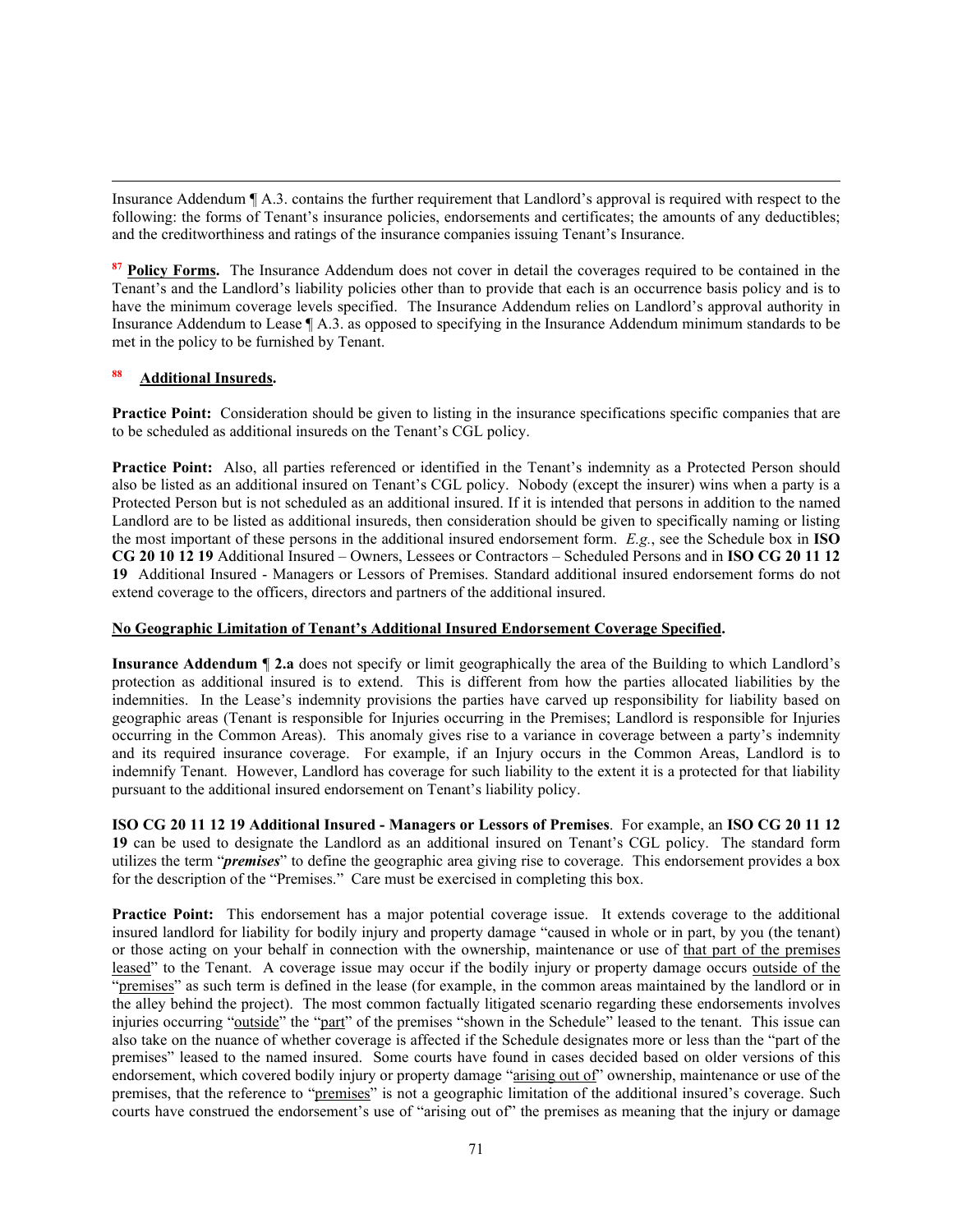does not have to actually occur in the premises. However, some courts have placed a literal meaning on the "premises" and have required the injury to occur in the premises leased to a tenant.

Cases Finding No Coverage. For example, in *General Accident, Fire and Life Assurance Corp.* v. *Travelers Ins. Co.*, 556 N.Y.2d 76 (1990), the court held that the additional insured endorsement did not cover a claim brought by the named insured's injured employee when the injury occurred outside the leased "premises." The court denied coverage even though tenant named insured's CGL policy was endorsed to name its landlord as an additional insured and designated the landlord's entire property as the "premises." The court reviewed the lease and found that it defined the term "premises" as a specific area and the "premises" was not where the injury occurred. New York follows a rule that these type endorsement designate the covered location where the injury must occur, and do not provide coverage when the injury occurs outside of the designated area even though the "occurrence" might be viewed as having "sprung" from the use of the landlord's facility. *See Greater N. Y. Mut. Ins. Co. v. Mut. Marine Office, Inc.*, 3 A.D.3d 44, 769 N.Y.S.2d 234, 237 (2003), N. Y. App. Div. Lexis 13316 (2003) a case involving an injury that occurred to a HVAC repairman who was injured while walking on the roof of a landlord's multi-tenant retail center to get to a HVAC unit that the tenant was obligated to maintain pursuant to lease of a retail space in the center. The additional insured endorsement form was the above ISO CG 20 11 Additional Insured – Managers and Lessors of Premises. The court found that the additional insured endorsement did not insure the landlord for the injury as the injury neither occurred in the retail space leased to tenant or on the roof directly above the space. *Northbrook Ins. Co. v. American Stats Ins. Co.*, 495 N.W.2d 450 (Minn. 1993)-additional insured endorsement held not to cover injuries occurring in alley behind named insured's bakery in a shopping center (in this case an employee of the bakery was injured when he slipped on ice while loading a truck parked in the alley behind the shopping center) and the additional insured endorsement described the "premises" as the 3,200 square feet of space occupied by the named insured tenant. The court stated:

The additional insured endorsement under which (the landlord) was added as an insured specified it provided coverage, only with respect to liability arising out of the ownership, maintenance or use of the insured premises, i.e., the bakery. By its terms, the endorsement provides coverage for (the landlord's) negligence *in the bakery*. Coverage is not provided for the rest of the shopping center.

The court also reasoned that since the lease provided for the landlord to maintain the alley the parties did not intend to transfer to the tenant's insurer the risk of liabilities occurring in the alley. A similar conclusion was reached in *Minges Creek* v. *Royal Ins. Co. of Am.*, 442 F.3d 953 (6th Cir. 2006). This case arose out of injury to a customer of a card shop who slipped in the icy parking lot of the mall in which the shop was located. The customer sued both the card shop and the mall. The lease provided that the shop was required to maintain liability insurance "with respect to the leased premises and the business operated by the tenant" and to "name landlord (i.e., the mall owner), any other parties in interest designated by landlord, and tenant as insured." The additional insured endorsement to Tenant's CGL policy provided coverage to the additional insured landlord "with respect to liability arising out of premises owned or used by you (the tenant)." The court held that the landlord was not insured against the liability by tenant's additional insured endorsement. The court viewed the lease and the additional insurance endorsement as "inextricably intertwined" and stated that they "should be interpreted in context with each other." The court concluded that the card shop was required by its lease to provide insured status for the mall only with respect to the "leased premises"–the limited square footage set out in the lease, 6,796 square feet of interior space as shown in the mall's site plan attached to the lease. The court found that although the parking lot was provided for the "use" of the card shop and other tenants, it was not part of the "premises" used by the card shop. The court found that the context of the lease agreement "requires that the definition of premises in the policy be coextensive with the card shop's obligation to name (the mall owner) as an additional insured." Also see *USF&G* v. *Drazic*, 877 S.W.2d 140 (Mo. 1994)-additional insured not covered for injuries to named insured tenant's employee who slipped and was injured on an icy parking lot. See also cases construing the scope of indemnities as to injuries arising out of the use of the "premises" as not extending to injuries not occurring in the premises (but note courts follow a strict construction rule limiting private parties contracts not employed in construing insurance contracts): *Rensselaer Polytechnic Inst.* v. *Zurich Am. Ins. Co.*, 176 A.D.2d 1156, 1157, 575 N.Y.S.2d 598 (N.Y. 3rd Dept. 1991). The court was not persuaded that a duty to indemnify existed by the argument that, although the accident did not occur